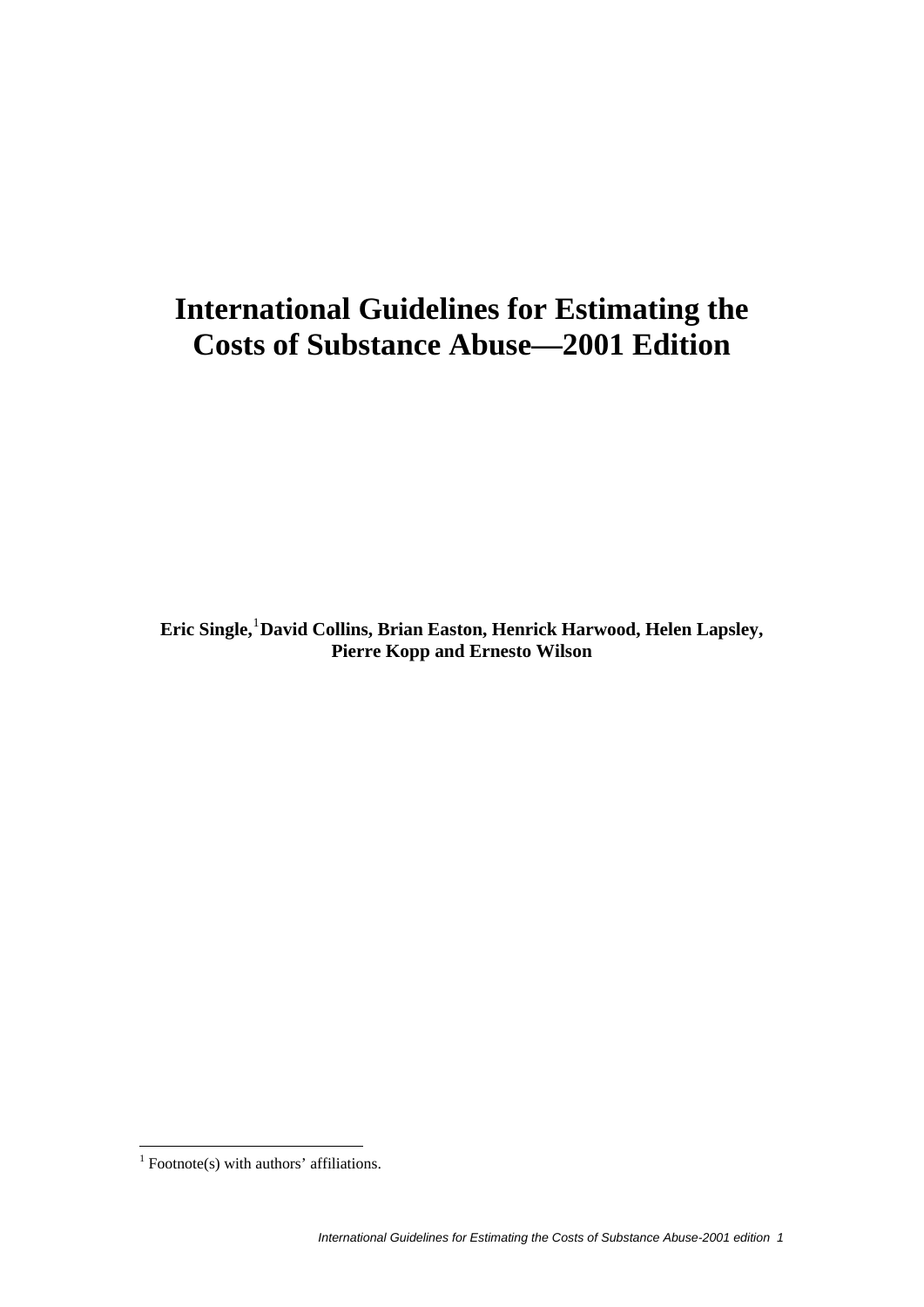# **Contents**

Executive summary

- 1. Estimating the costs of substance abuse: introduction
	- 1.1 Introduction
	- 1.2 The purposes of economic cost estimates
	- 1.3 Organization of this report
- 2. A layperson's guide to economic cost estimation
	- 2.1 Introduction
	- 2.2 Economic cost studies
		- 2.2.1 Economic cost studies: a type of COI study
		- 2.2.2 Costs to whom?
		- 2.2.3 What constitutes a cost—social vs. private costs
		- 2.2.4 Further costs: productivity losses
		- 2.2.5 The ultimate cost: placing a value on life itself
	- 2.3 Demographic vs human capital approaches
	- 2.4 Prevalence-based vs. incidence based estimates

2.5 What economic cost studies are not

- 3. Some theoretical issues in the application of the framework
	- 3.1 Definition and measurement of abuse
	- 3.2 Definition of costs
	- 3.3 Treatment and measurement of addictive consumption
	- 3.4 Human capital and demographic approaches
	- 3.5 Choice of appropriate discount rates
	- 3.6 Treatment of private costs and benefits
	- 3.7 Treatment and measurement of intangible costs, including willingness-to-pay
	- 3.8 Comparing and presenting estimates of the value of human life
	- 3.9 Positive economic impact of consumption
	- 3.10 Estimation of avoidable costs
	- 3.11 Prevalence vs incidence based estimates
	- 3.12 Consensual crime and substance abuse
	- 3.13 Who bears the cost of substance abuse
	- 3.14 Budgetary impact of substance abuse
	- 3.15 Special considerations in drug-producing countries
- 4. Towards a common framework: the matrix of costs and issues of measurement
	- 4.1 Which substances to study
	- 4.2 Major types of costs included in cost estimation studies
	- 4.3 Health care and health services needs introduction
		- 4.3.1 Treatment for substance abuse
		- 4.3.2 Health treatment for co-morbidity and trauma
	- 4.4 Productivity costs
		- 4.4.1 Premature mortality
		- 4.4.2 Morbidity—lost employment or productivity
		- 4.4.3 Treatment of non-workforce mortality and morbidity
	- 4.5 Crime and law enforcement costs
		- 4.5.1 Criminal justice expenditures
		- 4.5.2 Crime victim's time losses
		- 4.5.3 Incarceration
		- 4.5.4 Crime career costs
	- 4.6 Other costs
		- 4.6.1 Treatment of research, education and law enforcement costs
		- 4.6.2 Prevention and other public health efforts
		- 4.6.3 Property destruction for crime or accidents
		- 4.6.4 Welfare costs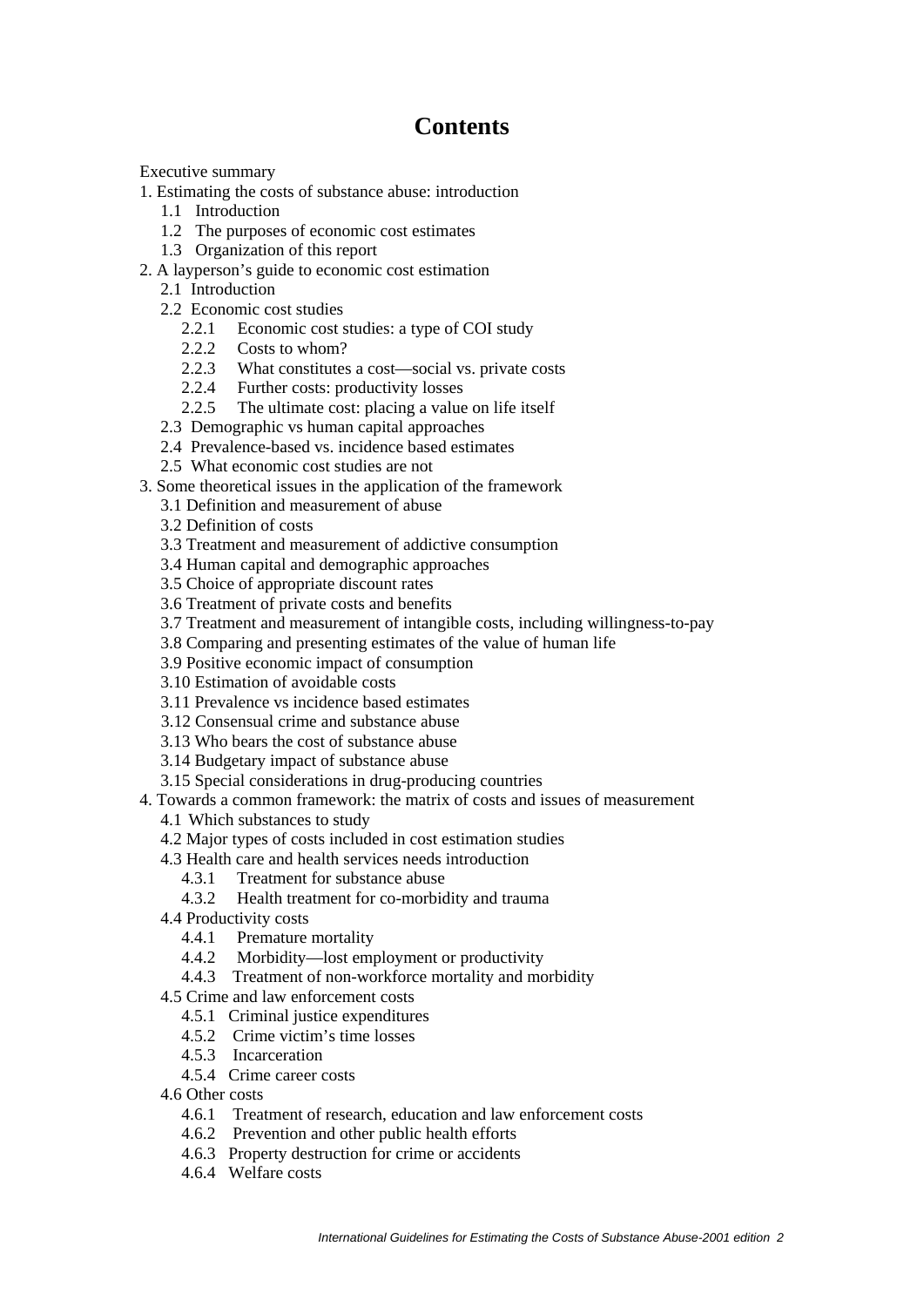- 5. Special considerations for developing countries 5.1 Data Requirements for Estimating Social Costs 5.2 Closing the data gaps
- 6. Interpretation of cost estimates and the relevance to evaluation of policies and programmes
- 7. Summary and conclusions

Acknowledgments

References

Figures 1-4

Appendix A–Glossary of common terms used on economic cost studies

Appendix B–Special consideration in drug producing countries

Appendix C–Comparing the social costs of substance abuse to GDP

Index

Endnotes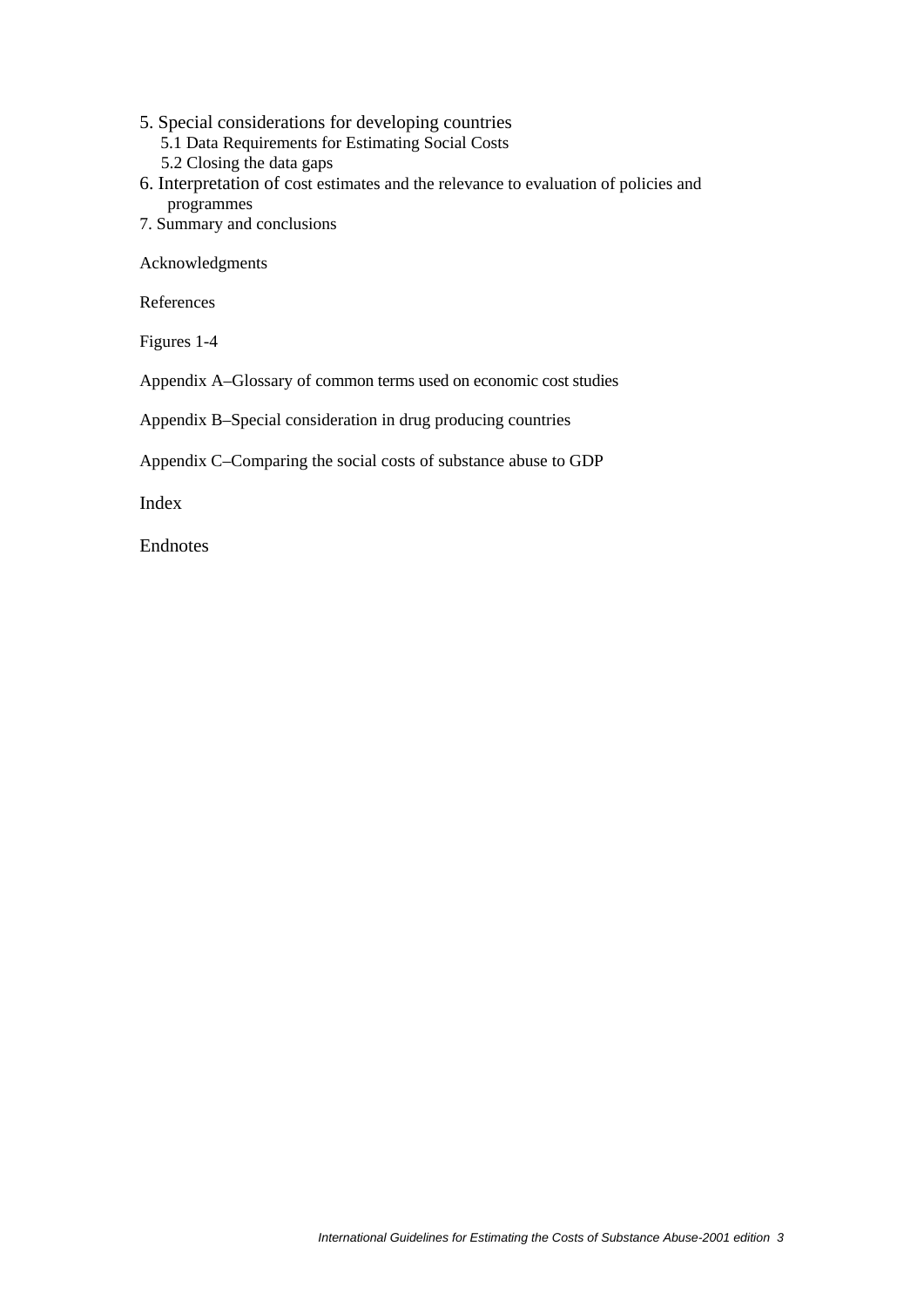### **Executive Summary**

 The use of alcohol, tobacco, pharmaceuticals and illicit drugs involves a wide variety of adverse health and social consequences. There is a strong need for improved estimates of the economic costs of substance abuse. Cost estimates help to prioritize substance abuse issues, provide useful information for targeting programming, and identify information gaps. The development of improved cost estimates also offers the potential to develop more complete cost-benefit analyses of policies and programmes aimed at reducing the harm associated with the use of psychoactive substances.

 This document presents a general framework for the development of cost estimates. Studies of the economic costs of substance abuse are described as a type of cost-of-illness study in which the impact of substance abuse on the material welfare of a society is estimated by examining the social costs of treatment, prevention, research, law enforcement and lost productivity plus some measure of the quality of life years lost, relative to a counterfactual scenario in which there is no substance abuse. A matrix of the types of costs to be considered is presented, and there is a detailed discussion of the theoretical issues involved, including: the definition of abuse, determination of causality, comparison of the demographic and human capital approaches to cost estimation, the treatment and measurement of addictive consumption, the treatment of private costs, the measurement of intangible costs, the treatment of non-workforce mortality and morbidity, the treatment of research, education, law enforcement costs, the estimation of avoidable costs and budgetary impact of substance abuse.

 Special considerations are discussed with regard to developing economies and drugproducing countries. The guidelines conclude with a brief discussion of future directions, with particular attention to the expansion of economic cost studies to developing countries, and the implications of these guidelines to research agendas and data collection systems.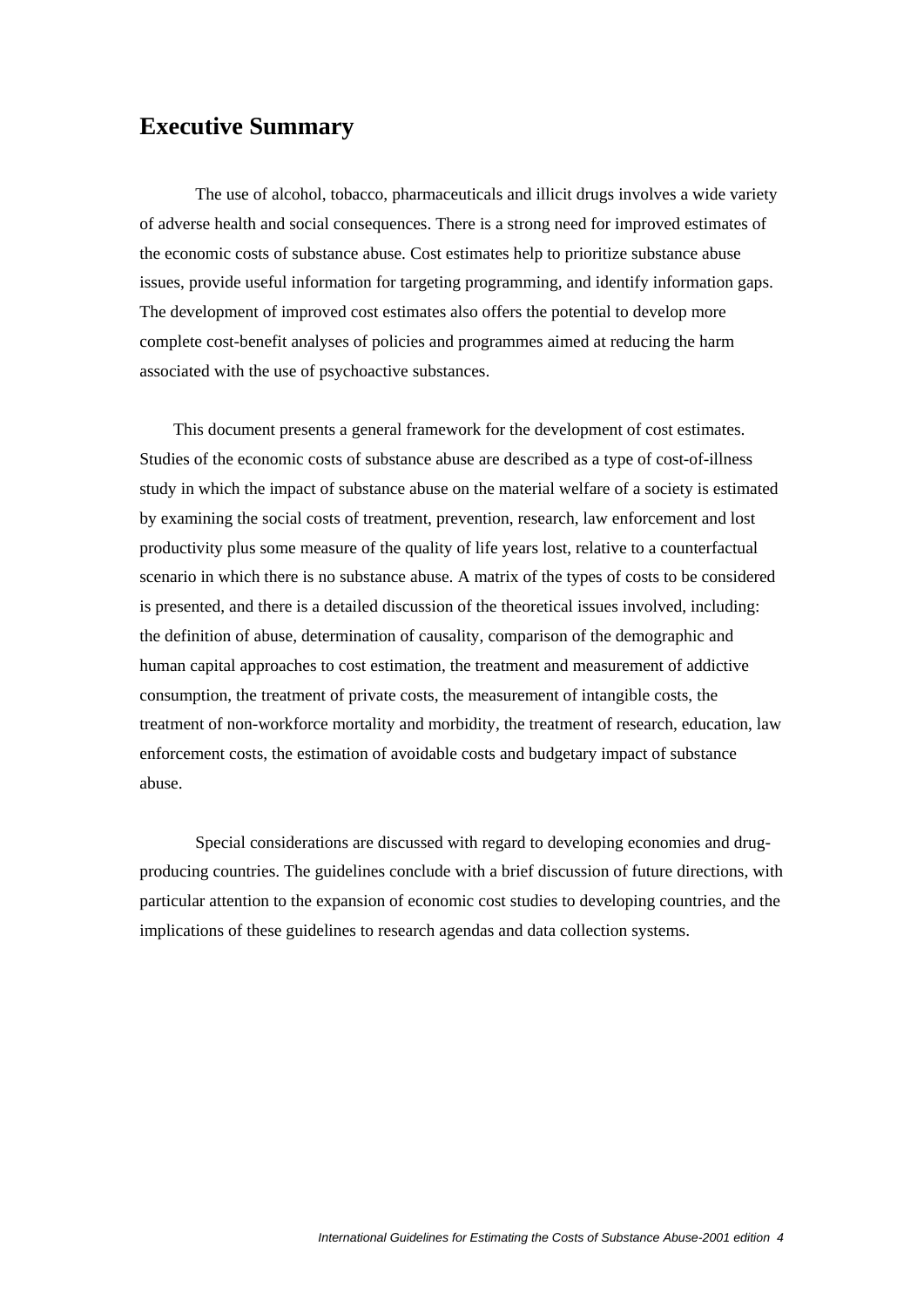### <span id="page-4-0"></span>**1. Estimating the costs of substance abuse: introduction**

### **1.1 Introduction**

 There is a strong interest in many countries regarding the development of scientifically valid, credible estimates of the economic costs of drugs and alcohol. The costs of alcohol and drugs represent an issue of key interest to stakeholders, policy makers and the media. Knowledge of the costs of resources associated with alcohol and drug abuse informs decisions related to funding and to interventions which are designed to reduce abuse. Relatively few countries have attempted to estimate the costs of substance abuse. Such estimates are fraught with methodological difficulties resulting in widely varying estimates.

 In May 1994 an international symposium was held in Banff, Canada, to discuss the issues involved in estimating the social and economic costs of substance abuse, and to seek a consensus on the most appropriate model. The purpose of the meeting was to explore the feasibility of establishing an internationally acceptable common methodology for estimating the costs of alcohol and other drugs. The symposium in Banff brought together persons with experience and expertise in dealing with the issues of costs estimation. Three papers were presented reviewing the current state of knowledge and exploring various methodological issues $^2$  $^2$ 

 There was a general agreement that it is possible and desirable to develop a set of guidelines regarding the estimation of the costs of substance use and abuse. The participants at the Banff symposium also agreed that the guidelines should be viewed as only the first step towards the development of improved and more internationally comparable estimates of the social and economic costs of substance use and abuse. A working committee consisting of the Eric Single, David Collins, Brian Easton, Henrick Harwood, Helen Lapsley and Alan Maynard drafted the first set of guidelines which were subsequently published by the Canadian Centre on Substance Abuse.

1

 $2$  The papers presented were:

<sup>•</sup> David Collins and Helen Lapsley, " Issues and Alternatives in the Development of a Drug Abuse Estimation Model";

<sup>•</sup> Henrick Harwood, "Analytical Principles and Issues in Making Cost of Illness Estimates for Substance Abuse"; and

<sup>•</sup> Alan Maynard, Christine Godfrey and G. Hardman, "Conceptual Issues in Estimating the Social Costs of Alcohol".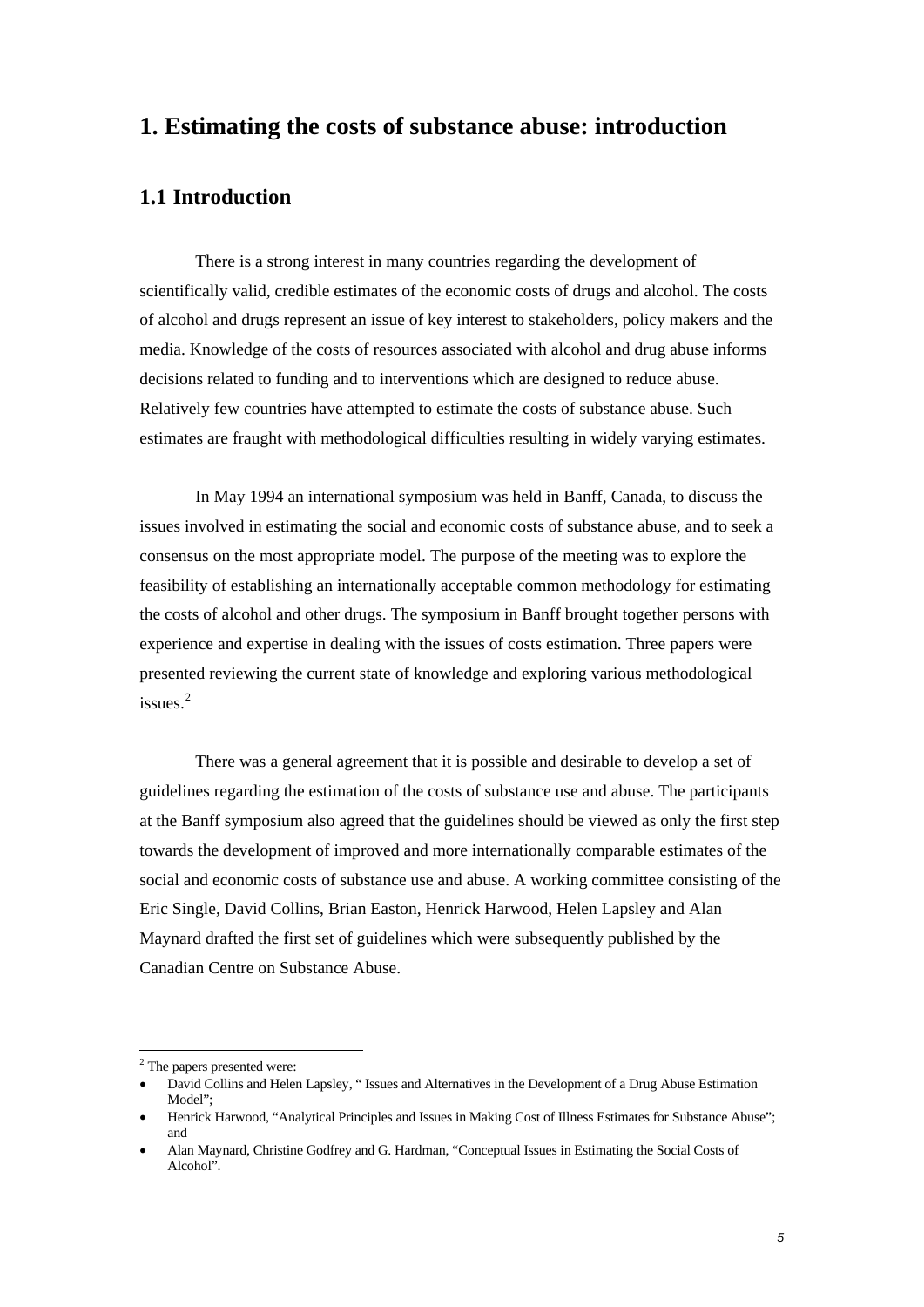<span id="page-5-0"></span> In 1995 a second symposium on estimating the economic costs of substance abuse was held in Montebello, Quebec. Whereas the first symposium had focused on modeling and methodological issues, this symposium focused more on epidemiological and practical issues involved in deriving cost estimates. In 2000 a third symposium was held in Banff, Alberta. This symposium focused on the results of cost studies using the guidelines, as well as special considerations involved in conducting cost estimation studies in developing economies and in drug-producing countries. It was decided to expand the working group to include economists from Europe (Pierre Kopp) and from South America (Ernesto Wilson). Following a special meeting at the offices of the Inter-American Agency on Narcotic Drugs (CICAD) in Washington in May, 2001, the following revised guidelines have been prepared.

#### **1.2 The purposes of economic cost estimates**

 The need for estimates of the economic costs of substance abuse is almost self-evident. It is well established that the use of alcohol, tobacco and other drugs involves a large number of adverse health and social consequences. Thus, in most countries there are national policies for substance abuse, unlike for most other commodities. Because the justification for special regulation is the economic and social costs, and also because economic policy instruments are used in the regulation of these substances, it makes good sense to have sound estimates of the costs of substance abuse.

 Estimates of the social and economic costs of substance abuse serve many purposes. First, economic cost estimates are frequently used to argue that policies on alcohol, tobacco and other drugs should be given a high priority on the public policy agenda. The public is entitled to a quality standard against which individual cost estimation studies can be assessed. Without such a standard there will be a tendency by the advocates for each social problem to overbid, adding in additional items to make their concern a suitably high (even exaggerated) number.

 Second, cost estimates help to appropriately target specific problems and policies. It is important to know which psychoactive substances involve the greatest economic costs. For example, the recent study by Collins and Lapsley<sup>[3](#page-5-0)</sup> concluded that the costs of alcohol and tobacco far exceeds the social costs from illicit drugs in Australia, thus focusing greater attention on public policy towards the licit drugs. Would a similar conclusion be reached in other

1

<sup>3</sup> D.Collins & H.Lapsley, *Estimating the Economic Costs of Drug Abuse in Australia*, National campaign Against Drug Abuse Monograph No.15, 1991.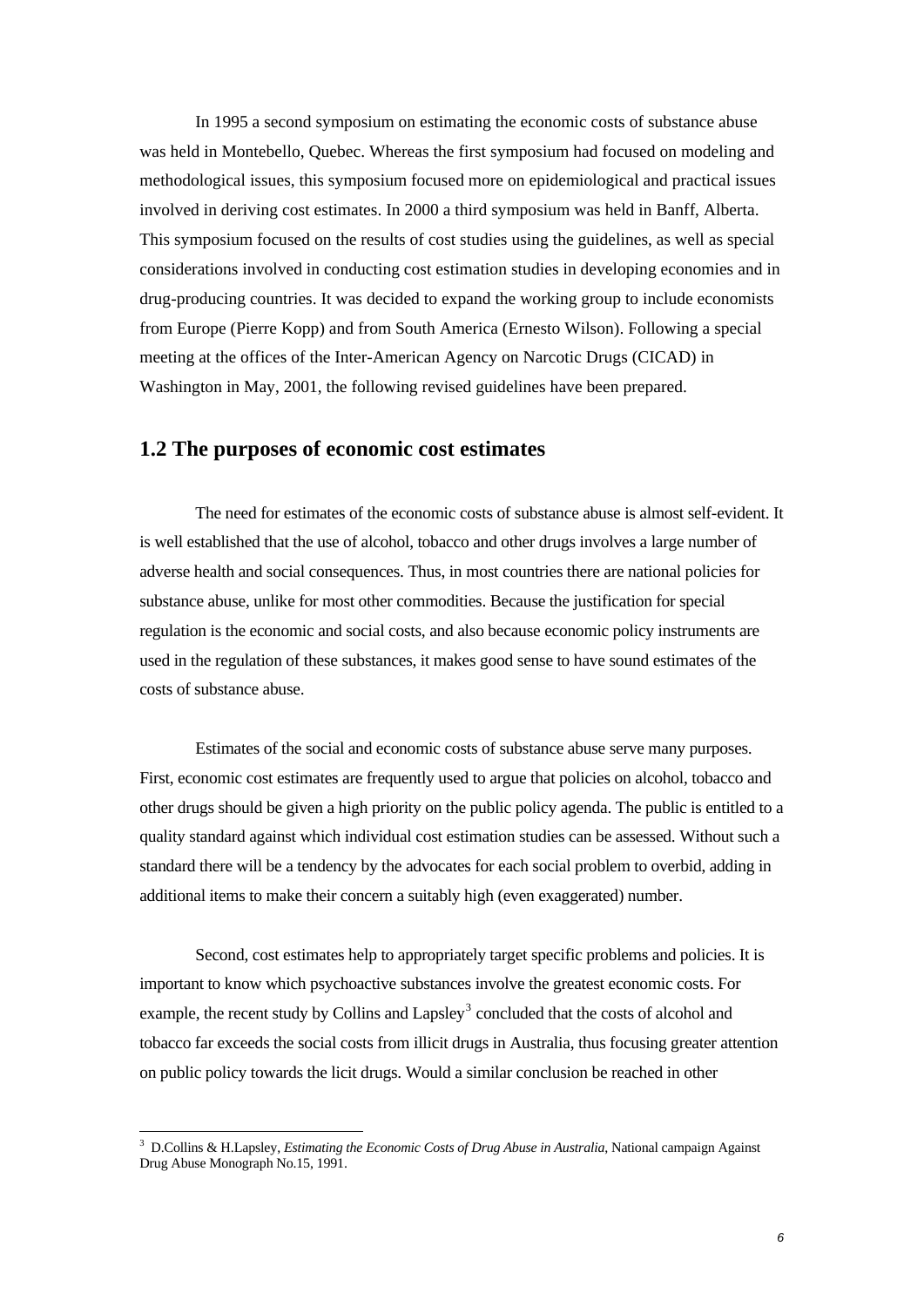<span id="page-6-0"></span>countries? The specific types of cost may also draw our attention to specific areas which need public attention, or where specific measures may be effective.

 Third, economic cost studies help to identify information gaps, research needs and desirable refinements to national statistical reporting systems. Indeed, it will be argued in this report that the development of improved, internationally comparable methods for estimating the costs of substance abuse should be attempted, insofar as possible, within the framework of the existing System of National Accounts (SNA). This system, which is best known for the Gross Domestic Product (GDP) measure<sup>[4](#page-6-0)</sup> of total market activity, is oriented towards production and market activities, and does not generally cover important activities which occur outside the market, or affect the quality of life, and death. Hopefully, national accounting systems could be expanded and modified to facilitate economic cost studies, which are concerned with non-market activities and mortality. The development of estimates of the costs of substance abuse in the framework of the System of National Accounts would be a further step in the improvement and refinement of national accounting systems, increasing their relevance and usefulness.

 Last but not least, the development of improved estimates of the costs of substance abuse offers the potential to provide baseline measures to determine the efficacy of drug policies and programmes intended to reduce the damaging consequences of alcohol, tobacco and other drug use. Estimates of the social costs can assist policy makers in evaluating outcomes, as expressed in terms of changes in social costs in constant dollar terms. Estimates of social costs can also facilitate cross-national comparisons of the consequences of substance abuse and different approaches to confronting those consequences. Are the costs of alcohol consumption higher in less restrictive societies? Are the social costs of cannabis greater in countries where it has been decriminalised? Other things being equal, is there less drug abuse in countries where a greater proportion of the costs are borne by the individual? Ultimately, cost estimates could be used to construct social cost functions for optimal tax policy and national target setting.

 Perhaps most immediately promising is the prospect for cost estimates to be extended to more comprehensive cost-benefit analyses of specific drug policies and programmes. Without a national (and preferably international) standard, individual analyses of limited utility, because the results are not comparable, and their conclusions can easily become dependent upon idiosyncratic assumptions which the analyst has to invent.

<u>.</u>

<sup>4</sup> Or Gross National Product (GNP) in the United States.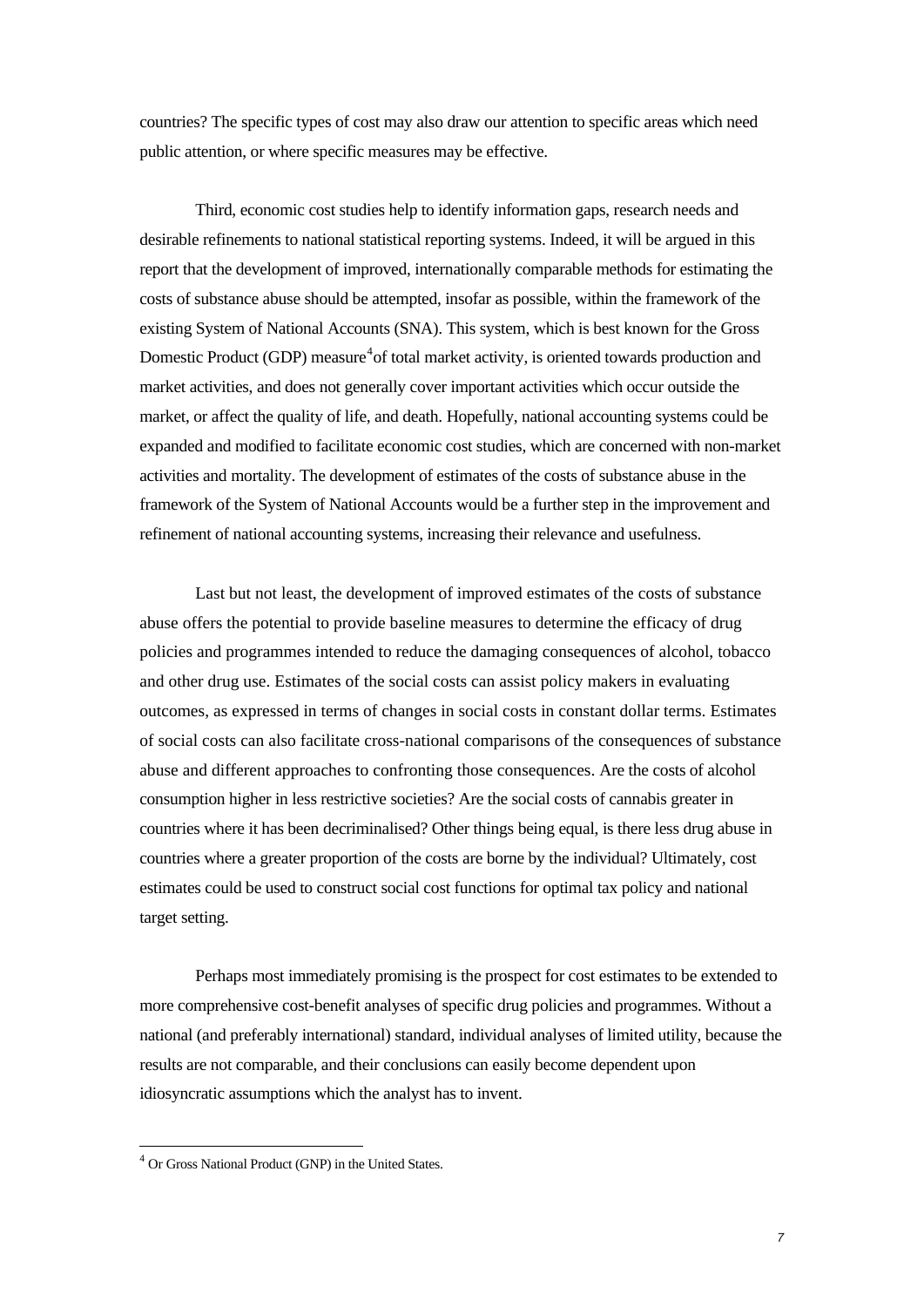#### **1.3 Organization of this report**

 The following document presents the first draft of a set of international guidelines on estimating the social and economic costs of substance. These should be considered a first attempt, subject to further revision and refinement as we develop greater experience and improved databases. The guidelines begin with a description of economic cost studies oriented toward non-economists. A detailed glossary of terms is attached as Appendix A.

 Section 3 presents a framework for the development of cost estimates. The major principle underlying the decision regarding which costs to include is the robustness of the estimates, which is in turn dependent on the availability of data. The matrix of factors to consider is generally limited to costs. It is recommended that data on benefits be collected wherever possible, and the revenue benefits are included in the calculation of budgetary impact, discussed in the next section.

 Section 4 discusses conceptual and methodological issues in the application of this framework. The purpose is not to advocate a particular approach, but to describe alternatives and discuss the advantages and disadvantages of each approach for particular purposes. The following issues are discussed:

- definition and measurement of abuse
- definition of costs
- focus on adverse consequences rather than consumption *per se*
- causality
- the demographic and human capital approaches to cost estimation
- treatment and measurement of addictive consumption
- treatment of private costs and benefits
- treatment and measurement of intangibles
- treatment of non-workforce mortality and morbidity
- treatment of research, education, law enforcement costs
- estimation of avoidable costs
- estimation of budgetary impact: costs and benefits to include

 Section 5 discusses special considerations for developing countries, outlining the key data requirements and prospects for closing data gaps. In Section 6, the interpretion of results is discussed, as well as the relevance of cost estimates to policy and programme development.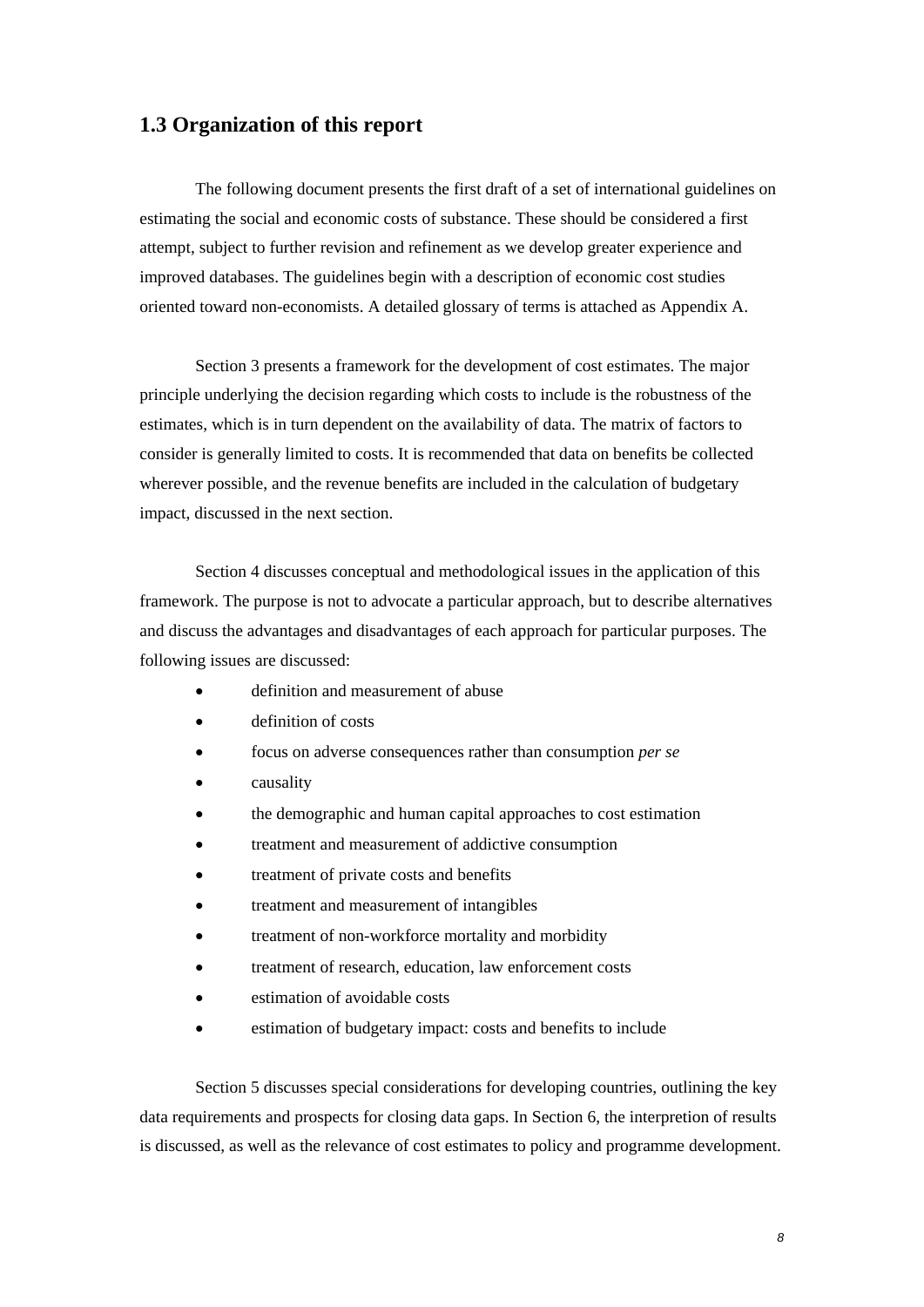The guidelines conclude in Section 7 with a brief discussion of future directions, with particular attention to the implications of these guidelines to research agendas and data collection systems.

 These guidelines provide a framework rather than a rigorous methodology to be applied in every situation. It is recognized that there will not be sufficient data in many countries to implement the recommendations in this document. However, in many countries it will be possible to develop reasonable estimates for some, if not most, of the costs associated with substance abuse. It is hoped that these guidelines will help facilitate the development of more economic cost studies and enhance the comparability of such estimates. Although a manual providing detailed instructions on how to conduct cost estimation studies may be developed in the future, the following guidelines should be viewed as a general theoretical and methodological framework for such studies.

 The guidelines are only a tentative first step in a process aimed at developing more reliable and credible estimates of the costs of substance abuse. The next step in this process will be to apply the recommended procedures in new national and regional studies. This in turn should lead to further refinements to these guidelines. The long-term goal is to move from cost estimation to cost effectiveness analyses, and eventually to cost-benefit analyses of substance abuse policies and programmes.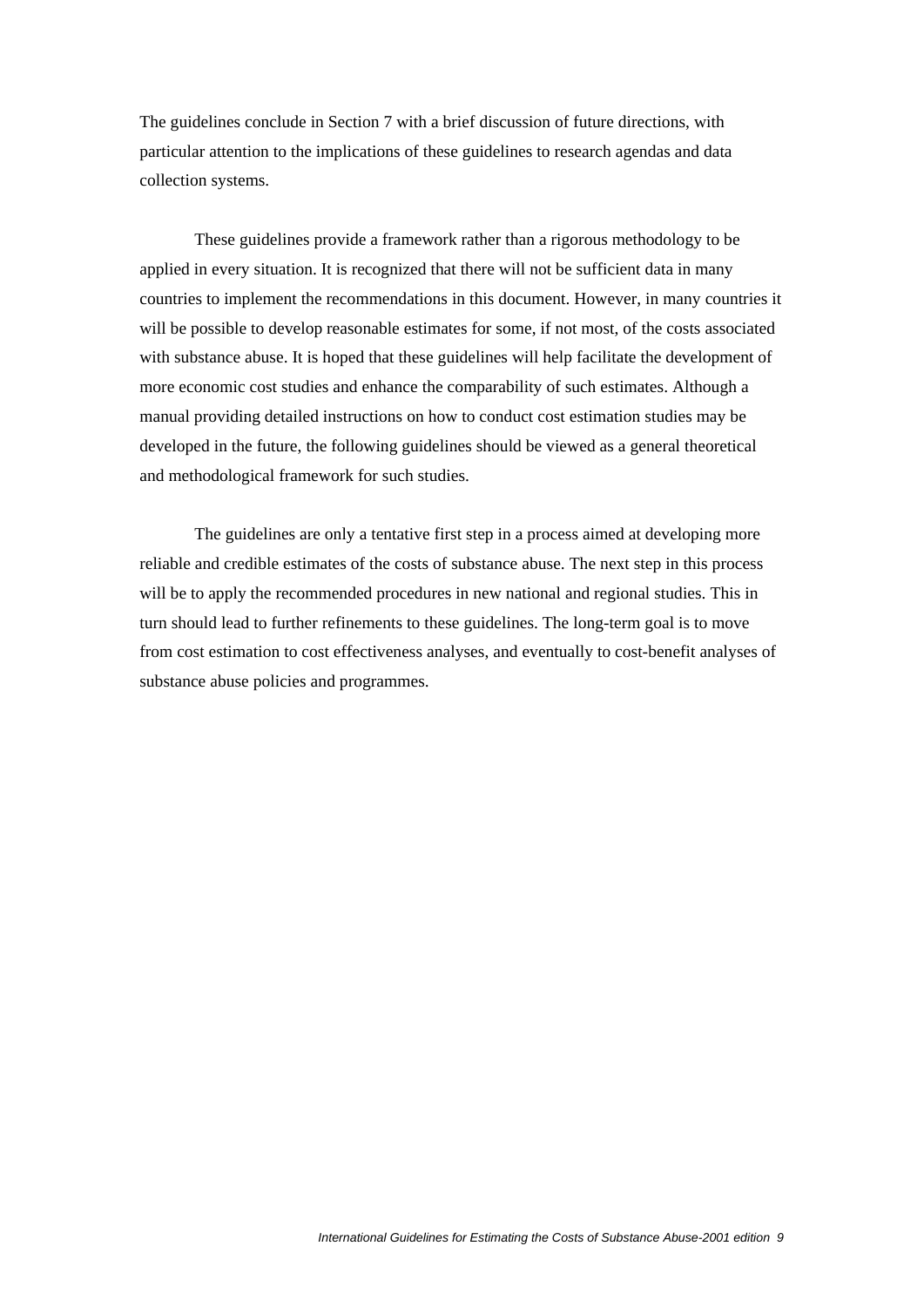### **2. A Layperson's Guide to the Economic Cost Estimation**

### **2.1 Introduction**

 Like other professions, economists rely on a substantial body of common understanding, which they assume in their professional communications. As a consequence, non-economists can be confused by the writings and conversations of economists, even though these communications may be perfectly intelligible within the profession. This problem of communication with outsiders is especially unfortunate where the issue involves other professions, as is the case in the multidisciplinary field of substance abuse.

 Thus it is appropriate to begin the discussion of economic cost studies by elaborating for the non-economist the implicit assumptions that the economists use. Simplification has been necessary, which means that some of the subtlety of the professional discourse may be lost. Obviously then, this discussion cannot cover all the points in the guidelines, nor does it superseded them. But hopefully it will enable those from other professions involved with substance abuse to have a better insight into the issues which trouble economists.

 The discussion in this section is organized around three interrelated topics: what economic cost studies are, what different approaches may be taken to estimating economic costs and what economic cost studies are not.

### **2.2 Economic cost studies**

 In brief, the study of the economic costs of problems associated with the use of psychoactive substances is (1) a type of cost-of-illness study (2) in which the impact of substance abuse on the material welfare of a society is estimated by examining (3) the *social costs* of resources expended for treatment, prevention, research and law enforcement, plus (4) losses of production due to increased morbidity and mortality, plus (5) some measure for the quality of life years lost, relative to a counterfactual scenario in which there is no substance abuse. Each part of this statement bears elaboration.

#### **2.2.1 Economic cost studies: a type of cost-of-illness (COI) study**

The evaluation of the economic and social costs of substance abuse belongs to the genre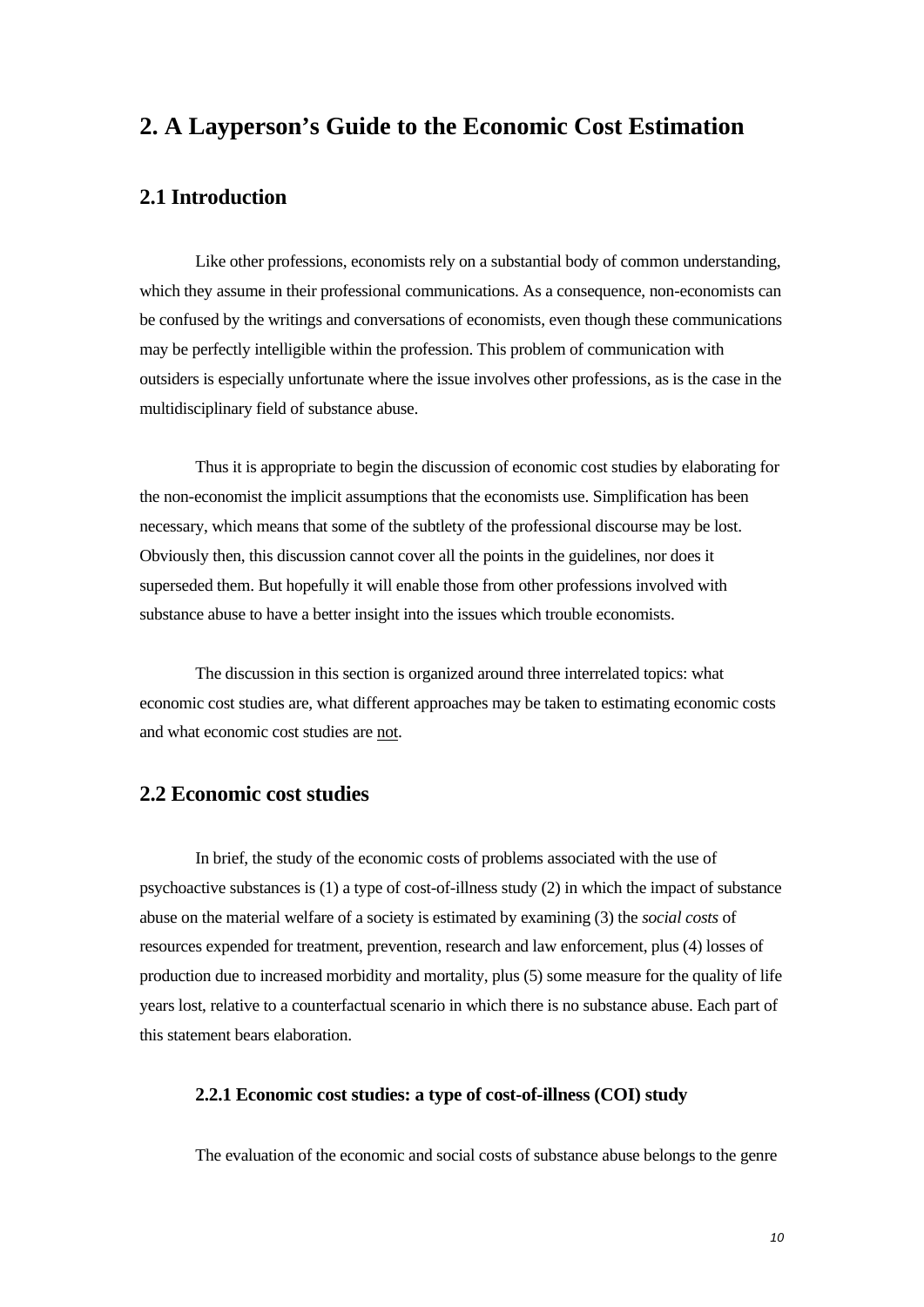of cost-of-illness studies (COI). Superficially a COI study involves combining an epidemiological database with financial information to generate an amount valued in monetary terms which purports to say something about the costs to society of a particular disease. Typically the magnitude is large, or large enough, to be used to draw attention to the condition as one to which policy makers, research funders, and researchers, ought to pay attention.

 It will be clear from the intensity in which economists debate each calculation, that they have in mind some conceptual framework. The total is not just some gee-whiz figure designed to give a significant place to this or that illness in the public debate. So what are economists think they are doing? Moreover, why do they disagree?

 At the heart of the economist's approach is that all relevant costs are *opportunity costs*, that is one activity (such as an illness) prevents resources being used for some other purpose, and so an opportunity is forgone. Thus COI studies rest on the proposition that if the illness were not to exist, then the resources that a society uses for treatment and other related purposes could be deployed in some other way.

 Sitting behind the opportunity cost is a *counterfactual scenario*, that is, a description of an alternative state of affairs, by which the opportunity cost would be assessed. Often the counterfactual proposition is not controversial. For instance we might assume in a COI study of some viral infection, that the alternative scenario was no viral infection.

 In substance abuse the alternative can be more arguable. For instance, the counterfactual to a situation of alcohol abuse might be that the abusers switch their consumption to mineral water and other health enhancing commodities, or it might be that abusers switch their consumption to narcotics. The latter is an extreme example, and usually a COI study assumes a switch to non-damaging activities, but sometimes the specific counterfactual situation is unclear.

 However, it is not the counterfactual proposition which causes the most dispute between economists. More often the disagreement arises over what should or should not be included as a cost, as well as how that cost is to be valued or measured. These differences do not arise because of different underlying fundamental frameworks, but because the common framework has been applied in different ways, so practical considerations have led to the treatment of the same issue in different ways.

This is true for COI studies. The fundamental framework is "value theory", the role and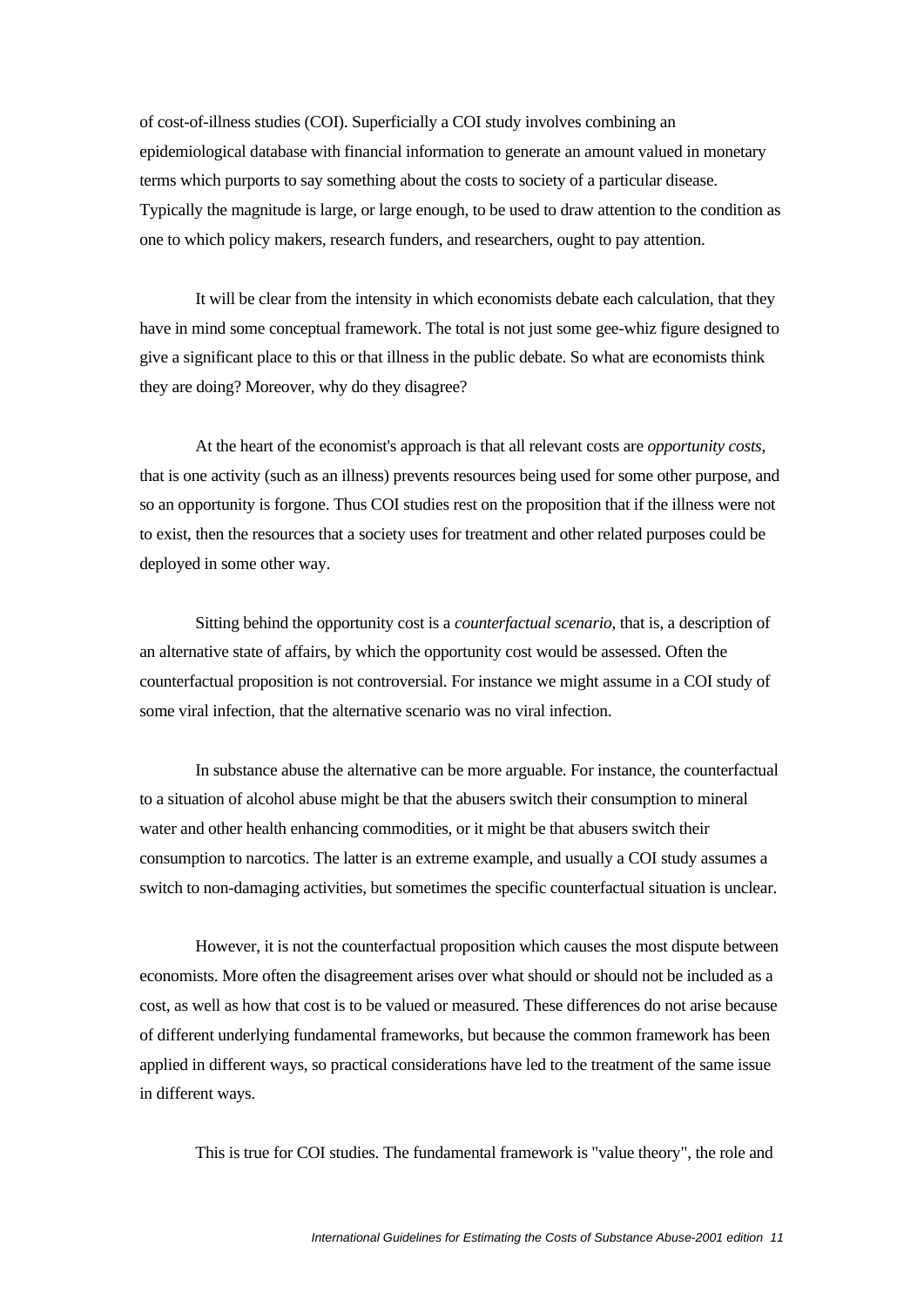<span id="page-11-0"></span>interpretation of market price, which has been developed rigorously over the post-war period. Two practical applications of that theory are (1) in the *System of National Accounts* (SNA) and (2) *cost-benefit analysis* (CBA), which is a method of evaluation of alternative actions or treatments.

 An integral assumption of value theory is that consumers value their own consumption, and that they rationally seek to maximize the value of their consumption as best they can, subject to various limitations such as their income and borrowing power. Thus, it is assumed that when a person buys a potato, a beer or an illicit drug, the cost of the purchase is offset by the benefits the consumer obtains from its use. Many who are knowledgeable about alcohol, tobacco and drug dependence would challenge the veracity of this assumption. Addictive behaviour seems to violate the assumption of rational consumer behaviour. How then is the economic analysis to deal with this situation?

 One approach is to treat the psychoactive substances as conventional commodities, assuming that even dependent users are consuming rationally, according to their lights if not that of wiser counsel. In this case the perceived benefits of consumption exceed the outlay on the substance, and the transaction is treated as rational, just as purchases of other commodities, such as potatoes.

Collins and Lapsley<sup>[5](#page-11-0)</sup> offer another approach, which attempts to modify the assumption of rational consumer behaviour in value theory, without destroying the entire paradigm. They estimate a proportion of drug consumption which is judged to be abusive. For that portion of consumption, they treat drug expenditure by users as zero under the counterfactual scenario in which there is no drug abuse, on the basis that dependent users receive no benefit from use. (Indeed, many users wish they had never taken up drug use.) This permits them to count expenditures on drugs by dependent users as a cost in the current actual scenario. This is a plausible alternative, which does not undermine value theory, although it leaves the difficult task of determining what proportion of substance use is dependent use.

 The problem of how to resolve additive consumption with the assumption of rational consumer behaviour is not fully resolved. The key point for the non-economist is that a main objective of the economist's approach in economic cost studies is to retain the well-established value theory paradigm, but to adapt it for the consumer behaviour which addiction implies.

1

<sup>5</sup> *Theoretical Issues in Abuse Cost Estimation*, paper prepared after the symposium.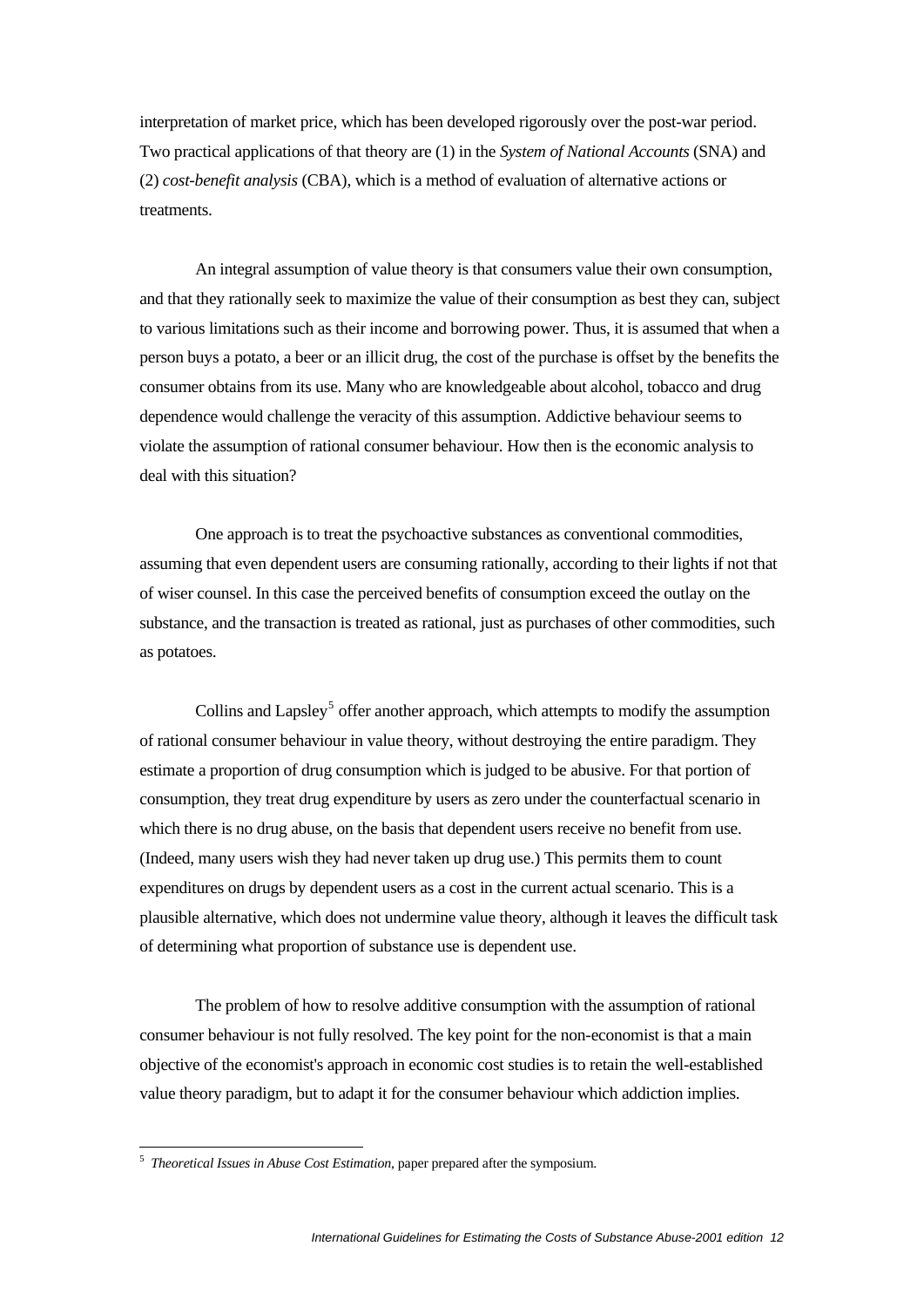## **2.2.2 Costs to whom?–cost studies in the System of National Accounts framework**

 Newspaper stories often cite "costs" of various social problems or negative events, such as the loss of a business convention, the impact of poor weather on tourism or the dire economic consequences of a professional sports strike. Frequently, such estimates lack credibility, as costs are magnified by following the flow of dollars from one party to the next, with little or no consideration of alternative uses for the money. For example, the money spent by a tourist or baseball fan at a restaurant is counted, then the money spent by the restaurant to food wholesalers, then the farmer's income, as well as income and other taxes paid by workers at each stage, and so forth. The fact that the money spent by local residents could have been used for alternative purposes is not considered. It is not surprising that cost figures such as these are viewed with scepticism. A cost for one person is typically a benefit to another. To the business manager who no longer has pay for his or her staff to attend the cancelled conference, to the potential tourists who stayed at home and to the baseball fan whose game was cancelled by a strike, the "costs" of these cancelled events are really savings.

 In short, to be credible, estimates of the costs of substance abuse must be clear with regard to what constitutes a cost, who bears these costs, and the boundaries which should be placed on the economic ramifications of negative impacts.

 Cost-of-illness studies are quite precise in this regard: they estimate the impact of illness on a measure of material welfare in a society, closely related to the Gross Domestic Product. The GDP is generated in the System of National Accounts (SNA) by combining expenditure and production data with accounting information to produce an aggregate statistic valued in monetary terms. The Gross Domestic Product is not an arbitrary set of decisions about what is to be included and how each item is to be valued. Rather the aim is to encompass all market transactions valuing them at their marginal private value (or utility), which is usually equal to the market price (including indirect taxes). An increase of so many monetary units in the GDP can be interpreted as an increase in the sum of consumer utility of the same amount of monetary units.

 In order to appreciate the significance of COI estimates in this framework, consider the counterfactual situation where people choose not to eat potatoes, but switch their expenditure to other products (say pasta). Clearly there will be a disruption among potato producers, but this will be offset by an expansion of pasta production. We take these two effects as (largely)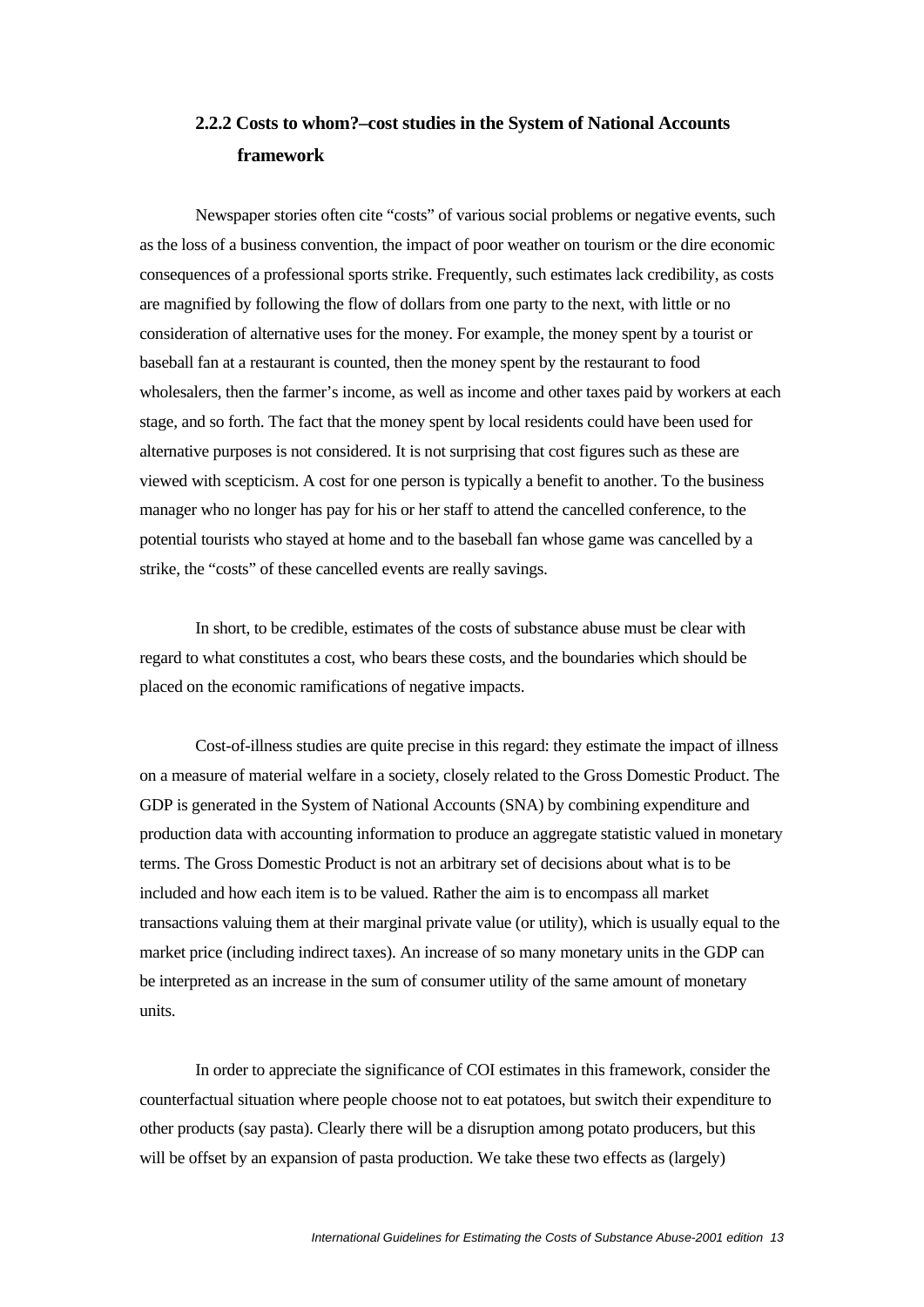<span id="page-13-0"></span>balancing out, in which case there will be no change in GDP, even though there is a change in the composition of GDP.

 What, we might ask, is the cost-of-potatoes to the economy? An answer might be that it is the cost of production and distribution. However, this is offset by the benefits to consumers of eating potatoes. More formally, we see that in the counterfactual situation, where there are no potatoes (but there is more pasta), there is no change to GDP. So we assess the social cost-ofpotatoes to be zero. Note that we are not here assuming that the cost of potatoes are zero to consumers. They are a real cost to them but it is assumed to be offset by the benefits to them of the potatoes, and which is taken into account when they make the (private) decision to buy them.

#### **2.2.3 What constitutes a cost?–social vs. private costs**

 Thus, where the costs of a commodity are largely limited to private costs, the economic impact is estimated at approximately zero. None of this should appear extraordinary. What is unusual is when we consider the same situation as it applies to a psychoactive substance prone to abuse, which carries *social costs* as well as private costs.

 To simplify, we shall illustrate the argument with tobacco, because it is probably the simplest of all the drugs, and its economic impact is the most transparent.<sup>[6](#page-13-0)</sup> This time our counterfactual scenario is that there is no tobacco consumption, and there has been none in the past, so that smokers switch their consumption to some standard commodities (such as potatoes). In effect we are assuming that tobacco was never introduced to the society under consideration, and that potential smokers did not choose another drug (such as cannabis).

 At first it might appear that this story was no different from the one about potatoes. But tobacco generates ill health, which requires medical care. The lack of smoking would mean that a significant quantity of medical resources would no longer be need for the care of smoking induced sickness, and could be used for some other purposes. (It would also result in other savings, such as the cost of cleaning up litter and the costs of smoking-related fires.) The counterfactual is a little vague on what exactly is the alternative, but in the context it is not likely to matter. What is critical here is that we have a resource use consequent on the smoking, which is not being offset by some benefit to smokers when they decided to smoke.

1

 $6$  Even so we ignore the effects of passive smoking, in order to keep the story as simple as possible.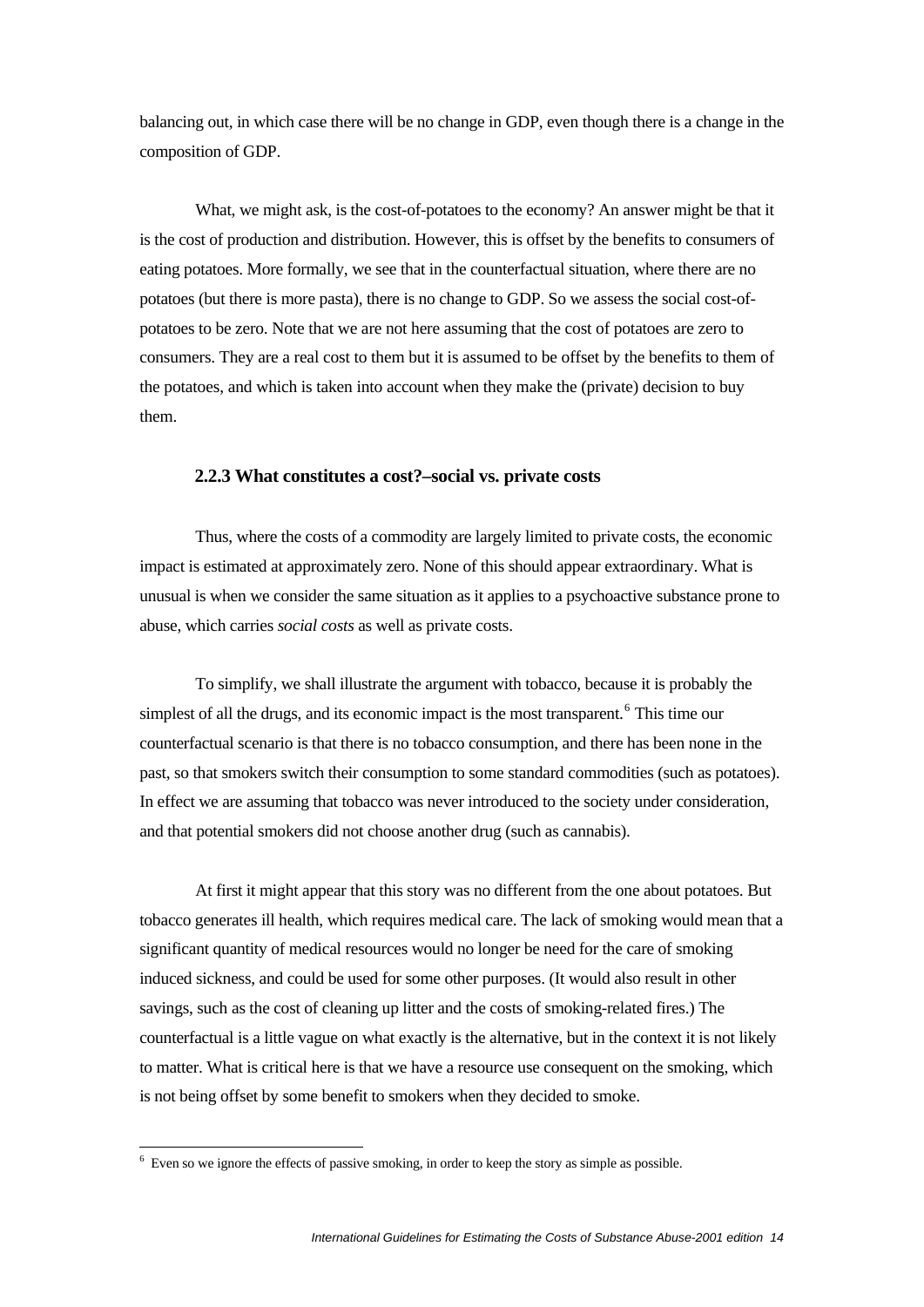The terminology which is being used here differs from that used in most of the Economics literature on the subject. What we here call "social costs" are usually called "external costs" or "externalities" in the literature. Costs which accrue only to the people engaged in the activity in question (for example, the consumption of alcohol or tobacco) are called private costs. Thus the normal economic terminology is that private costs *plus* external costs *equal* social costs. It can be argued, however, that to the layperson the use of the term "social cost" to describe the costs which are imposed upon the rest of society is more intelligible. Thus, in the rest of this publication the phrase "social cost" has this meaning (that is, what the economist calls "externalities").

Why is so much attention paid to the distinction between private and social costs and benefits? As the Australian Productivity Commission report on gambling states (1999, p. 43), it is not because private costs are unimportant. In fact, often they are far more significant than the social benefits and costs of an activity. Rather, private costs generally do not justify government action on the basis that:

- individual actions based on adequately informed and rational decision-making will generally accord with the best interests of the individual concerned;
- if there are no impacts on other people resulting from these actions which are not accounted for, then what is in the individual's best interests will also be best for society; and
- if this is the case, there is no way that governments could intervene in individuals' decisions that would improve the welfare of either the individuals concerned or society more broadly (Australian Productivity Commission, 1999).

Thus the existence or private benefits and costs does not normally provide a justification for government intervention, unless the distribution of private benefits and costs is seen to be in conflict with society's concept of fairness. It can be argued that if lack of fairness is a problem it would be more efficient for the government intervention to take the form of broad social security or tax measures rather than measures targeted specifically at the activity under review. It may, however, be that a particular public sector intervention designed to reduce external costs will influence the size and distribution of private benefits and costs. In these circumstances public policy should not ignore private benefits and costs.

 The key distinction appears to be between the private costs which rational and fullyinformed smokers incur by their own activities, and the social costs which are borne by others.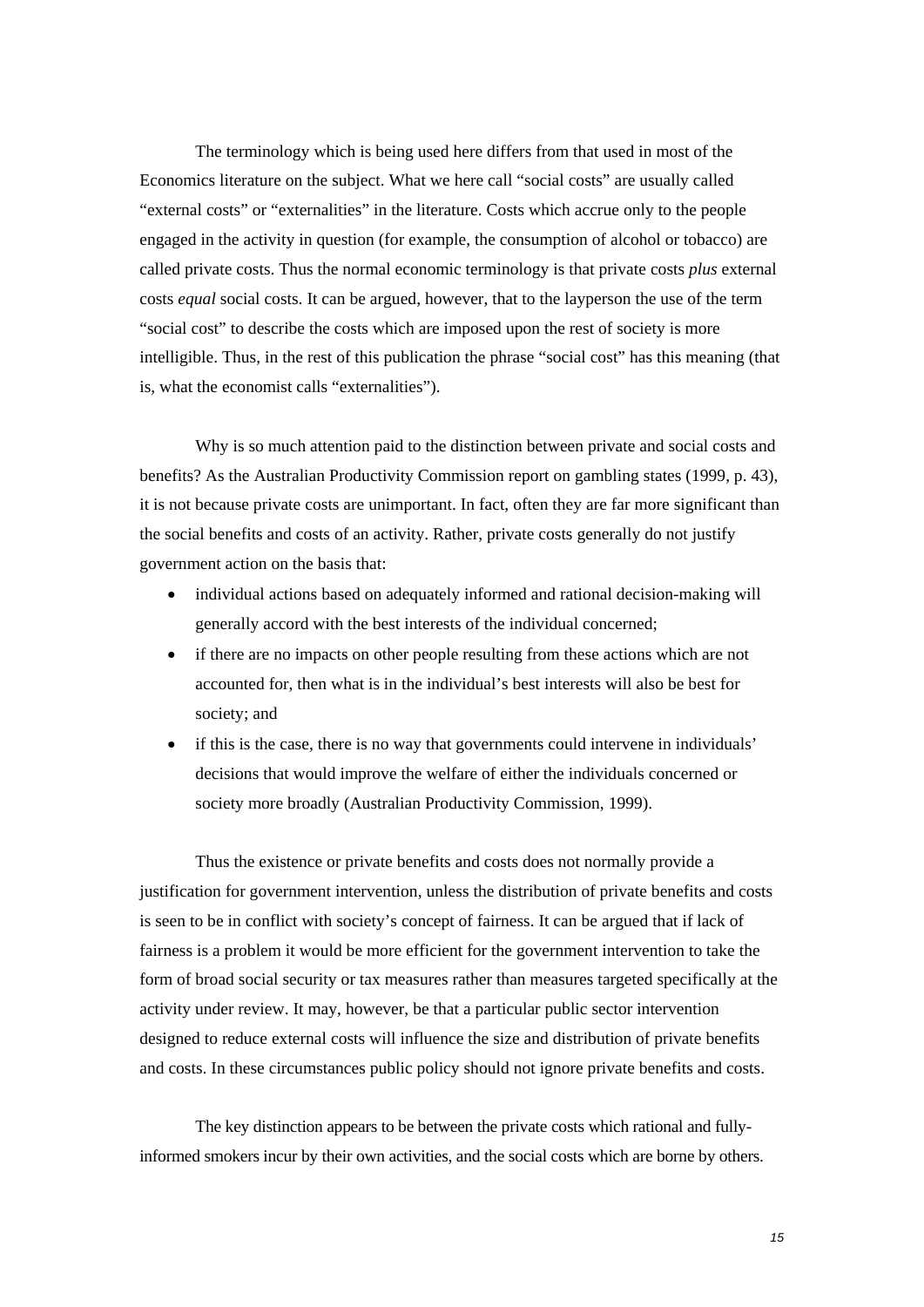However, the distinction is in reality more complex than this. Consider the case of a substance abuser, say a smoker. Conventional economic analysis of consumer behaviour assumes that rational consumers will undertake an activity only if the private benefits received at least equal the private costs of that activity, so that there is almost certainly a positive net benefit in the form of what is known as "consumer surplus" (the difference between what consumers would be willing to pay for a good or service and the market price that they are actually required to pay). Consumers are better off, in their own estimation, as a result of the consumption activity.

 But this analysis refers quite specifically to the costs as perceived by the consumer. What if consumers (say smokers) are uninformed or misinformed as to the costs which the consumption imposes on them? For example, smokers may not be aware of the full health consequences of smoking (perhaps as a result of ignorance or of misinformation resulting from advertising) or they may not realise that the highly addictive nature of nicotine means that quitting will turn out to be much more difficult than they expected.

 If the smokers' actions are determined by perceived costs that are less than their actual costs, the difference between the two is a social cost *even though it is borne by the smokers themselves*. This is because the smokers have not adjusted their behaviour in response to these unperceived costs and so these costs are unaccounted for. The smokers are not necessarily behaving irrationally. They are simply adjusting their behaviour to the best available, relevant information. It must be emphasised that costs borne by the substance abusers themselves can represent social costs *if these costs have not been knowingly incurred*.

It is sometimes suggested that these types of study should also estimate the extra value to the abusers (for example, the benefits to smokers of smoking) over and above the costs to them of that activity, and that these net private benefits should be set off against the social costs. However, from the point of view of public policy, it is social costs that are relevant, not private costs. In determining the appropriate levels *for society* of any activity, government is interested in the costs that this activity imposes on the rest of the community. As an illustration, in determining the appropriate levels of activities such as pollution, environmental degradation or even violence, society does not take into account any private benefits that the perpetrators may enjoy. They are seen as being irrelevant to the interests of the community as a whole. In the same way, studies of the social costs of substance abuse should estimate only the net *social* costs.

In COI studies, only the social costs are considered. Some of the medical costs may fall

*International Guidelines for Estimating the Costs of Substance Abuse-2001 edition 16*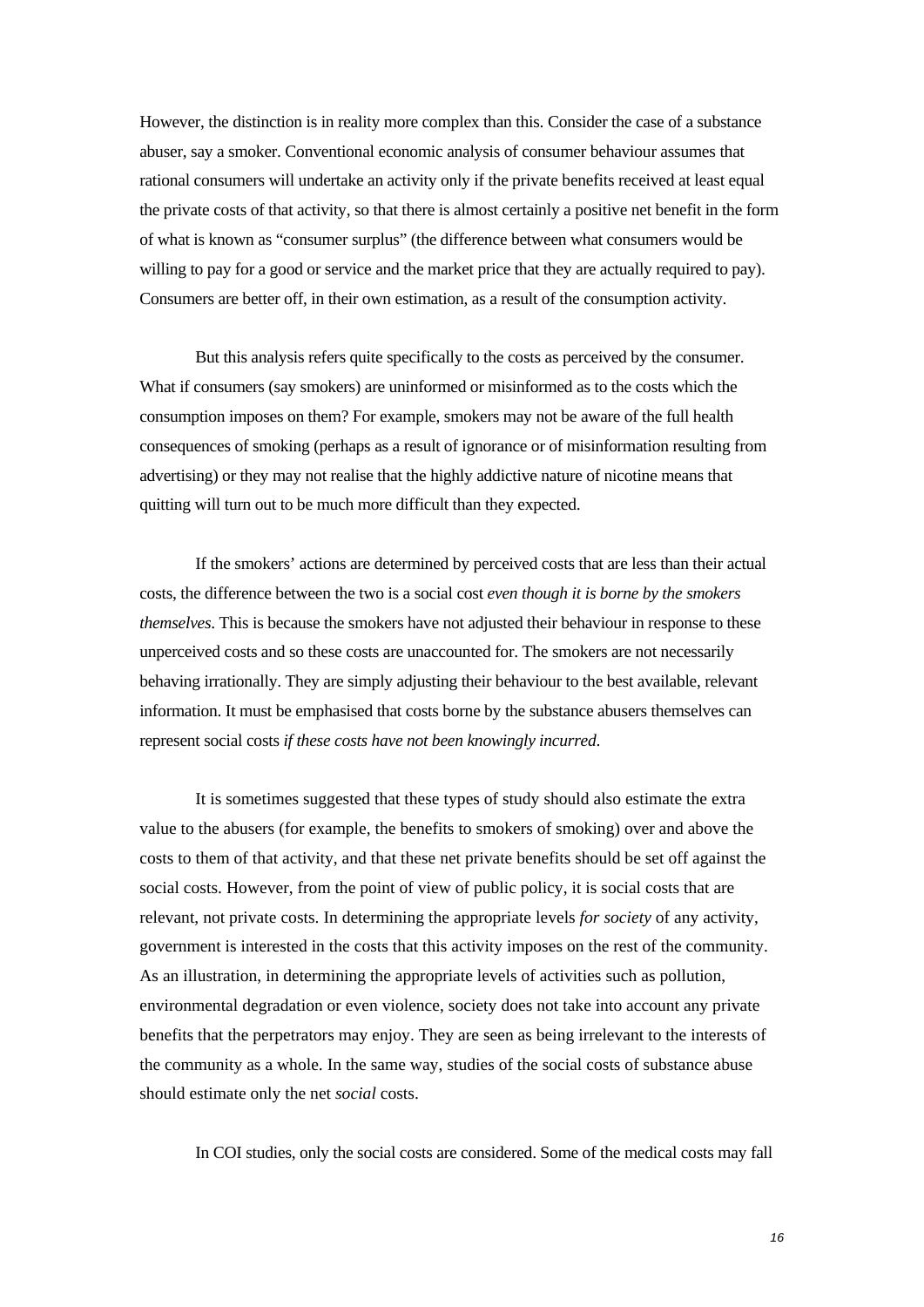upon the smoker if, e.g., there is a co-payment for public care or if smokers pay higher medical insurance premiums. Other institutional arrangements may require similar careful distinctions between the payments the smoker contributes to medical care (and other expenses) and the payments from other sources. These costs are not part of the costs-of-illness, but a part of the private costs borne by smokers, just as they pay the costs of their cigarettes.

 Social costs may be incurred by other persons in the private sector (e.g., when private insurance premiums are increased due to payouts to smokers) as well as by public sector expenditure. Thus, in the context of COI studies, "social" is not a synonym for "public", nor "private" for "private sector".

Another issue which arises in relation to drug abuse, is whether costs imposed by abusers upon other members of their own family constitute private costs or social costs. On the one hand, it is argued (or asserted) that potential substance abusers will take into account the effects on other family members in deciding the extent of their substance abuse and that these costs are, therefore, internalised as private costs. On the other hand, how can we ignore the costs of substance abuse upon other people who have had no part in the initial decision and who may find the effects intolerable (for example, resulting in marriage breakups)? The size of abuse cost estimates will depend very significantly on whether family costs are treated as social costs. Practical questions will also arise about what constitutes a family member – de factos, same sex partners, in-laws etc. It is, in fact, difficult to believe that the effects of substance abuse on other family members should be considered to be solely private costs.

 Measuring the social costs of substance abuse is no easy matter. There is strong evidence, for example, that the consumption of alcohol is related to a variety of health consequences. The probability and severity of adverse health effects of alcohol are strongly related to level of intake, often in a non-linear fashion and sometimes in a manner which is also situation dependent (as with regard to accidents). The dose-response relationship is most evident with respect to cirrhosis of the liver, but adverse effects of high intake of alcohol have also been found for many other disorders including delirium tremens, impaired brain function, cancer of the esophagus and digestive tract, chronic calcifying pancreatitis and congenital defects in the fetus among pregnant women. High and even moderate alcohol use is also associated with increased risk of trauma, such as that caused by impaired driving accidents.

 The proportion of each of these causes of morbidity and mortality which can be attributed to alcohol use must be estimated, ideally for different age and gender groups.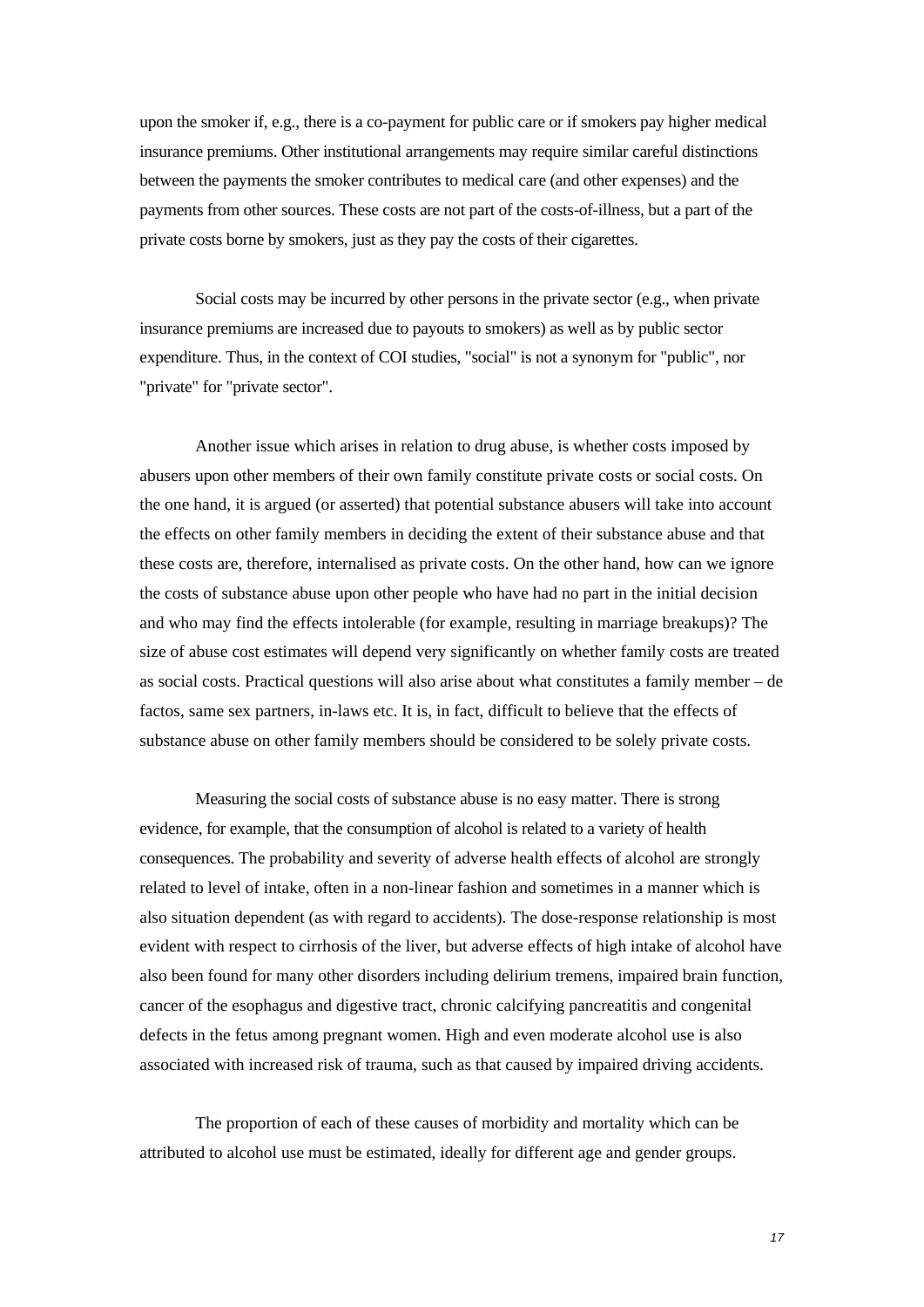<span id="page-17-0"></span>Where large-scale population based epidemiological studies have established the relative risk of particular disorders at different levels of alcohol consumption, the attributed fractions of alcohol-related morbidity and mortality can be determined with a fair degree of confidence. In many situations, however, such studies are lacking, and one is forced to estimate the attributable fractions from less reliable sources, such as studies of the excess morbidity and mortality among clinical populations. In such cases, one is forced to make the dubious assumption that rates of morbidity and mortality in the general population of heavy alcohol users can be estimated from clinical populations.

 For other adverse consequences of alcohol use, the issue of causality can be even more daunting. For example, consider a person who consumed alcohol prior to committing a crime. Even if this person had been intoxicated, it is not clear whether the crime can be attributed to alcohol consumption. The alcohol may have caused the person to become aggressive or less inhibited, or precipitated the crime in some other fashion. On the other hand, the person may simply have happened to have a few drinks before engaging in a crime which he or she would have committed anyway. Alternatively, the person may have already decided to commit the crime and used the alcohol "for courage". Thus, even when drinking immediately precedes a criminal act, the attribution of alcohol as a causal factor in the crime is not at all clear.

 Furthermore, the attributable fractions for each disorder vary between societies and within societies over time, so no one set of attributable fractions can be applied to all societies. Thus, the assignment of medical costs associated with adverse health consequences arising from the use of a particular substance such as alcohol is a very complicated and difficult task.

#### **2.2.4 Further costs: productivity losses**

1

 The reduction in medical expenses in the counterfactual scenario is not the only important change as far as GDP is concerned. Total production may be increased because the former substance abusers are more productive at work, with lower morbidity and lower absenteeism. This additional production under the counterfactual scenario is the *productivity loss* from substance abuse in the actual situation.<sup>[7](#page-17-0)</sup>

 $^7$  Again the concept needs to be treated with care. Implicit in the counterfactual scenario is that the potential production from the greater productivity of the substance abuse is realised or, insofar that it is not, the potential is taken up in voluntary leisure with the same value as the additional production (and not involuntary unemployment).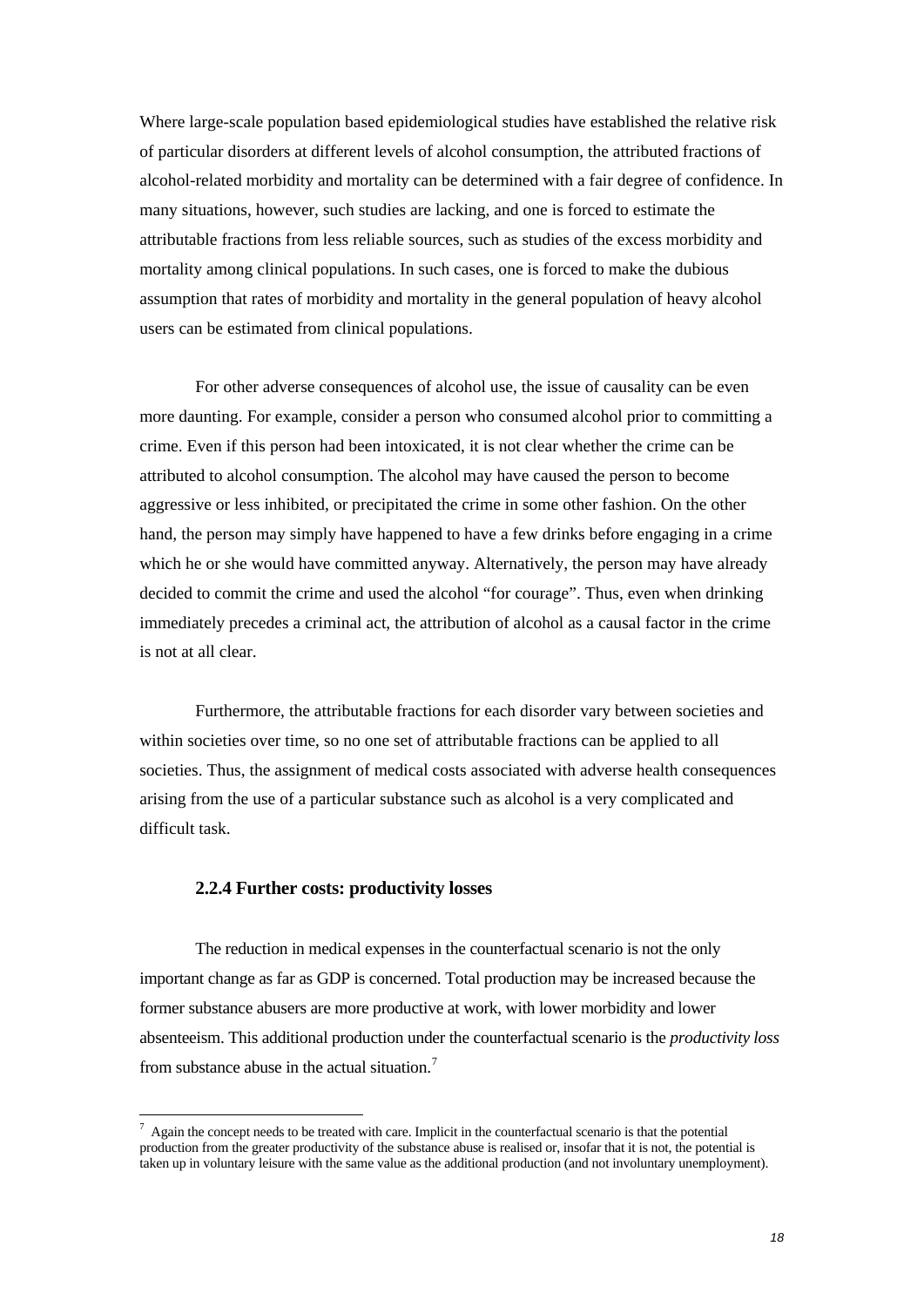It is possible that to a certain extent, smokers may carry the burden of the lost production themselves, e.g. in lower remuneration. In practice, however, it seems unlikely that the entire burden of the productivity loss is carried by the smoker, and that at least some is carried by the employer in lower profits, by other employees in lower wages, and/or by the taxpayer in lower tax receipts. These losses are a part of the COI.

#### **2.2.5 The ultimate cost: placing a value on life itself**

 There is one further major difference between the actual situation and that of the counterfactual which factors into economic cost studies. Substance use and abuse may cause death. Compared to the counterfactual scenario, the population is less. The resulting lower production should be included as part of the COI, by considering the loss of income due to premature mortality.

 But what are we to do about the deaths of those who are not in the workforce, such as homemakers and the retired? It is insufficient to ignore this loss of life due to substance abuse. There must be an explicit recognition of the different life years experienced under the two scenarios. As discussed in Section 4, a dollar value can be assigned to the labour of persons outside of the workforce, and in the case of retired persons, some measure of the value of life years lost must be assigned. Better still life years should be adjusted for the quality of the living experience. Someone suffering from terminal cancer is not experiencing the same quality of life as their non-smoking equivalent who is leading a full life.

 It is not easy to value these life years or *quality life years (QUALYs)*. Insofar as this is an appropriate thing to do, the difference between the actual situation and counterfactual scenario is a part of the COI.

 The notion of placing a dollar value on human life is troublesome to many. Some cultures and religions could not contemplate doing so. What right have economists to place a dollar value on life?

 Unfortunately, when it comes to policy advice, an economist cannot always avoid putting some value on life. Consider the question of whether to install traffic lights at a crossroad, one of which effect would be to reduce accidents which lead to deaths. If the evaluation ignored lives saved by the lights, that would be equivalent to treating the value of life as zero. As a result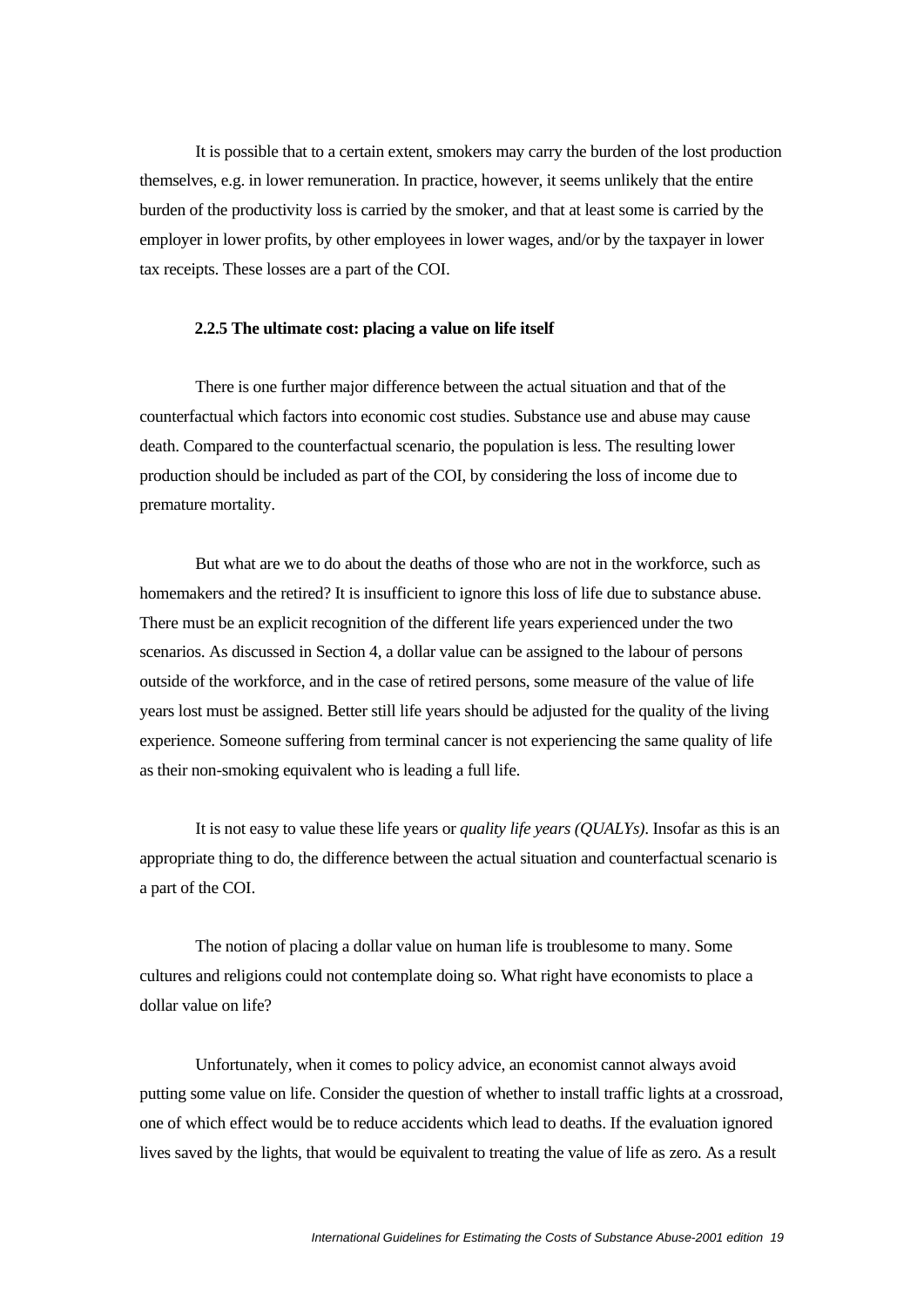<span id="page-19-0"></span>some life saving traffic systems would not be recommended. On the other hand if the value of life was set as infinity, every traffic system which reduced the probability of death, no matter how small that probability, would be installed, with the result that we could barely move given the density of life saving traffic lights.

 So in practice we incorporate some value of lives saved, when we make policy decisions, even if a dollar value is not stated. All economists are doing explicitly is what others, policy advisers and policy makers do implicitly.

 The issue of placing a value on human life cannot be avoided by ignoring the issue, for that would be equivalent to setting the value of life at zero. However, because economic cost studies do not strictly offer policy advice, they can avoid the issue by enumerating the number of years of life lost due to premature mortality without placing a dollar value on those years. For example, the result might be reported that the annual cost of a particular illness was \$100 million plus 10,000 quality life years lost. That meaning would be that under the counterfactual scenario, there would be \$100 million of extra resources for consumption, and 10,000 additional quality life years saved.

 However the cost of another illness might be \$50 million plus 20,000 quality life years. Some may wonder which illness is the more costly, a question that can only be answered by combining the dollars with the quality life years in some way. Whatever way would be equivalent to putting a value on life.<sup>[8](#page-19-0)</sup>

 Another difficulty is that it is not clear that all life should be treated equally. This is especially pertinent in the context of substance abuse. Does the life of a chronically unemployed drunk driver have the same value as that of a young victim killed by the drunk driver? Does the life of a junkie have the same value as that of a productive, law-abiding citizen? The question of valuing the life of the junkie, compared to a good citizen, may turn out to be trivial, providing the counterfactual is kept mind. Suppose the counterfactual is to eliminate the substance abuse. Then the counterfactual scenario has the junkie as a good citizen, and her or his death is just as great a

<u>.</u>

<sup>&</sup>lt;sup>8</sup> Pressed between the economic and policy logic, and cultural and religious or spiritual sensitivities, participants at the International Symposium on Estimating the Social and Economic Costs of Substance Abuse could not resolve the question of the treatment of the valuation of life. Instead it was suggested to use a deliberately clumsy term of *social gains from additional (quality) life years*. The term "social" is not meant to connote a gain in a religious sense, but to indicate that society may (or may not) value any improvements in the quality of life as a result of reduction is substance abuse. In making this suggestion the proposers were aware they were putting the matter into a temporary limbo, rather than ultimately resolving the philosophical issue. That will depend upon a wider range of professions than even those at the symposium. After that resolution economists can turn to the question of the best valuation method, if any. In the interim a number of methods are advocated, their choice depending on the resolving the deeper philosophical issue.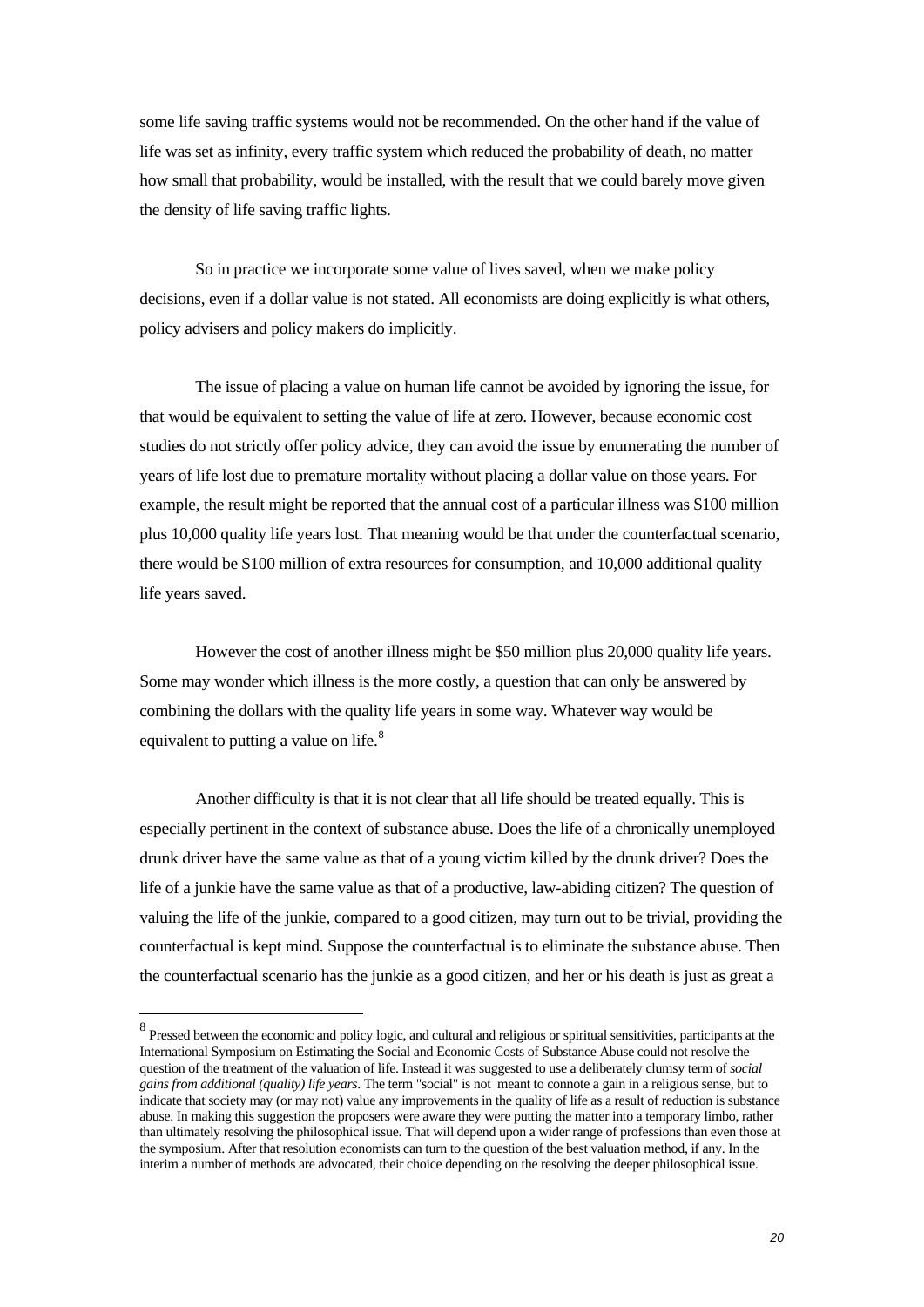loss to society. Alternatively one might want to say the loss of the junkie's life is much less valuable than that of the good citizen, because the quality of life is lower. But, in addition, the counterfactual scenario is about the recovery of that low quality life to a standard one. Thus the total valuation, summing the two components, will be the same as the loss of the good citizen's life. The COI study includes the value of the existing damage to the life of an addict, as well as mortality effects.

### **2.3 Demographic approach vs. the human capital approach**

 There are two different approaches to the estimation of the economic costs of substance abuse: the more widely adopted "human capital" approach and the more recent "demographic" approach. The key difference, discussed in detail in Section 4, concerns the manner in which the costs of premature mortality are treated. In the human capital approach, the lost value of a deceased worker's production is estimated by present earnings plus a discounted rate of future earnings. In the demographic approach compares the actual population size and structure to that of an "otherwise healthy" population, i.e. an alternative population in which there were no drugrelated deaths.

 The key point is that these different approaches are complementary rather than contradictory. The demographic approach addresses the question: "Suppose there had never been any substance abuse or problems associated with the use of psychoactive substances?" The human capital approach addresses the question: "Suppose all substance abuse and problems associated with the use of psychoactive substances were to end today?" The human capital approach generates an estimate of the present and future costs due to drug-related mortality in the current year, while the demographic approach estimates the present costs of drug-related mortality in past and present years.

 Because these two alternative approaches to the estimation of the economic costs of substance abuse address different questions, it should not be expected that they would arrive at the same answers in all circumstances. During a period of increasing or decreasing consumption, one would expect somewhat different results. It is only during a prolonged period of stable consumption with no major impact from treatment or prevention programming that one would expect to achieve equivalent results.

 Thus, there is no need to reconcile the two approaches. The need is to be clear about their origins and significance. The choice depends on the counterfactual situation being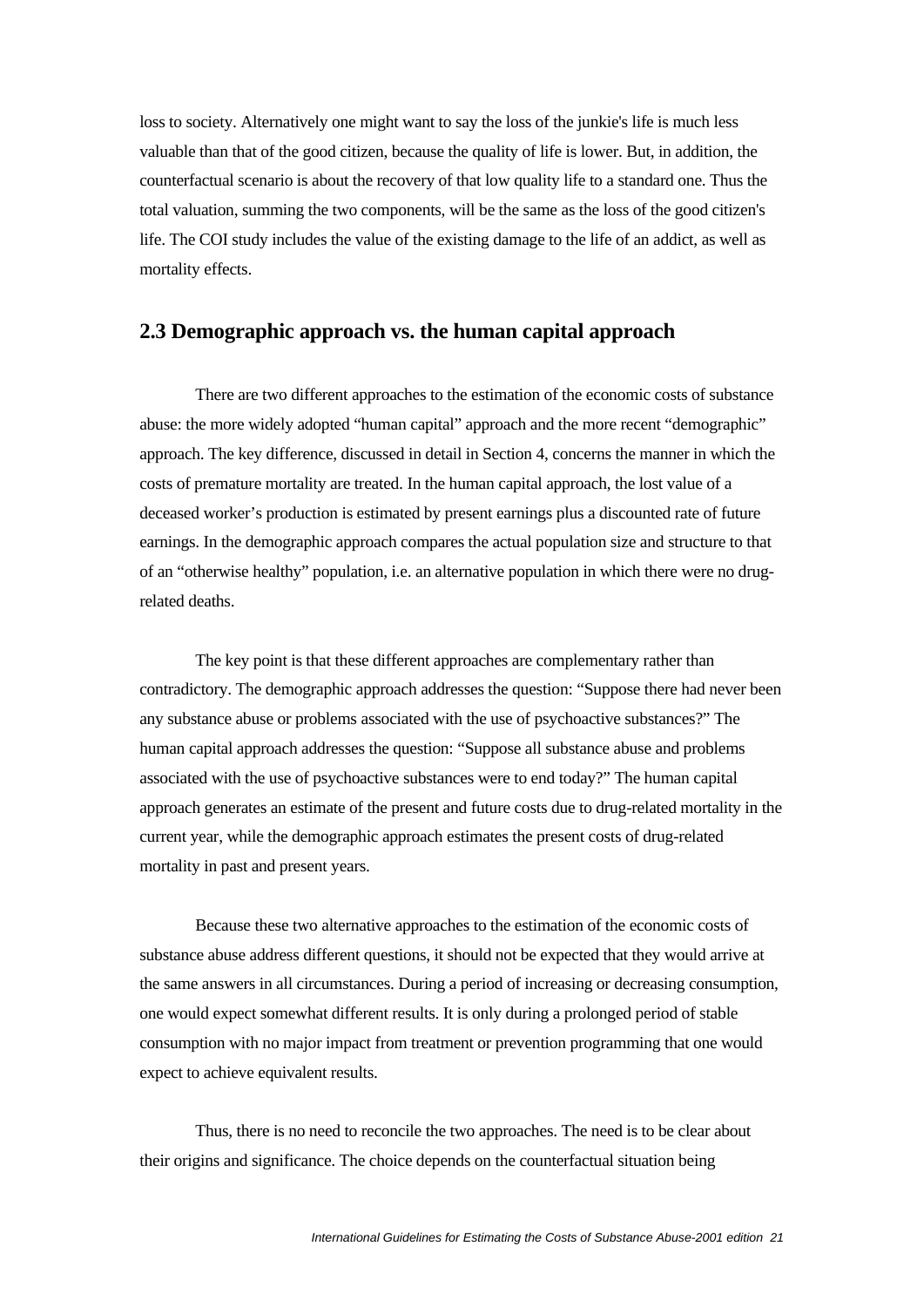<span id="page-21-0"></span>addressed. The preferred procedure will often be to conduct economic cost studies which utilize both the demographic and human capital approach, and compare the results.<sup>[9](#page-21-0)</sup>

#### **2. 4 Prevalence vs. incidence based approaches**

Estimates of the economic costs of substance abuse may be either prevalence-based or incidence-based. Prevalence-based studies estimate the number of cases of death and hospitalisations attributable to substance abuse in a given year and then estimate the costs that flow from those deaths or hospitalisations (as well as other costs, such as prevention, research and law enforcement costs). Incidence-based studies estimate the number of new cases of death or hospitalisation in a given year and apply a lifetime cost estimate to these new cases. Thus, prevalence-based estimates generally measure the costs of substance abuse in the present and the past in a given year, while incidence-based studies generally estimate the present and future costs of substance abuse in a given year. For ongoing health and social problems such as illicit drug use, the results of prevalence-based and incidence-based estimates are often similar. For health problems that are declining in magnitude (such as smoking in some countries), prevalence-based estimates will generally be lower than incidence-based estimates. For emerging health issues such as epidemics of HIV or Hepatitis infection, incidence-based estimates generally provide higher estimates than prevalence-based estimates, because many infected persons may still be in the latency phase of the diseases. The use of prevalence-based vs. incidence-based estimates is discussed in Section 3.11.

#### **2.5 What economic cost studies are not**

1

 Part of the appeal and desire for economic cost estimates of alcohol, tobacco and other drugs may unfortunately be based on confusion with other types of economic analyses. While useful and relevant to policy decisions, COI studies are not studies of avoidable costs, they are not studies of budgetary impact nor are they cost-benefit analyses.

 First, economic cost estimates do not indicate the amount of money and life years which could realistically be saved via effective government and social policy and programming. The counterfactual situation in economic cost studies is one in which there are no problems

<sup>&</sup>lt;sup>9</sup> There is another variant of COI studies which might be considered a third approach. Manning and his colleagues (1991), in contrast to the studies by Dorothy Rice (Rice, 1966; Rice et al., 1985; Rice et al., 1986; Rice et al., 1990; Rice et al., 1991; Rice, 1993), strictly limits cost estimates to external costs (paid by others). Furthermore, Manning's external cost approach is incidence-based and utilizes a lifetime model of use. Thus the cost-benefit totals represent the current value of present and future substance use.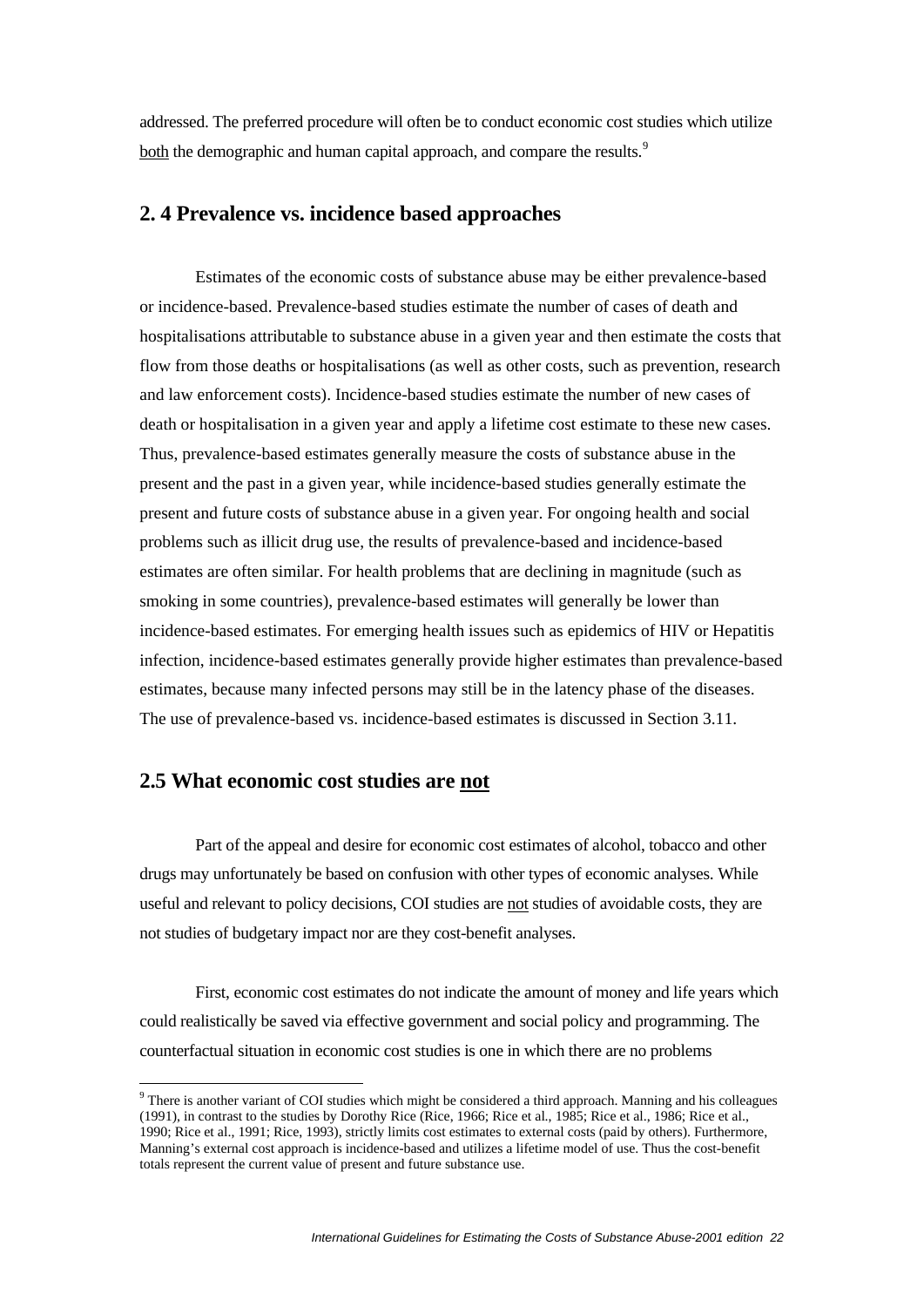associated with the use of psychoactive substances. This counterfactual situation is hypothetical and generally not realizable under any circumstances. The estimated costs include both *avoidable* and *unavoidable costs*. Even if completely effective policies could be found with no appreciable costs for enforcement, treatment and prevention programming, implementation would not be instantaneous and there would still be lingering adverse consequences from past use of the psychoactive substances. The calculation of avoidable costs associated with the use of psychoactive substances is discussed in Section 4.

Second, economic cost studies are not studies of the budgetary impact of alcohol, tobacco and other drugs on governments. The costs included in COI studies are in reference to the whole of society and just to the government accounts. A study of the economic costs of substance abuse would be very useful in conducting an accounting of the budgetary impact of psychoactive substances, as it would provide estimates for many of the government outlays. However, government costs do not include all of the costs imposed on the community. Further, budget impact includes consideration of government revenues and other benefits, which are not part of COI studies. The relationship between economic cost studies and estimates of budgetary impact is discussed further in Section 4.

 Finally, economic cost studies do not attempt to fully consider the economic benefits of alcohol, tobacco and other drugs, and they should not be confused with cost-benefit or cost effectiveness analyses. These are two in a range of a range of tools that economists and others use to evaluate policy proposals. In the medical area they are frequently used to evaluate the usefulness of costly treatments or policy proposals (such as prohibiting drinking in certain circumstances) by, for example, weighing the costs of interventions against their benefits.

 Cost-benefit analysis is based on the same value theory as COI studies, and economic cost studies can be used to provide important cost components in a cost-benefit analysis. However there are slightly different assumptions which means that cost-benefit analysis may give different outcomes and estimates. The most important differences involve the counterfactual scenario, and the treatment of the non-market sector.

 Typically the cost-benefit analysis asks what would happen if the costs associated with a particular behaviour - such as tobacco smoking - were to cease from today. This contrasts with the counterfactual scenario in a COI study, which is to ask what would happen if the smoking had never started. Even if all smoking were to stop instantly there would still be the consequences of past smoking on mortality, morbidity, and health care. For instance the public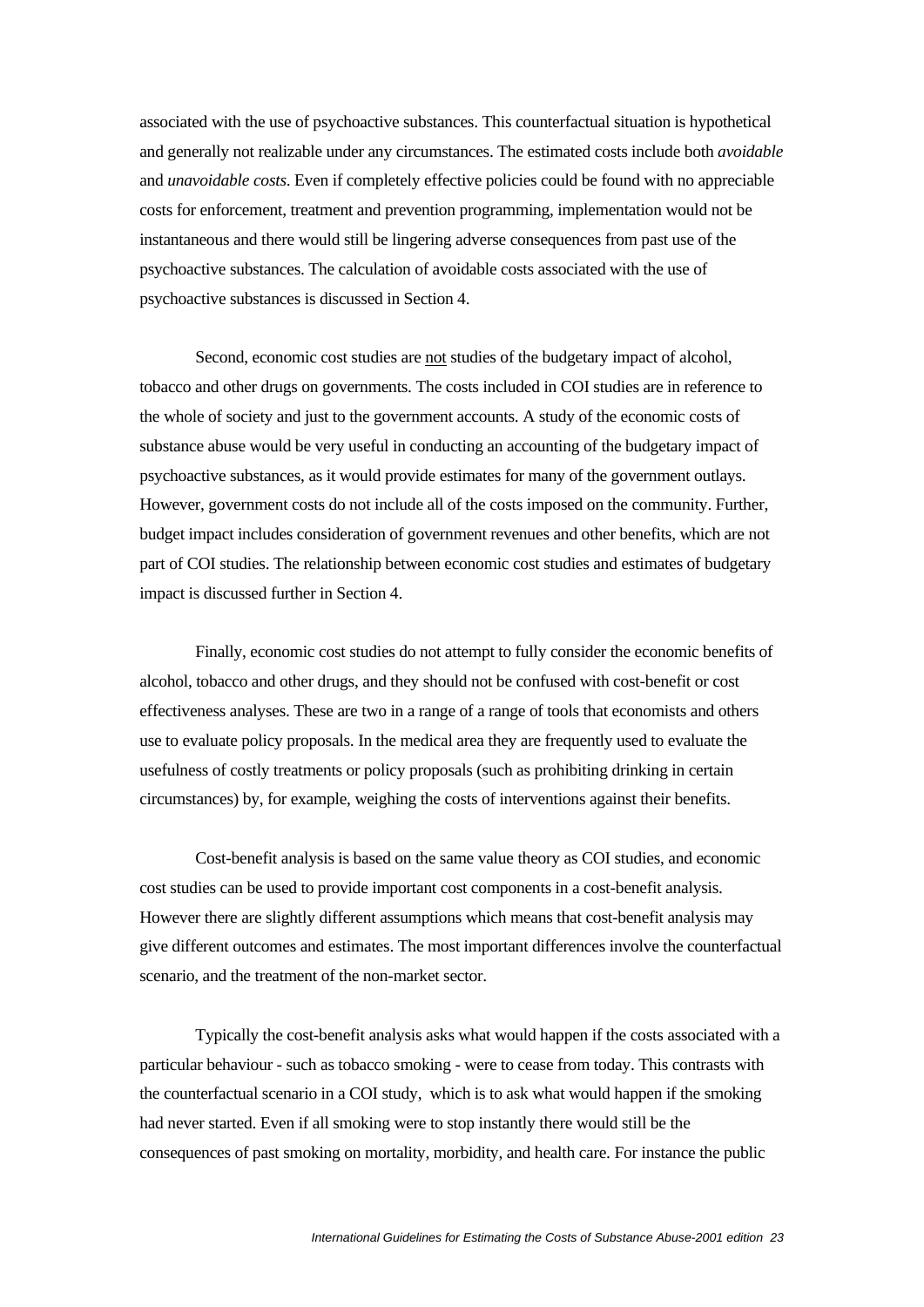<span id="page-23-0"></span>sector would still be required to provide assistance for those who smoked in the past and were in need of medical care.[10](#page-23-0) Such social costs are *unavoidable*, and so are not included as a cost in the typical cost-benefit analysis.<sup>[11](#page-23-0)</sup>

 The other major difference between cost-benefit analyses and economic cost studies utilizing the SNA framework is that cost-benefit analysis has been concerned with the impact of an event on non-market activities. For instance, if the a problem of substance abuse involves keeping patients in hospital beds, and a counterfactual scenario of returning them to the community, the cost-benefit analysis usually includes the extra unpaid work that might be involved in the second scenario (as when extra house and care work is imposed on family members).

 The extension of economic cost studies to cover such unpaid and non-market activities does not represent a major difficulty in principle, but it has not been given priority in development. If economic cost studies were extended to include unpaid and non-market activities and if they were able to distinguish *avoidable* from *unavoidable costs*, it would be enormously helpful for those who wish to carry out cost-benefit analyses of alcohol and other drug policies and programmes. For an economic cost estimate is almost the benefit side of a cost-benefit analysis, and if done properly it could be readily adapted into the full benefit side.<sup>[12](#page-23-0)</sup> The reason why the COI study is close to the benefit side of a cost-benefit analysis is that the avoidable costs associated with the use of psychoactive substances represent the benefits (i.e. negative cost) in a cost-benefit analysis contrasting the current situation with a counterfactual situation in which a policy or programme is introduced. Thus there are potentially strong practical advantages to integrating economic cost studies with cost-benefit analyses.

 Thus economic cost studies, while based on the same value theory, involve differences with cost-benefit analysis. Some of those differences can be eliminated with development. There is no ultimate reason why the economic cost studies in the SNA framework should ignore non-

<u>.</u>

<sup>&</sup>lt;sup>10</sup> Assuming that it had done so in the past.

 $11$  Over time the unavoidable costs diminish, so that the CBA counterfactual scenario has a growing stream of cost savings from the smoking cessation. Typically these are *discounted* to give a present value of the avoided costs. Discounting amounts to summing together all those costs, but the further a cost is in the future, the less weight it is given, because it is generally taken that income and spending in the future is less valuable than the same activity in the present. Typically the weighting involves a discount rate, whose magnitude is a matter of contention among economists, although there is widespread agreement that the concept is correct in principle. It follows that not only should the costs of medical care be estimated through time, discounting them to a *present value*, but so should other costs such as productivity and mortality losses.

 $12$  A common difference is that the treatment the evaluator is looking at, may reduce but not eliminate the illness, so only a proportion of the COI items will be relevant. Sometimes the proportion will differ from item to item.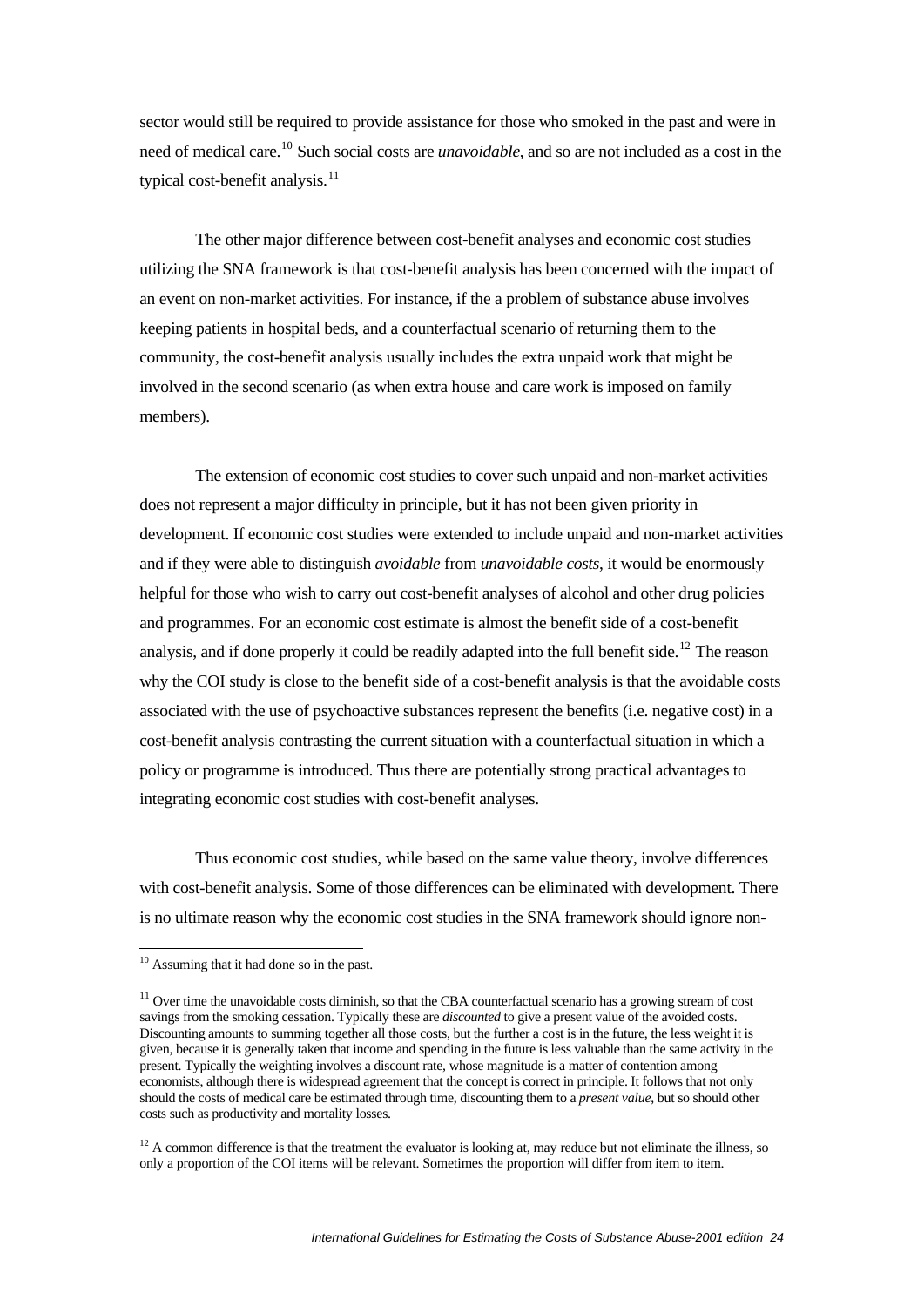market activities. Experience derived from cost-benefit analyses in dealing with non-market activities and estimating avoidable costs will hopefully inform the further development of economic cost estimates in the SNA framework.

 Finally, it should also be noted that COI studies, like most forms of economic analyses, only concern economic costs to the legitimate market economy. There may therefore be significant economic costs in drug-producing countries arising from substance misuse that are not measured in the COI framework. For example, the costs of corruption are not generally included in COI studies. Nor do COI studies generally attempt to measure costs arising from the economic disruption to legitimate business enterprises caused by large-scale illicit drug production and distribution. To do so would require a more extensive and demanding economic framework such as general equilibrium modelling.

### **2.6 Interpretation of substance abuse cost estimates**

Estimates of the aggregate costs of substance abuse tend to attract a great deal of political and public attention. However, while the meaning of individual components of the aggregate costs (for example, the costs of health care or crime) is relatively straightforward, the interpretation of the aggregate estimates requires great care and precision. To understand this point we need to return to the distinction between the human capital and demographic approaches to estimation.

Both approaches relate to the valuation of the loss of production arising from the abuse-related deaths of otherwise productive members of society. Both approaches compare production and abuse costs in the actual situation with those in a hypothetical alternative situation which would have existed had there been no past or present substance abuse. The difference between the two approaches relates to the way in which the production costs of premature mortality are treated.

The essential difference between the two approaches is summarized earlier in the following way. The human capital approach calculates the present and future production costs of abuse-induced deaths which occur in the present year. The demographic approach calculates the present production costs of abuse-induced deaths which have occurred in past and present years.

When looking at the human capital approach we are estimating the present value of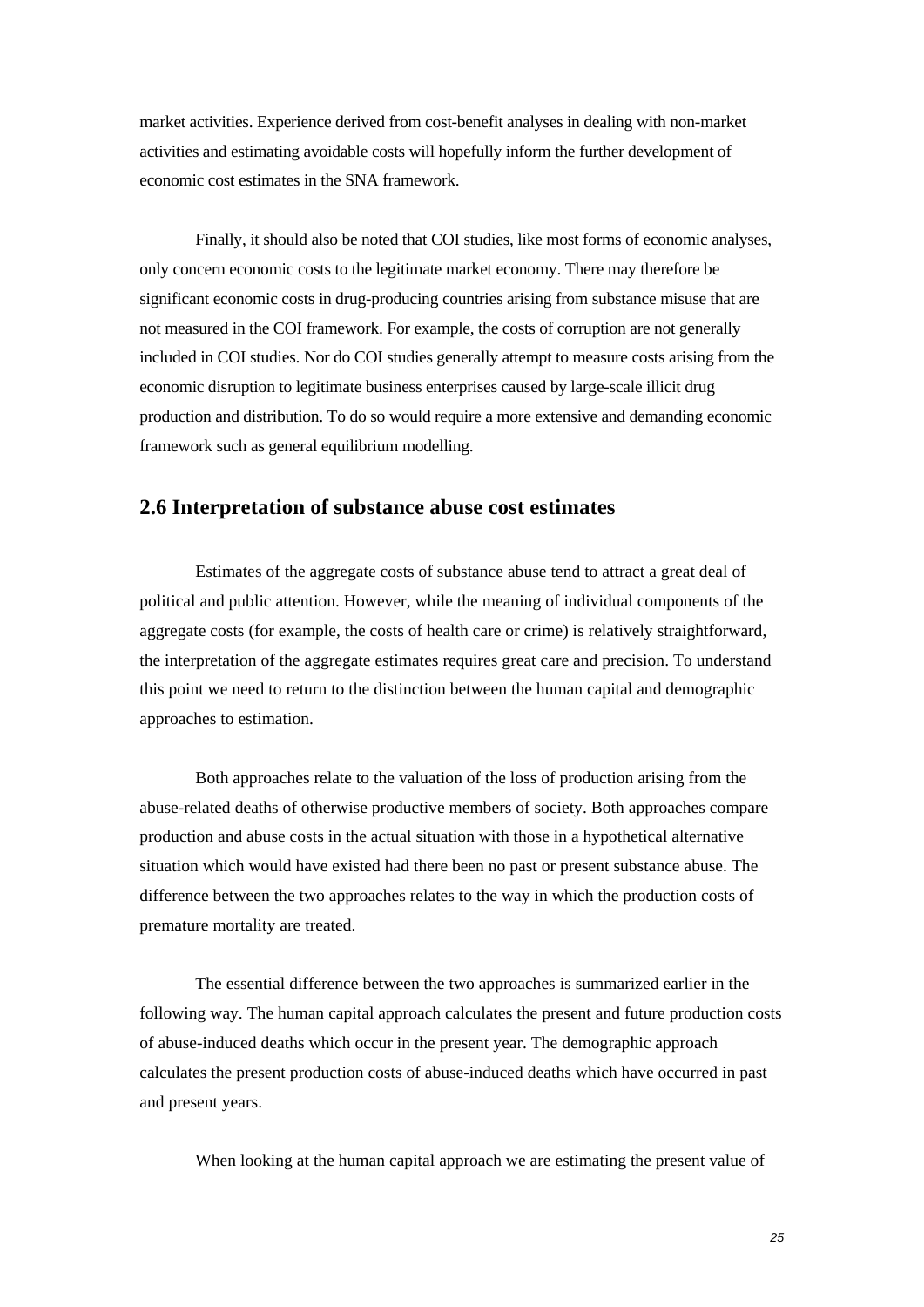the future time stream of lost productivity resulting from abuse-induced deaths. Although we talk of the "costs of abuse in year X", in reality a high proportion of these production costs will be borne in years subsequent to year X. In relation to the demographic approach, we are looking at the costs actually borne in year X but resulting from deaths not only in year X but also in many years prior to year X.

Thus, interpretation of aggregate estimates is difficult, but unfortunately there is no way round this problem. If we calculated the costs borne only in year X as a result of deaths only in year X, the resulting costs would be very substantial underestimates of the overall costs borne by society since we would not account for the fact that deaths can impose costs over many years, not just in the years in which they occur.

One implication of the way in which abuse costs are estimated is that the aggregate figures are not likely to change significantly over short periods of time. This is because rates of abuse and disease prevalence, the primary determinants of abuse costs, tend to change slowly. Thus it may well be a waste of research resources to undertake these estimates at intervals of less than three to five years.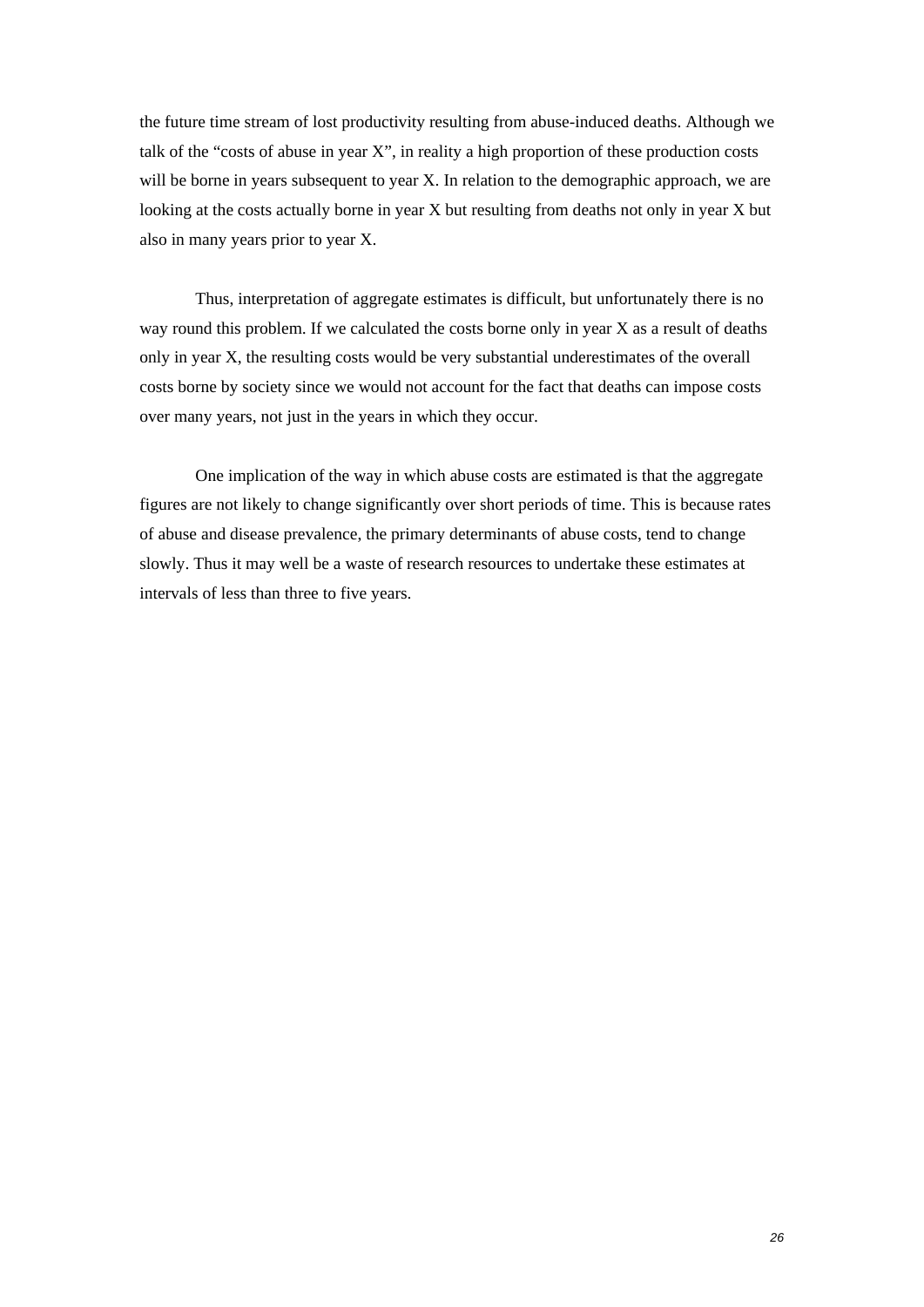### **3. Theoretical issues in the application of the framework**

#### **3.1 Definition and measurement of abuse**

 The definition of drug abuse is rarely attempted in the literature, and those definitions that are available are not usually expressed in economic terms. For example, the definition used by the Mayo Foundation for Education and Research defines abuse as "consumption of any drug for purposes other than that for what it was intended or in any manner or in quantities other than directed". It is certainly difficult to apply this definition of abuse to the consumption of tobacco.

 A definition of abuse meaningful in epidemiological terms is that "drug abuse is deemed to occur when a relevant aetiologic fraction is greater than zero, i.e. when drug abuse adversely affects the health of the user." A more comprehensive economic definition, which encompasses non-medical costs such as accidents and policing, is that drug abuse exists when drug use involves a net social cost additional to the resource costs of the provision of that drug. Abuse occurs if the community incurs net costs as a result of drug abuse.

 The measurement of abuse may require different measures for different drugs. The measurement of abuse is most straightforward for tobacco. While most tobacco consumption must be considered addictive, all tobacco consumption can be considered abusive since all tobacco consumption diminishes health status. Abusive drug consumption may be, but is not necessarily, addictive consumption. As an illustration, a road accident may be caused by abusive but not addictive consumption of alcohol. Harm minimization strategies for alcohol predominantly focus on the measurable effects of abuse such as health care costs and diminished health status, road accidents, and the costs of premature mortality.

 These and related data can be quantified so that economists can cost the amount of abuse which can be attributed to substance use, but they do not provide definitive measures on the nature and measurement of abuse. For example, a recommended daily amount of alcohol consumption may be valid on a population-wide basis, but an individual may reach a level of abusive consumption well before or well after the recommended consumption level.

 Indeed, an important issue in estimating the costs of alcohol is whether the counterfactual scenario is more appropriately no vs. low alcohol consumption. Different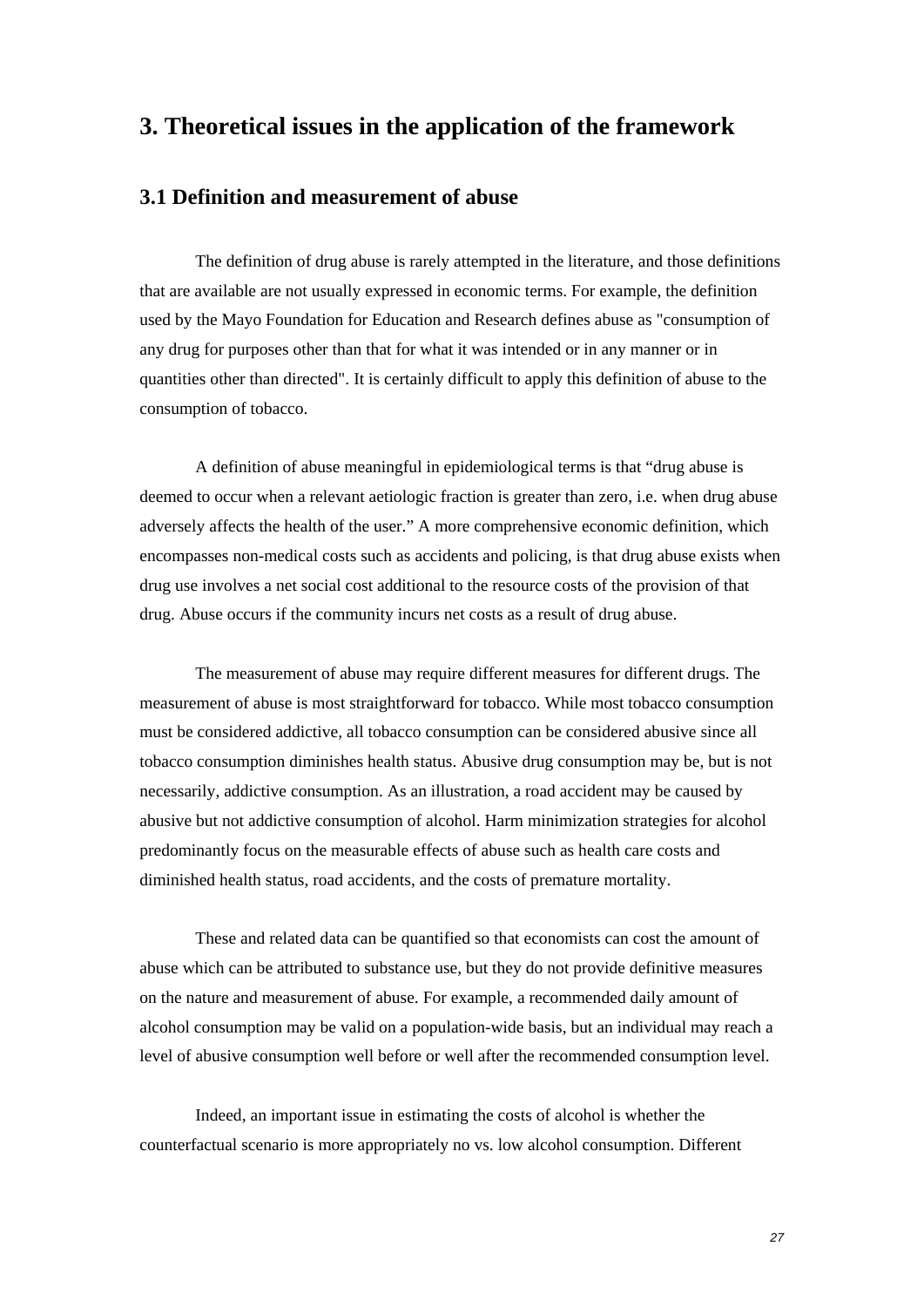studies have adopted different strategies. The choice of low consumption vs. abstinence as the counterfactual can have a significant bearing on the relative risk of morbidity and mortality associated with higher levels of alcohol use. The use of abstinence as a reference category for relative risks is less complicated, but it may decrease the estimated relative risks of high alcohol consumption for those disorders with a "J" shaped curve (having lowest risk among low level consumers compared to abstainers and heavier drinkers). The use of low consumption as a reference category for relative risks results in higher estimated risks of high alcohol consumption for disorders with a "J" shaped curve, but it ignores significant risks associated with low level consumption for other disorders (e.g. traffic accidents).

 When endeavouring to measure the abuse of illicit drugs, even less is known. Firstly, illicit drugs are not a homogenous category. In addition, the convenient definition that abusive consumption is equivalent to illegal consumption does not provide either an accurate basis for costing or a useful policy tool. However, while it may be much more useful to separate those costs which are incurred because of the legal status of a drug e.g. law enforcement, not enough is known about abusive consumption of illicit drugs to produce a comprehensive measure of all other costs.

#### **3.2 Definition of costs**

 The economist's definition of cost is based on the concept of an alternative use for scarce resources, known as opportunity cost. The measure of opportunity cost is the benefit which would be derived from the *best alternative use* of a particular resource. For example, the alternative use of land which is currently used for growing tobacco is the next most valuable crop which could be produced on that land.

 A number of issues relate to costs, for which understanding of definitions is important. It is generally recognized that the costs of abuse include private costs and social costs, about which Markandya and Pearce say: "to the extent that the costs are knowingly and freely borne, they are referred to as private costs, but to the extent that they are not so borne but fall on the rest of society they are referred to as social costs".

 In estimating the costs of drug abuse, other types of costs which require definition include tangibles and intangibles. Tangible costs can be defined as those costs which, when reduced, yield resources which are then available to the community for consumption or investment purposes. Intangible costs, which include pain and suffering, when reduced or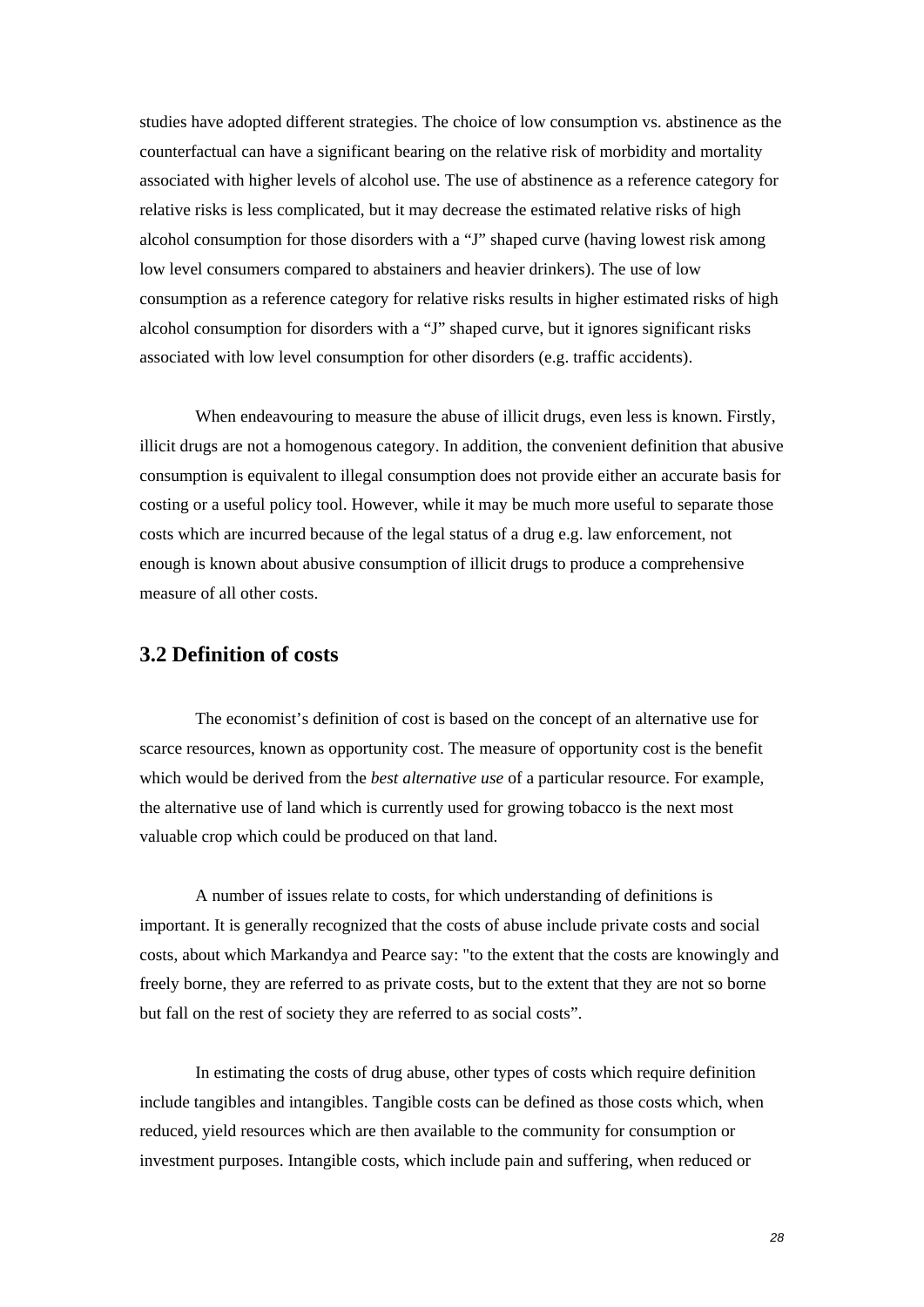eliminated do not yield resources available for other uses. As much of the efforts of the health care system are focused on the reduction of intangible costs, it is apparent that these costs are very important, albeit difficult to quantify.

 It is also important to identify the concept of marginal cost, which is the increase in total cost attributable to drug abuse after allowing for the costs which would have otherwise been incurred in the absence of any drug abuse. In other words, this is a net cost concept.

 For example, in costing health care, net costs include estimates of both incurred health care costs and potential savings. Those health care costs which are attributable to substance abuse should be set against the saving in health care costs which have resulted from the premature deaths of drug abusers. Had the abusers not died from causes related to drug abuse they would in many cases still be alive, suffering from other diseases and so imposing health care costs on the community. If abusers were not sick from abuse-related causes they would, in many cases, be sick from other causes.

#### **3.3 Treatment and measurement of addictive consumption**

 Difficulties arise in practice in estimating the proportion of consumption which is addictive, although reasonable estimates can be made. There are strong grounds for the belief that drug use by addicts does not yield private benefits.

 The theory of rational addiction, proposed by Becker and Murphy, implies that persons contemplating the possibility of acquiring an addiction maximize their utility over time in the knowledge of the interdependence of present consumption and future preferences *and with full knowledge of the effects of the contemplated addiction*. In other words, the theory requires that potential addicts have full knowledge of all the drug's present and future effects at the time at which they are deciding whether to acquire the addiction. It is, considering the medical literature on the nature and sources of addiction, extremely difficult to believe that addicts make rational consumption decisions. It is even harder to believe that potential addicts have access to, and the ability to evaluate, all the relevant medical and epidemiological information in advance of becoming addicted, particularly when so many addicts are young or became addicted when they were young.

 Ellemann-Jensen points out that total addiction has been assumed to imply that the smoker enjoys no utility at all from smoking but continues to smoke. He suggests that "such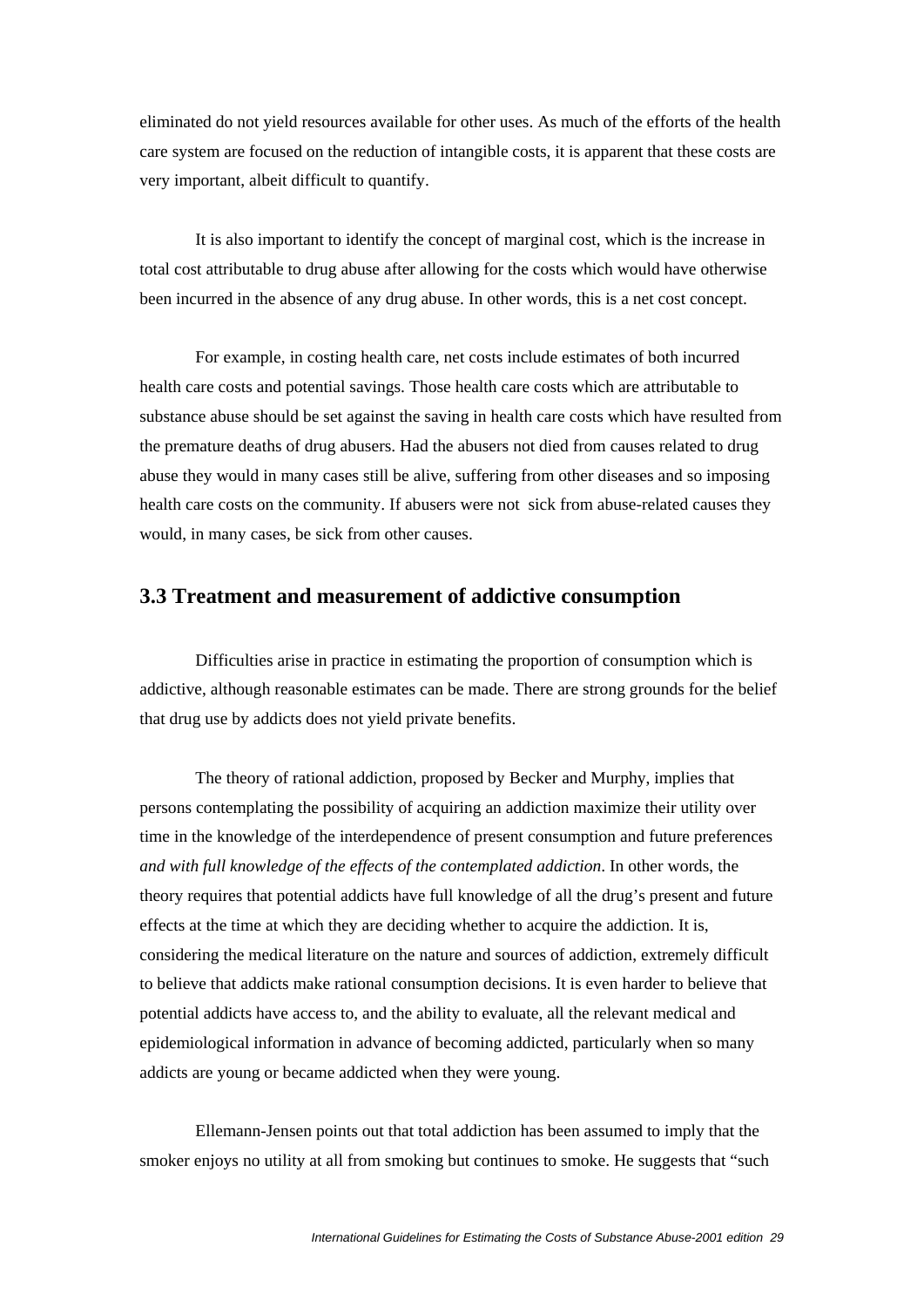behaviour is clearly in contrast to the hypothesis of utility-maximization in standard economic theory". But, in fact, this is not necessarily the case. A 1991 editorial in the British Journal of Addiction suggests that addiction involves, *inter alia:*

- highly compulsive use;
- use despite harmful effects;
- relapse following abstinence; and
- recurrent drug cravings.

 In this circumstance, the objective of drug consumption may well be to avoid highly unpleasant effects of withdrawal rather than to gain any positive benefits. Since the withdrawal effects result from previous consumption of the addictive drug, avoidance of these effects can hardly be viewed as a benefit of drug consumption. Short-run utility maximization need not necessarily imply long-term positive overall benefits from drug use.

 The proportion of total consumption of an individual drug which is addictive consumption varies from drug to drug. For example, approximately 90% of Australian tobacco consumption has been estimated to be addictive but it is to be expected that the proportion of alcohol consumption which is addictive is considerably lower. The proportions applying to the various illicit drugs will also vary substantially.

# **3.4 Human capital and demographic approaches to estimating the costs of substance use**

 Two broad approaches have been adopted to the estimation of the costs of substance use - the widely adopted "human capital" approach and the more recent "demographic" approach. Both approaches relate to the valuation of the loss of production arising from the abuse-related deaths of otherwise productive members of society. Both approaches compare production and abuse costs in the actual situation with those in a hypothetical alternative situation which would have existed had there been no past or present substance abuse. The difference between the two approaches relates to the way in which the production costs of premature mortality are treated.

 The human capital approach is to estimate the value of the worker's future production stream, brought back to present day values by the use of an appropriate discount rate. A thousand dollars received this year is worth more than a thousand dollars received next year (even if there is no inflation) because this year's resources become available for investment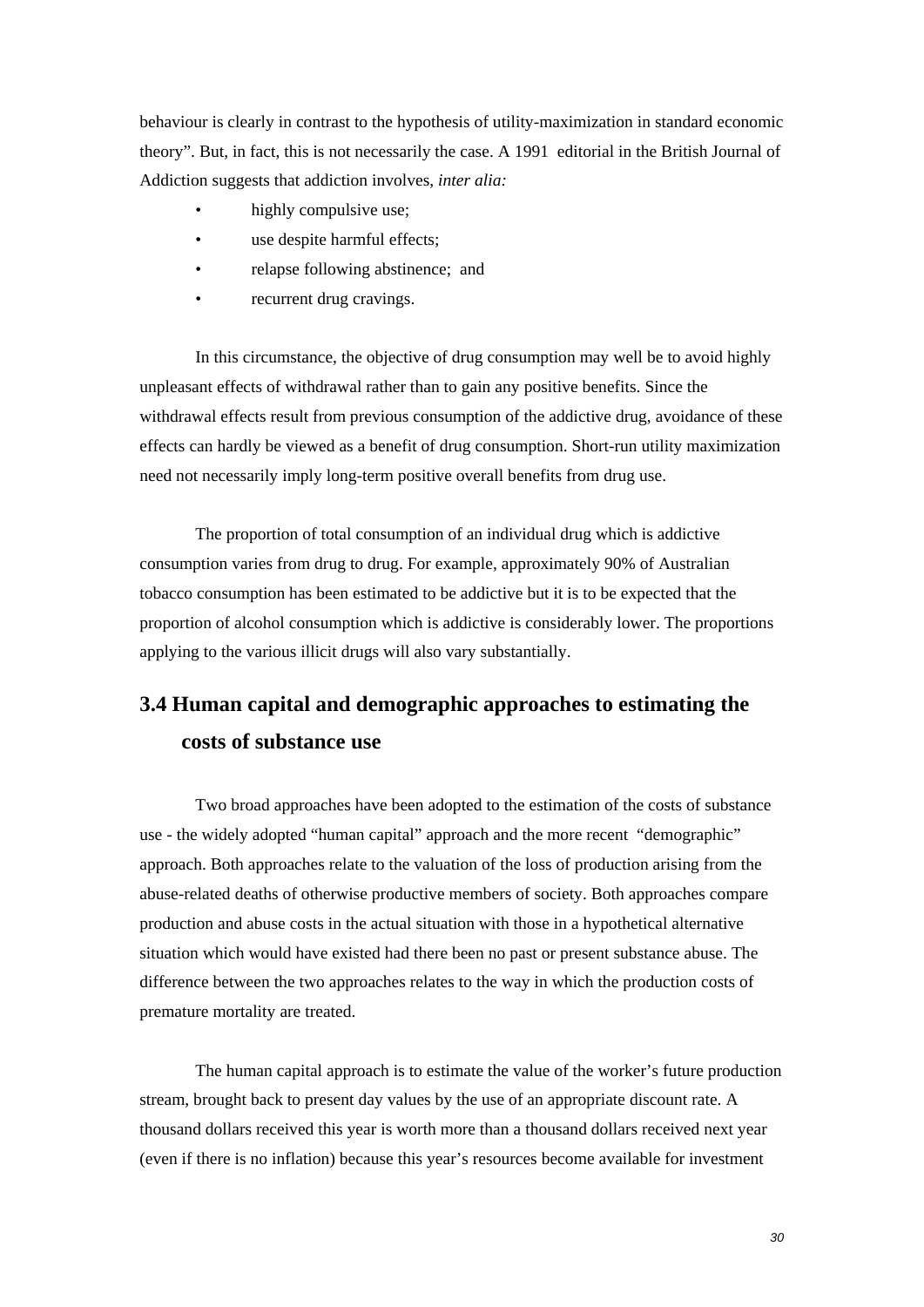purposes a year earlier and so produce interest receipts or profits a year earlier. The use of a discount rate acknowledges this fact and adjusts for the difference between present and future values. Two major problems arise in the human capital approach - how to forecast future production levels and how to choose the appropriate discount rate.

 The demographic approach compares the actual population size and structure with the size and structure of the hypothetical alternative no-abuse-population. From this comparison the actual and hypothetical outputs are compared to yield the production costs in *that year* of past and present substance abuse. The major problem in this approach is the estimation of the alternative population structure.

 The essential difference between the two approaches can be summarized in the following way. The human capital approach calculates the *present and future* production costs of abuse-induced deaths that occur *in the present year*. The demographic approach calculates the *present* production costs of abuse-induced deaths that have occurred *in past and present years*. Which approach should be adopted depends, therefore, upon which type of information is needed. The two approaches are complementary rather than competitive.

#### **3.5 Choice of appropriate discount rates**

 The estimation of economic costs associated with substance abuse applies to a particularly period, typically a recent year. However, the effect of the counterfactual scenario may involve cost savings in later years. The standard economic procedure is to "discount" such costs in the future to an equivalent sum in the base period. The base period amount is smaller than the actual amount, even after adjusting for inflation, because events in the future are not given much (economic) value in the present.

 The actual discounted amount can be very sensitive to the discount rate chosen. There is no internationally agreed upon discount rate, and even in a single country economists dispute the appropriate rate. These guidelines do not attempt to resolve this issue. Instead, it is proposed that where discount rates are required for the purpose of estimating the costs of substance abuse, the study should provide several estimates corresponding to different discount rates. While the preferred discount rate will vary between countries, it is further suggested that cost estimation studies include discount rates of 5 per cent and 10 per cent among those provided in order to facilitate comparability to studies in other countries.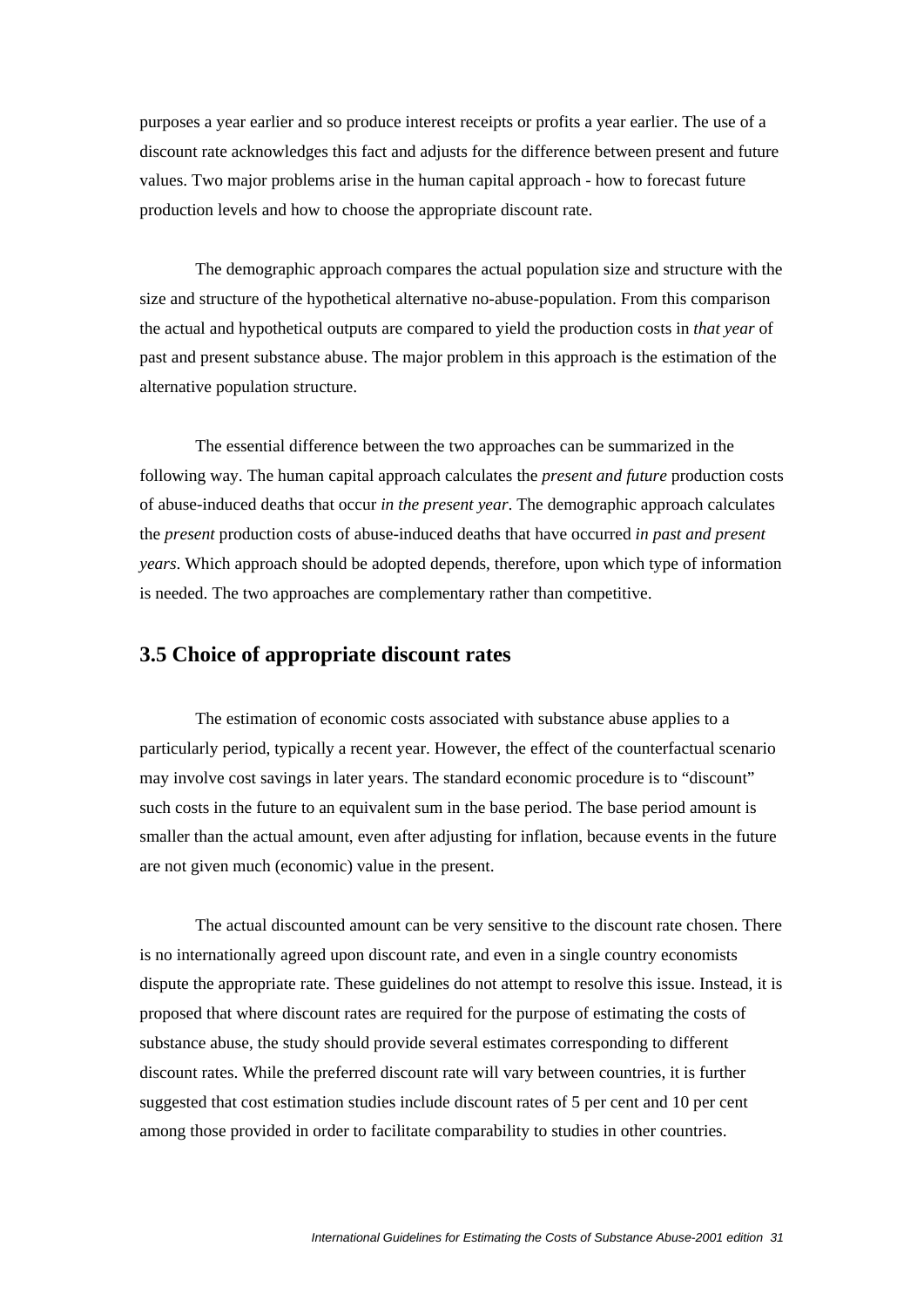#### **3.6 Treatment of private costs and benefits**

The overall costs to the community of substance use can be subdivided into private costs and social costs. If the costs of substance production and use are knowingly and freely borne by producer or consumer as the result of a rational decision-making process they should be classified as private costs. It can be assumed that, in these circumstances, there exist private benefits of production or consumption which at least equal the private costs.

 There are three circumstances under which the consumer will not have rationally, knowingly and freely borne the full costs of the substance use:

- there may not be available full information as to the costs which substance use imposes on the user;
- the consumer may not make a *rational* decision based upon the costs of substance use which must be borne by the user;
- there may be no mechanism by which the costs which substance use imposes on the rest of the community (the external costs) can be converted into internal costs to be directly borne by the user. For example, it might not be possible for smokers to be forced to bear their full health costs or to provide recompense for the costs which they impose upon passive smokers.

 Thus, if the costs of substance use are to be classified as private costs, the following three conditions must be simultaneously satisfied:

- 1. The users are fully informed as to the costs which the substance use imposes upon themselves;
- 2. The users are required to bear the full (internal and external) costs of the consumption; and
- 3. The users make rational consumption decisions in the light of all the information available to them.

These requirements are extremely stringent, so stringent in fact that the conventional approach of treating all abuse costs as social costs is fully justified.

# **3.7 Treatment and measurement of intangible costs, including willingness-to-pay methods**

The major intangible costs of substance use to be considered here are caused by death, pain, suffering and bereavement. The most important characteristic of intangible costs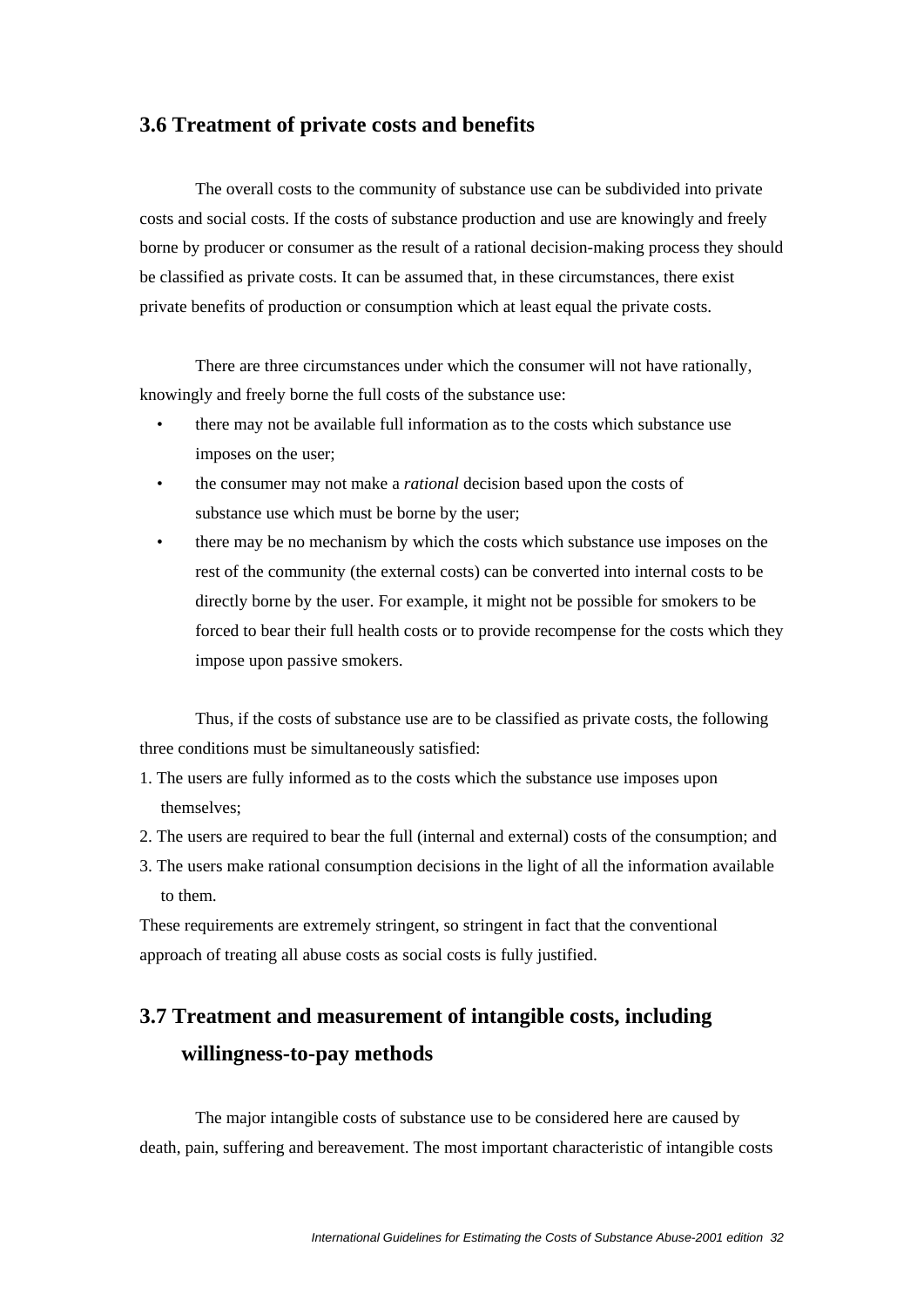is that, when they are reduced, there is no release of production or consumption resources for other uses. For example, any reduction of pain and suffering, while an important benefit, will permit no direct transfer of these benefits to any other person. An important implication of this characteristic is that there is no market in the benefits of cost reduction - the benefits cannot be bought and sold. Thus it is extremely difficult to place a value upon intangible costs and the temptation exists to ignore them. However, to do so may lead to misleading and unreasonable results.

 To illustrate the potential problem involved in ignoring intangibles, take the case of the costs of smoking. A high proportion of smoking-induced deaths occur beyond the age of retirement, in which case the community receives a tangible benefit (forgone consumption exceeding forgone production). To ignore intangible costs could lead to the conclusion that smoking, by leading to the premature deaths of retirees, could benefit the community as a whole. The evidence that this conclusion is unreasonable is that most societies devote very considerable health resources to extending the lives, and reducing the pain and suffering, of people of beyond working age. They do not cease to be of value to society simply because they cease to work.

 The valuation of life is quite generally attempted in many advanced countries - for example in benefit-cost analysis of road or rail investments. The two basic approaches to the valuation of life are the "human capital" and "willingness to pay" techniques.

 The human capital approach estimates the discounted current value of the future stream of potential earnings of the victim. This approach undervalues life since it takes no account of the value of life to the victims over and above their earnings loss. To avoid death or sickness, most substance users would be willing to pay much more than simply their lost future earnings. The human capital approach can take account of this objection by arbitrary scaling-up of the estimated values but the theoretical basis for choice of the scaling factor is exceedingly weak.

 The willingness to pay approach studies what people would be willing to pay for relatively small changes in the risk of death and from these figures produces estimates of the value of life. While this technique appears to have a much sounder theoretical basis, there still remain considerable difficulties in the accuracy and consistency of estimates using this approach.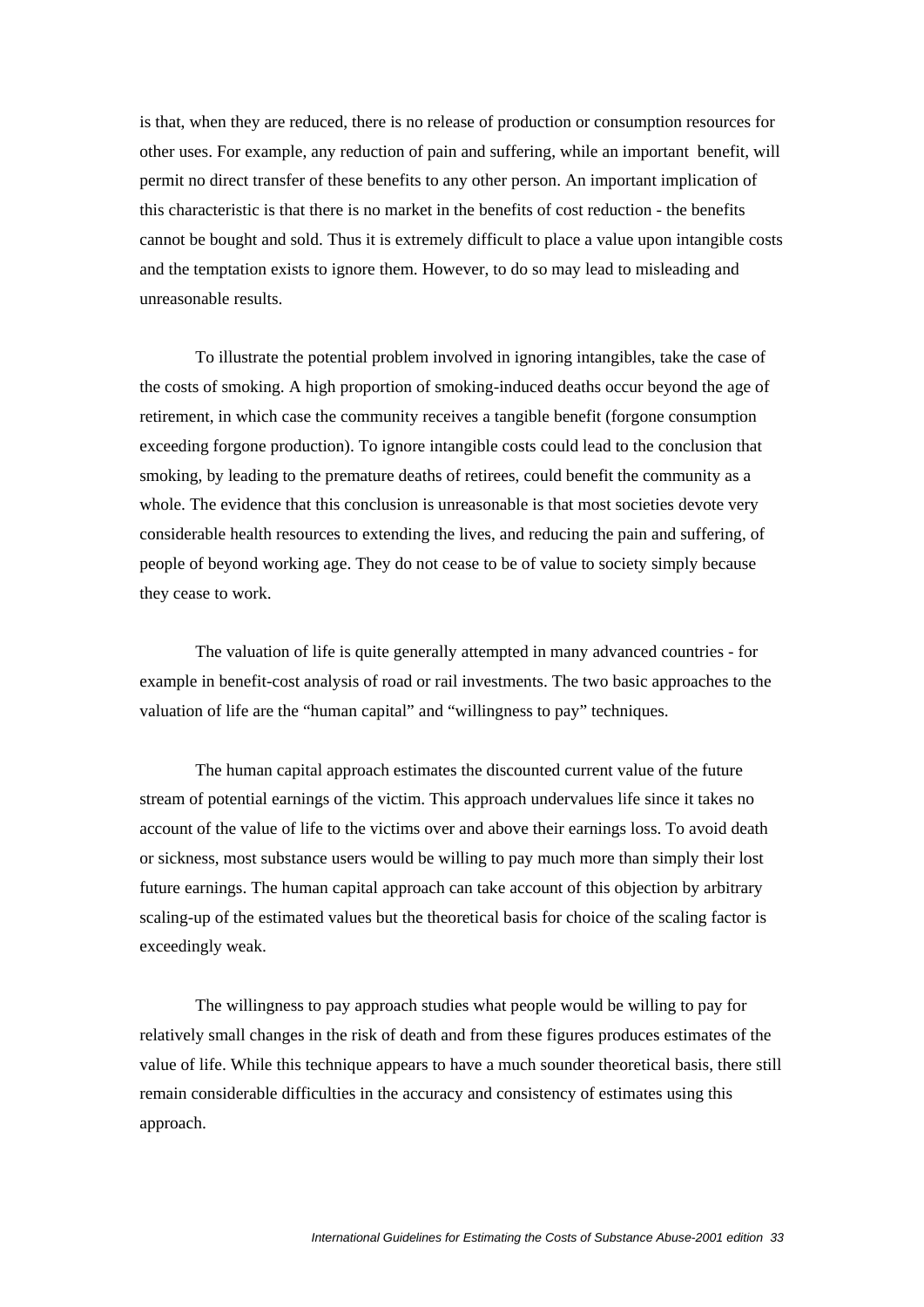Furthermore, when cost studies utilize a willingness to pay method for valuing life, it is no longer appropriate to compare the total costs of substance abuse to the Gross Domestic Product, as the total value of life using willingness to pay techniques is generally much higher than the GDP. One resolution to this problem is to compare the results to the total value of life in a society. However, it may be argued that some of the cost items in cost estimation studies, such as the value of unpaid housework, are not included in either conventional GDP figures or in the total value of life. Thus, the use of a willingness to pay approach permits the inclusion of otherwise intangible costs, but the results cannot be readily compared with the GDP or other conventional economic markers.

### **3.8 Comparing and presenting estimates of the value of human life**

There is no internationally agreed method of evaluating the value of human life. Some of the methodological differences include:

- some are based primarily on the loss of market productivity (which may be augmented by loss of non-market productivity);
- some impute a separate value of life above that of any loss of production, to reflect a human loss of death, pain and suffering. A common method is to measure the number of deaths (which ignores the pain and suffering among the living), or the decrease in the quality adjusted life years (QALYs) decreased or disability adjusted life years (DALYs) (which includes them) valued by some monetary unit which may be derived from willingness-to-pay studies. (The use of QALYs and DALYs instead of deaths means that the assessment includes a valuation for deterioration in the quality of life.)

Different countries (and different economists) adopt different methods because, among other things their method:

- may be institutionalized by some official requirement;
- may be the conventional practice of the local profession;
- there may not be the data for the alternative method, or disagreement about key parameters;
- key data may be subject to an unsatisfactorily large margin of error.

This section is about where the value of human life includes an element in addition to that from the loss of production. It assumed that either the loss of material production (the tangible costs) has been treated separately in another calculation or separated out and that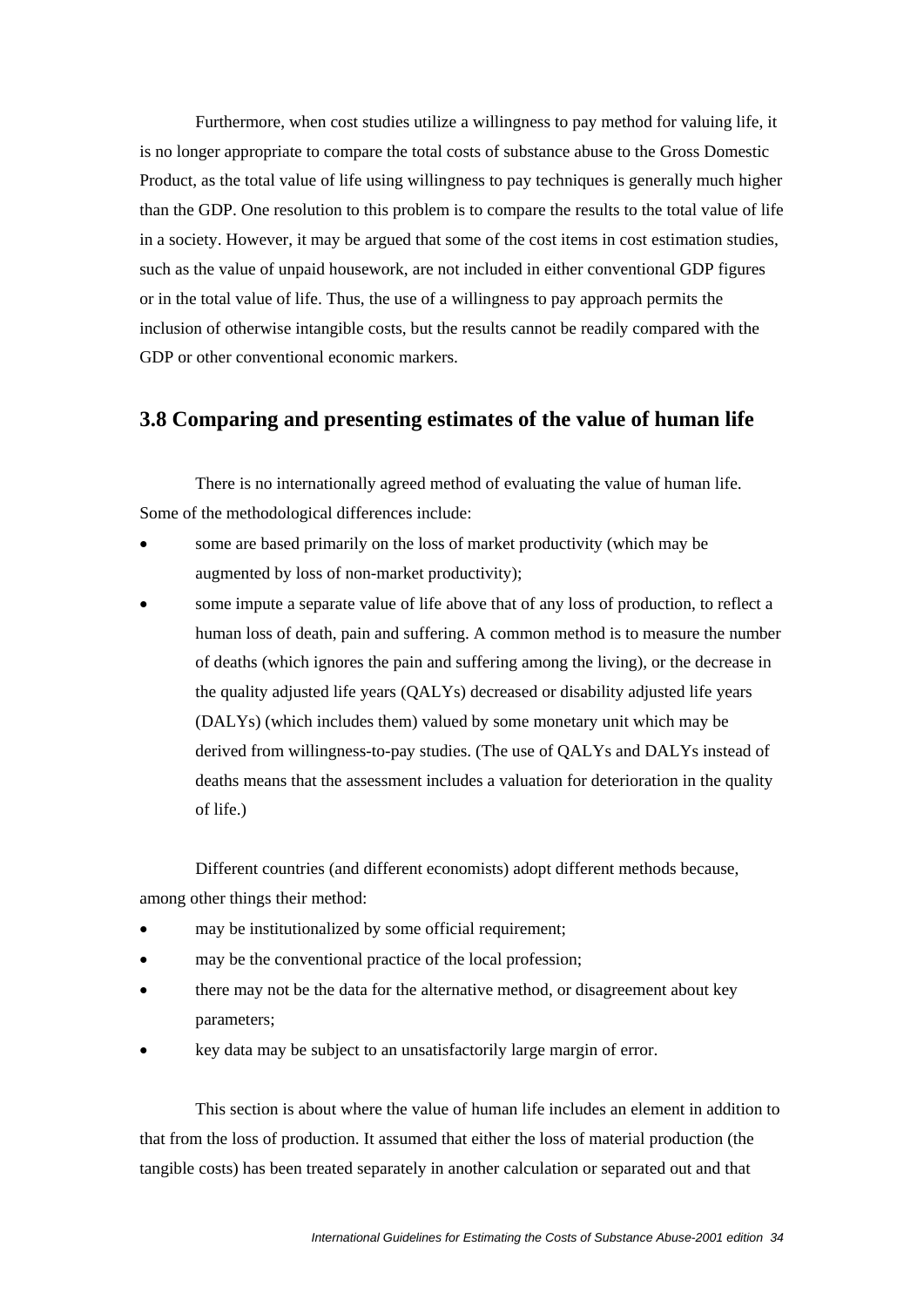element is included in the material costs. However for reasons described elsewhere it may still be appropriate to include an 'intangible' component. The concern here is that if life is based on a willingness-to-pay method, for example, then the value of lost life numerically overwhelms the cost of material production. For instance, an estimate might find that the material costs (including loss of potential productivity) from substance abuse might amount to, say, 3 percent of GDP, but a value of life based on willingness to pay amount to ten times this figure.

The above point warrants further explanation. Gross Domestic Product (GDP) is the national accounting measure of production occurring in a whole economy during an accounting period (usually a year). It represents the value of goods and services produced in the domestic economy in that period. It does not include certain items routinely incorporated in estimates of the social costs of substance use. These include mainly intangibles such as the value of loss of life pain and suffering but also tangibles such as the value of unpaid work. To compare estimates of the social costs of drug abuse with GDP can be a misleading exercise since like is not being compared with like. Social cost estimates incorporating the value of loss of life can appear to be very high in relation to GDP because the value of life is not a part of GDP. It is an intangible, not a tangible and it is, in the economics jargon, a stock not a flow. It is, however, certainly possible to compare GDP with those components of the social cost estimates which are included in GDP estimates. This point is developed in Appendix C.

#### **3.9 The positive economic impact of consumption**

 It is often argued (for example, by the tobacco industry) that if the industry producing the abused substance ceased to exist there would be a substantial social cost in terms of the resulting losses of output, income and employment. Thus the output, income and employment generated by the industry are represented as being benefits that the community receives from the production of the abused substance. However, this analysis rests upon two important assumptions, both of which are open to very serious question.

 The first assumption is that, in the absence of any spending on the abused substances, the money would not have been used for any other form of expenditure–it would simply have been saved. This is highly unlikely. Most probably the money would have been spent on other forms of consumption that would have yielded very similar levels of output, employment and income.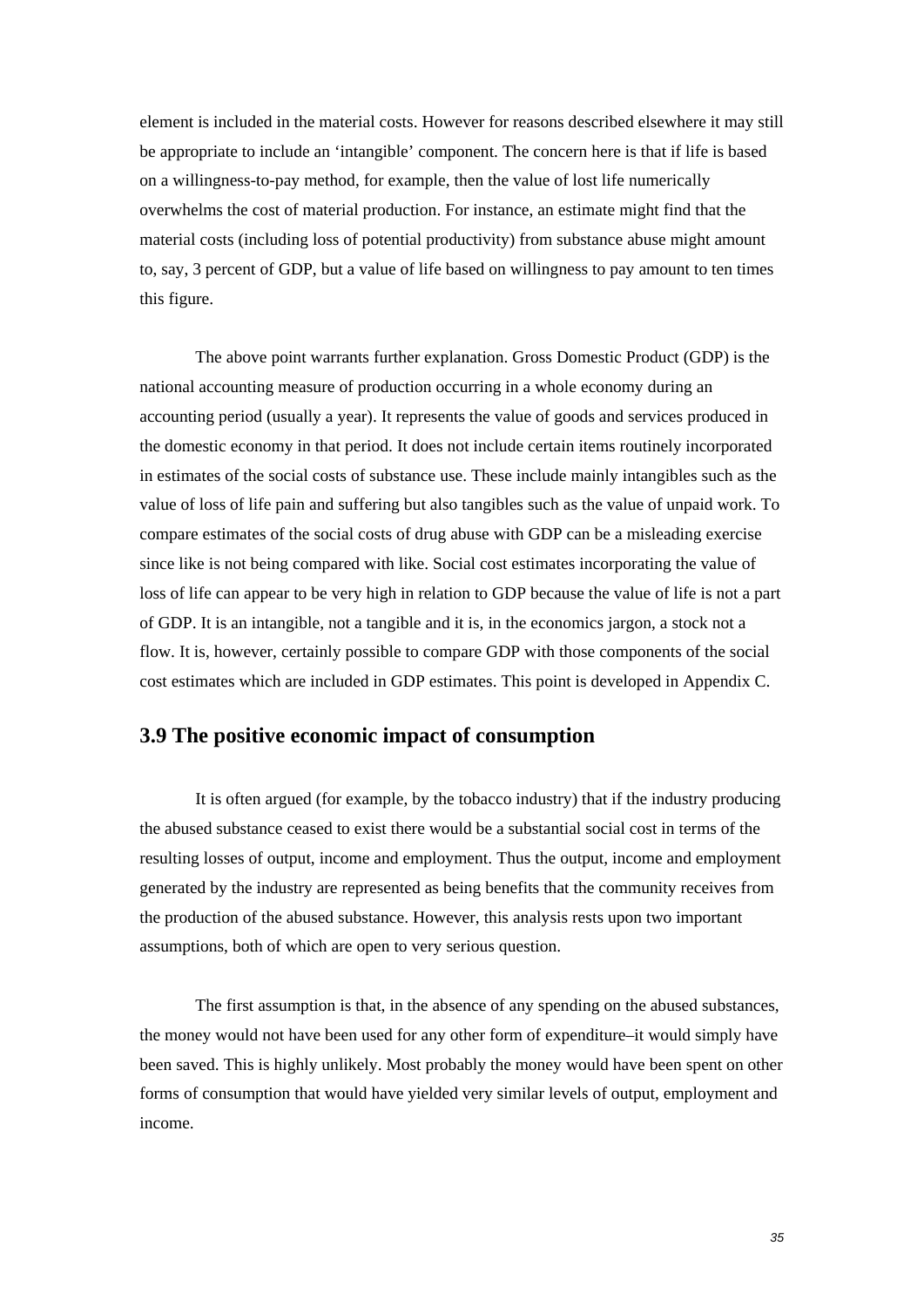The second assumption is that the resources used in drug production would have had no alternative uses. For example, the farmland used to grow tobacco would have been unsuitable for the cultivation of any other crop, and the farm labour employed in tobacco growing or in the manufacture of cigarettes would be qualified for no other type of employment at all. This assumption is also highly implausible.

 The question does arise, however, as to whether employment would have been available for these people, in a situation in which there was substantial unemployment. If, however, as a result of the decline of the tobacco industry, only the *pattern of consumption* in the economy changes, rather than there being any decline in *total consumption*, any job losses in the industry will be broadly matched by job gains elsewhere in the economy. From a societal viewpoint, there is likely to be little change in levels of employment and unemployment.

 An issue related to this is the question of whether abuse-related mortality causes any production loss during periods of significant unemployment since, it is often asserted, the dead can be replaced from the ranks of the unemployed who were not previously productive. Thus, the argument goes, in periods of high unemployment the production losses from abuserelated mortality are low or zero. Again it is necessary to examine the assumptions underlying this analysis.

 It assumes that the skills of the dead workers can also be found in the ranks of the unemployed. However, one of the major characteristics of the unemployed is that they tend not have the skills demanded by employers. They are, in economic jargon, *structurally* unemployed. In many cases, therefore, the dead are not replaceable. The analysis also assumes that the unemployed are making no contribution to society in any unpaid capacity. Again, this is not a plausible assumption.

 A difficulty with the assumption that abuse-related mortality causes no production loss in periods of high unemployment is that the calculated social costs of substance abuse fall as the unemployment rate rises. This means that the human capital approach necessitates the forecasting of future unemployment rates. This is a notoriously unreliable process since unemployment levels are partially determined by factors beyond the control of national governments, for example, changes in oil prices or in technology. In practice, cost estimates of abuse-related production losses are almost always made on the implicit or explicit assumption that the dead are irreplaceable.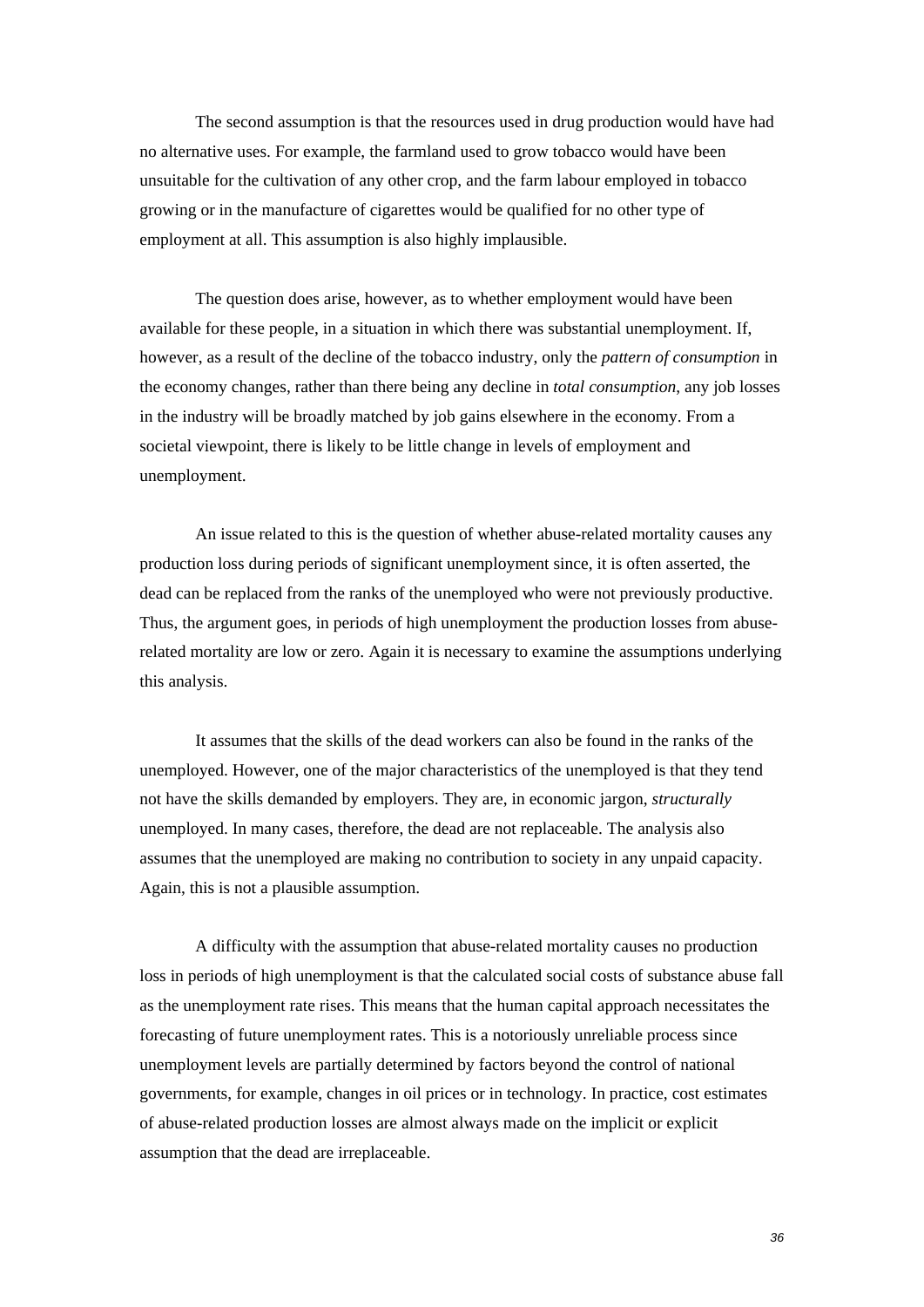## **3.10 Estimation of avoidable costs**

 It is assumed that the hypothetical alternative situation in which there is no drug abuse is simply that: hypothetical and not realizable under any circumstances. Estimates of the *total* costs of drug abuse comprise both avoidable and unavoidable costs. Unavoidable costs comprise the costs which are currently borne relating to drug abuse in the past, together with the costs incurred by the proportion of the population whose level of drug consumption will continue to involve costs. Avoidable costs are those costs which are amenable to public policy initiatives and behaviour changes.

 An estimate of the percentages of mortality and morbidity that are avoidable was made in a comparative study by Armstrong in 1990. Armstrong uses an "Arcadian normal", which is the lowest age-standardized mortality rate for the relevant mortality or morbidity category amongst twenty selected, comparable Western countries. He implies that the Arcadian normal is the lowest percentage of preventable morbidity and mortality yet achieved in any of the chosen countries. This could suggest that no further improvement is possible. This appears to be an extremely conservative assumption, but nevertheless is a very useful tool for quantification of the percentage of preventable morbidity and mortality and their associated costs which can be reduced, and ultimately avoided.

 Some of the identified costs of abuse, while avoidable, may be reduced or eliminated only over long lead times, which can be considered in three categories. Firstly, policy implementation lead times will not be effective instantaneously*.* Secondly, even after full and effective implementation of policies, there will be long lead times before the heath effects of policy changes are achieved. For example, when previously heavy smokers stop smoking, it takes some years before their health status is equivalent to a comparable non-smoker. Thirdly, as some costs apply to premature mortality, it will be years before the population structure reflects the avoidable reduction in abuse, and the associated avoidable costs.

# **3.11 Prevalence vs. incidence based estimates**

A basic distinction between cost estimation studies is whether they are incidencebased or prevalence-based. In epidemiology the term incidence generally refers to the number of new cases of a given disease or disorder that occurs in a given period of year (typically one calendar year) in the general population. An incidence-based cost estimation study uses an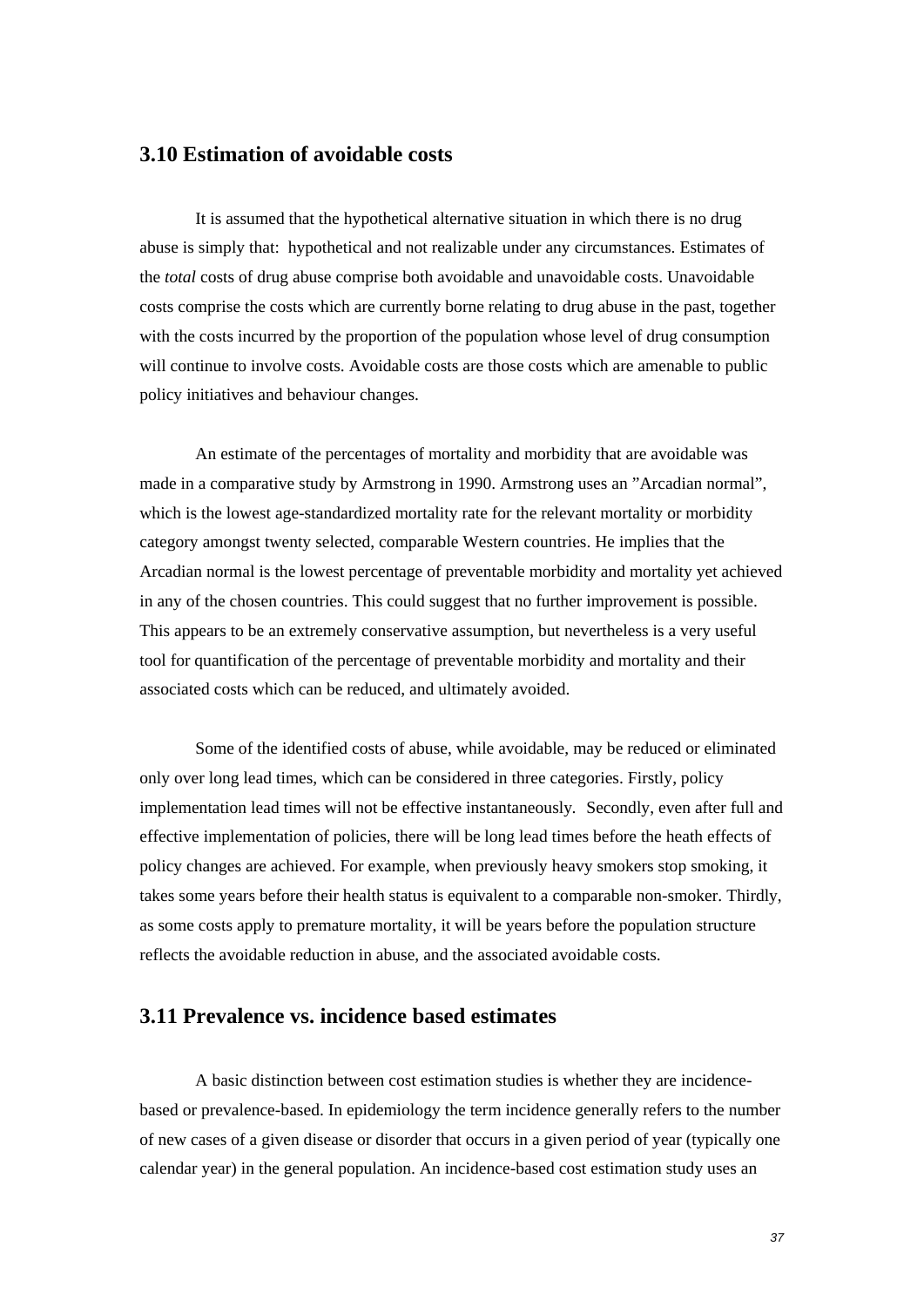estimate of the number of new cases to estimate the economic costs in that one year and into future years. The essence of an incidence-based approach is the determination of a per-case lifetime cost estimate that can be applied to new cases. Incidence-based costs are quite important in performing cost benefit analysis (CBA) or cost effectiveness analysis (CEA). They portray and sum the magnitude of the economic impacts in each year of the individual's expected life from the date of onset of substance abuse. Thus, they provide us with critical insight into the *value* of preventing a case of substance abuse. This can be contrasted to the cost of preventing that case (whether through demand reduction or supply reduction). Incidence-based cost estimates may also be useful in the study of treatment, where the analysis begins at the age and date where treatment is initiated, and continues across their expected life. Incidence-based approaches have been used to estimate the costs of HIV infection and tobacco (add references).

Many Cost-of-Illness studies, however, use a prevalence-based approach. In epidemiology the term prevalence generally refers to the number of cases of a particular disease or disorder occurring in the general population at a given point in time. Rather than considering the life cycle of substance abuse as in an incidence-based approach, prevalencebased studies estimate the number of cases occurring at a given time to estimate the economic costs in a given year. Prevalence-based estimates therefore include for a given year not only the immediate costs of new substance abusers (newly incident), but also the costs of mature substance abusers and even of former substance abusers that still have problems (e.g., HIV, liver cirrhosis or respiratory illness) after they have stopped use of drugs, alcohol and tobacco, respectively.

Both incidence and prevalence-based approaches are useful for addressing somewhat different research questions. For example, in AIDS research both incidence-based and prevalence-based estimates have been used to address different policy issues. Incidence-based studies estimate the costs associated with new cases in the current year and into the future, while prevalence-based studies estimate the costs associated with past and current use in the current year. It should be noted, however, that those prevalence-based studies that use a human capital approach to estimate indirect productivity costs do consider some future costs in that these studies include estimates of the foregone productivity of those who die prematurely from substance abuse.

### **3.12 Crime and substance abuse**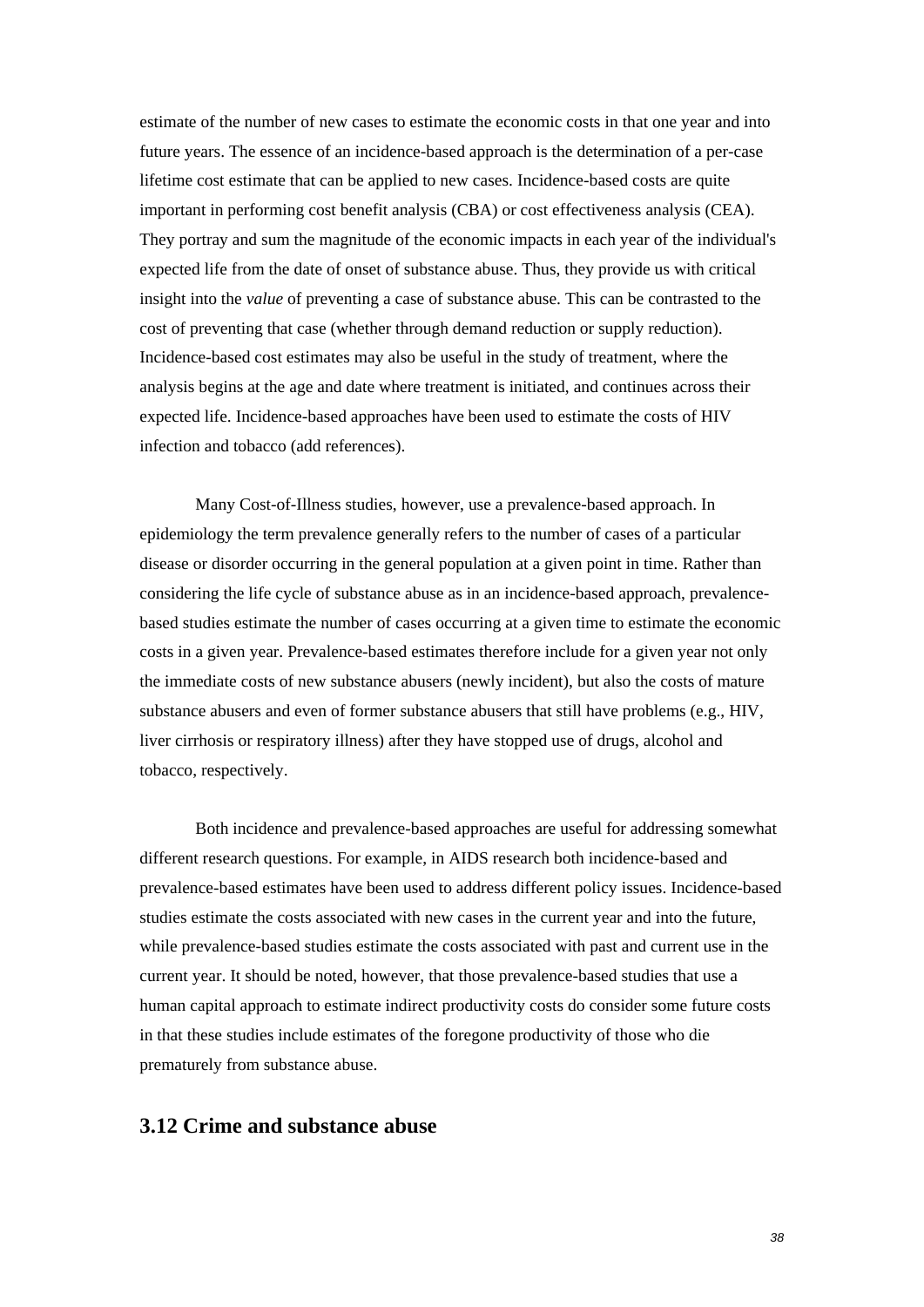Certain types of crime involve no apparent "victim" and are sometimes termed "consensual" or "victimless" crimes. These are activities such as sex for pay, illegal gambling and the illegal drug trade. In some nations it is not uncommon to find some drug dependent persons in these professions. Consequently, in COI studies of substance abuse, consensual crime can make up part of the cost of crime. Economic resources used to enforce laws against drug possession and distribution are typically included in COI studies of the costs of illicit drugs. Similarly, some cost studies include an estimated cost for "criminal careers", based on the estimated value of foregone production by persons employed in illicit production or trade in abused substances.

In addition to these costs for consensual crime, the costs of some other crimes may be reasonably included in COI studies. There is little doubt that there is a strong statistical relationship between drug use and non-consensual crime. Criminal offenders have disproportionately high rates of illicit drug use. In Canada, for example, up to 80% of offenders report using illicit drugs during their lifetime, 50-75% show traces of drugs in their urine at the time of arrest, and close to 30% were under the influence of drugs when they committed the crime for which they were accused (Brochu, 1995). By the same token, drug users in treatment often have criminal records (see, e.g., Hall et al., 1993; Elnitsky & Abernathy, 1993). For example, more than four-fifths (81%) of Toronto IDUs have been incarcerated since they began using intravenously (Millson et al., 1995).

 However, the fact that a crime is committed by someone using illicit drugs doesn't necessary mean that the drug use caused the crime to be committed. There is clearly a relationship between illicit drug use and crime, but it is not always causal. There are several plausible causal connections between drugs and crime:

• The pharmacological effects of drugs: The consumption of certain illicit drugs might induce violent behaviour. Although many illicit drugs are negatively related to violence (e.g., cannabis and heroin tend to reduce aggressive behaviour), cocaine, other stimulants and PCP could produce violence by the loss of ego control, deterioration of judgment, induction of irritability and impulsiveness or the production of paranoid thoughts. However, the mechanisms for this relationship are in doubt and generally it appears that violence stemming from the pharmacological effects of illicit drugs is uncommon and cannot be attributed only to drug use (Abram and Teplin, 1990). Many, indeed most, drug addicts who commit violent crimes began doing so prior to becoming drug dependent (Kreuzer, 1993). This would indicate that the pharmacological effects of the drugs are at best only a partial explanation for their violent behaviour.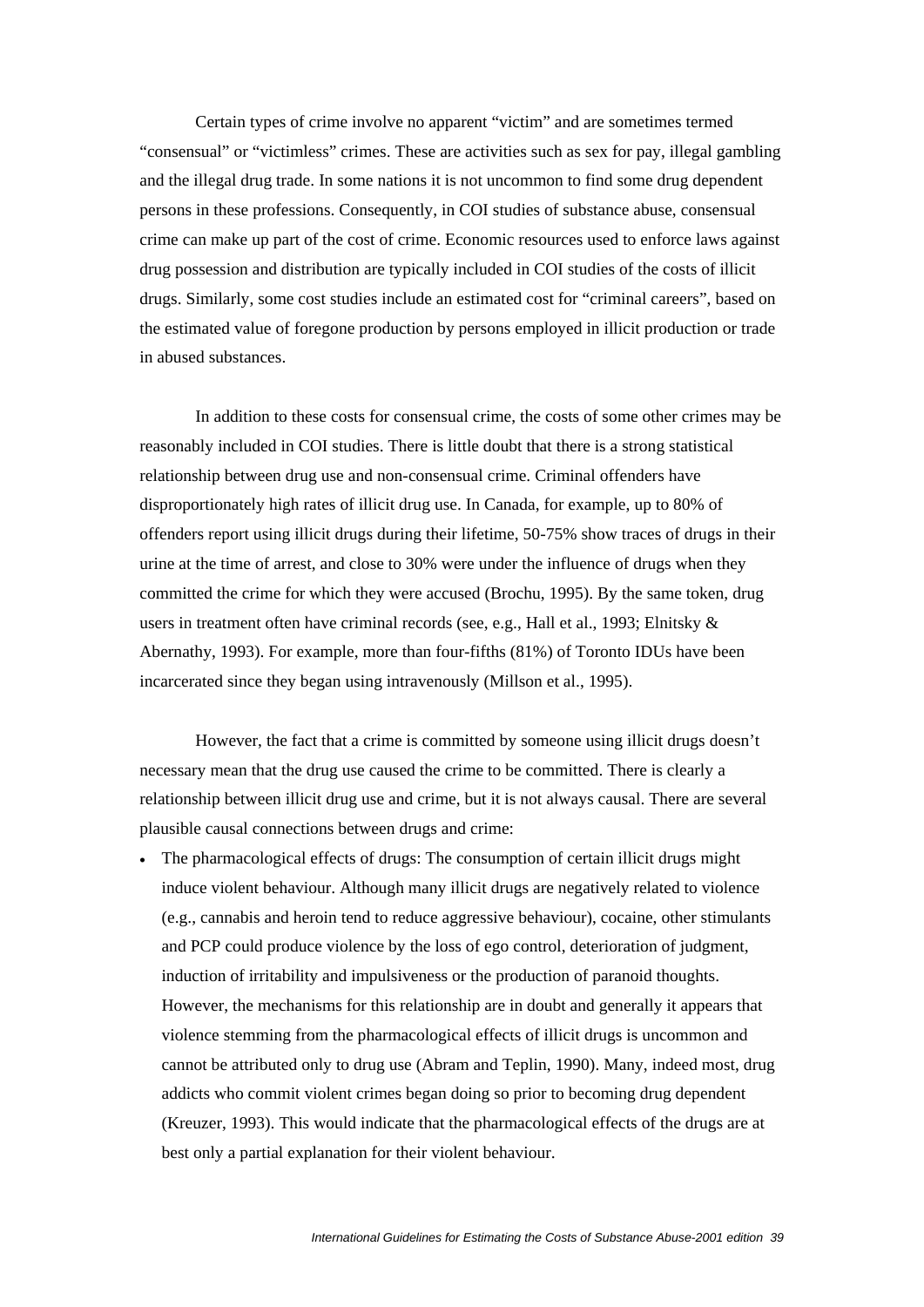- The need for drug users to commit crime to support their drug use: Some heroin and cocaine addicts are involved in crime to support their drug habits. For example, some sex trade workers may be involved in prostitution to support a drug habit and some dependent users commit property crime to support their drug use. These crimes are presumably committed because the addict's physical need for drugs is so strong that the demand for drugs is inelastic–no matter what the price, the user must obtain his or her drugs. However, the presumption that drug use invariably leads to crimes of acquisition is challenged by a number of observations. First, the majority of illicit drug users are not dependent. Second, most users, even dependent users, do not commit property crimes. Third, those addicts who do commit property crimes tend to use drugs at very high levels, they have few legitimate sources of income and in the majority of cases they were engaging in criminal behaviour prior to drug use (Brochu, 1995). Third, the demand for illicit drugs is more responsive to price than is commonly believed: "An addict can use 2 grams on one day and nothing on the next. It is not the physical need that determines the amount of money needed, but the money available that determines the quantity of drugs consumed" (Grapendaal, 1992). Further, many former addicts continue to commit property crimes even when they no longer use drugs (Hammersley et al., 1989). As with the pharmaceutical explanation, this connection between drugs and crime undoubtedly plays a role in many cases, but it is only a partial explanation.<sup>[1](#page-96-0)</sup>
- Crime results from systemic violence inherent in the illicit drug trade: There is little doubt that some crimes result from "turf wars" between rival distributors as well as arguments and robberies involving buyers and sellers on the illicit market (Roth, 1994). Systemic violence in the illicit drug market is most common in economically and socially disadvantages areas that have traditionally high rates of violence. It should also be noted that drug addicts are not only more likely to commit crimes, they are also more likely to be victims of violent crimes and they have a high victim tolerance: "They do not renounce one another for fear, habit and self-protection" (Kreuzer, 1993: 78).

 There is yet another connection that may account for most of the relationship between drug use and crime, but it is not a causal link. Many drug dependent persons adopt a way of life that accounts for both their drug use and their criminal behaviour. A number of longitudinal studies have shown that drug use and criminality are related to a similar set of socio-demographic and personality variables–e.g., poverty, poor future career or income prospects, and a low investment in social values (Brunelle and Brochu, 1995; Fagan et al., 1990; McBride and McCoy, 1981). There are undoubtedly many common underlying causes of both criminality and illicit drug use. Drug use and crime may well be mutually reinforcing,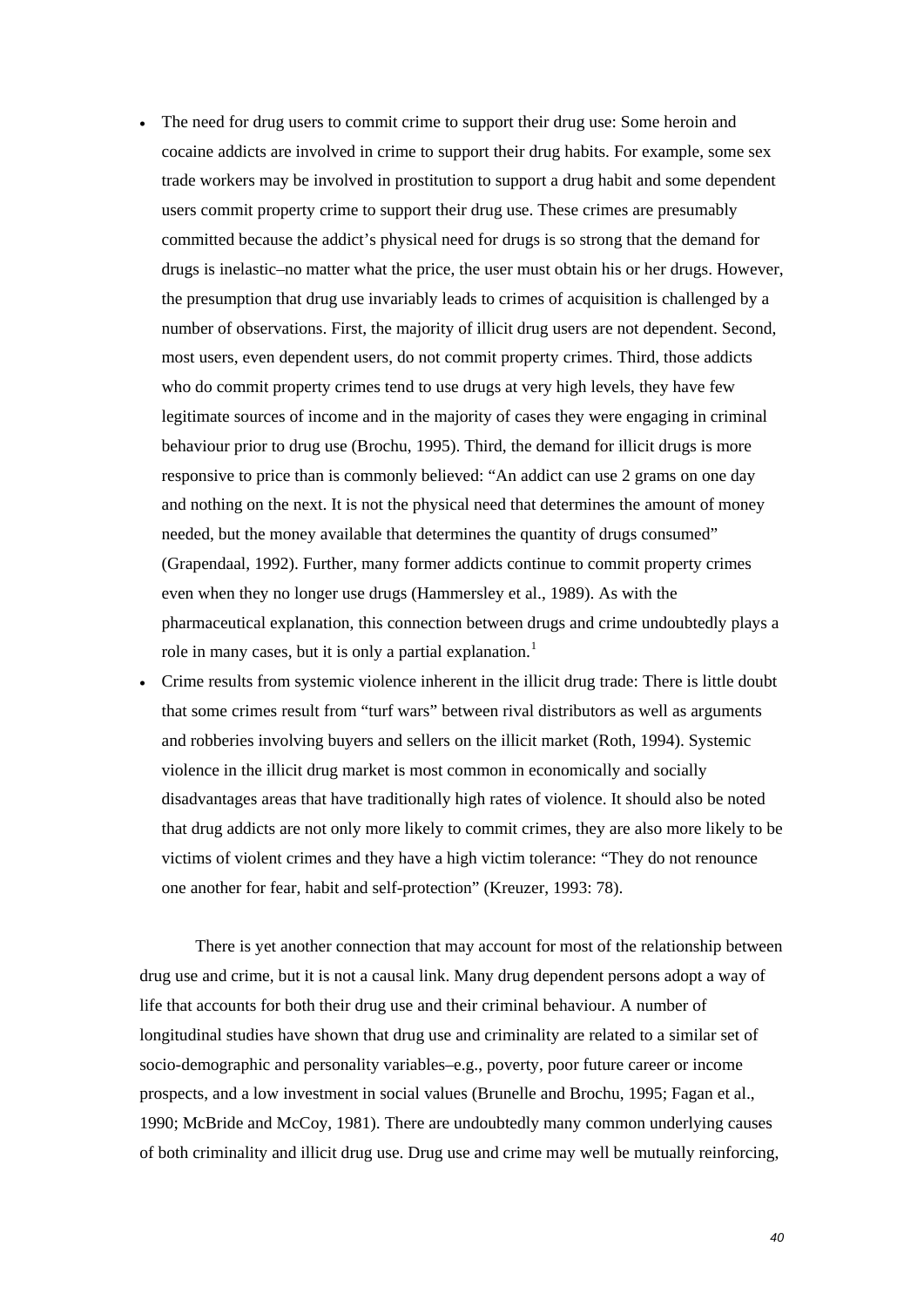but according to this viewpoint, the real cause of both drug use and criminal behaviour are a complex set of underlying personality and social determinants.

 There is thus little doubt that drugs are a contributing causal factor in some crimes, but the fact that a crime is committed by a drug user, even when he or she is under the influence of drugs, does not necessarily mean that the crime can be ascribed to drug use. The pharmaceutical effects of the drugs themselves account for few crimes, and a substantial proportion of crimes attributable to drugs stem from the fact that users must obtain their drugs from a violent and high priced illicit market. Much of the relationship between drug use and crime stems from the fact that some drug users have a lifestyle involving both drug use and criminality, and it is not at all certain that the criminality would not occur without the drug use. Like other "consequences" (e.g., violent crime, motor vehicle crashes, HIV infection) that may be partially attributed to substance abuse along with other factors, only some fraction of crime should be included in the costs. An attributable risk factor needs to be developed.

### **3.13 Who bears the social costs of substance abuse?**

 The 1994 First International Symposium on Estimating the Social and Economic Costs of Substance Abuse concluded that it would be desirable to indicate which community groups were bearing the social costs of substance abuse. A major reason for this recommendation was recognition of the fact that the incidence of these costs may change, even in situations in which the overall costs are stationary. For example, there is a significant international trend in the financing of health care to encourage a greater proportion of funding of health care by private individuals rather than by the state. Aggregate abuse cost estimates will not reveal this type of effect, whereas incidence estimates will.

 Abuse costs can be treated as a form of tax and analyzed in a similar way. The costs can initially bear on one or more of four broad domestic community groups- the abusers themselves, other individuals, the business community and government- or they could be exported. As examples of these types of incidence of smoking costs we may cite the following:

**Abusers**- the physical and psychological pain of death from smoking-related cancers; **Other individuals**- detrimental effects of environmental tobacco smoke (passive smoking) and some intangible costs (All intangible costs will, by their nature, be borne by individuals, either abusers or others.);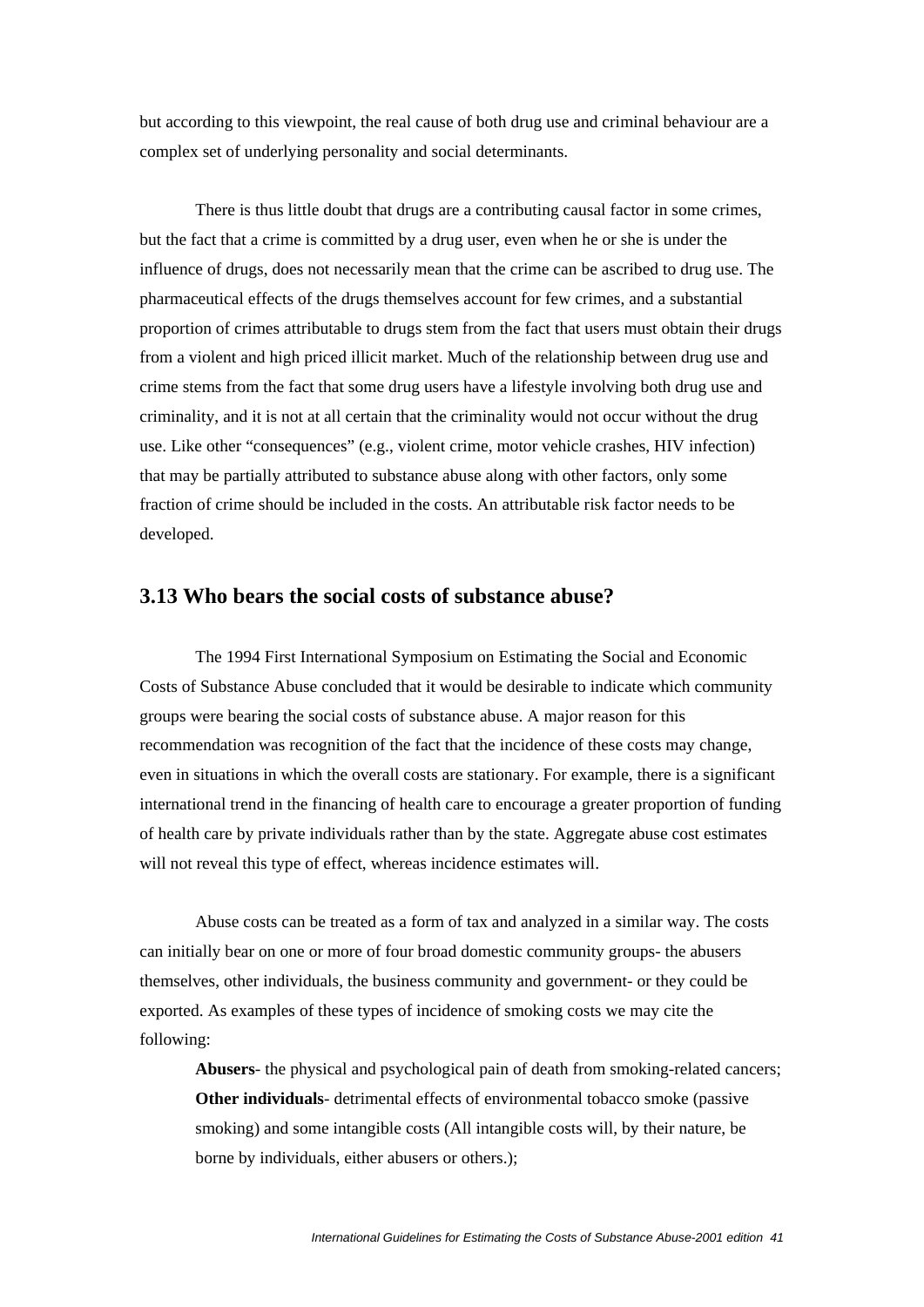**Business**- production losses resulting from smoking-related mortality, absenteeism and reduction in on-the-job productivity;

**Government**- funding of smoking-related health care.

**Exported**- drug-related increases in production costs could be shifted to foreigners in the form of higher prices for exported goods and services.

It is possible that these broad groups may be in a position to pass on the costs to some other group. For example, business may be able to pass on the costs of productivity losses to consumers in the form of higher product prices or to workers in the form of lower wages. This type of analysis is, however, fraught with problems since it is difficult (if not impossible) to know how costs are "shifted" in practice. Furthermore, all costs initially borne by business or government must eventually be borne by individuals (as consumers, workers, shareholders or taxpayers) either at home or abroad. Thus, incidence analysis should be confined to examining the *initial* burden of abuse costs among the community groups enumerated above.

It is important to appreciate that the social costs of substance abuse are not borne solely by the public purse. First, some costs may be incurred outside of the national economy. For example, there are substantial drug interdiction programmes funded by the U.S. government in South American and other Third World countries. While the costs for foreign programmes are included in U.S. cost estimates, it would be dubious to include costs paid by foreign governments in estimates of the costs of drugs for those countries in which the programming occurs. In a sense, these enforcement costs have been exported. More importantly, even when economic costs are borne domestically, a significant proportion of these costs may well be borne by in individuals (for example, by the families or victims of drug addicts or by non-smokers exposed to environmental tobacco smoke). Again, in many circumstances, employers may bear these costs rather than government or the abusers themselves. Thus it should be appreciated that the following discussion on the budgetary impact of substance abuse relates to the impact of only probably a small proportion of total social costs.

## **3.14 The budgetary impact of substance use and drugs policies**

 In addition to the call which substance use places on real resources, it puts pressure on government budgets as a result of the need to fund such drug-attributable expenditures as health, welfare, drug prevention and the enforcement of drug laws. However, the use of substances such as alcohol and tobacco also produces government revenue, mainly as a result of the high consumption and excise taxes that these products bear in many countries.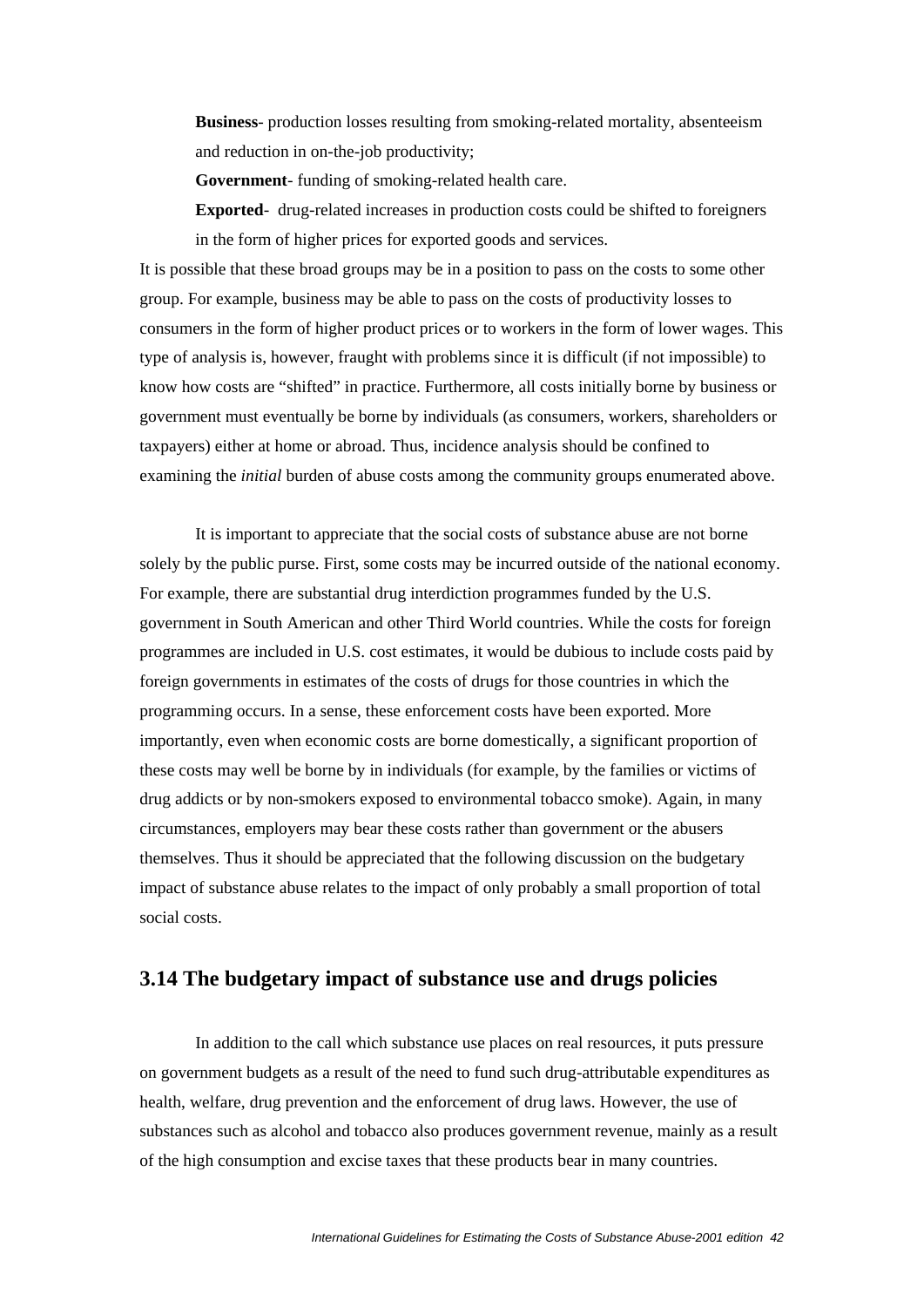Calculation of the impact of substance abuse on government budgets, therefore, involves estimating both expenditures and revenues resulting directly or indirectly from substance use.

 On the outlay side of the drug budget there will clearly be increased expenditures attributable to substance use but there will also be some drug-attributable reductions. In particular, premature mortality resulting from drug use will lead to some reduction in welfare and health expenditures. Net health and welfare expenditures attributable to substance use will almost certainly be positive even after these "savings" are taken into account.

 On the revenue side, in addition to the evident gains there will also be losses in revenue. Premature mortality will lead to reduced output, incomes and consumption and so to reductions in revenue from personal income tax, company income tax and indirect taxes. The major components of a study of the budgetary impact of smoking are presented below in Figure 1.

#### Figure 1 About Here

Extreme care should be taken in interpreting such estimates of budgetary impact. The results of these calculations certainly do not indicate whether drug users cover all the costs that they impose on the rest of the community. This is because some of these "external costs" do not show up as government expenditures (for example, the loss of production resulting from the health effects of passive smoking).

It could not be argued, for example, that "smokers pay their way" simply on the basis that tobacco-related tax revenues exceed tobacco-related public expenditures. Nor could it be argued that, even if the net impact of smoking on government budgets were shown to be positive (that is, smoking reduced the budget deficit or increased the budget surplus) then smoking was in the public interest. Budgetary estimates totally ignore, *inter alia*, the costs of loss of life, pain and suffering caused by drug use

A further type of calculation is the so-called "drug budget" which is a public policy indicator measuring the expenditure effort made by the state in the fight against drugs by adding the entire budgeted expenses attributable to drugs policies. Public decision makers in the drugs policy area almost universally have limited resources at their disposal. Measurement of government expenditures on the fight against drugs, the "drug budget", represents one of the main statistical indicators that can be made available to public policy makers. The drug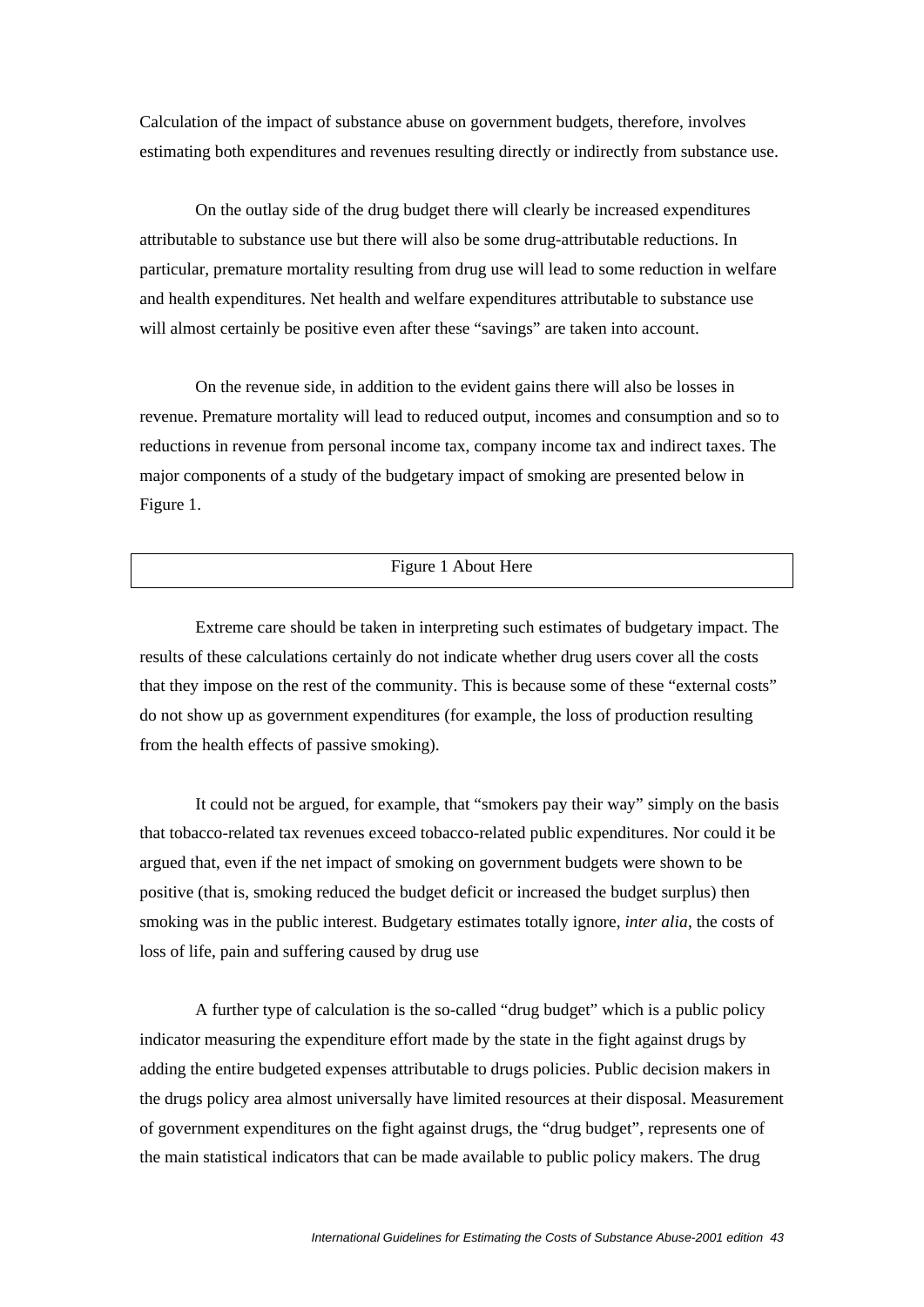budget should not be confused with the "social costs of drug use" which is an estimate indicating the resources which have become unavailable to the community because of drug use, and which could be used elsewhere if the drug problem was suppressed. In the countries for which results are already available, the drug budget on average represents only about 5% of the social costs of drugs use. Nor should drug budget estimates be confused with the budgetary impact estimates presented in Figure 1. Drug budgets do not include social transfer payments. They only include direct government expenditures for policy costs such as treatment, enforcement, prevention and research.

Government expenditure on drugs can be classified into two types. On the one hand, there are expenditures detailed in public finance statistics, such expenditures as anti-smoking education and smoking-related research, which are directly related to drug problems. On the other hand, general authorities, such as the police, customs and public health institutions dedicate part of their resources to deal with problems generated by drugs, usually without specifically identifying the drug-attributable component of their expenditures. In almost all cases these authorities would not, in fact, have sufficient information to make such attribution. The evaluation of drug-attributable expenditures of this type is rarely attempted, yet they are undoubtedly an important component of overall government expenditures resulting from substance abuse.

In practice, such calculations are sometimes made in the field of the treatment of drug addiction. Administration of health costs reimbursement often results in the routine collection of cost data by diagnosis, which permits the development of cost estimates for health problems attributable to substance abuse. In contrast, the operation of policing and criminal justice often does not require separate accounting for activities resulting from substance misuse. Consequently, this type of information is not available unless countries finance special studies to estimate the attributable portion of such services resulting from substance abuse.

Not until the difficulties arising from the lack of statistical data have been overcome will it be possible to undertake international comparisons of drug budgets. For drug budgets to be compared, they should be expressed in terms of percentages of other standardized macro-economic aggregates. For example, the ratio of the drug budget to GDP or the ratio of the drug budget to overall public expenditure may be used as an indicator of the commitment by the state to dealing with substance abuse.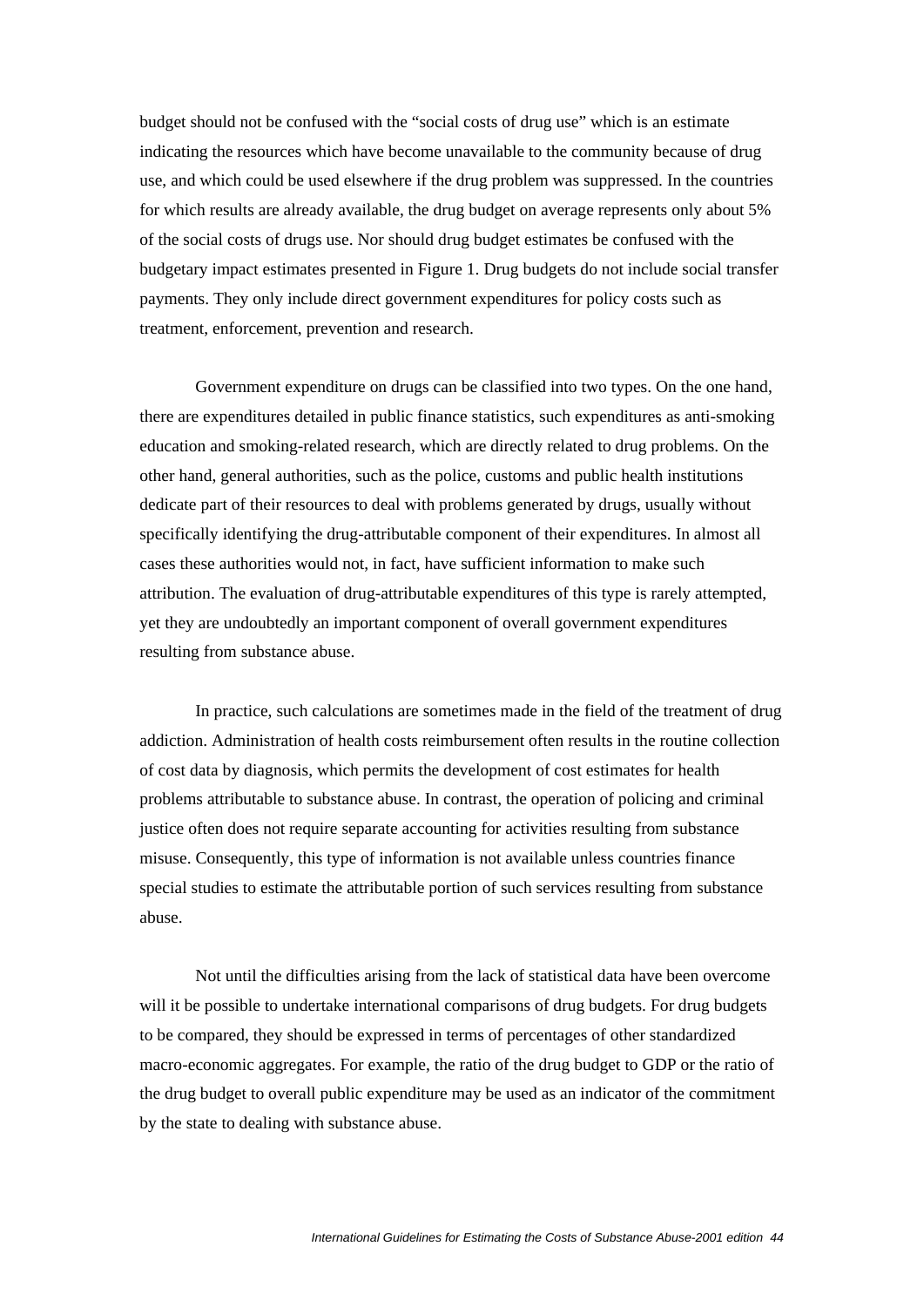<span id="page-44-0"></span>Comparison of overall drug budgets may also be complemented by an analysis of their composition. Drugs policy may be classified into two groups of expenditures: enforcement and treatment.<sup>[13](#page-44-0)</sup> Enforcement expenditure relates to, *inter alia*, the costs of the running of the police forces and of the judicial and jail systems. Treatment expenditure relates to the sums dedicated to the treatment of the consequences of the drug consumption.

Examination of the balance of expenditures between enforcement and treatment by public authorities often shows that enforcement is the major component of the drug budget. This results not only from policy choices but also for statistical reasons. First, enforcement agencies (police, courts and corrections) are often more centralized than those giving medical care, thus making it easier to identify the expenditures for enforcement. In addition, court costs are often considerable and imprisonment is expensive, particularly when prison conditions are good by international standards.

# **3.15 Special considerations in drug-producing countries**

The guidelines described in this report are based on the assumption that the factors of production used in local drug production (land, labour, capital, etc.) can easily shift into other industries if there is a reduction in demand (or, if the substances are imported, the foreign exchange saved is used for supplying other imports). The underlying methodology is what economists call 'partial equilibrium'. However in some cases the counterfactual scenario may involve a major adjustment to the economy (and society) because changes to the drug production sector of the local economy are sufficiently large to impact on the whole economy.

The assessment of the costs of substance abuse in countries with large-scale drug production would thus entails a more complex analysis using a 'general equilibrium' approach, which is a well-established procedure for estimating the impact of–among other things–industry closure (*reference required)*. A general equilibrium analysis would provide an estimated value of GDP while the industry is functioning, and compare this to the estimated value of the GDP after the industry is closed down or reduced substantially in scale. The difference (after adjusting for price changes) is loss of social welfare, or the social cost of closure or scale reduction. While utilizing much the same principles as those on which the guidelines are based, this would entail an extension beyond the scope of these guidelines.

1

 $13$  The anti-drug prevention is often general and then is not a direct concern of the drug budgets. For example, a campaign actualising the healthy life for the youth is not directly labelled "drug" and cannot then be charged to the drug budget. Only the campaigns directly targeted drug enter the budget. The sums spent in this way are uneasy to calculate and of little importance in the sight of the repression and health expenses.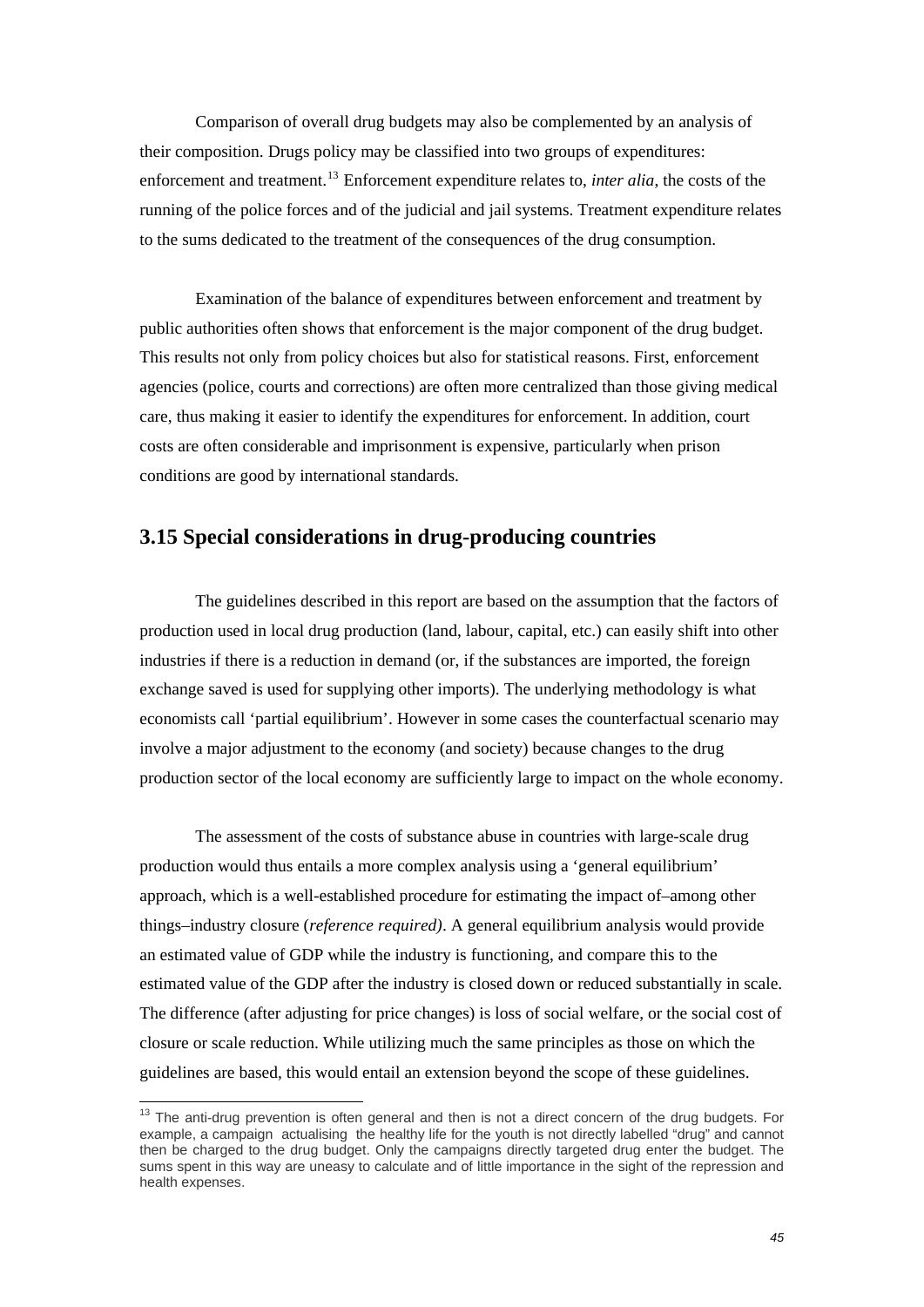Additionally, where the industry was operating illegally it is extremely difficult to quantify the effects of any drug-related corruption on human welfare, as well as institutional instability created by illicit drug production and other adverse effects (such as environmental damage caused by control measures). Because of such factors, the guidelines do not cover those cases where there is a substantial drug producing industry, although Appendix B elaborates some of the issues.

The geographical unit for evaluating the costs of substance abuse is typically a nation. However, the guidelines can be used to evaluate a smaller geographical entity, such as a province, state or region in a federation. It may be that illicit drug production in a smaller entity may have a significant impact on the local economy, in which case the remarks of the previous paragraph are relevant. Sometimes the geographical unit will be a group of nations. Again the guidelines should remain robust for that purpose.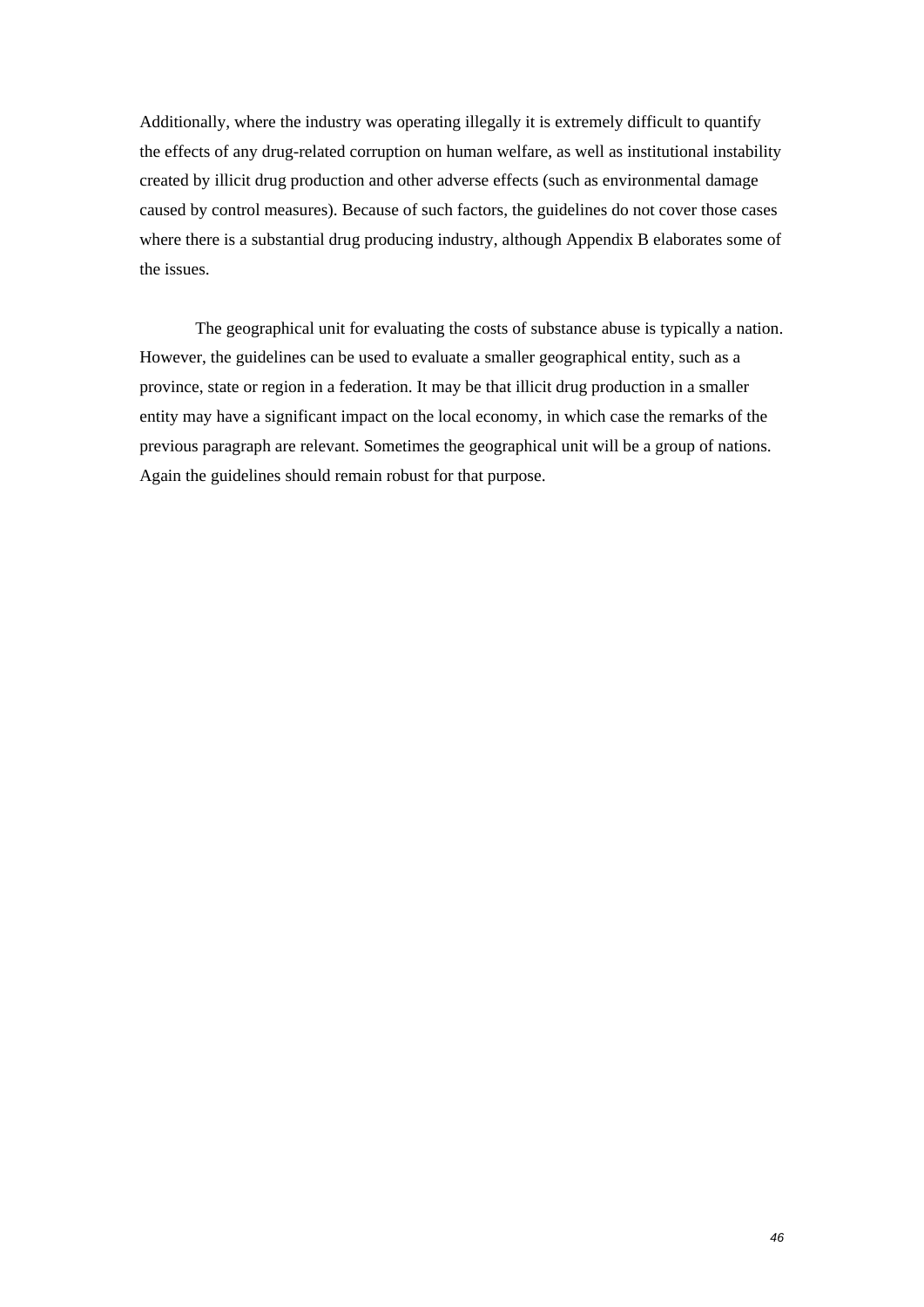# **4. Towards a common framework: the matrix of costs and issues of measurement**

# **4.1 Which substances to study**

 Perhaps the first issue in designing a framework of what to include in estimating the economic costs of substance abuse is the issue of which psychoactive substances should be covered in the study. There is probably no right or wrong answer in making this determination.

 Studies may reasonably focus on a single substance or on many substances. However, the determination of scope has definite implications in terms of the level of effort, the data requirements, and the analytic requirements. In practice, analysts have generally performed studies of the cost of abuse of and dependence on:

- alcoholic beverages:
- tobacco products;
- illicit drugs (other psychoactive substances) as a group; or
- alcohol and other psychoactive substances (but not tobacco), respectively; or
- alcohol, tobacco and other psychoactive substances, respectively.

 Licit drugs such as prescribed medications and over-the-counter drugs, and volatile substances such as inhalants, are classes of psychoactive substances of epidemiological significance in many societies which have not been studied from an economic perspective. This would be a very valid and salient dimension of the substance abuse problem to analyze. Although the problems associated with misuse of licit drugs are not specifically addressed in these guidelines, they nevertheless present a valid and salient dimension of the substance abuse problem appropriate for analysis.

 In situations where many persons use multiple psychoactive substances, it can be very difficult to develop estimates of the costs of particular substances. Good epidemiological and etiologic research should attempt to address this issue. However, the drugs and their patterns of use change continuously and rapidly, which makes it difficult to define and study consequences and costs associated with single substances.

In addition to determining which substances to consider, the scope of the study may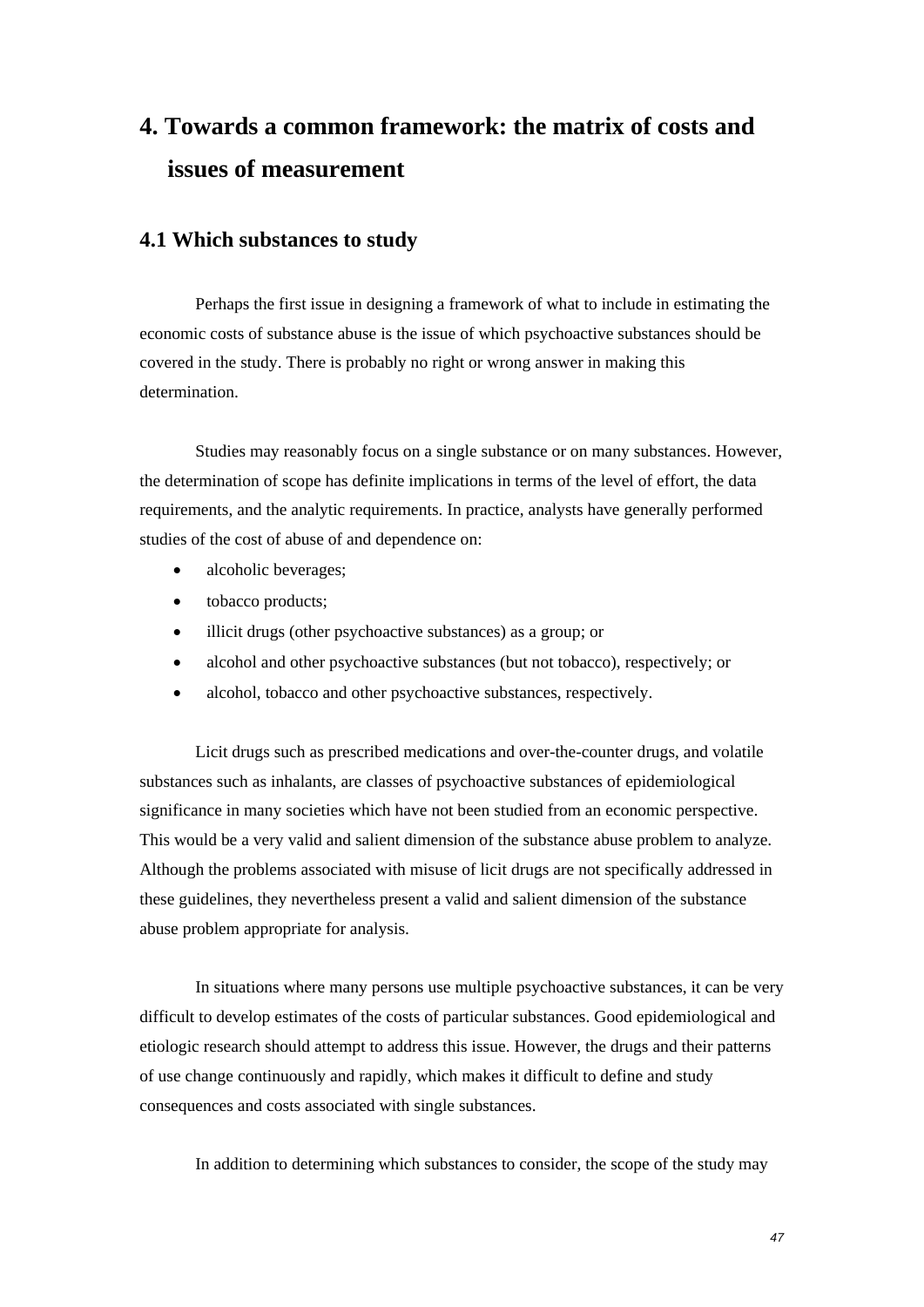be restricted to a particular drug (e.g., heroin, cocaine, marijuana), a particular mode of drug consumption (e.g., injection, smoking or oral), or for different potencies of substance (for any drugs under consideration). For example, public policy is often directed at the legal issues of a particular substance, such as decriminalization of or increased legal sanctions for a substance such as marijuana or powder cocaine or "crack" cocaine; taxation on smokable versus oral tobacco products; and differential regulation of beer, wine and distilled spirits. In theory this should be possible, although it may be difficult in practice because of data limitations.

 The majority of economic cost studies have examined costs associated with the use and abuse of alcohol, tobacco and other drugs, respectively. Fewer studies have attempted to simultaneously analyze and compare the economic costs of multiple types of substances, or particular drugs, mode of administration or different potencies. Most studies of particular substances acknowledge the importance of examining and comparing the costs of other types of substances, but adopt a substance-specific focus because of limitations in time, resources or available data, or for the highly pragmatic reason that the funding source (often a government agency) has a substance-specific mandate. In sum, which substances and patterns of use are studied is generally driven by the needs of the sponsoring agency and the limitations of the data.

 Each of the broad drug groups—tobacco, alcohol and illicit drugs—has particular problems associated with its cost estimation. Of these groups, the most straightforward for cost estimation is tobacco. Tobacco is invariably taxed in virtually all countries, resulting in reasonable records of sales and presumably consumption (often verified by household surveys). Morbidity and mortality data associated with smoking have been steadily accumulated and improving in quality and quantity (add references). A number of countries have developed etiological fractions that provide an important tool for calculation and subsequent costing of tobacco-related illnesses and deaths. A further important factor in costing studies is that almost all tobacco consumption diminishes the health status of the user, and of others subjected to tobacco smoke and therefore does not require calculation of dangerous, neutral or beneficial levels of consumption. Tobacco studies are therefore generally able to be both rigorous and comprehensive.

 The calculation of alcohol-related harm and concomitant costs is more complex, as some alcohol consumption causes harm, some is neutral and some is beneficial. Epidemiological work has provided the basis for calculation of benefits associated with alcohol consumption and for the health-related effects of harmful consumption. However,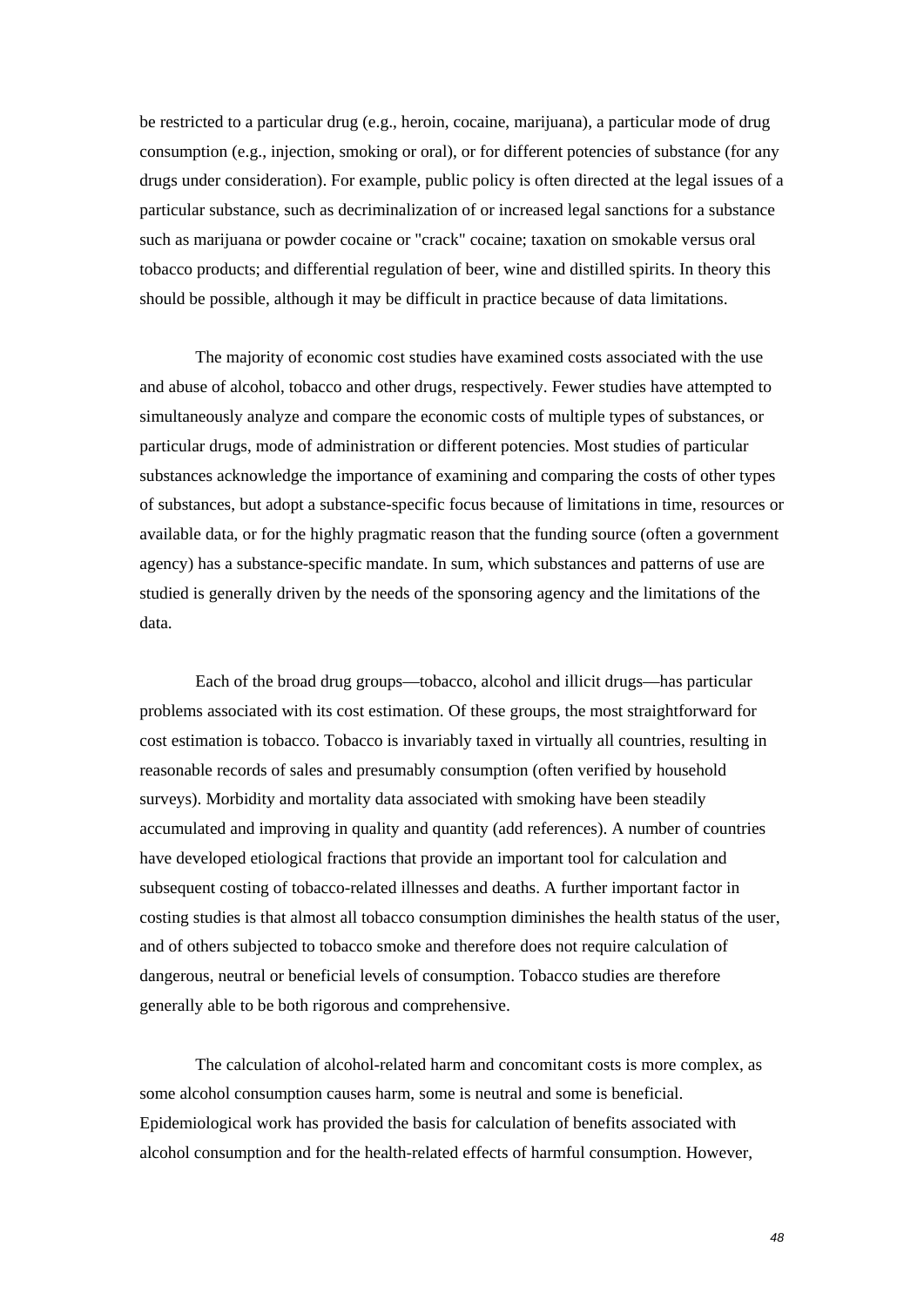much alcohol consumption is neutral and involves no social costs. The non-medical component of alcohol-related harm (e.g., impaired driving, violence and alcohol-related crime) can be measured, but requires the estimation of attribution factors indicating the proportion of such harm that can be causally linked to alcohol consumption. Total alcohol consumption is more difficult to measure than tobacco consumption, due to various sources of unrecorded consumption such as illicit production, legal home production, and assisted production in "U-brew" and "Make-your-own-wine" stores.

 The third group—illicit drugs—is the most complex to cost and the least likely to be rigorously and comprehensively anlysed. Due to fact that these drugs are by definition illegal, there are no taxes and thus no tax records. Illicit drug users are reluctant to identify themselves as such and barriers are created for treatment. For all these reasons, data on illicit drug use are uneven, incomplete, unreliable and sometimes non-existent. Crime attribution factors are difficult to obtain. In developed countries some crime costs are available, and usually some health costs, but these are subject to attribution factors. Researchers are usually reliant on survey-based prevalence data in the absence of official statistics.

Thus, recording systems provide a great deal more data on legal drugs such as alcohol and tobacco. However, in those countries where a significant proportion of alcohol and tobacco consumption stems from illicit importation or production, the estimation of alcohol and tobacco costs suffers from some of the same problems of data deficiency that apply to illicit drugs.

### **4.2 Major types of costs included in cost estimation studies**

 The use of psychoactive substances such as alcohol, tobacco and illicit drugs involves a numerous and varied set of adverse consequences. As indicated in Figure 2, there are four major types of costs that have been analyzed in economic cost estimates to date: (1) health care costs, (2) productivity costs, (3) costs to law enforcement and the criminal justice system, and (4) other costs such as property destruction from alcohol or drug attributable accidents or crime. Some of these costs have been omitted from certain studies out of data limitations--not from disagreements about the theoretical correctness of including such costs. Each of these types of costs is discussed in the following sections with regard to the potential for being estimated, and of thereby being included in a cost estimation study.

Figure 2 About Here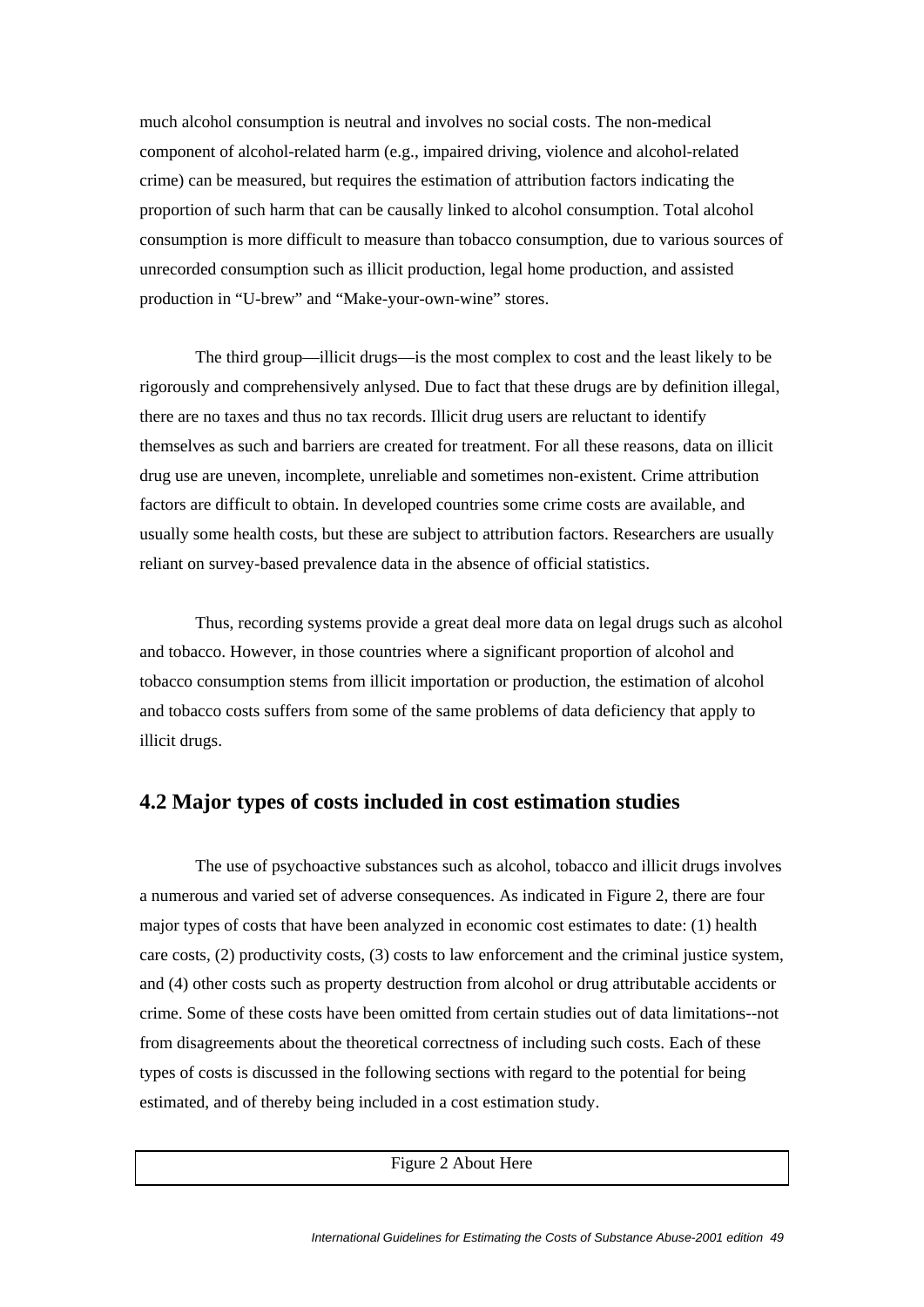As indicated by the columns in Figure 2, costs may be tangible or intangible and the costs may be incurred by the individual user, other individuals, government or private industry. Intangible costs and the private costs to individual users are generally not included in cost estimation studies.

 Most studies on the costs of substance abuse have found the three largest types of costs to be productivity costs, health care costs and those costs relating to law enforcement and the criminal justice system, which is why the cost framework uses these major categories of costs. This is but one of a number of different ways to categorize these cost items. Some of the cost categories in Figure 2 refer to efforts to "prevent" substance abuse, some are due to criminal justice efforts designed to "deter" or to punish problematic involvement with psychoactive substances, while others are the costs associated with negative consequences of using psychoactive substances. There are certainly other classification schemes for these costs, and the articulation of new or alternative formats could suggest other approaches to cost estimation.

 It should also be remembered that the counterfactual situation in Figure 2 is one in which there are no health or social problems associated with the use of alcohol, tobacco, licit or illicit drugs. The comparison of the actual situation to this counterfactual scenario does not consider certain opportunity costs which might be considered in different counterfactual situations. For example, if certain illicit drugs were made available via prescription or a government monopoly, there would undoubtedly be tax revenue for governments. Therefore some might consider lost tax revenue to be a "cost" of the current situation. However, the legal availability of these drugs is not the counterfactual situation in cost-of-illness studies, so forgone tax revenue is not considered a cost. In any case, tax revenue from drug sales simply represents a transfer of resources from drug purchasers to the rest of the community. It does not create any more resources for the community as a whole- it simply redistributes existing resources. Thus a loss of revenue cannot be a social cost, only a budgetary cost under a different counterfactual scenario.

 As seen in Figure 3, there are a wide variety of health problems associated with the use of alcohol, tobacco and illicit drugs. Some of these are entirely attributable to substance use, while other causes are only partly attributable. The proportion of, say, liver cirrhosis deaths or traffic accident injuries, which can be reasonably be attributed to alcohol use will vary between societies and over time within the same society. Therefore the choice of the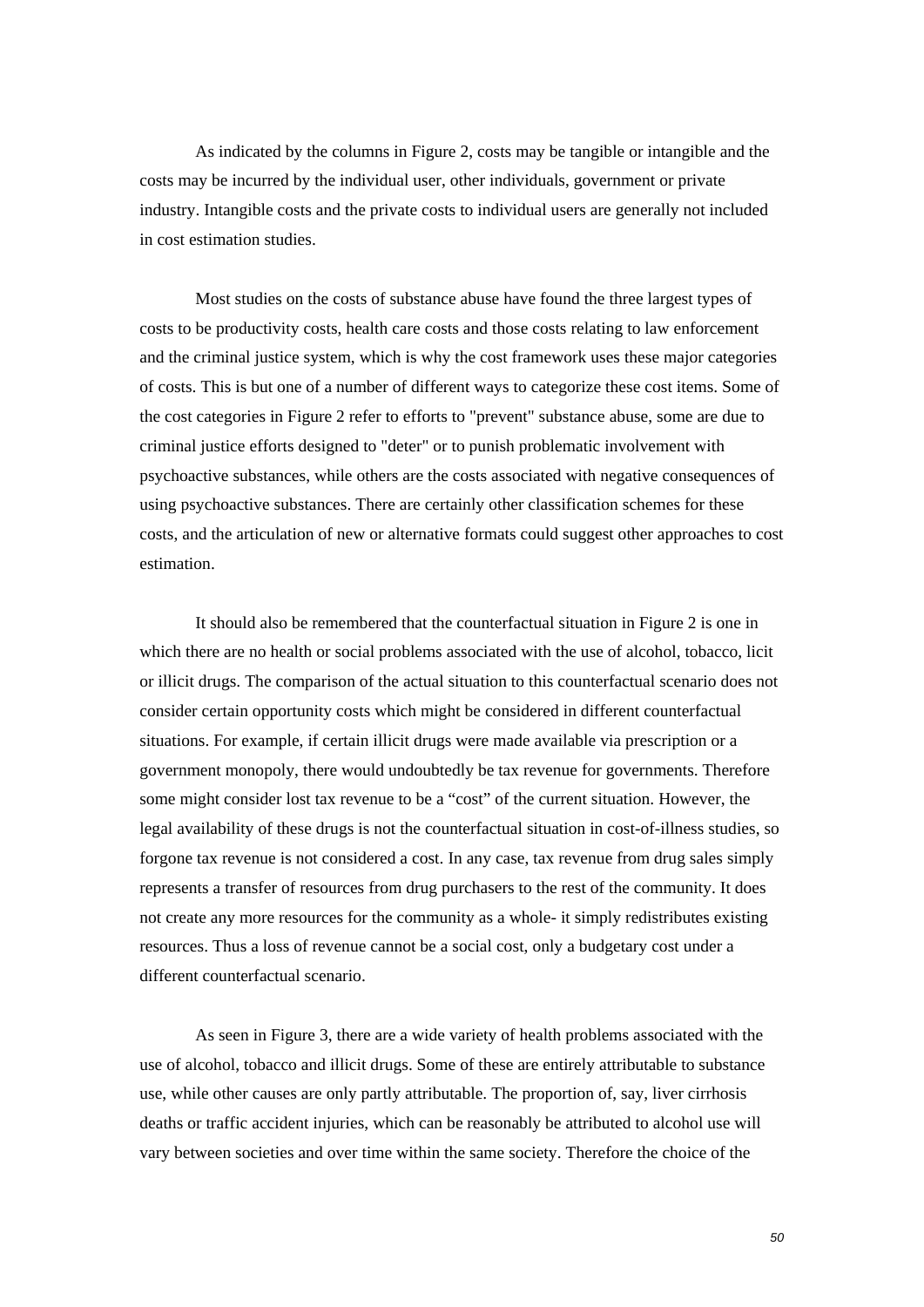<span id="page-50-0"></span>appropriate attributable fraction depends on reviewing the most current literature on each particular cause of morbidity and mortality. There is no one set of attributable fractions that can be applied in any society.

#### Figure 3 About Here

 Regardless of how the various economic costs are classified, these are costs in the simplest economic conception, recording the first instance of reallocation of resources in the economy. The key aspect of these costs is that either goods or services are used or delivered (direct costs) or human productivity is lost or impaired (indirect costs) due to an individual's use of psychoactive substances.<sup>[14](#page-50-0)</sup>

 Figure 3 does not distinguish between licit and illicit drugs. While desirable, it is very difficult to make this distinction because coding systems (the International Classification of Diseases, Version 9) do not distinguish problems due to licit or illicit drugs. For many categories, both licit and illicit drug problems are recorded in the same category.

 The availability of data to estimate the following costs and concepts is often related to how clearly a particular type of consequence is related to substance abuse. In many cases particular services or problems are definitely recorded in administrative records as due to or related to substance abuse. Making estimates of such costs depends on gaining access to these data, and development of estimates will thereby be more direct and understandable to both the analyst and the ultimate user of the estimates. However, many adverse consequences arise from multiple causes in which substance abuse may or may not play a role. The analytic challenge is to obtain data that will provide a plausible basis for attributing some proportion of the costs associated with the particular negative consequence to substance abuse (the attribution factor).

 The following discussion focuses on whether there are likely to be sufficient data to produce robust estimates of the major categories of costs associated with substance abuse. It does not attempt to detail all of the more specific costs within each major category of costs associated with substance abuse. The specific problems and their associated costs will vary

<u>.</u>

<sup>&</sup>lt;sup>14</sup> This approach accordingly does not address the conceptual issues associated with any enjoyment or benefit that consumers derive from use of psychoactive substances. Nor does this approach deal with the fact that resources used to address the problems of psychoactive substances are creating new jobs--actually different jobs, since the funds are taken away from other uses that would themselves create jobs. Also, the theoretical economic constructs of "consumer's surplus," marginal utility analysis, and social welfare functions are beyond the scope of this analysis.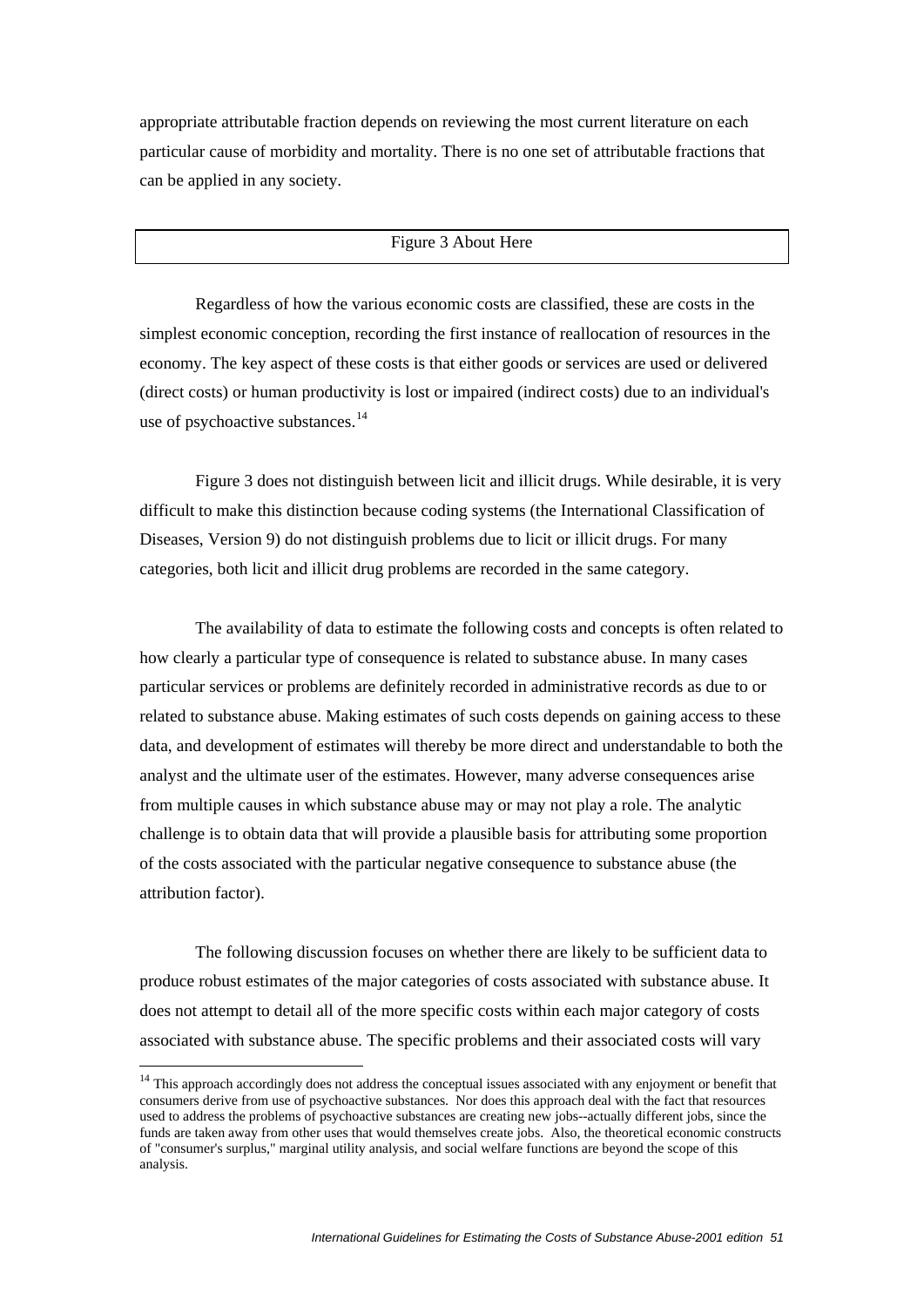according to substance--alcohol, tobacco and other drugs have different problems associated with their use.

 Furthermore, the extent to which a particular consequence can be attributed to the use of, say, alcohol will vary according to setting, both for epidemiological reasons and due to variations in the institutional arrangements for dealing with adverse consequences. Thus, for example, the proportion of liver cirrhosis that can be attributed to alcohol will be strongly influenced by the rate of alcohol consumption in a society, patterns of drinking and the availability of treatment.

 The establishment of the most appropriate attribution factors for alcohol and other drug related illnesses and social problems therefore requires a detailed literature reviews for each consequence. See, for example, Holman and Armstrong's review of the appropriate aetiologic fractions for alcohol, tobacco and illicit drugs (Holman and Armstrong, 1990). Although such reviews do exist, the appropriate attribution factors conducted in one country may not be applicable to another country or even the same country at a different point in time. Therefore, the conduct of a cost estimation study on substance abuse requires careful line-byline consideration of the specific costs to include and the attribution factors for each cost which are the most appropriate for the society in which they applied.

 A further caveat regarding the following discussion of major cost categories is that it does not specifically address issues and methodologies for assigning values to indirect losses including premature mortality, morbidity and reduced productivity, crime victims' loss of work, incarceration and crime career losses. Studies tend to value losses of productivity using wage rates or replacement costs (for one's own business or for household productivity), with different values for individuals of different ages and genders. These issues are taken up in Section 4. The major objective of this section is to outline potential types of data sources and related analytic issues for each of the major types of costs in Figures 2 and 3.

# **4.3 Health care and health services**

### **4.3.1 Treatment for substance abuse**

 This category of costs should generally have some of the most readily available data (although not necessarily comprehensive) about services delivered due to substance abuse. There are two reasons for this. First, some nations have identified publicly supported clinics that are dedicated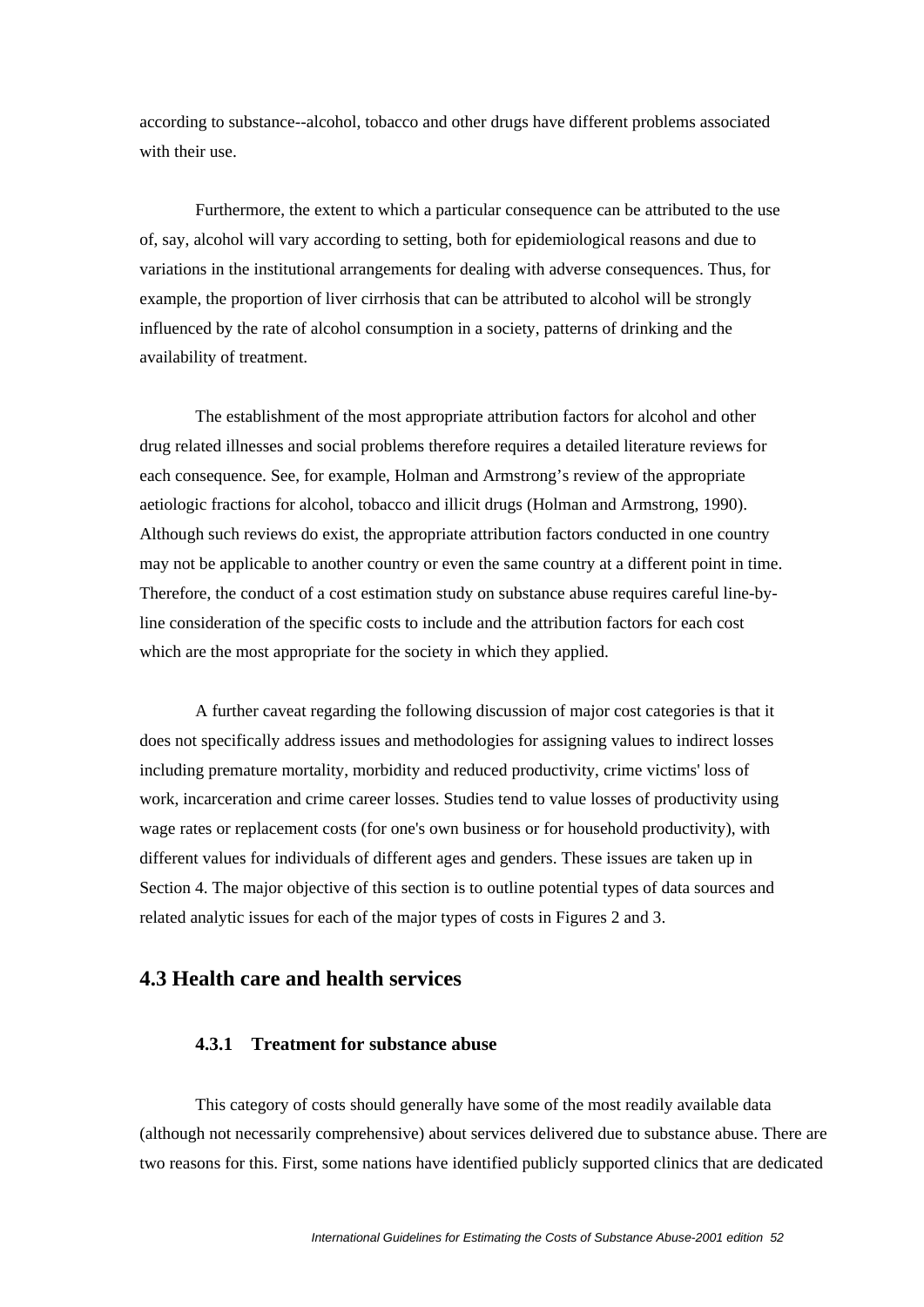to treatment of substance abusers. Therefore, there are government maintained data about the level of services and funding that are delivered through such service providers.

 Alternatively, many health care systems collect data about the health problems for which patients sought and received treatment from hospitals, if not clinics, physicians and other health providers that do not specialize in treating substance abusers. These data are often recorded using an internationally recognized coding system (the International Classification of Disease, or ICD) that define alcohol- and drug-related diagnoses, including:

- dependence on alcohol or drugs;
- abuse of alcohol or drugs;
- psychosis due to alcohol or drug use; and
- poisoning or overdose from use of alcohol or drugs.

 Thus a treatment episode or service received from a health provider can often be linked definitively to a substance abuse-related diagnosis and unambiguously attributed to substance abuse.

 In the absence of system-level data that track the causes for which medical care is delivered (e.g., Holman and Armstrong, 1990), the analyst will have to find "special studies" that would provide credible estimates of these values. For example, particular hospitals or clinics might perform studies of what disorders were treated, and how much care they required. Judgment will have to be exercised in extrapolating such estimates to the entire system. For example, data from a "teaching" hospital that serves as a referral centre may not be typical of care delivered in many other hospitals, and it would be useful to be able to make adjustments to the data in order to address what may be known differences.

### **4.3.2 Treatment for co-morbidity and trauma**

 Abuse of alcohol and drugs has been linked to numerous health problems, including, e.g., cirrhosis of the liver, nutritional and metabolic disorders, infection with HIV, motor vehicle and other types of trauma, and some mental disorders (see Figure 3). There are two challenges for the analyst in developing estimates of the costs attributable to substance abuse. First, it is necessary to estimate health expenditures related to these health problems. Then, it is necessary to develop estimates of the proportion of these costs that are plausibly attributable to substance abuse.

 The ability to perform the first step depends on the development of data systems in a national health system. Again, where system-level studies have examined the level of services related to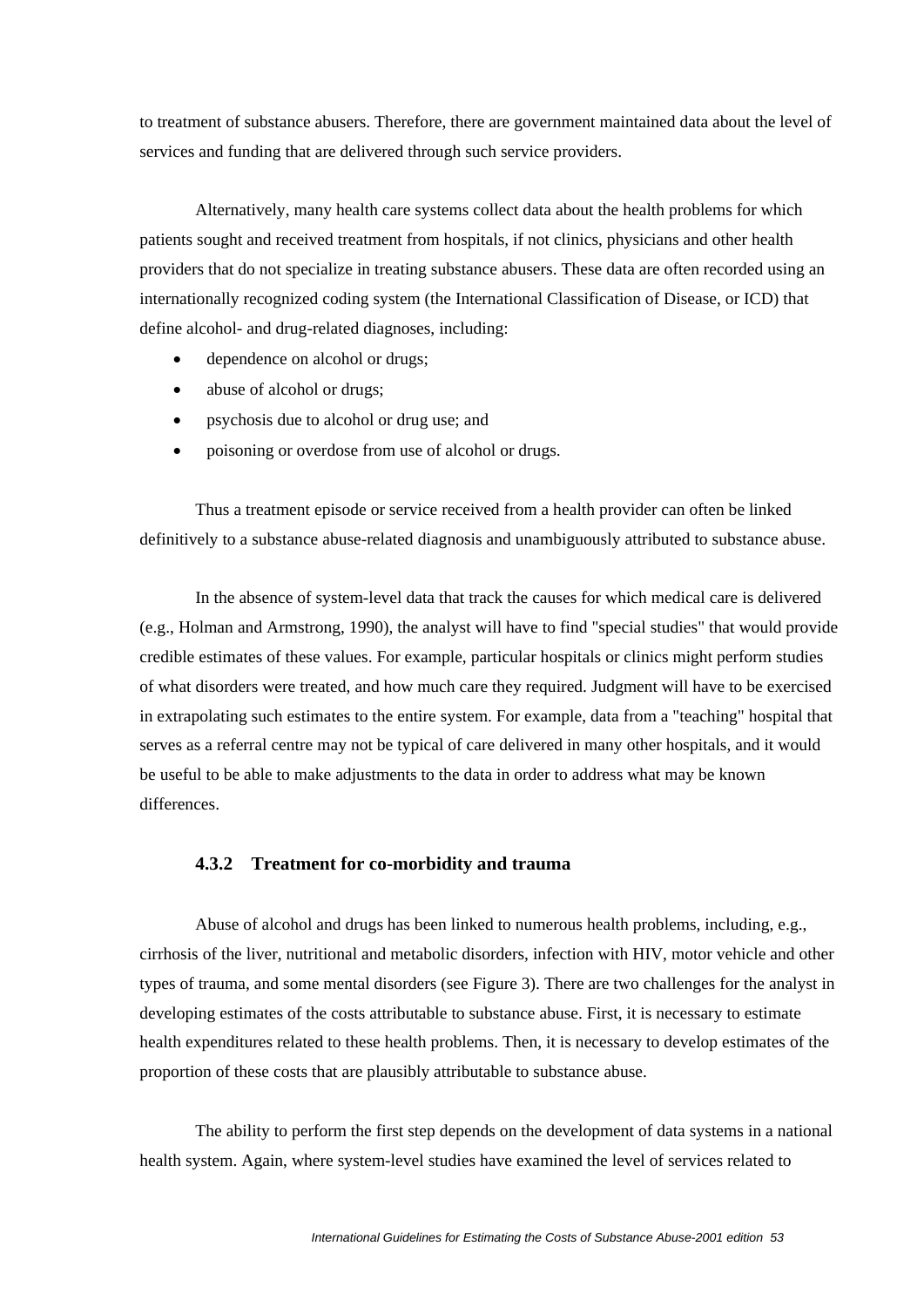particular health problems using a comprehensive coding system (the ICD) it will be more possible to develop cost estimates for particular diagnoses (e.g., cirrhosis of the liver, or HIV infection). Without representative studies the analyst will need to make recourse to special studies (e.g., from a sample of health care providers) that must be used with caution.

 The other major challenge in developing these estimates is to estimate the proportion of costs for a particular health problem that are attributable to substance abuse. It is rare that standard data systems would have the necessary data for this purpose. Studies in the United States of America find that medical records and data systems generally do not record whether or not a patient had an underlying substance abuse disorder that is likely to have caused the "presenting" health problem. Indeed, the analyst will need to identify special studies that have examined the underlying causes of particular problems, collecting detailed epidemiological information and undertaking analyses that attempt to identify the causal roles of various "risk factors."

 The determination of attributable risk is particularly complicated for those disorders that relate to consumption in a curvilinear fashion. For example, coronary heart disease is lower among low-level drinkers than among abstainers. Due to this "J" shaped relationship between alcohol consumption and coronary heart disease, alcohol both causes and prevents morbidity and mortality. Economic cost estimates can subtract out the number of cases prevented, and thus present a net effect of alcohol on the number of hospitalizations or deaths due to coronary heart disease. Alternatively, the analyst may choose to ignore the number of cases prevented by low level consumption and present only the gross number of hospitalizations or deaths, on the grounds that a cost study should not give incomplete, partial consideration to benefits associated with alcohol consumption.

 In estimating an "attributable risk" factor the analyst should carefully assess the rigor and depth of the research literature that is available on the role of substance abuse in a particular disorder. Studies of simple "association" (for example, the proportion of tuberculosis victims that were drug users) are not adequate for this purpose. They probably constitute the absolute upper limit of the role of substance abuse. Rigorous analysis will identify and adjust for the role of additional risk factors, and will almost always yield a lower "attribution factor" than the simple measure of association.

 Also, better studies of attributable risk will use rigorous statistical standards in identifying whether or not risk factors (including substance abuse) are causally related to the health problem under study. It should be emphasized that there is no single analytic methodology that is most appropriate for undertaking causal analysis. There are a variety of "study designs" and methodologies that can produce useful information.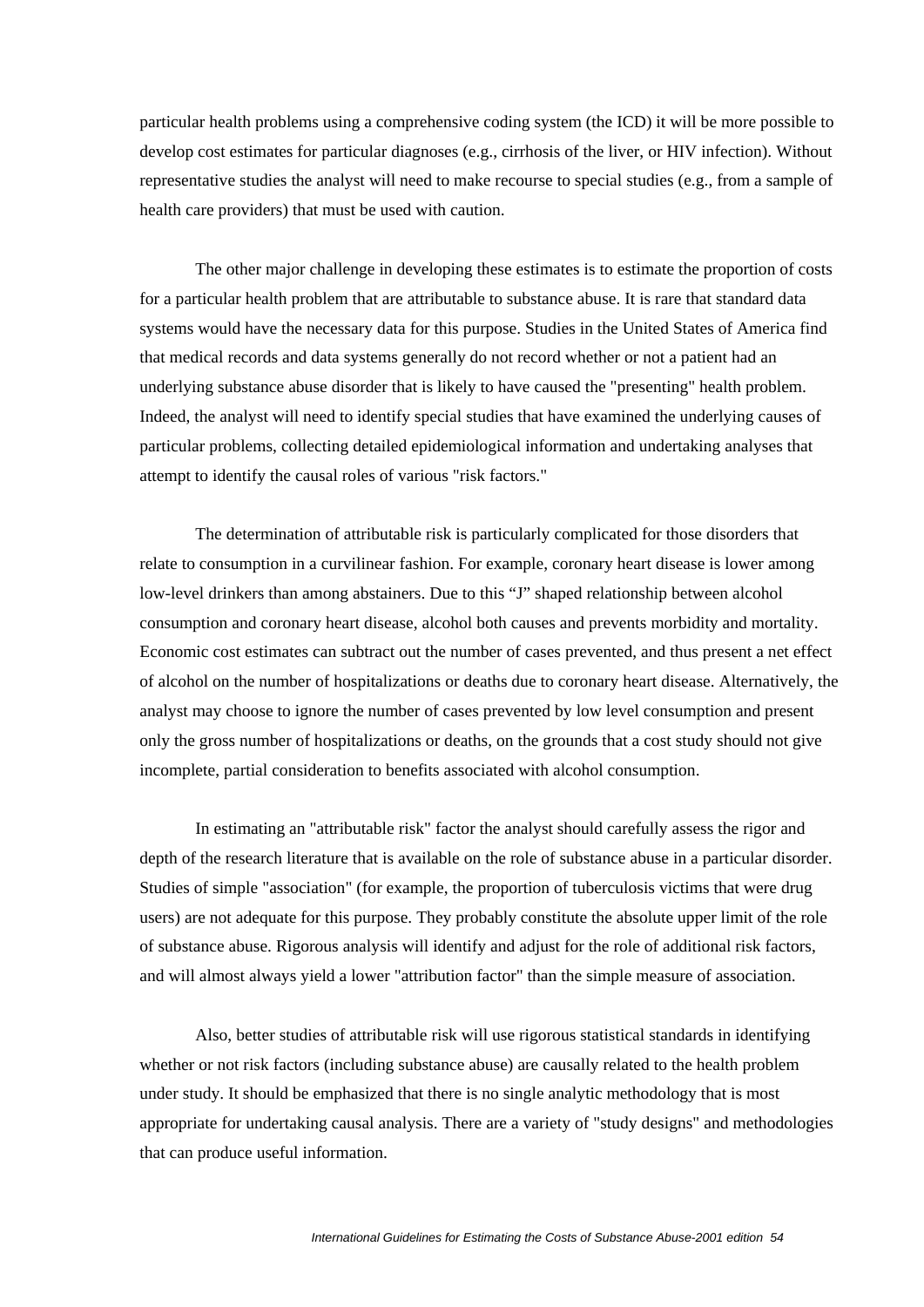Attribution of mental illness to substance abuse is a perfect example of this challenge. Studies of drug and alcohol dependent individuals that are getting substance abuse treatment often find that up to a half of these individuals meet clinical criteria for various mental disorders ranging from depression, to schizophrenia. Likewise, studies of the mentally ill find that material proportions have substance abuse problems.

However, there is uncertainty about the causal relationship of the two types of disorders. Some research shows that mentally ill individuals initiate or escalate drinking and drug taking presumably to "self medicate" their disorder. Yet other research finds that alcohol and drug abusers develop symptoms of certain mental disorders (e.g., depression, anxiety, psychosis) as their substance disorder becomes more severe, when they abuse particular substances (alone or in combination) or when they attempt to stop using or detoxify. The challenge in developing attributable risk" factors for mental disorders (and for the costs of treating mental disorders) is to estimate how much of the treatment for mental disorders is caused by substance abuse—not simply associated with substance abuse. If an already severely mentally ill individual develops a substance abuse disorder, the additional care that such an individual requires should be attributable to substance abuse, however the expected care for the mental disorder apart from the substance abuse problem would not be attributable.

# **4.4 Productivity costs**

 In most COI studies estimating the costs of substance abuse, the largest cost involves lost productivity due to premature death, disability, absenteeism and other causes of lower productivity on the job. Estimation of productivity costs requires, first and foremost, robust estimates of premature mortality and morbidity that can be attributed to substance abuse.

#### **4.4.1 Premature mortality**

National health systems view data about mortality as quite valuable in monitoring the health of the populace. Often mortality data (deaths for one or more year) are centrally collected, with information about the cause of death and demographic characteristics of the decedent. Cause of death can be coded for purposes of analysis using the ICD system. As noted above, there are identified ICD substance abuse-related codes that can be associated with deaths. When national mortality data are collected and processed in this form it makes the task of the analyst relatively straightforward in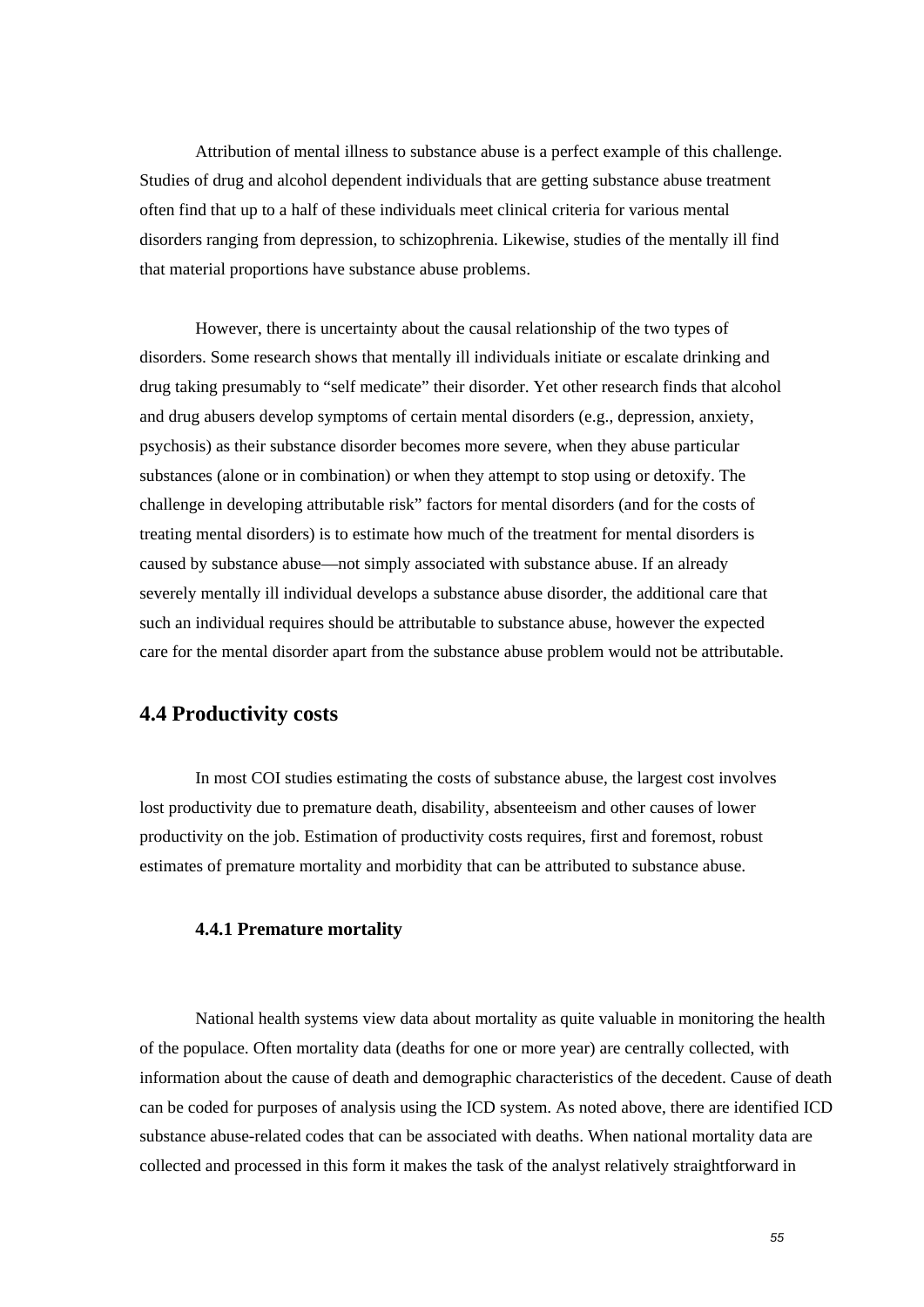assembling data on deaths with a direct link to substance abuse.

 However, substance abuse can also cause death indirectly, as discussed above under "Health Treatment for Comorbidities and Trauma." As indicated previously, the challenge to the analyst is to first identify causes of death for which there is research substantiating a causal role for substance abuse, to obtain the data on mortality for the year(s) of concern related to that cause, and then to develop and estimate of the proportion of deaths that are attributed to substance abuse. The same analytic issues apply to studies of mortality as to studies of health care utilization. Greater reliance should be put on more "rigorous" studies. Studies of "association" should be eschewed in favor of studies analyzing the contribution of multiple risk factors that apply standard statistical criteria to the analysis.

#### **4.4.2 Morbidity—lost employment or productivity**

 There are real economic losses associated with illness-caused lost days of work (in paid employment, in one's own business such as agriculture, and in household productivity), and with work performed (in any of these venues) by those that have long-term or short-term impairments or disabilities. Measuring and attaching values to these phenomena is quite challenging for many of the same issues that must be addressed in estimating health care resources used to address substance abuse. This discussion does not address issues primarily related to valuation of lost or impaired work time, such as what is the unemployment rate in the nation under study. These estimates should be understood to represent lost or reduced "potential" work time/productivity.

 The first type of data concerns work time missed due to participation in treatment. Residential, hospital and "day treatment" patients usually miss work, and to the extent that data exist on care delivered in such settings it is possible to develop basic estimates of lost work time. Similarly, participation in ambulatory or outpatient treatment may entail some time away from work to receive treatment, and this estimate can be constructed with data on enrollment in outpatient treatment. These data should also include information about the demographic characteristics of the patients, in order to make adjustments for the "expected" level of employment/productivity.

 Another source of data would come from estimates of patient time spent in hospital and ambulatory health care for health problems caused by substance abuse. This would build on the same analytic literature and data used to make estimates for health care services above.

A further source of data for this estimate would be from studies of health and employment.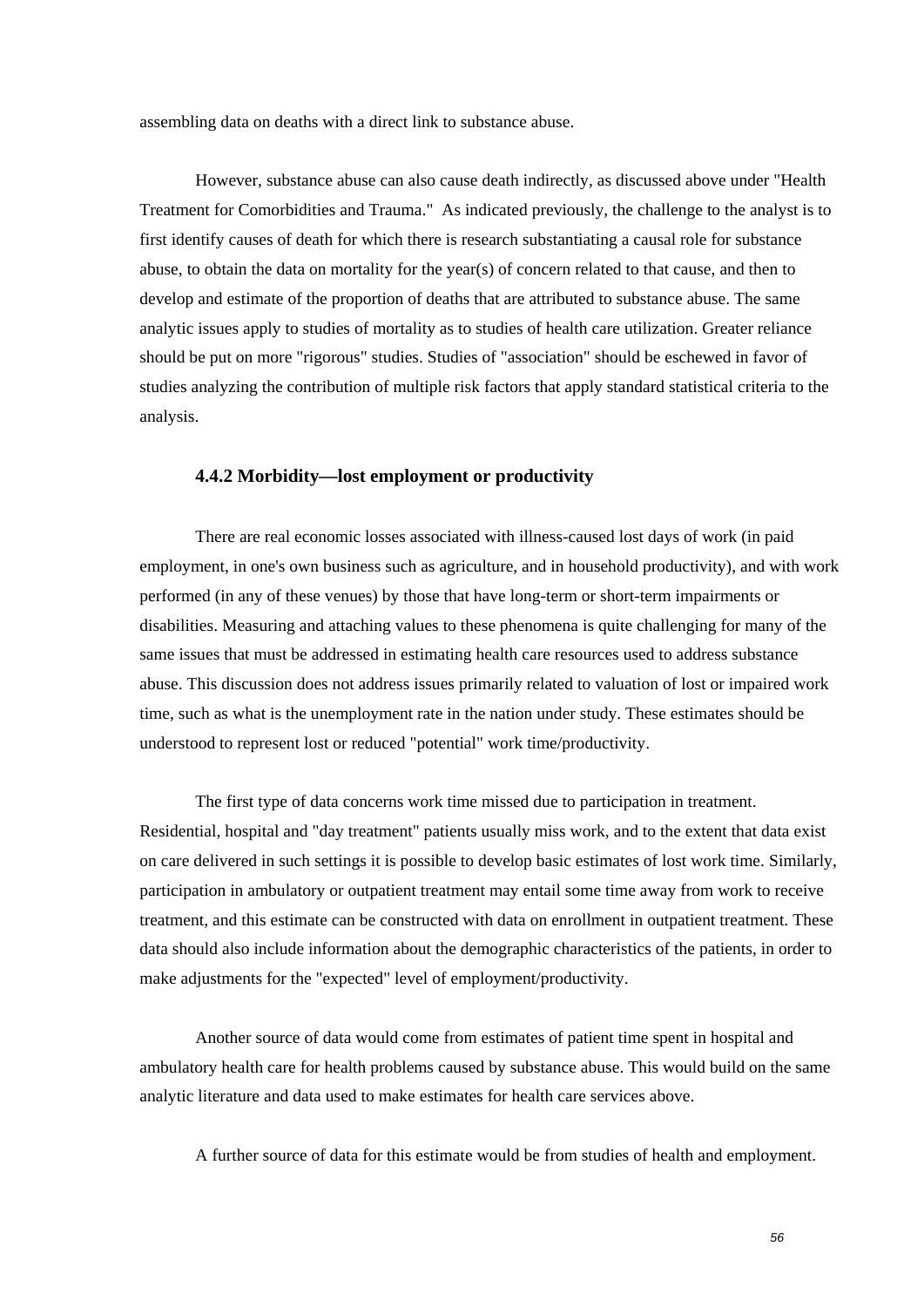For example, health surveys in the United States of America ask about health status, loss of work due to health problems, and the nature of those problems. Health problems are coded for analysis using the ICD system, and data can be assembled on diagnoses that are directly coded as substance abuse, and for health problems/diagnoses that have been established as related to/caused by substance abuse in the epidemiological and etiologic literature.

 Prior studies have found that the largest part of morbidity/lost and reduced productivity costs is not due to measurable lost days of work, but from impaired productivity while on the job. Numerous studies have found that many substance abusers hold jobs. There is a smaller, but growing literature that has yielded evidence that substance abusers are less productive in their jobs than individuals with otherwise similar experience and capabilities.

 Such studies use labour economics models to analyze "general population" surveys that contain standard labour market information as well as information about use of and problems associated with psychoactive substances. The objective of such an analysis is to use statistical analysis to identify patterns of substance use or problems that are associated with employment and earnings deficits, standardizing or controlling for the other characteristics of substance abusers. These estimates are then applied to estimates of the proportion of the population (employed and otherwise) that have these patterns of use or problems, and then to assign economic values to the identified deficits.

 It is widely recognized that substance abuse by workers can adversely affect their performance and the productivity of the workplace. However, there is a major theoretical and empirical problem when one attempts to estimate the cost of substance abuse on the workplace. The effect of employers operating in markets for labour, other inputs, capital and wages for goods and services serves to spread the impacts between the employers (lost profits), the workers (lost earnings and benefits) and consumers (higher prices for goods and services). The distribution of costs between these parties can not be determined solely by using economic theory, since the outcome is partly determined by market conditions and, in particular, by the relative bargaining abilities of employers, workers, and consumers.

 In theory, the value of workers to the employer is determined by calculating the amount that they work times the value of their productivity when they work. In a perfectly functioning labour market, workers' wages are expected to equal the value of their productivity to the enterprise. Earnings are by definition the amount of time worked times the wages paid per amount of time.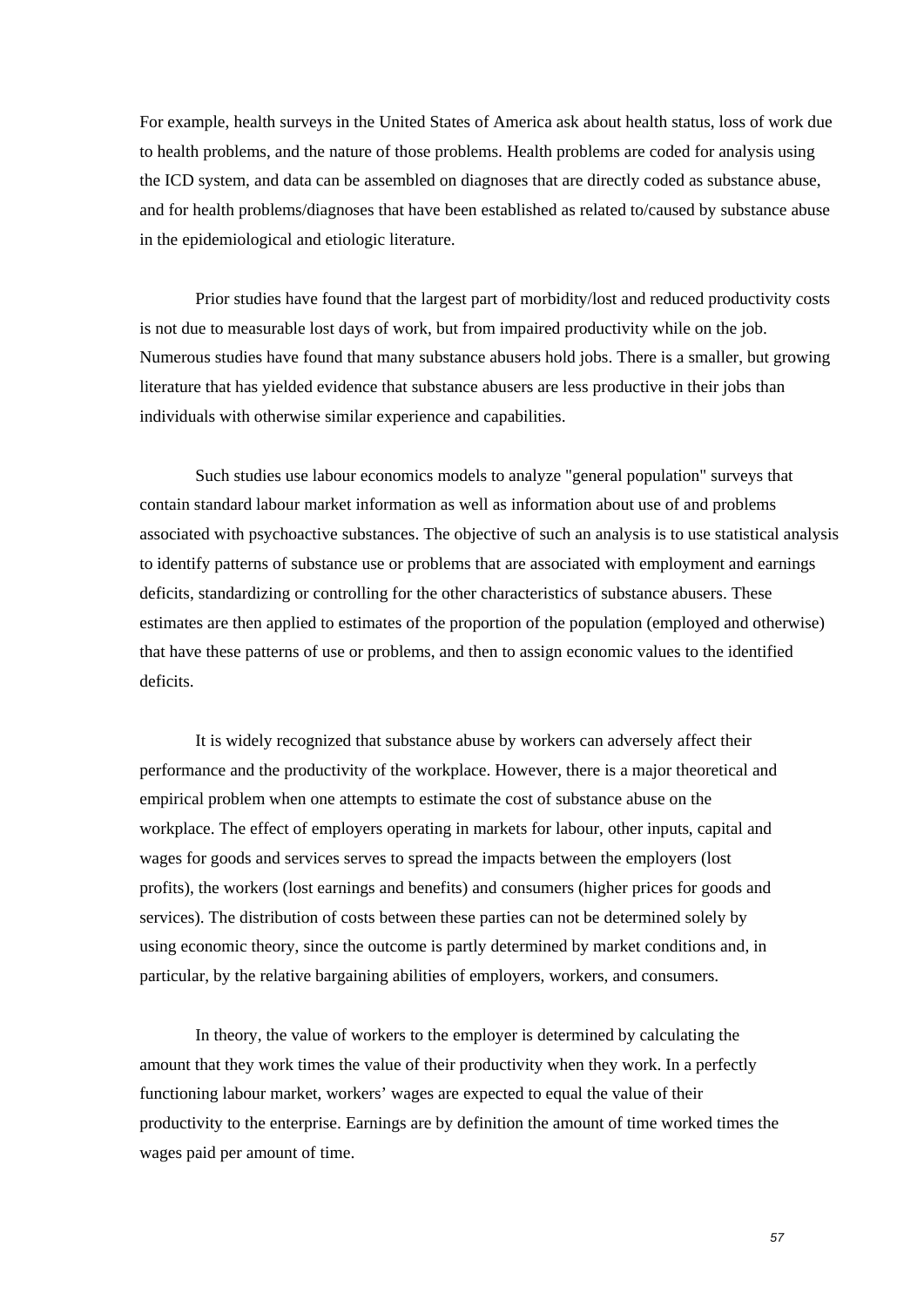Substance abuse by workers can affect both the amount of time that they work (e.g., missed time due to absenteeism, tardiness, excess sickness) and their productivity when they are at work (e.g., lower quality of their efforts, costs of mistakes caused by substance misuse). It is also emphasized that worker problems can adversely impact the productivity of coworkers and managers, as well as morale in the workplace when other employees must work harder or otherwise deal with problems caused by substance misuse.

 If the labour market were working perfectly, any reduction in productivity resulting from the worker's substance abuse would result in a reduction in the wages that the employer was willing to pay that worker. This type of analysis has lead some economists to conclude that the costs of substance abuse by workers are borne by the workers themselves in the form of lower wages. Thus, this line of reasoning concludes, these costs are private costs borne by the workers, not social costs borne by the rest of the community.

 This analysis also implicitly assumes that the workers have made rational and fully informed decisions to become substance abusers, in most cases a dubious assumption. An even more serious problem affecting the above conclusion is the underlying assumption that labour markets function perfectly so that virtually automatic wage or salary adjustments occur as a result of productivity declines caused by substance abuse. In practice, the validity of this assumption depends very much upon the institutional and other characteristics of the country for which the cost estimates are being made. Labour markets may not work perfectly for a variety of reasons:

- Employers may not recognise the abuse-associated costs which they are bearing.
- Wages may not be flexible downwards for institutional reasons. For example, Australia has a system of award rates and conditions which drastically reduces the scope of downward flexibility.
- Unfair dismissal legislation may make it difficult to dismiss less productive workers.
- The abusers may be employed in the public sector where wage flexibility may be much lower and dismissal procedures much more cumbersome.
- The abusers may be employed by companies which have organisational slack (that is, have not minimised costs for their chosen output levels) and which have the ability to pass on higher costs to their customers in the form of higher prices. Markets may not be sufficiently competitive to ensure that firms with organisational slack will ultimately fail.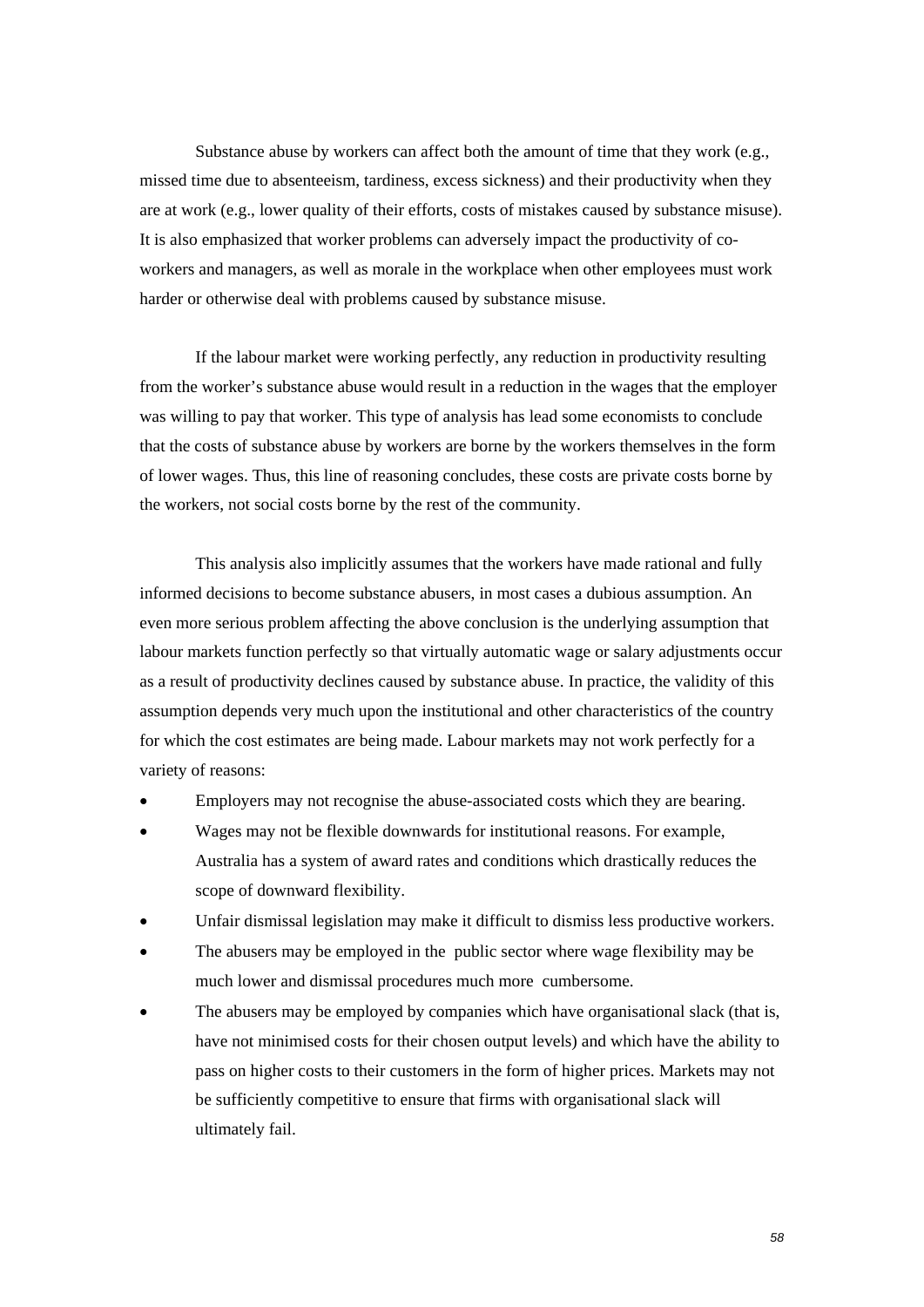To summarise, only where labour markets are functioning perfectly will substance abuse-attributable production costs be totally private costs (assuming that the other necessary conditions are also met). Analysis of the incidence of workplace costs (that is, in which sector(s) those costs are borne) requires that serious attention should be paid to the institutional characteristics of the relevant labour market.

 This type of costs applies primarily to "health-related" impacts on employment. As will be discussed later, substance abuse has other avenues through which it appears to impact on labor market performance and productivity–mainly related to criminal activities and incarceration of criminals.

#### **4.4.3 Treatment of non-workforce mortality and morbidity**

 The valuation of production lost as a result of substance use could be taken to be the value of wages forgone, on the basis that wages are equal to the worker's productivity (this value is often taken to be average earnings) or on the basis of some estimate of average gross domestic product per worker. However, this approach to costing is unsatisfactory because it does not assign any value to the unemployed, the retired or women outside the paid workforce, since they do not earn wages or salaries. People not in paid employment may well be contributing output but it is unpaid work, and so its value is not incorporated in conventional measures of national output

 This issue can be clarified by use of the distinction between tangible and intangible costs. There will be no loss of *paid* output as a result of morbidity or mortality of the unemployed, the retired, or other people not in the workforce (for example, wives with children) but there will be a value of lost *unpaid* work, as well as the loss of life incurred by these people themselves. There will also be a loss of unpaid work as a result of deaths of the employed but, according to available evidence, this loss will on average be less than for the rest of the adult population. The deaths of both employed and unemployed/out-of-the-workforce will impose a social cost but the cost will be greater for the employed. This point is illustrated in Figure 4.

#### Figure 4 About Here

 In summary, for the employed the net cost is the loss of paid output *plus* the loss of unpaid output *plus* the value of life. For the unemployed or people out of the work force, the net cost is the loss of unpaid output *plus* the value of life. This analysis clearly disposes of the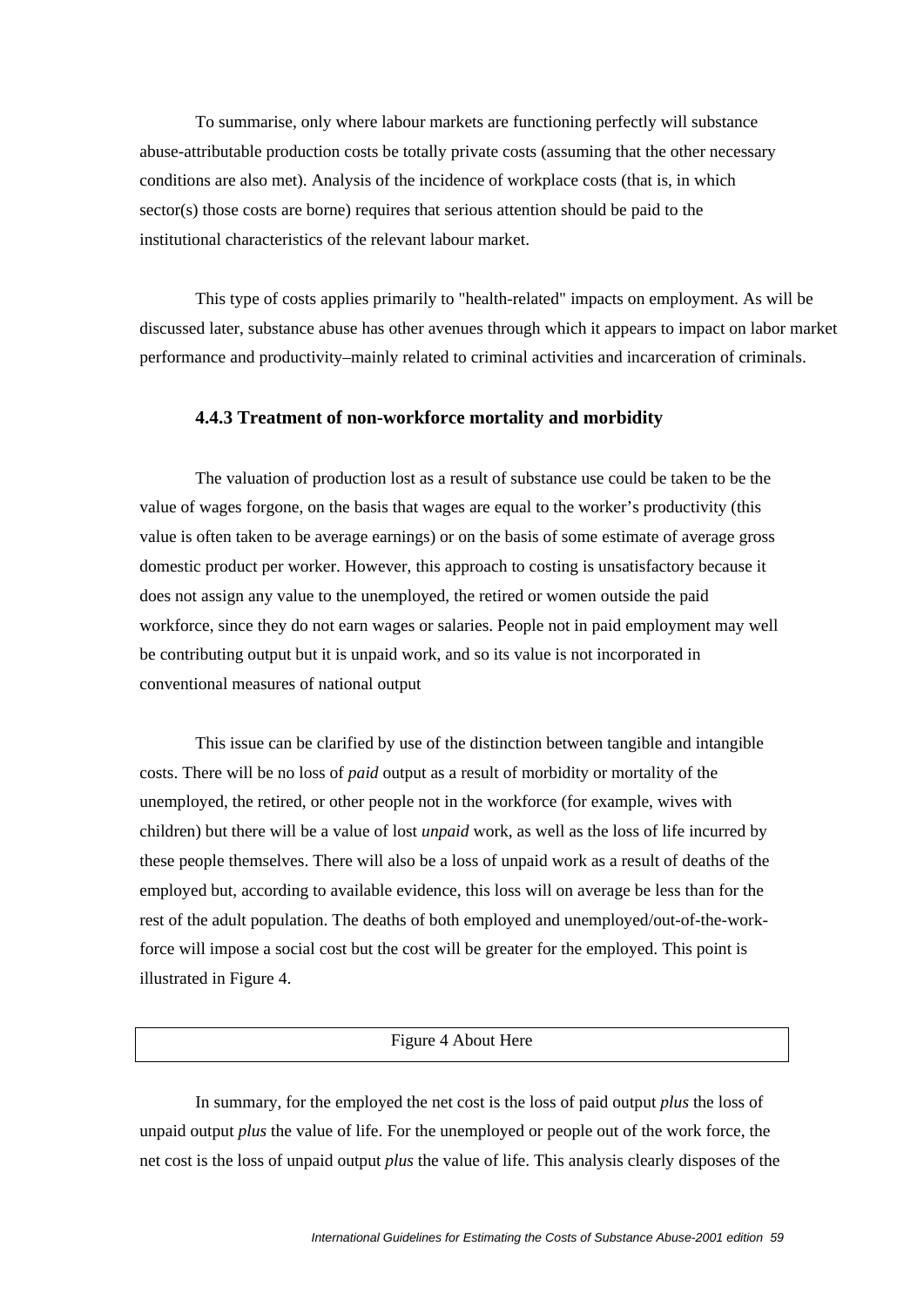suggestion that society incurs no cost as a result of the premature deaths of the unemployed or people out of the work force.

 Estimates of the value of unpaid work place a value on these activities that could have been replaced by an equivalent service purchased from an outside source. For, example, the child-minding activities of "non-working" mothers might be replaced by hired nannies. The types of activities to be considered here are domestic activities, childcare, purchasing of goods and services, and volunteer and community work. The sickness or death of people engaged in such activities will involve withdrawal of others from the workforce to maintain the supply of non-market services. Value can be placed on these activities by estimating the cost of hiring a market replacement for each individual function. In this way the important issue of the value of productivity of married women in the family home is satisfactorily handled.

 The use of average earnings to indicate the value of the lost output of the employed implies that it represents the value of the output of the sick or prematurely dead. In practice, average earnings may be below the value of output because of labour market imperfections or because the workers involved are not paid the full value of their output. In addition, weekly earnings as measured by national statisticians tend to omit some important components of earnings, for example superannuation and fringe benefits, and the incomes of proprietors and partners of unincorporated business and of self-employed people. Adjustments should, therefore, be made for those other components of income.

# **4.5 Crime and law enforcement costs**

### **4.5.1 Criminal justice expenditures**

As for health care expenditures, some criminal justice services are identifiably and by definition related to use of psychoactive substances, while others are indirectly, although still causally related to use of psychoactive substances. One may think of three different types of cost estimation situations with respect to the various types of criminal justice services: criminal justice activities completely dedicated to combat the consequences of use of psychoactive substances (such as a distinct alcohol or drug enforcement unit); activities by general criminal justice entities that address illegal use of psychoactive substances; and activities of general criminal justice entities to address crimes believed to be caused by use of psychoactive substances. Estimates can theoretically be developed for law enforcement authorities (police and prosecutors), courts, and corrections (prisons,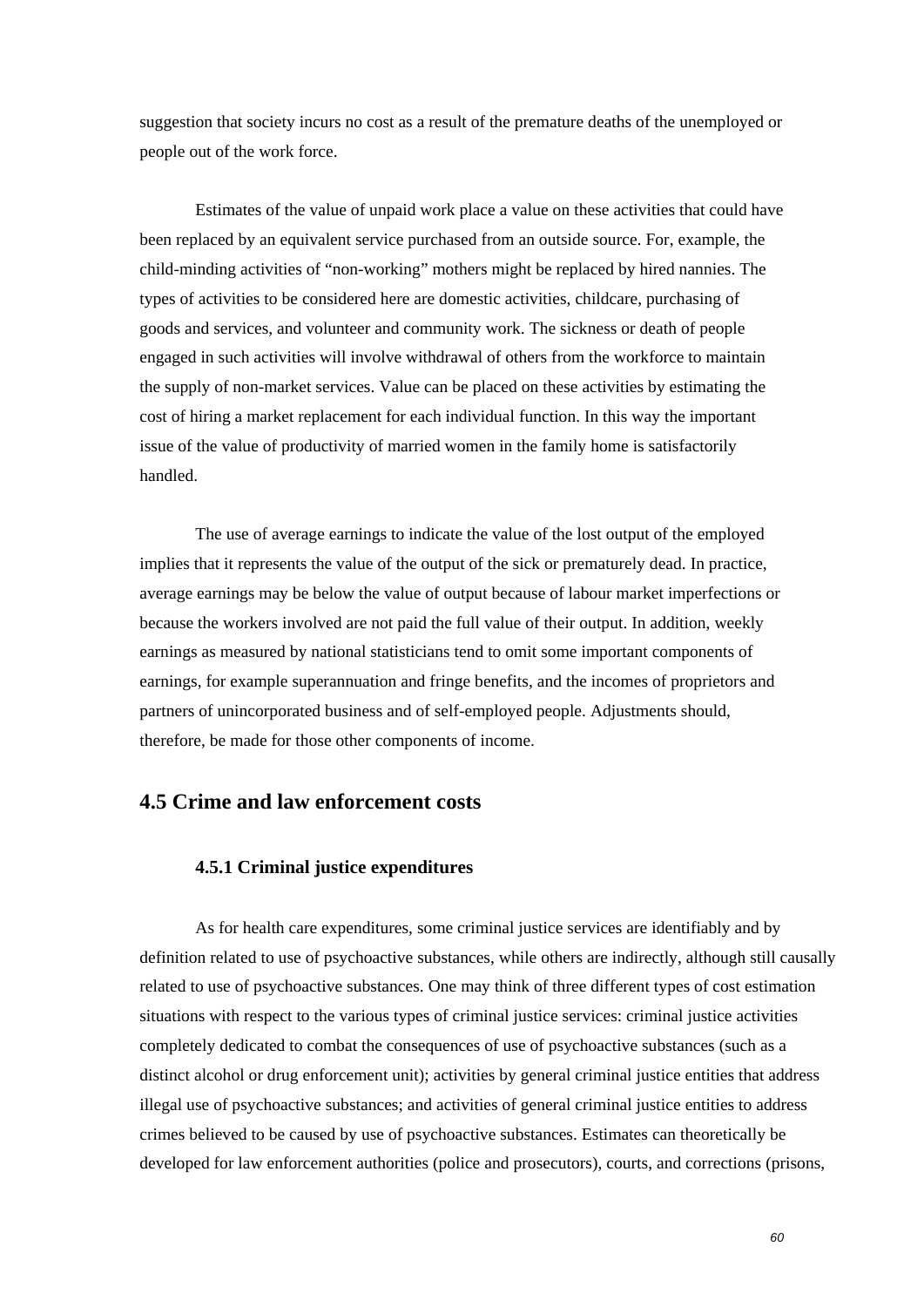jails, and community supervision of offenders).

 Data on criminal justice units that are solely or predominantly dedicated to address illegal use of psychoactive substances can usually be obtained from government sources. These are the least ambiguous of the criminal justice costs, if such units exist and data are available.

 The greater challenge comes in analyzing costs from general criminal justice entities, particularly law enforcement and judicial services. It is very difficult to allocate effort and costs across the different missions of such entities. For law enforcement there may be data about types and numbers of arrests, for example about infractions against alcoholic beverage laws, or drug control laws, respectively. These arrest data provide a first level to allocate effort and costs across various types of offenses, however this raises the question of how much effort and cost is involved with an arrest for each type of offense. Such data are likely to be unavailable, and it will probably be necessary to make and acknowledge simplifying assumptions about cost allocations.

 The most difficult cost estimates will involve making attributions of the role of using psychoactive substances in other types of crime such as robbery, burglary, assault, prostitution and gambling. Mankind has spent eons contemplating why we break social norms (commit crimes), much attention is being given to the use of psychoactive substances. It should be sufficient to say that data about the proportion of offenders that were intoxicated with alcohol or drugs when they committed a crime are only data about association, and provides circumspect information about causation.

 The analyst must be very careful and explicit in discussing how attribution factors are derived for such crimes. It may often come down to whether the analyst is willing to exercise their reasoned judgment and make an explicit assumption about the rate. If so, that assumption should be backed up by a chain of logic and the best data that are available.

### **4.5.2 Crime victim's time losses**

 A material, if relatively small, share of costs is derived from lost work experienced by crime victims. Estimates of this type of cost depend on having data about the number of crimes experienced by victims per year, data about the amount of productive work time lost due to a crime (at a job, one's own business, or in the household), and the proportion of various types of crimes that are attributed to use of psychoactive substances.

Basic data about the number of crimes might be accumulated and reported by criminal justice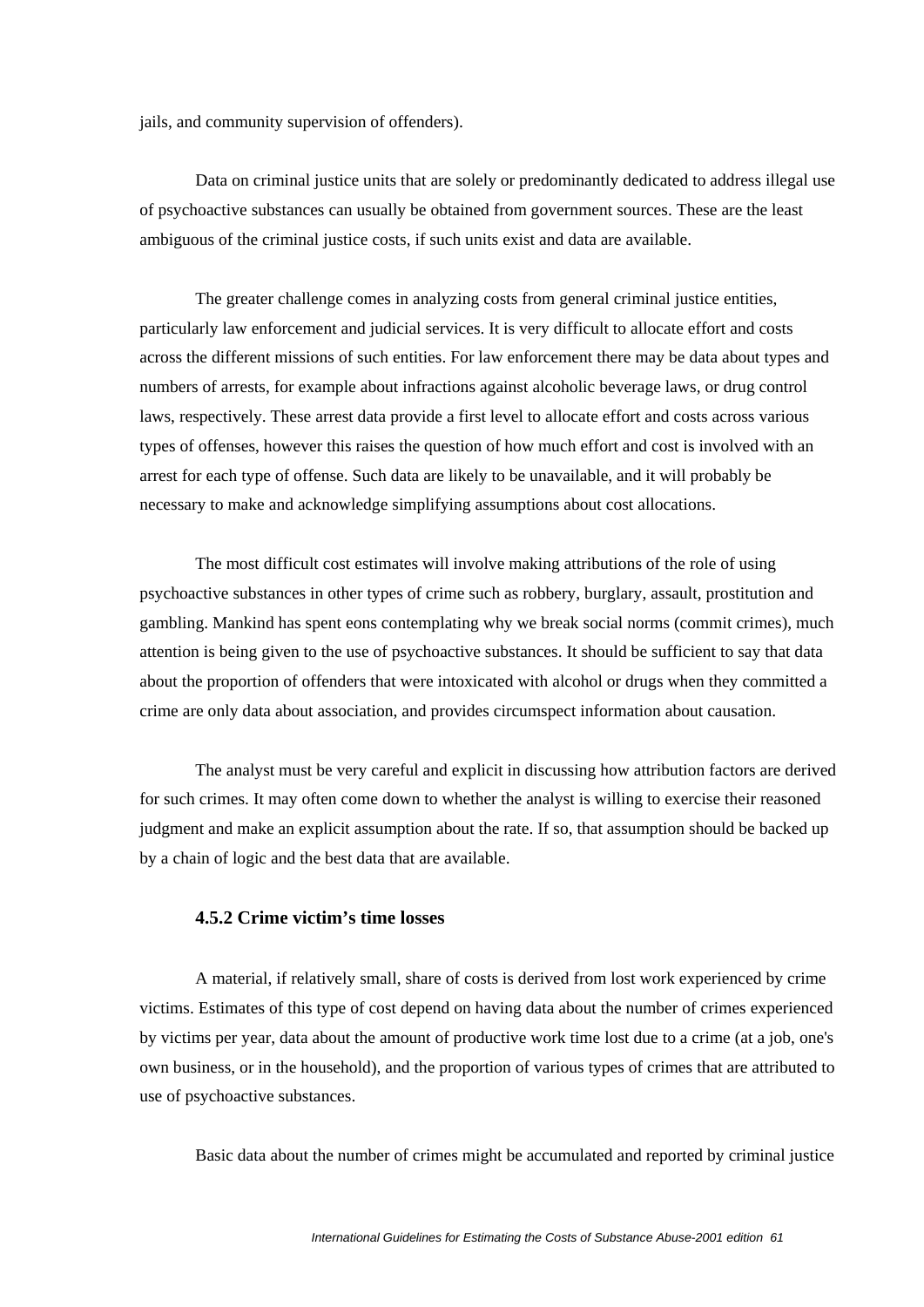authorities but it should be understood that these data are probably a dramatic underestimate of the amount of crime. Studies have shown that the largest proportion of crimes (e.g., assaults and theft) are never reported to criminal justice authorities by the victims. Studies of crime victims should be used to develop estimates of how many crimes are experienced and what level of work disruption is experienced. Such data usually come from the same studies that examine property loss and destruction associated with crime (see above). This still requires the analyst to confront the issue of attribution of crimes to use of psychoactive substances.

### **4.5.3 Incarceration**

 When individuals are incarcerated they are often partially or totally removed from the productive economy. This constitutes a loss of potential productivity to the economy. While this loss represents a conscious decision by society, deemed to be justified on the basis of protecting other citizens and punishing offenders, it is nonetheless a withdrawal of a certain number of the populace from the possibility of participating in productive activities. This withdrawal, or loss, is reduced to the extent that prisoners engage in work while incarcerated, either for outside purposes, or to support the prison.

 Data about incarcerated populations (and the costs of operating those systems) should be more readily available and more reliable than data about law enforcement activities. Information should be collected about those that are incarcerated due to crimes defined as due to use of psychoactive substances (violations of alcohol beverage control laws, and use and trading in controlled substances) and crimes where there is some attribution role for psychoactive substances. In the latter case data on incarcerated persons should be obtained by type of offence, as the extent of involvement (and attribution) of psychoactive substances is likely to vary.

 One type of study that an analyst should seek in developing this estimate is a survey of prison inmates. Sometimes such studies undertake to analyze factors believed to be involved with criminal behaviors, included whether the individual has a history of use of psychoactive substances, or was using them at the time that they committed the crime for which they are incarcerated. As before, the analyst should attempt to arrive at estimates judged to reflect "causality" relying if possible on data and analysis, but always it will be necessary to use careful judgment.

#### **4.5.4 Crime career costs**

This is probably the most esoteric and ephemeral of the costs associated with use of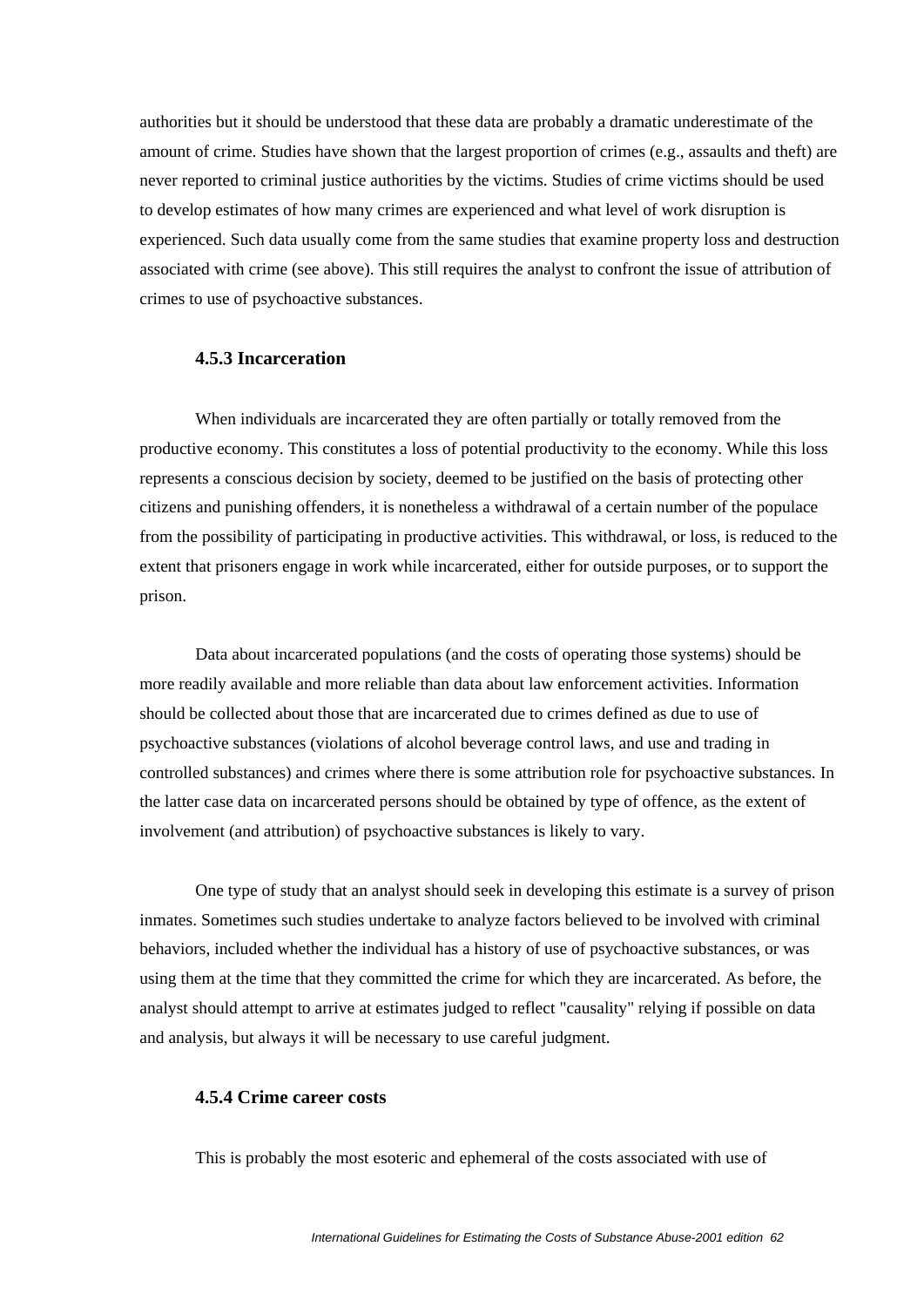psychoactive substances, and probably the most difficult to estimate. The concept behind "crime career" costs is that some otherwise able-bodied and able-minded users of these substances "drop out" of the legal economy in order to produce or trade in psychoactive substances or to pursue incomegenerating crime because of the demands of their drug addiction. Thus there is a loss of potential production in the legitimate economy.

 It is extremely challenging to estimate this cost component, and it would be an understatement to say that the estimates would have poor statistical reliability. This estimate would probably have little or no statistical properties because the estimates used for this cost may have to be based on expert judgments and informed opinions. There have been few studies that have produced statistically rigorous and plausible estimates of the size of this population.

 Data of some nature may exist for various parts of this population, such as addicts seeking treatment or health care, or drug users and traffickers that are arrested. Such data can be combined to generate lower-bound estimates of the size of the population under discussion, however, anthropological studies of this population find that a surprisingly large proportion of addicts have never been in treatment, sought health care, or arrested. Also, studies have attempted to use sophisticated statistical inferential techniques to indirectly estimate the size of the population (for example, the capture-recapture model, and epidemiological models of transmission of HIV infection among injection drug users).

 The analyst may need to search extensively in order to develop such estimates. Ultimately it will become a question of judgment about which data to use, if any, and how to combine estimates from disparate sources. The most meaningful test for this estimate, if it is developed, is whether it is judged to be credible--not statistically rigorous--by those who have carefully studied the problem from various perspectives.

### **4.6 Other costs**

### **4.6.1 Treatment of research, education and law enforcement costs**

Some costs that are clearly attributable to substance use result from public decisions to reduce abuse rather than being the direct effects of substance use. Costs in this category include expenditures on research on the impact of substance use, public education campaigns to minimize use or abuse, and law enforcement programs to reduce illegal dealing and use. These costs are discretionary in the sense that governments could choose not to incur them,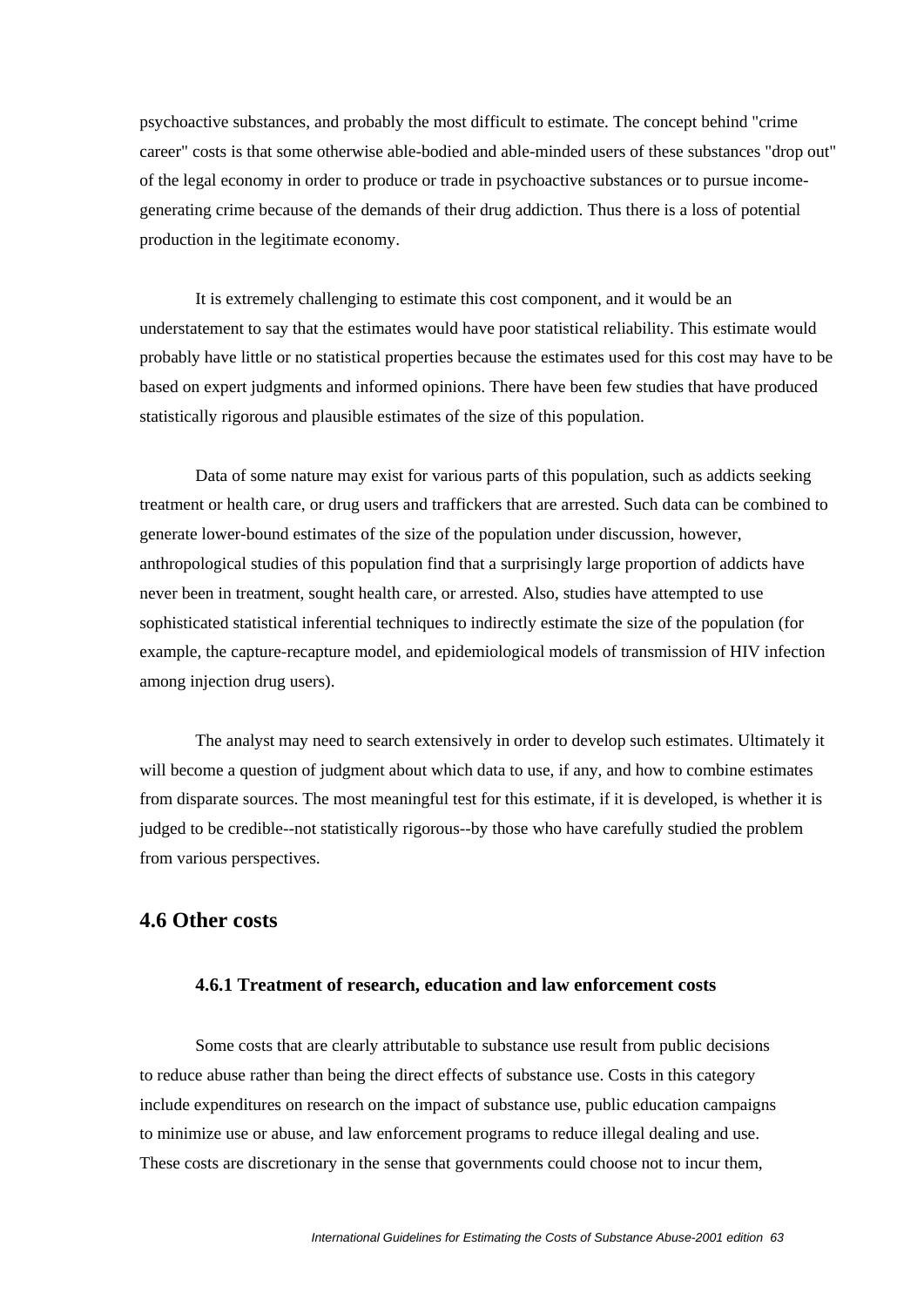or, indeed, to incur higher levels. It is to be expected that reduced expenditures would lead to higher direct costs of substance use but these expenditures are, nevertheless, not themselves direct costs.

 It is appropriate to indicate the level of social costs incurred in these expenditure areas but to categorize them as "policy costs" rather than direct costs. They are, in this way, identified as being incurred in relation to substance use but are not classified as unavoidable costs of use.

#### **4.6.2 Prevention and other public health efforts**

The primary source of data on this item will generally be from government budgets. Many of these services are in the form of media messages, educational efforts and materials. However, other services and activities are also considered to be useful in combating substance abuse, such as after school activities for adolescents, and interventions with youth at risk of school drop out of failure. Consequently, funding of these services may be motivated by the substance abuse problem and therefore recorded as part of the effort to address substance abuse. However, the 1994 First International Symposium on Estimating the Social and Economic Costs of Substance Abuse recommended that these costs should be recorded as discretionary policy costs rather than as unavoidable costs of substance abuse.

#### **4.6.3 Property destruction or losses due to crime or accidents**

The inclusion of the cost of property destroyed or the reduction in value due to accidents caused by substance abuse is relatively uncontroversial. Property losses due to crime caused by substance abuse is somewhat more contentious. While the transfer of ownership via a theft is usually treated as an economic transfer and therefore not a cost to the economy as a whole, the stolen property typically has significant lower value than it had before it was stolen. In such cases, the cost evaluation procedure should follow the local practice, i.e., take into account the fact that theft results in a reduction in value of property. This should be explicitly mentioned and the reduction in value of stolen property itemized in the cost calculations.

 There are two sets of data necessary to estimate the costs of property damage due to crime or accidents caused by substance abuse. The first is data on the incidence and costs of such events, and the second is a set of estimates about the proportion of the national total that can be attributed to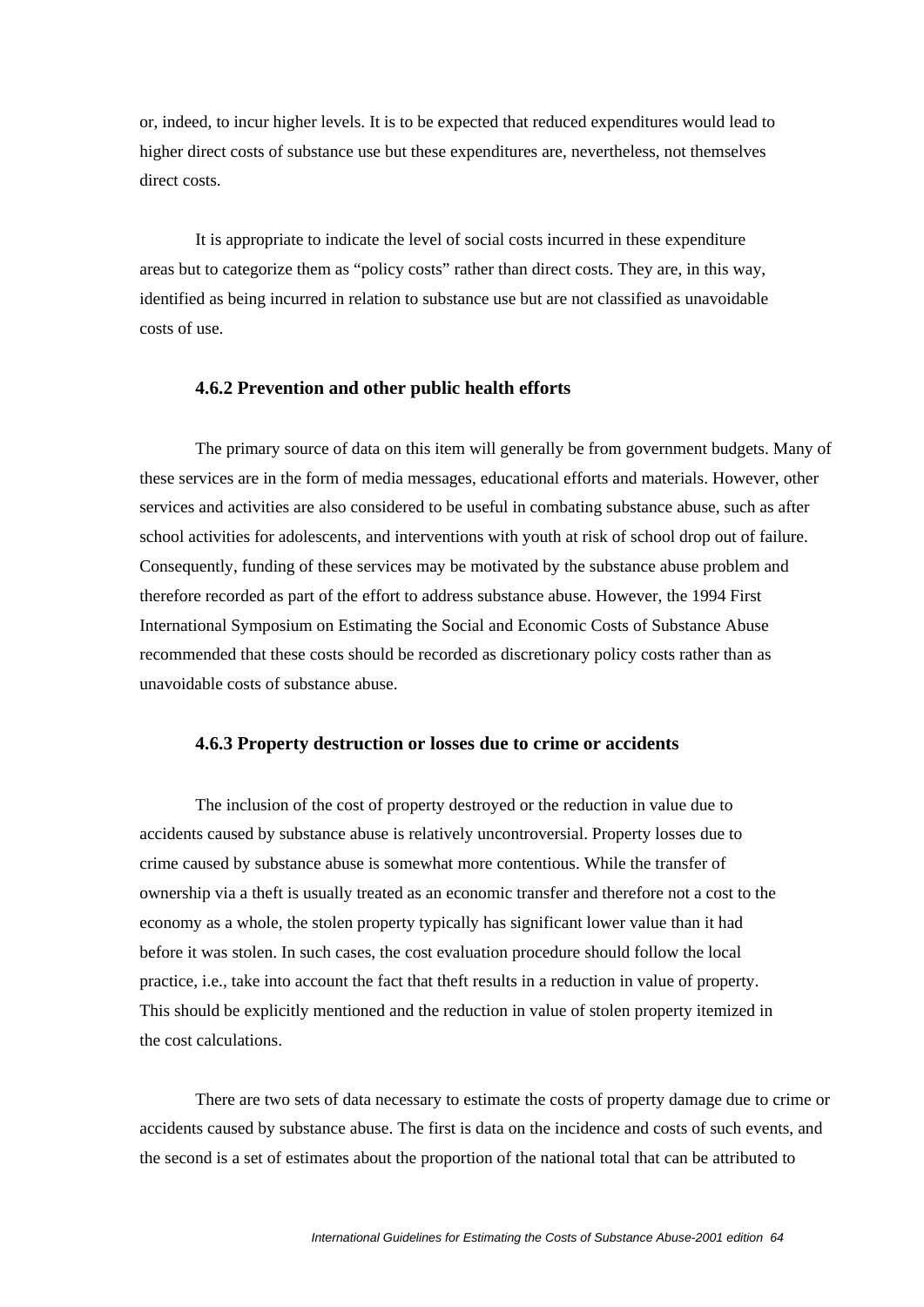substance abuse (whichever substances are under examination).

 National data on total incidence and costs for these impacts will generally come from, respectively, criminal justice system studies on the incidence and nature of crime, and from a system that tracks events such as motor vehicle crashes and fires. Both property and personal crime sometimes involve damage to and destruction of property, although this value seems to be relatively small, compared to other costs associated with substance abuse. On the other hand, property damage from motor vehicle crashes, fires, other transportation accidents (train, air) can amount to sums orders of magnitude greater than that involved with crimes. These data may be either maintained in a regularly operating reporting system (probably sponsored by a government agency), or collected through special studies performed on an irregular basis.

 To complete these estimates there must be research on the involvement if not the causal role of substance abuse in the respective causes of property damage. While reporting systems on motor vehicle (and other transportation) crashes do increasingly assemble and report data about the involvement of alcohol and other psychoactive substances, this is less likely to be true for other causes of property damage. Accordingly, recourse will need to be made to the epidemiological literature for special studies of these problems with the general caveats for utilization of such studies.

 Note that it would generally not be appropriate to use attribution factors for one cause of damage to another. Different types of crime typically involve alcohol and other psychoactive substances to varying degrees, and the same has been found in motor vehicle crashes of different severity. Fatal motor vehicle crashes have generally been found to be much more likely to involve operator consumption of alcohol than are non-fatal crashes.

### **4.6.4 Welfare costs**

In dealing with the welfare costs attributable to drug abuse great care needs to be taken to distinguish between the real resource costs of abuse and costs which are simply pecuniary costs (i.e. transfer payments). The welfare costs dealt with here relate to the payments borne by the state (such as invalid pensions and sickness benefits). Relevant welfare payments are made to the victims of drug abuse, their carers and dependents.

 Welfare cost calculations should also incorporate some estimate of the proportion of the total administrative costs of the social welfare system that is attributable to substance abuse-related welfare dependence. These administrative costs are real resource costs and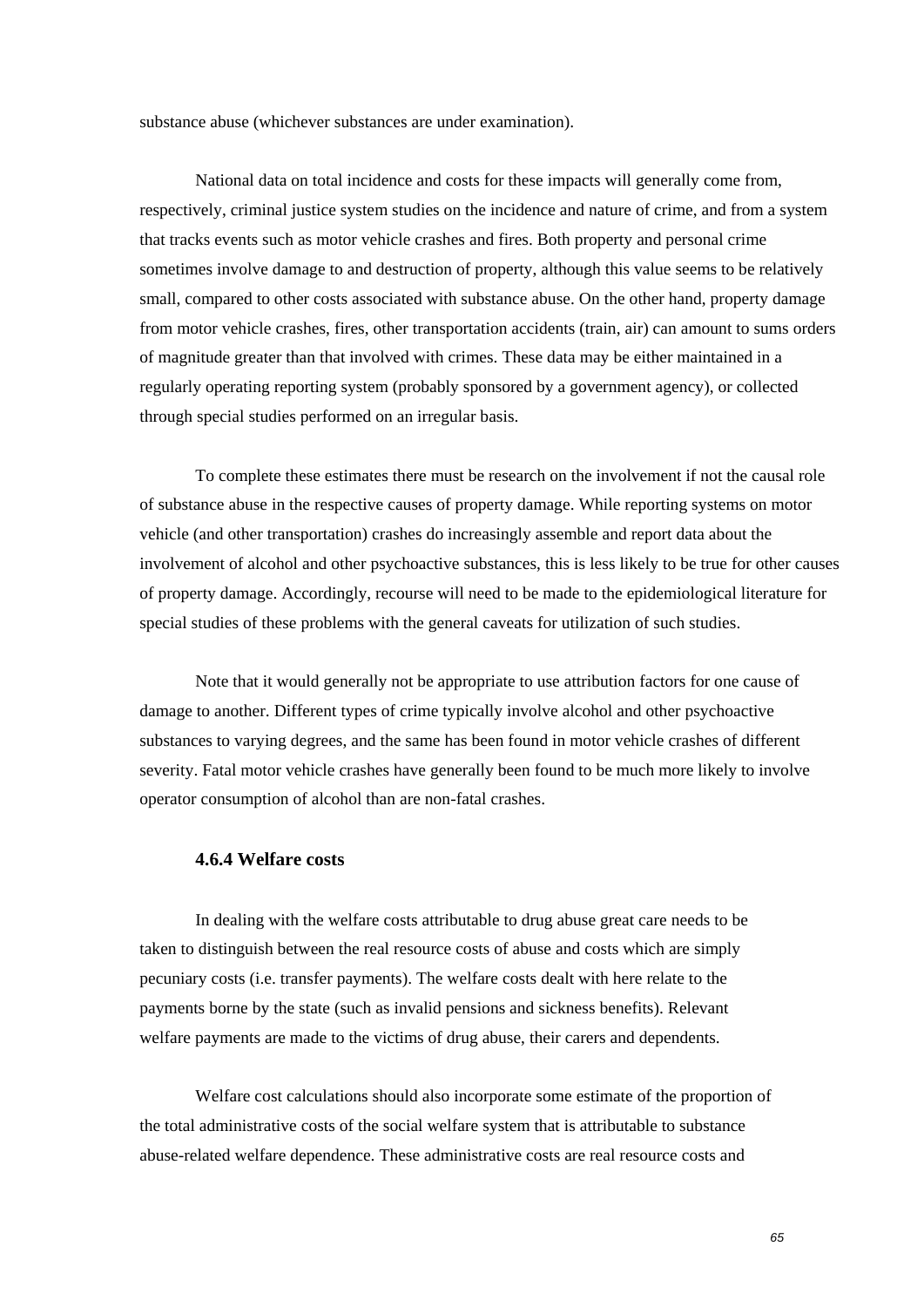should always be counted.

 It is important to ensure that there is no double counting of costs or benefits. If a person previously in the workforce receives welfare benefits as a result of abuse-related sickness it would be double counting to include in the estimate of social costs both the productivity loss and the cost of welfare benefits. The productivity loss is a real resource loss while the welfare payment simply represents a redistribution of consumption ability from the rest of the community to the abuser. However, if the abuser is rational and fully informed the private resource costs will be fully internalized and should not be counted as part of social costs. On the other hand, in these circumstances the welfare costs will represent an externality imposed on the rest of the community and should be incorporated in social costs. It is never correct to count both productivity and welfare costs. Which should be counted depends on the assumptions about the rationality of, and the amount of information available to, the abuser. All welfare costs should be incorporated in estimates of budgetary impact. In principle, drug abuse could lead either to increases or to decreases in welfare costs (because some people who die prematurely would otherwise be welfare recipients).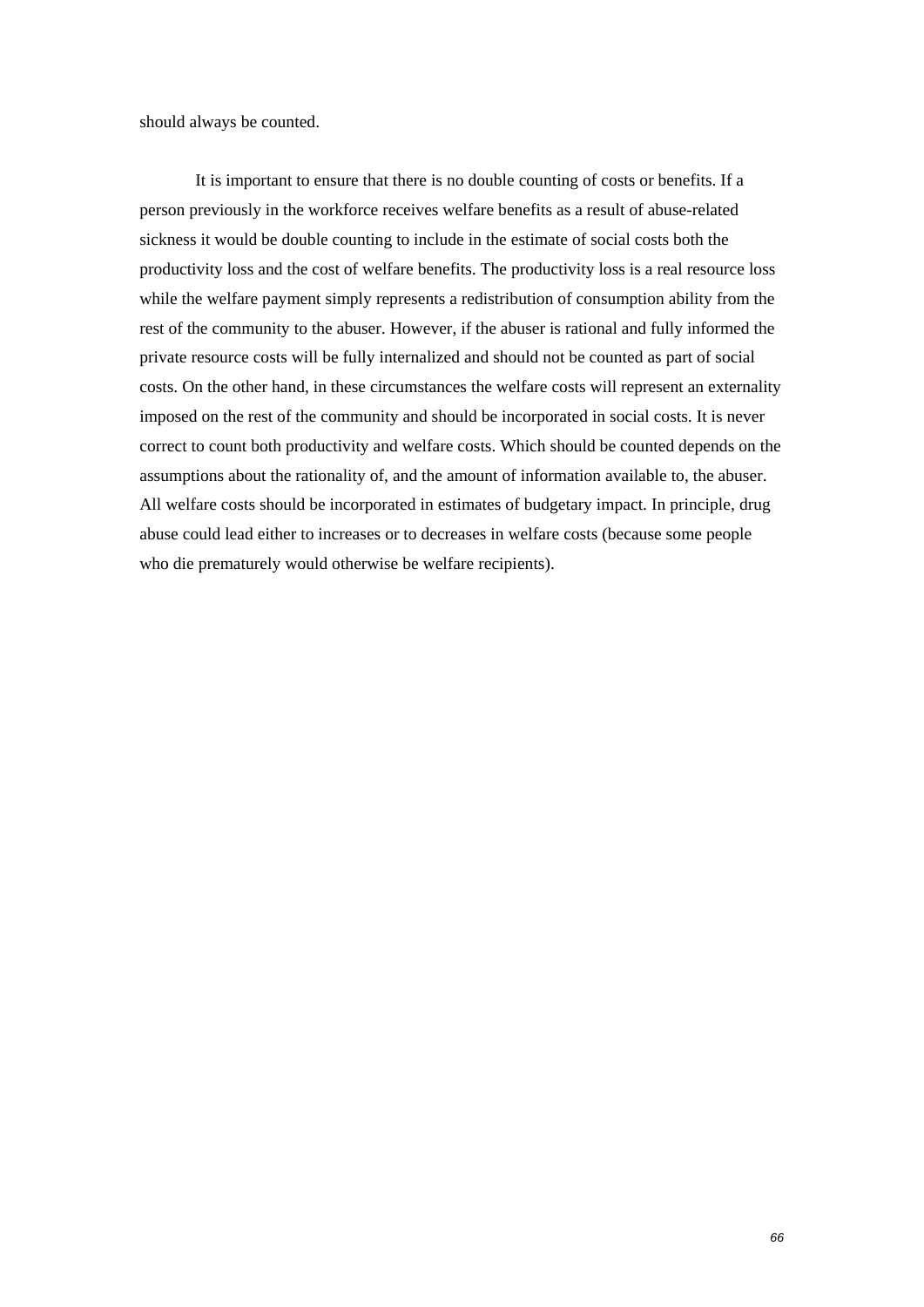# **5. Special considerations in developing countries**

The International Guidelines present a methodology that all nations may use to prepare estimates of the social costs of substance abuse. The application of the methodology, however, requires extensive data and information that many countries may not posses.

There is strong interest in many nations, including developing nations, in understanding the nature and extent of the drug problem in all of its manifestations. For example, the 34 nations of the Western Hemisphere of the Americas have agreed to develop estimates of the social costs of substance abuse as part of the Organization of American States Multi-Evaluation Mechanism. International organizations like the WHO, UNDCP, and the EMCDDA are also participating in efforts to develop such estimates. While the methodological approach provides a consistent framework for all nations to use, its application will be subject to tremendous variation due to cross-national data differences. Further confounding the successful application of the methodology is the fact that developing economies may have more difficulty using the methodology because of problems with their data infrastructure.

The application of the methodology is challenging. The estimate of social costs is developed through a series of sub-estimates, each requiring specific data that all nations may not posses. As is highlighted below, data are required about the incidence and prevalence of substance abuse, rates of addiction, mortality and morbidity, crime costs, health costs, and so forth. The problem of data availability raises a concern about the veracity of estimates when many of these data sources are unavailable.

Developing countries are likely to face even more of a challenge in applying the methodology to estimate the social costs of substance abuse due to gaps in data. Decisions about investments in data infrastructure will likely take a back seat to more urgent social and economic needs. Such economies may need direction in developing long-term strategies to select data systems that are within their means and best serve the needs of the methodology for estimating social costs. Developing countries may choose to selectively invest in data systems, hopefully procuring those data systems that offer the greatest advantages to the application of the methodology. Over the shorter term, developing countries will require other remedies to close the data gap for purposes of applying the methodology. These remedies range from setting the sub-estimate to zero (i.e., assume no cost attribution for the particular cost category), adopting estimates from external sources such as the experience of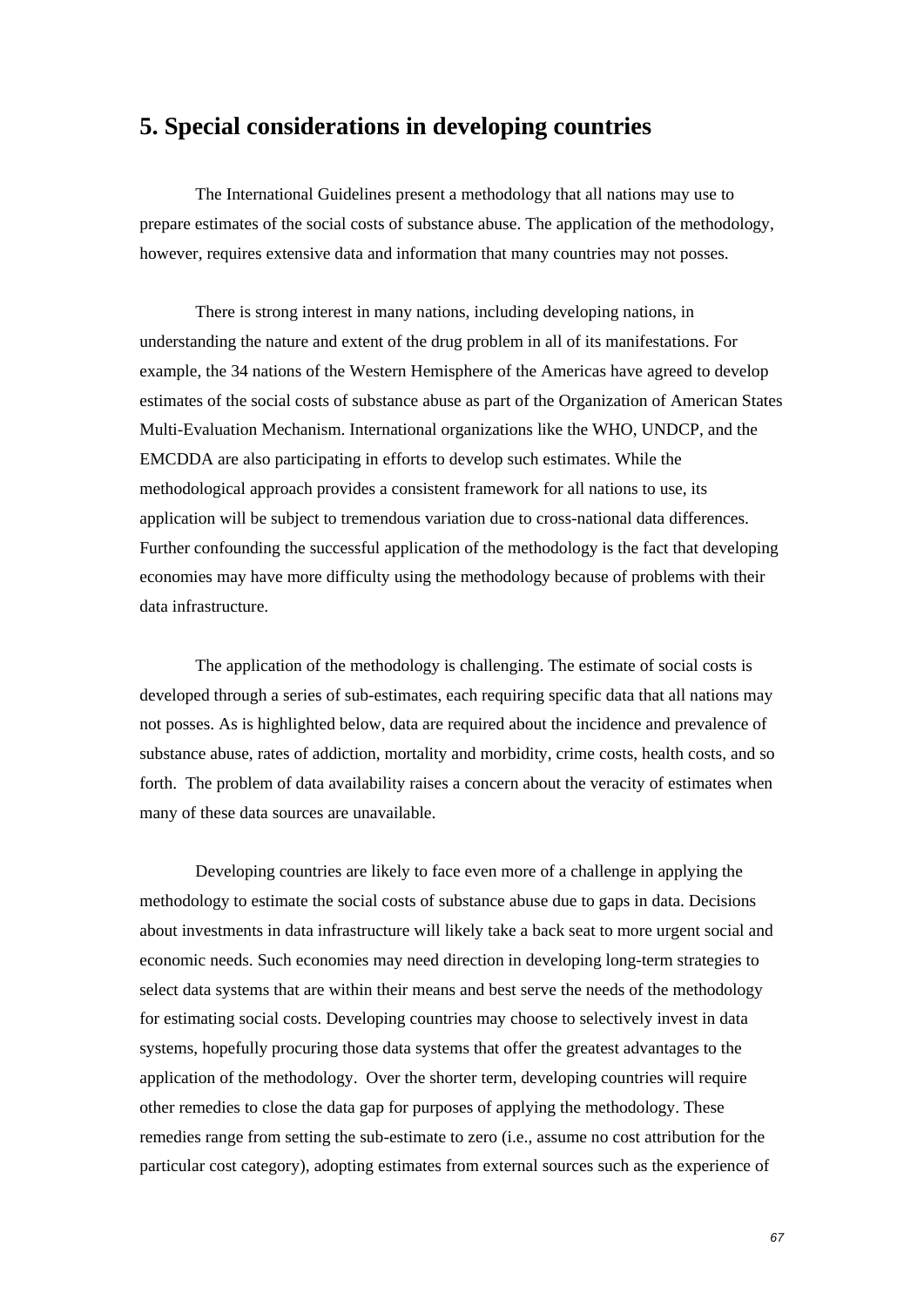other nations in similar circumstances, to using rapid assessment methodologies.

### **5.1 Data requirements for estimating social costs**

 The first question that any nation must address once it decides to estimate the social costs of substance abuse is whether data are available in sufficient quantity to apply the methodology to produce robust estimates of the major categories of costs associated with drug abuse. A tentative list of the data required to carry out a cost estimation study is as follows:

- Data on population structure by age and gender, and life expectancy by age and gender.
- Data required to estimate morbidity and mortality: prevalence data on drug use and injection drug use; number of deaths and hospitalizations, ideally by cause, age and gender; list of conditions which epidemiological research have shown to be attributable to drug use and the associated relative risks; estimates of the attributable fractions for certain causes of death and disease, based on local information, e.g., motor vehicle accidents, assaults, homicide, suicide.
- Health care costs: hospitalization costs, physician fees, costs of other professional services, and number of cases seen by physicians and other professional service providers by age and gender; ambulance costs (total costs, total number of trips, number of trips for drug-related causes); costs of pharmaceuticals used to treat drug-related conditions(total number of prescriptions, number of prescriptions by cause).
- Policy costs: police, court and corrections costs; expenditures on prevention and research related to drugs; costs of training for physicians, nurses other health professionals, law enforcement.
- EAP costs and estimates of proportion attributable to drugs.
- Indirect productivity costs: mean income by age and gender (to estimate morbidity costs) and present value of lifetime earnings by age and gender (to estimate costs of premature mortality).

The key issues for each of these data domains are whether data are available, in what form and from what source. Hopefully, some of these data will be collected from national censuses, surveys, or special population studies. In some cases, the information may not be available from formal surveys, but may be available in administrative records. Making estimates of such costs depends on gaining access to these data. The analytic challenge is to obtain data that will provide a plausible basis for attributing some proportion of the costs associated with the particular negative consequence to drug abuse. In other cases, data may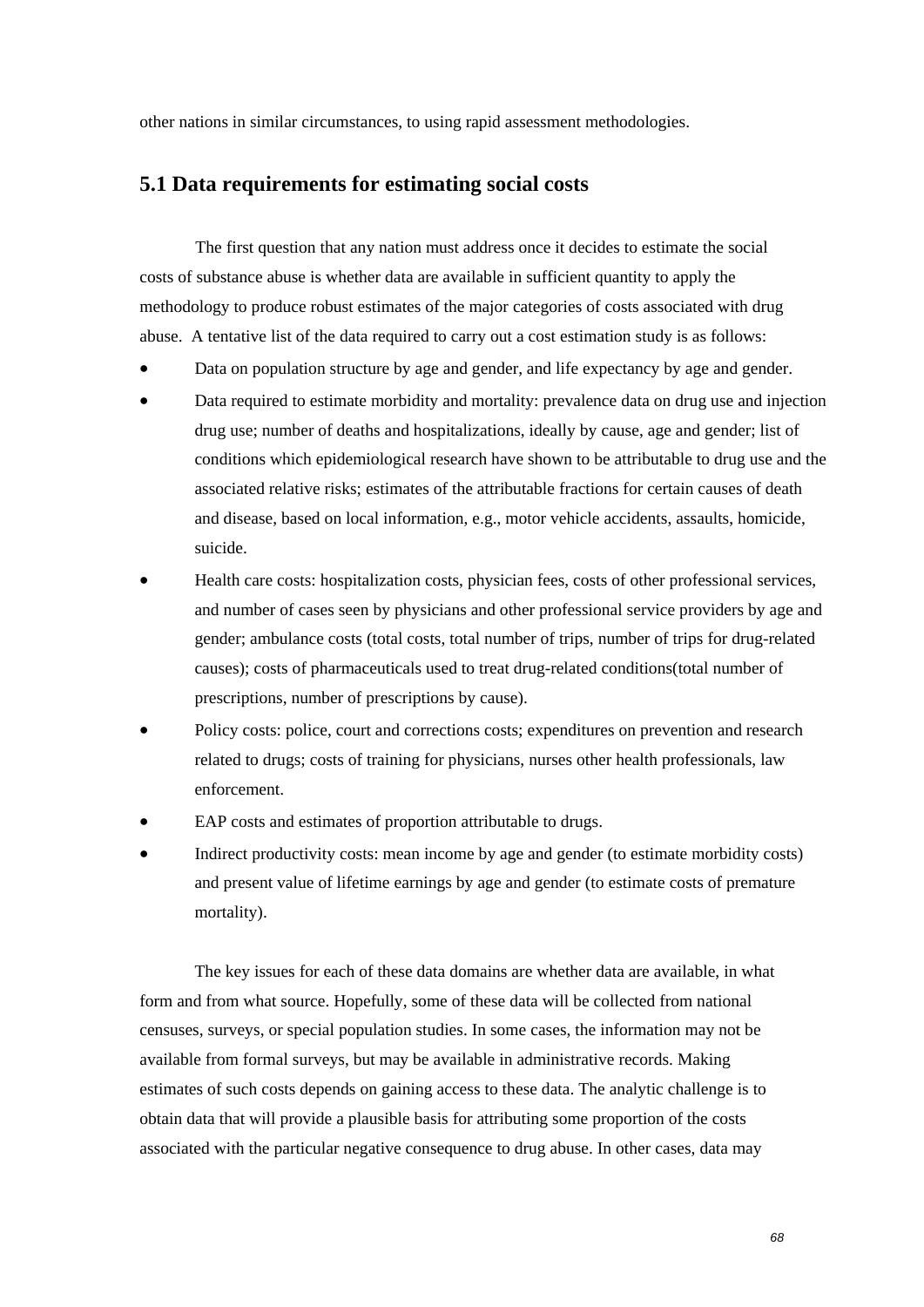not be available from any source. In such cases, a nation may wish to engage the use of rapid assessment methodologies or other means to fill the information gap.

## **5.2 Closing the data gap**

 In an ideal world, the data required to apply the methodology for estimating the social costs of substance abuse would be available to every nation. In reality, few nations possess such a wealth of data, which means that short-term solutions will be required.

 One approach gaining popularity is the use of rapid assessment tools being developed by the WHO and other international agencies to gather data in particular topical areas (*references).* Another approach is to conduct special evaluations to provide plausible estimates of a component of the calculation of social costs. This is particularly useful to the challenge of attributing some proportion of the costs associated with the particular negative consequence to drug abuse (the attribution factor).

 For some categories of social costs, a nation may be unable to obtain any information from any internal source. Rather than ignore the calculation of a sub-estimate, they may seek information for sub-estimates from external sources, defined here to represent information from other nations with similar situations or problems. External information can provide reasonable estimates of categories of costs while a longer-term data strategy is implemented. For example, until internal studies are available, it may be better to use the proportion of crime attributable to substance abuse in another (preferably, similar) country rather than ignore a potentially important cost element.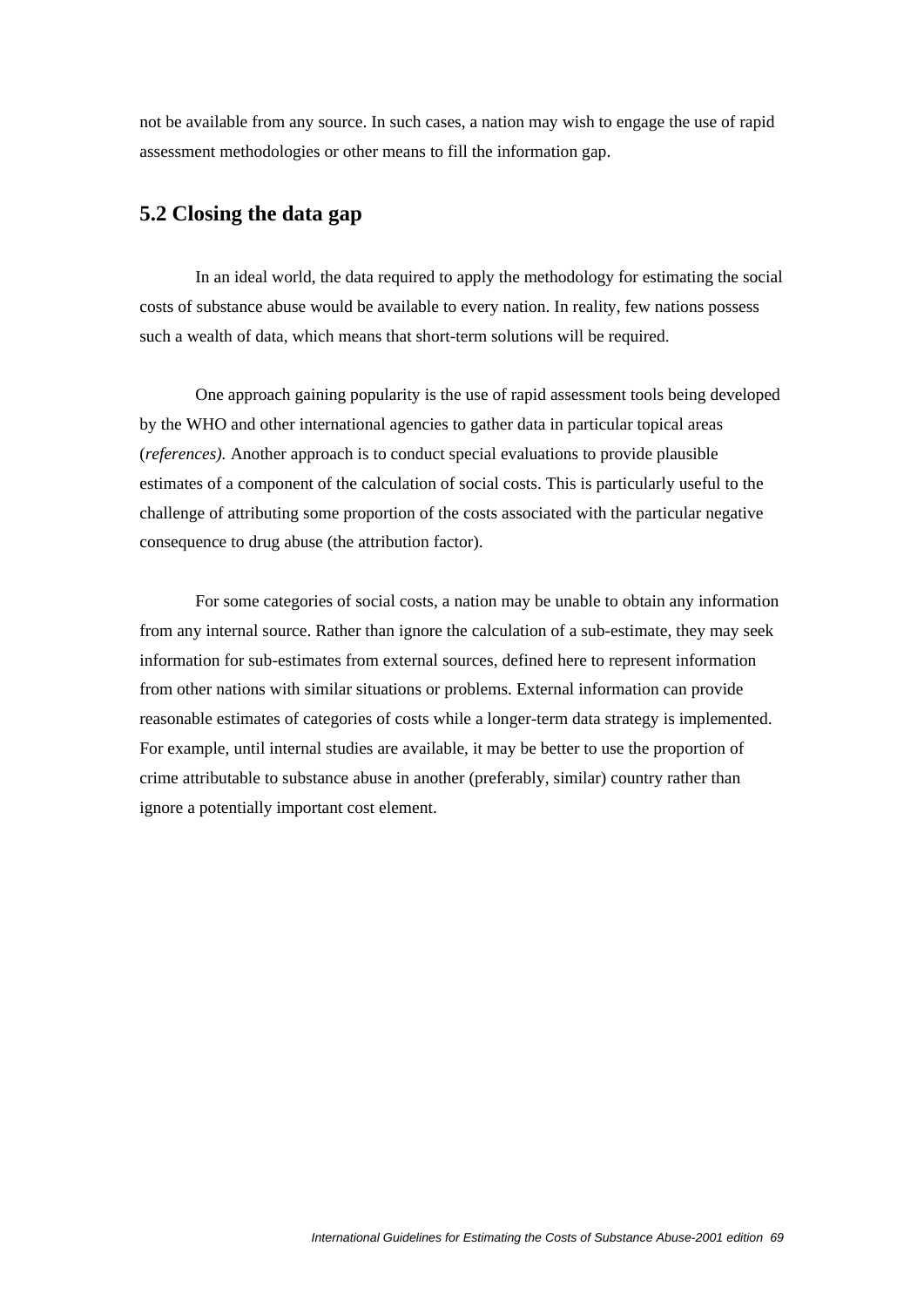# **6. The use of cost estimates in the economic evaluation of policies and programmes**

 Evaluation of policies and programs designed to reduce substance abuse is essential to inform public policy. Equally important is economic evaluation, to ensure that resources are used appropriately. The estimation of the economic and social costs of substance abuse provides tools for economic evaluation of policies and programs.

 It was noted earlier in Section 2.6 that the interpretation of cost estimate results depends in part on whether productivity losses are estimated using a human capital or a demographic approach as these two approaches are intended to address somewhat different research questions. In either case, aggregate estimates of the social costs of substance abuse are *not* designed to indicate the benefits that would be realised by effective prevention and harm reduction programs since:

- Some of these costs relate to past substance abuse (for example, smoking-attributable morbidity). These are, therefore, unavoidable costs.
- It would be unrealistic to expect the complete elimination of the abuse of any particular substance. Even for periods well into the future, when the effects of past abuse have washed out of the system, it may be possible to reduce the costs of substance abuse but certainly not to eliminate them completely.

 Thus it is necessary to estimate the avoidable costs of substance abuse, in order to be able to indicate the extent of potential returns to harm minimisation programs. However, estimates of avoidable costs fail to indicate how these cost reductions might be achieved or whether the social benefits resulting from these programs would exceed their social costs. These issues can only be settled by a process of project appraisal.

 Project appraisal evaluates the efficiency of alternative projects or alternative policies. Its aims are to determine, by a process of enumeration of the benefits and costs of alternative projects or policies, the appropriate level of public resources to be devoted to the problem and the particular solutions to which those resources should be devoted. Its objective is to maximise the social rate of return resulting from the use of public resources so that these resources can be used as efficiently as possible.

The viewpoint from which project appraisal is approached is that of the community as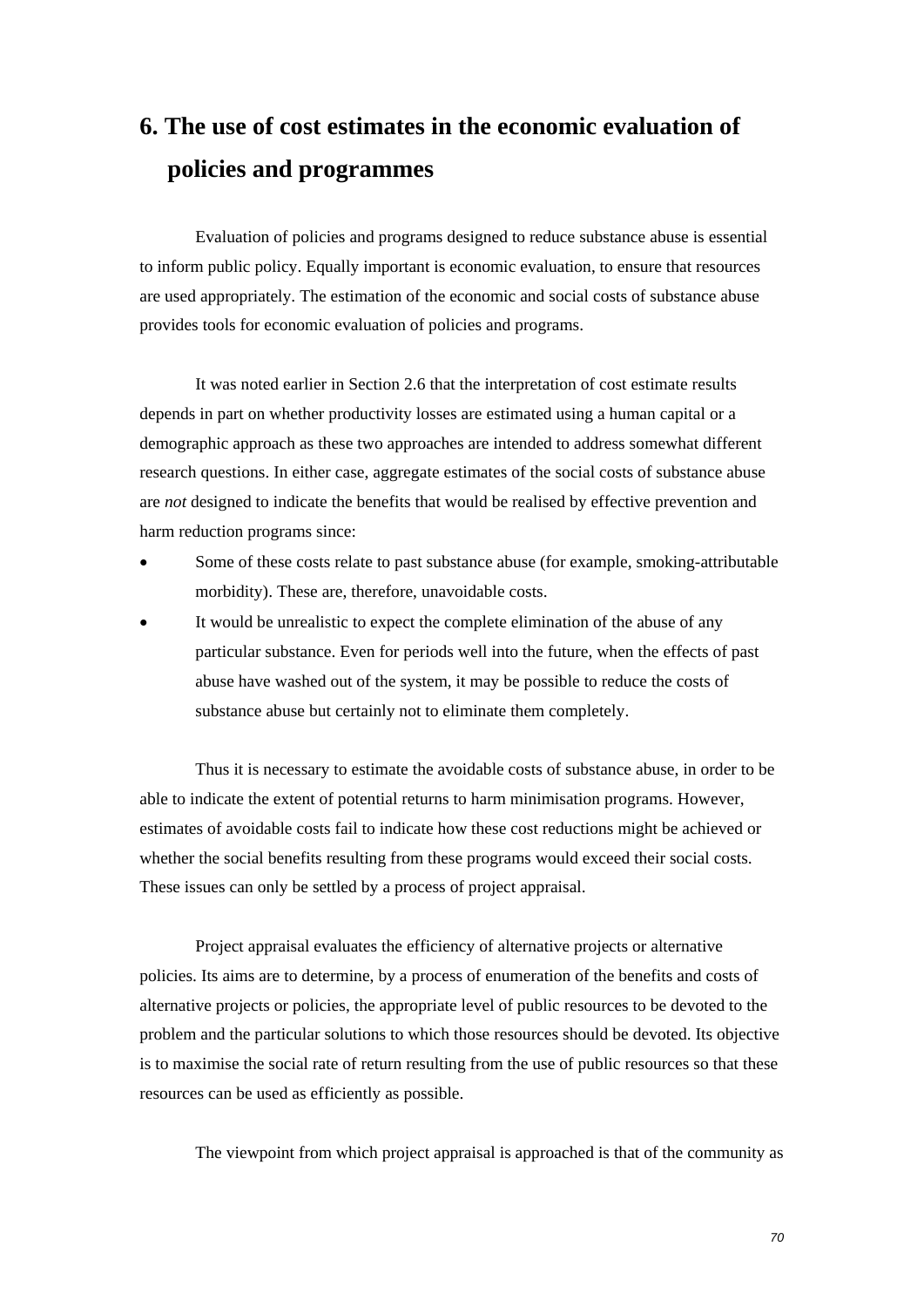a whole, not of individuals, firms or the public sector. This social perspective complicates the analysis substantially since private project appraisal avoids many of the theoretical and practical difficulties that social appraisers must confront, valuation of benefits and choice of discount rate being two of the most important. Furthermore, since the viewpoint is that of the community as a whole, not just of the government, the issues are much more complex than those of public expenditure funding and public revenue benefits.

 In principle, the process of project appraisal should lead to the allocation of resources to programs that yield at least a minimum test rate of return. This rate of return should take account of rates of return, calculated on a consistent basis, on investment in the private sector in order to ensure an efficient allocation of resources between private and public sectors. In practice, there are many types of public goods and services that the private sector is unlikely to ever supply (unless through private provision facilitated by public funding). Even if it were possible to calculate public and private rates of return on this consistent basis, there are political constraints on public expenditure levels. Consequently, the objective of project appraisal is usually to achieve the efficient allocation of previously determined public expenditure levels between competing public sector uses. Governments generally purport to be attempting to reduce the size of the public sector, on the grounds that private expenditures are more efficient than public expenditures. At this level of evaluation the appropriate evaluation tool is benefit-cost analysis (BCA).

 The scope of project appraisal can be extended into program budgeting, which is a system of managing government expenditures by attempting to compare the program proposals of all government agencies authorised to achieve similar objectives (Hyman, 1996).

 In many cases the objectives of public expenditure analysis may be even more modest. The objective of the evaluation exercise may be predetermined (for example, a reduction of ten per cent in juvenile smoking prevalence) so that the analysis is reduced to cost comparisons of alternative programs designed to achieve the same objective. In other situations it may be considered that it is so difficult to value a program's output so that BCA is impossible. In these circumstances cost-effectiveness analysis (CEA) is appropriate (for a discussion of CEA see Murray et al, 1999).

 CEA can be defined as a detailed comparison of the costs of alternative techniques for achieving the same predetermined objective. In practice, CEA can be used to determine how a given objective can be achieved at least cost or how a desired output can be maximised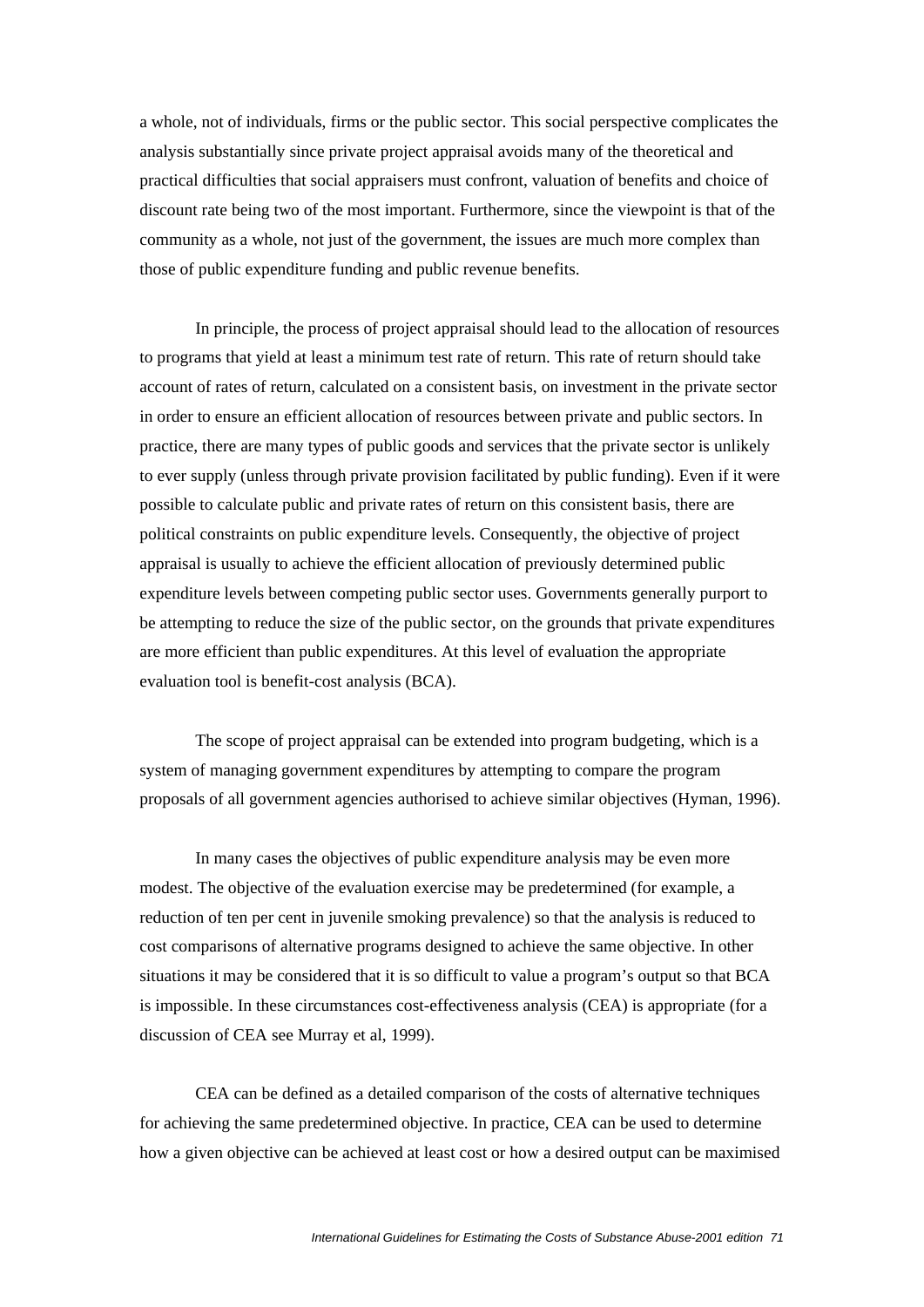for a given cost. The objectives and the outputs of programs subject to CEA are almost always one-dimensional since, if alternative programs yield multiple outputs in different ratios, it becomes necessary to assign values to each type of output.

 The advantage of CEA in its usual, more limited sense is that there is no need to value output benefits. This makes the analysis much simpler than BCA since it is necessary to identify only the costs of alternative interventions. This is generally a much more straightforward process than valuation of program benefits, even though significant problems may arise in the allocation of overhead costs.

 The major disadvantage of CEA is that the policy objective is predetermined rather than arising from the analysis. CEA in itself is of no assistance in determining policy objectives. As Murray et al point out "The implicit assumption [of CEA] that the required additional resources would need to be transferred from another health intervention or from another sector is rarely discussed"

 A further extension of evaluation techniques comes in the form of cost-utility analysis (CUA). While CUA is the least common of the methods of economic evaluation identified, its use within the healthcare sector warrants some discussion. Cost utility analysis calculates the cost per specified health effect (of a program, a technology or a pharmaceutical intervention) and expresses outcomes as uniform units of health. These units are presumed to have similar values across all conditions. The health effects are weighted to reflect individual or societal preferences for different health outcomes.

 The most common weighting units are Quality Adjusted Life Years (QALYs) and Disability Adjusted Life Years (DALYs) (Murray and Lopez, 1996). The QALY attempts to compare treatment priorities by identifying and measuring the utility of using resources to treat people of different health status, with different likely outcomes from treatment. A QALY is treated as a "Unit" of health which combines extension of life with a measure of its worth. Its use is particularly focussed on societal decisions relating to which good or service to produce relative to one another, i.e. allocative efficiency. There have been a number of "league tables" developed comparing QALY measures of quality and quantity of life years gained. For example it is thus possible to compare QALYS from resources spent on smoking cessation programs with resources spent on organ transplantation.

The DALY is a measure which combines healthy life years lost because of premature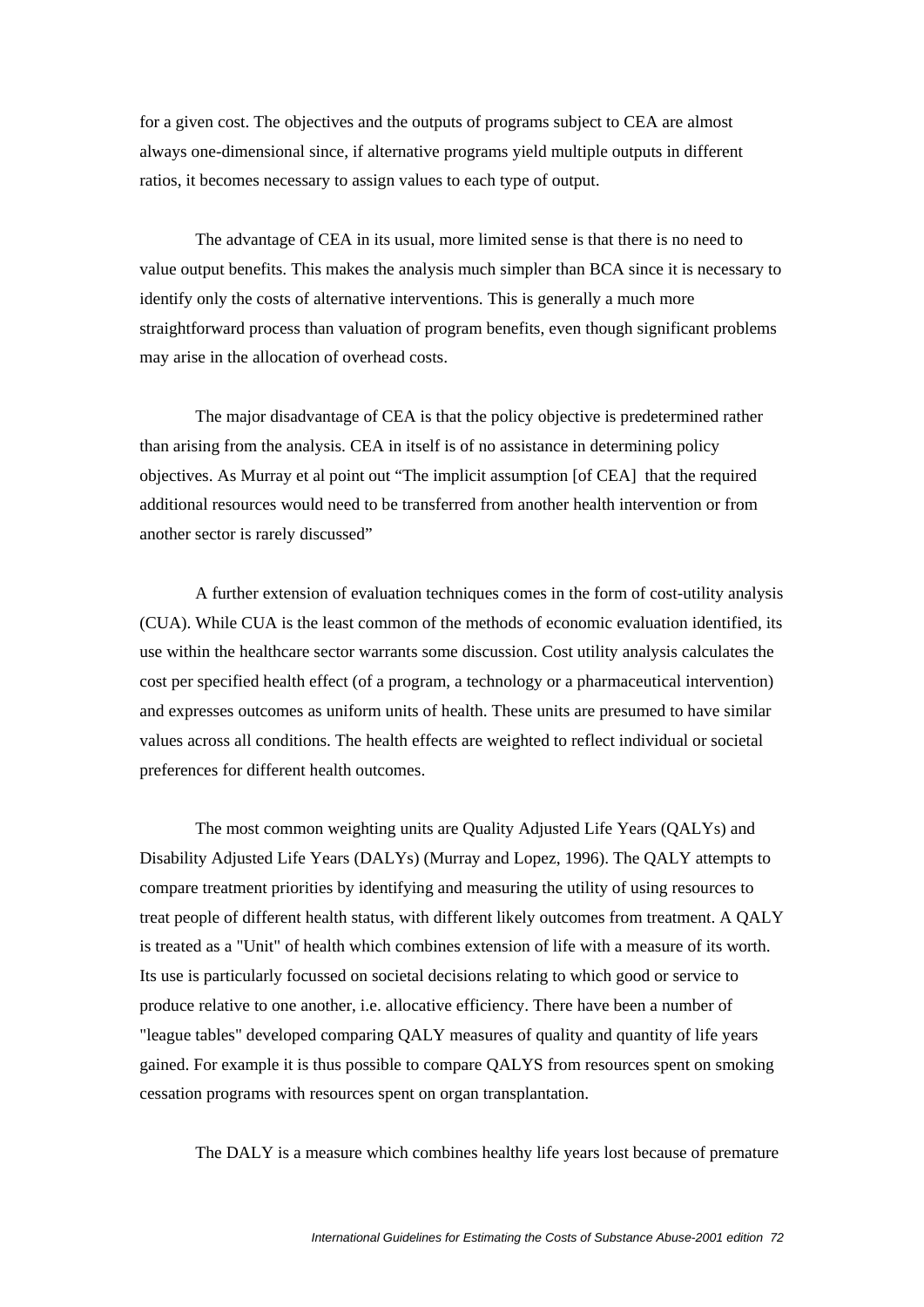mortality with healthy life years lost because of disability. This measure is a useful economic tool as the resource implications of each component of the DALY can be identified and estimated. The total loss of DALYs, worldwide, reflects the global burden of disease.

 CUA can be considered as a special form of cost-effectiveness analysis, in which "effects" are measured in health status, and can contribute to societal decision-making in its identification of allocative efficiency. While it is still a matter contention whether QALYs and DALYs can be effective and acceptable public policy tools, they are increasingly being used to contribute to economic evaluation in the health care sector.

 Social benefit/cost analysis attempts to describe and quantify the social benefits and costs of a policy or program expressed in terms of a common monetary unit. The current value of the flow of social benefits over the life of a project is compared with the current value of the flow of expenditures which have yielded those benefits. Discounting techniques are used to permit comparison of the current values of differential flows over time of the benefits and expenditures. The costs and benefits, once valued in comparable terms, are then compared in terms of some criterion–a benefit/cost ratio or some measure of the project's rate of return.

 Aggregate substance abuse cost exercises should identify and place values on all the costs of abuse of the substance under review. Any reduction of these costs due to the implementation of a particular program will represent benefits of that program. Thus, the theoretical and practical issues involved in the valuation of program benefits should already have been faced in the substance abuse cost study. A human capital-based approach should provide all the necessary information, including discounted future costs. The demographicbased approach will not directly yield information about future substance abuse costs, so that extra analysis will be necessary.

 Aggregate abuse cost estimates should already have made the necessary distinctions between private and social costs and should also have ensured that double counting of costs has been avoided by including only real (not pecuniary) costs. The estimates should already have taken account of valuation problems including the impact of private market imperfections, such as monopoly power or managed exchange rate regimes, and the difficulties of placing valuations on intangibles such as pain, other forms of suffering and loss of life. (For a review of issues involved in estimating the costs of tobacco use see Lightwood, Collins, Lapsley and Novotny, 2000).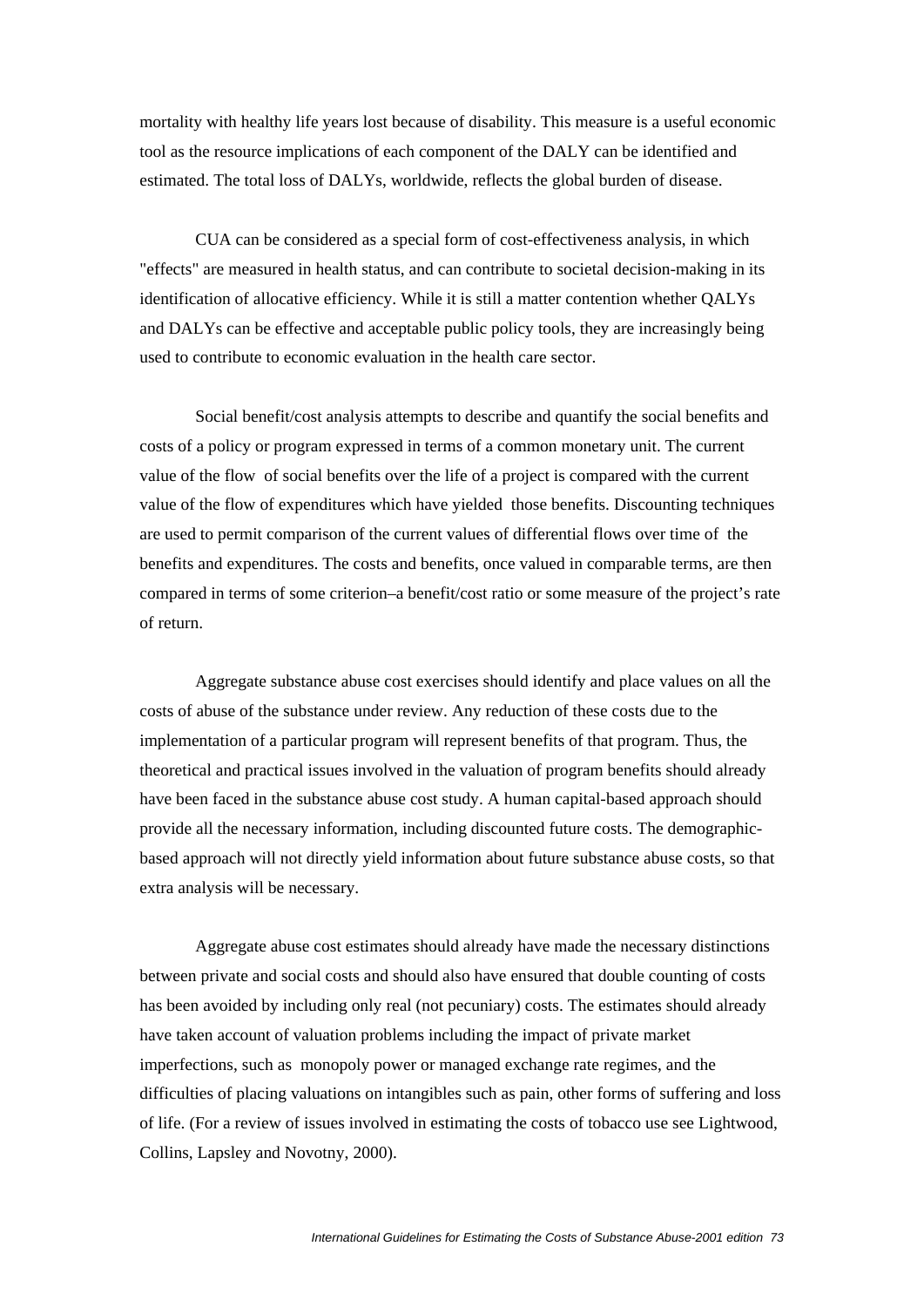Figure 5 presents a summary of the different types of costs which can be identified within a costing study, and the ways in which the results can be interpreted. The disaggregated costs provide essential tools for further types of economic evaluation including those identified in this chapter.

Figure 5 About Here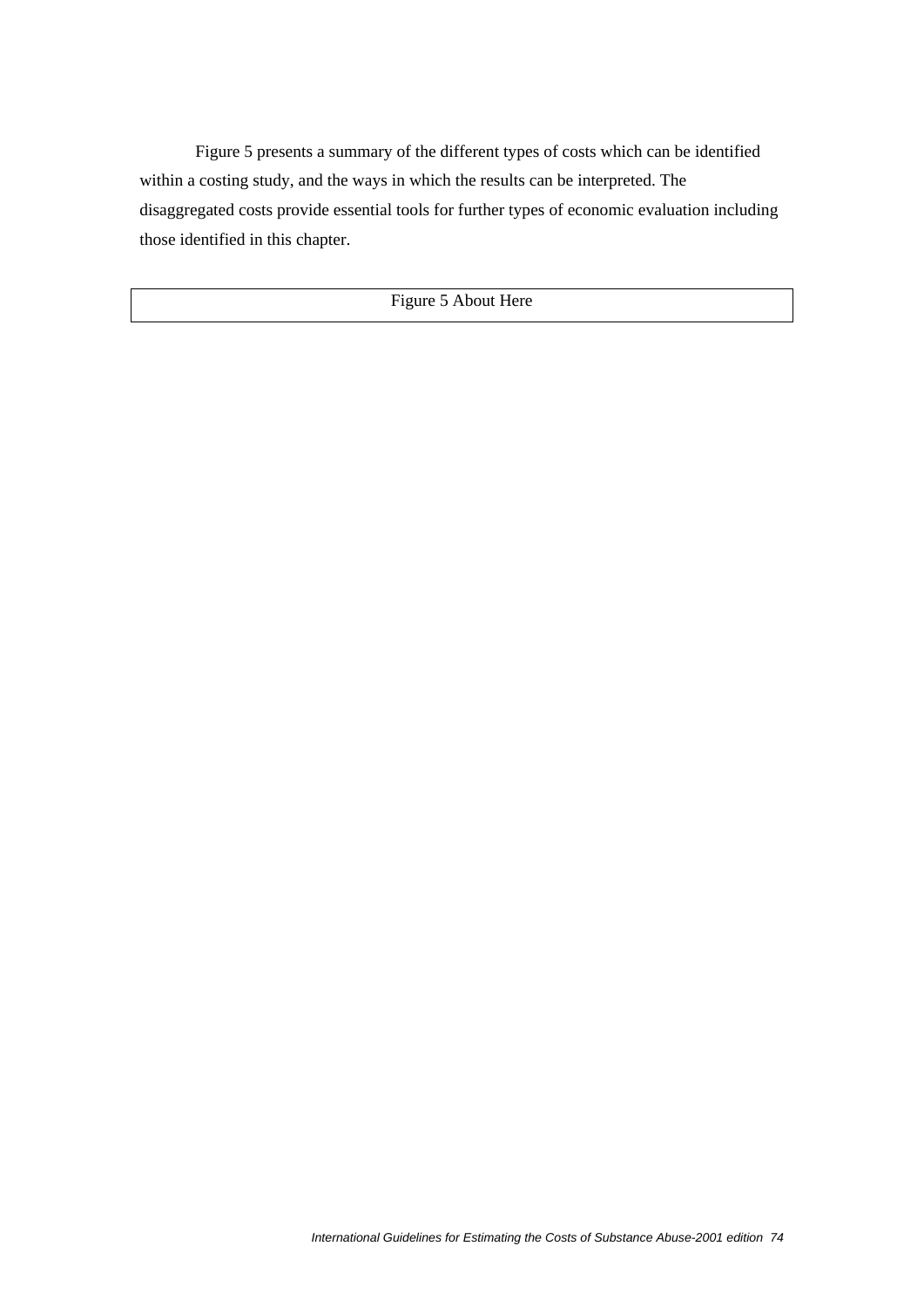### <span id="page-74-0"></span>**7. Summary and conclusions**

 This document has presented proposed guidelines for estimating the economic costs associated with substance abuse. The purpose of these guidelines is to improve the validity and comparability of cost estimates in different societies. The development of improved cost estimates also offers the potential to develop more complete cost-benefit analyses of policies and programmes aimed at reducing the harm associated with the use of psychoactive substances.

 A general framework has been proposed for the development of cost estimates. It has been argued that economic cost studies should be conducted within the framework of cost-ofillness studies. In cost estimation studies, the impact of substance abuse on the material welfare of a society is estimated by examining the social costs of treatment, prevention, research, law enforcement and lost productivity plus some measure of the quality of life years lost. It is recognized that data are frequently lacking for many of these costs. However, in many countries it will be possible to develop reasonable estimates for some, if not most, of the costs associated with substance abuse. Thus, these guidelines should be viewed as a framework rather than a rigorous methodology to be applied in every situation.

 An intriguing possibility is the development of special "satellite accounts" in the System of National Accounts (SNA) to estimate the costs of substance abuse. In 1993 those concerned with defining the SNA framework issued a new manual, which included the concept of satellite accounts.[15](#page-74-0) Its Chapter 11 sets down criteria for satellite analysis and accounts. Their initial concern is better representing the physical environment in the SNA, but they will also be used for characterizing the behaviour of non-market activities, such as housework. It would also seem a sensible development in COI studies in general, and those involving substance abuse in particular, to develop them in a satellite SNA account framework, as far as that is possible.

 The long-term goal of developing special satellite accounts for substance abuse would necessarily involve adjustments to the manner in which economic cost studies are conducted as well as adjustments to the SNA.<sup>[16](#page-74-0)</sup> The extension to satellite accounts would almost certainly

1

<sup>15</sup> *System of National Accounts: 1993*, published by Commission of the European Communities (Union), International Bank for Reconstruction and Development ("World Bank"). International Monetary Fund, Organization for Economic Cooperation and Development, and the United Nations.

<sup>&</sup>lt;sup>16</sup> Because the SNA framework involves a set of subsidiary tables - the most important for these purposes are the household, public, producer, and (perhaps) rest-of-world sectors - it may be useful to split the COI estimate into these components. It makes sense to separate out an account for the drug users from the household account, and it will be as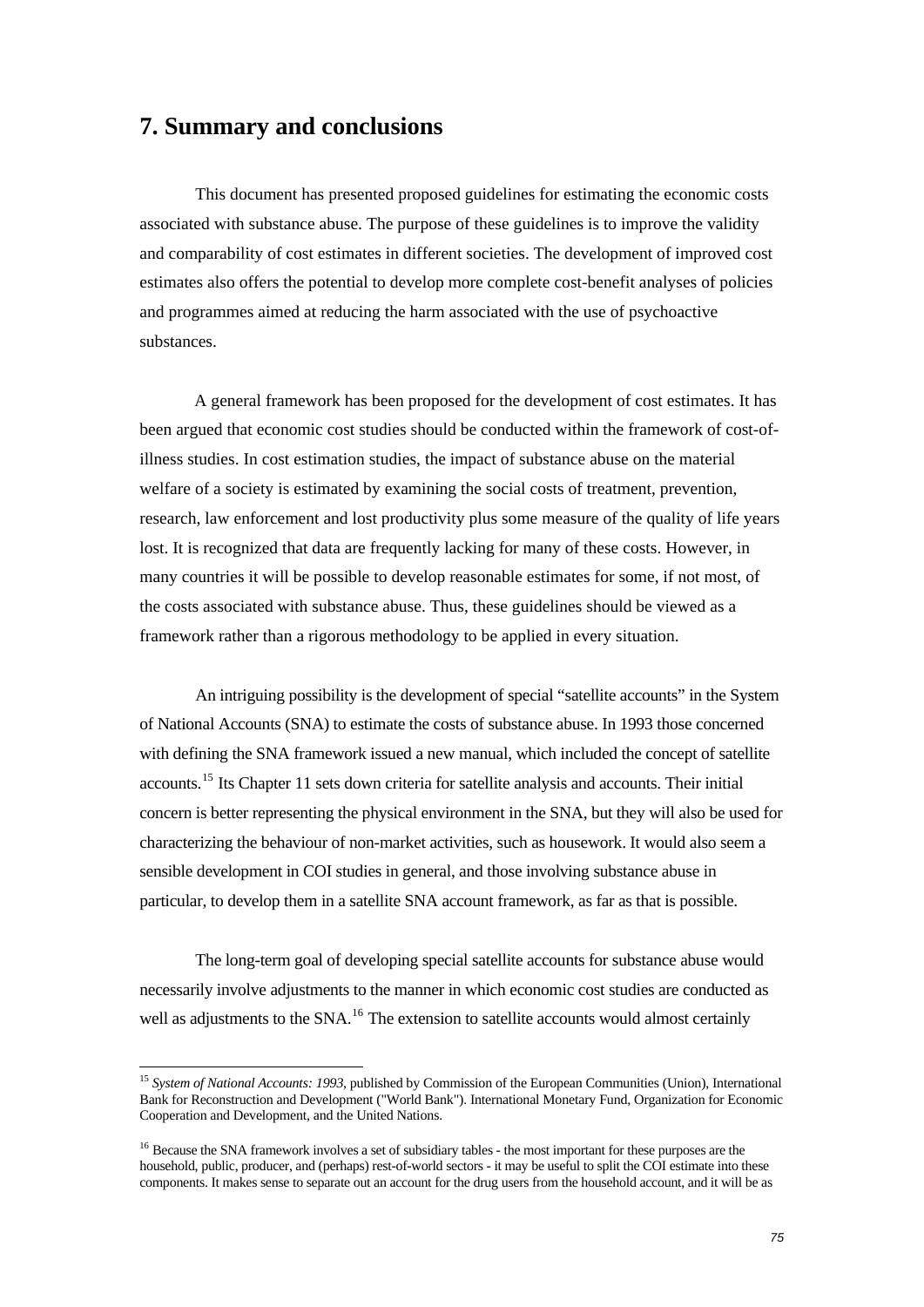speed up the development of measurement and tabulation of non-market activities, but at present it remains underdeveloped. Insofar as cost-of-illness studies want to use a SNA framework, and incorporate the impact on the non-market sector, they will find themselves in the forefront of the development.

 As stated at the outset, the guidelines are only a tentative first step in a process aimed at developing more reliable and credible estimates of the costs of substance abuse. The next step in this process will be to apply the recommended procedures in new studies, which will hopefully lead to further refinements to the guidelines. Hopefully, these guidelines will even be of use to researchers in developing countries. The long-term goal is to move from cost estimation to cost effectiveness analyses, and eventually to cost-benefit analyses of substance abuse policies and programmes. In the meantime, the development of improved economic cost estimates will help to give substance abuse issues their appropriate priority on policy agendas, provide useful information for targeting interventions, and help to identify information gaps.

useful to separate the production activities of the drug suppliers out from the producer account. Fully elaborated, there will be interaction between the subsidiary tables, as when the taxes paid by the user (if any) will be payments in the private user account, and a receipt in the public sector account. Ideally the accounts could be set out so their net balance is equal to the COI.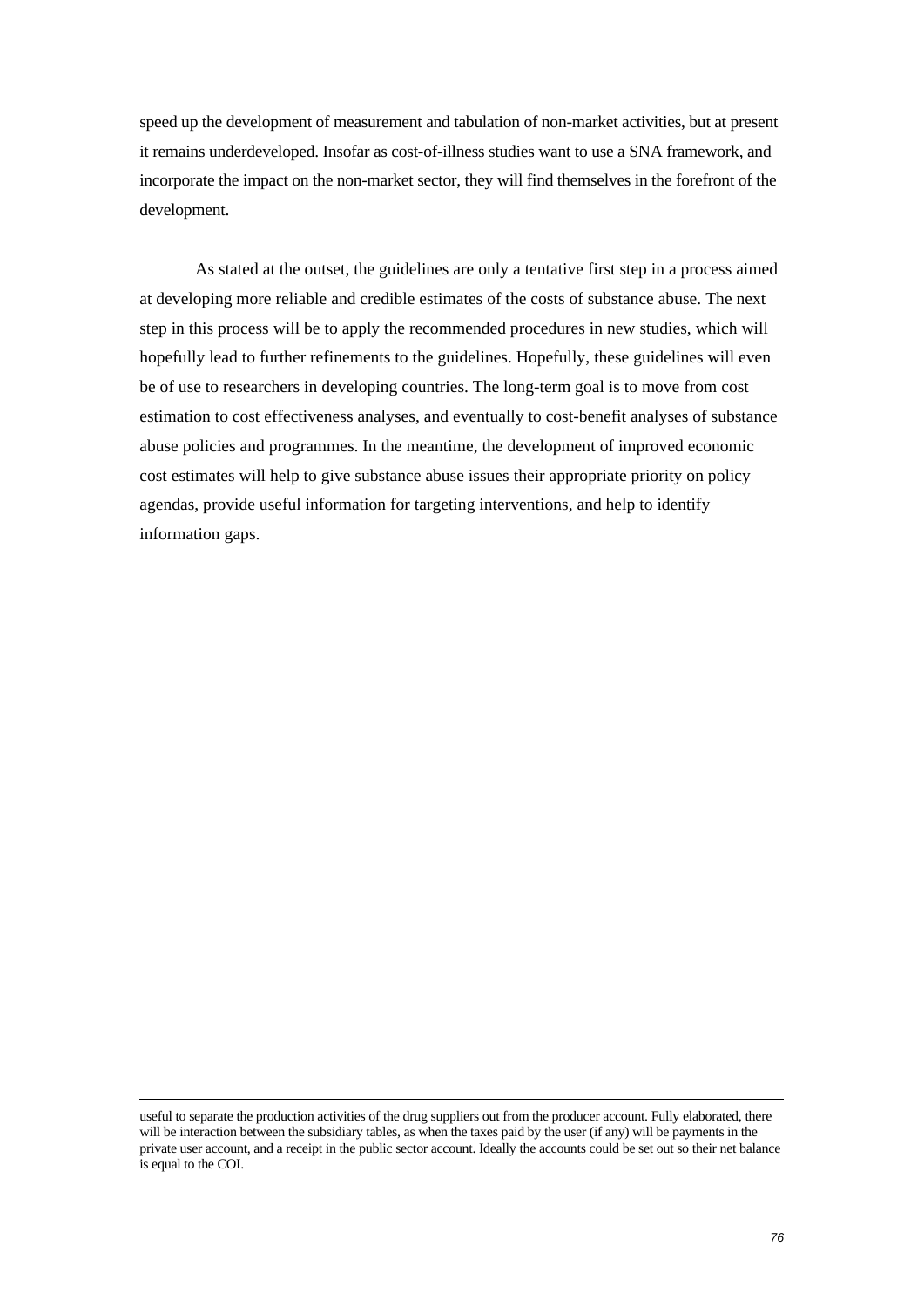### **References**

### *\*\*NOTE: please send Eric any references from added material that you have drafted.*

Jha, Prabhat and Chaloupka, Frank J. (Eds.) (2000), *Tobacco control in developing countrie*s, Oxford University Press, and in particular

Lightwood, James; Collins, David; Lapsley, Helen; and Novotny, Thomas E., "Estimating the costs of tobacco use", Chapter 3 of the above publication.

Jha, Prabhat and Chaloupka, Frank J. (1999), *Curbing the Epidemic. Governments and the Economics of Tobacco Control*, World Bank.

Murray, C.J.L. and Lopez, A.D. (eds.) (1996), *The Global Burden of Disease*, Harvard University press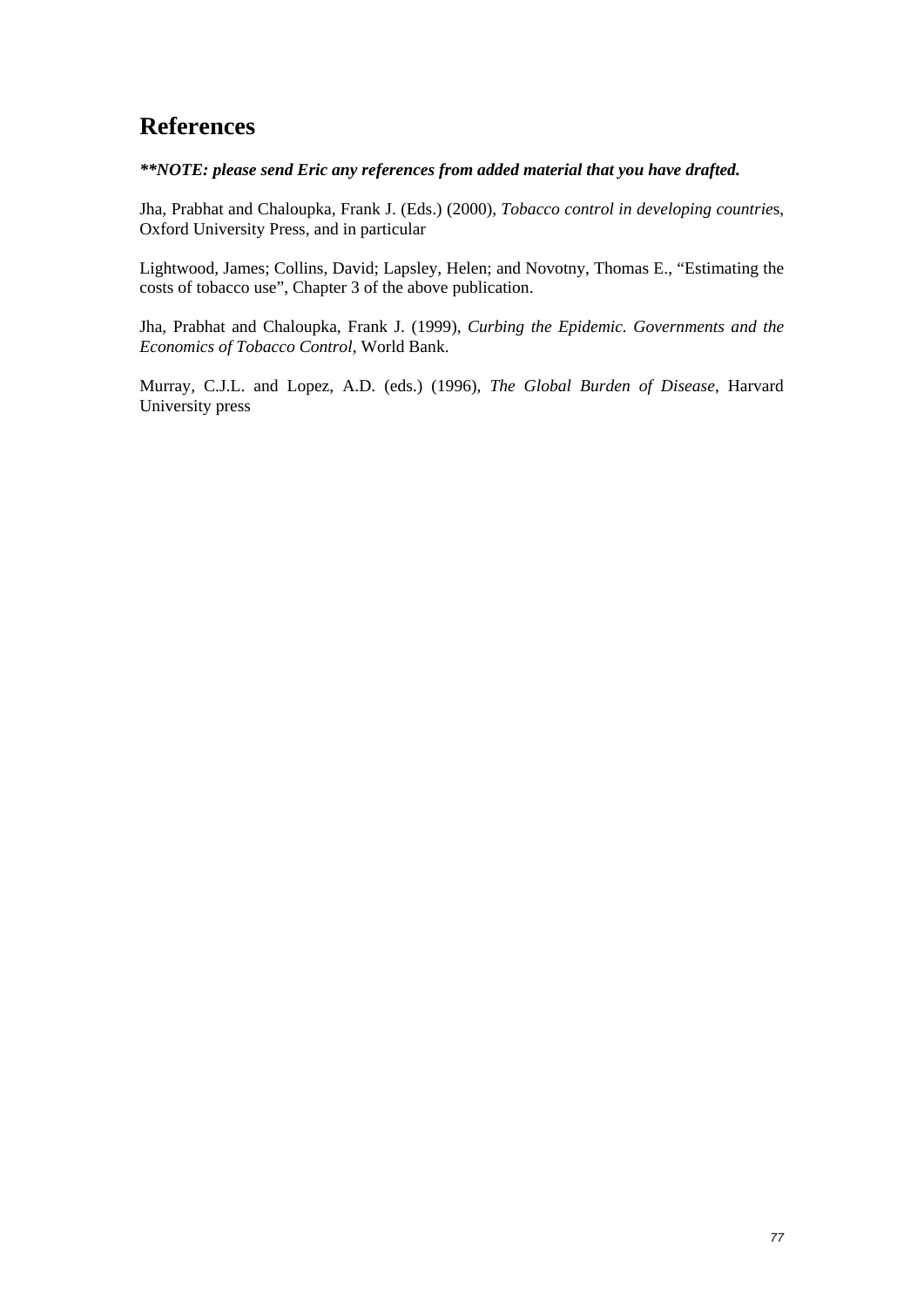# **Acknowledgments**

*\*\*to be written. Jacques: please send Eric list of names of the steering group and list of all funding agencies to be acknowledged (including all agencies that helped to fund the 3rd cost sympsium).*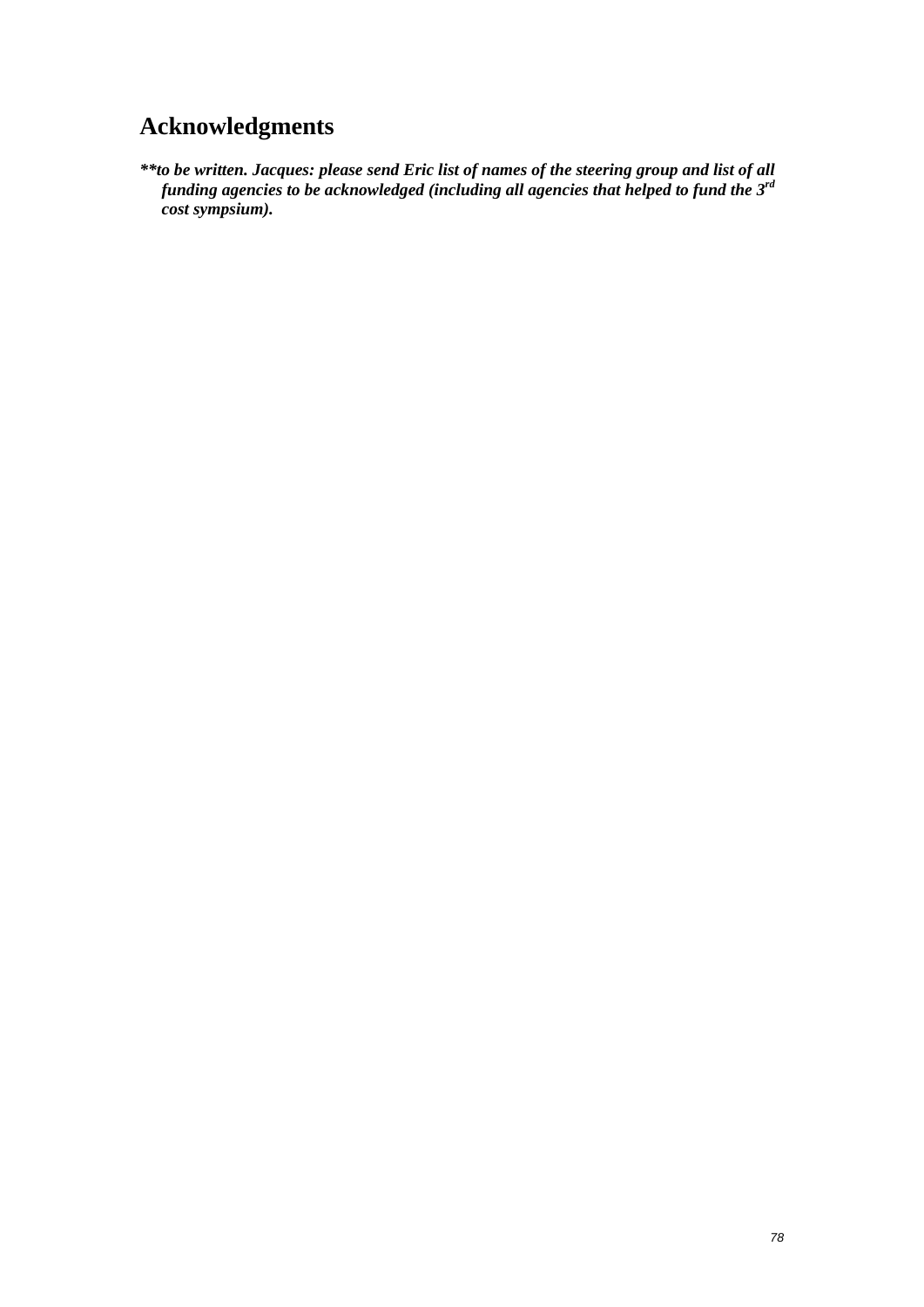| <b>CHANGE IN OUTLAYS</b>              | <b>CHANGE IN RECEIPTS</b>       |
|---------------------------------------|---------------------------------|
| <b>INCREASES</b>                      | <b>INCREASES</b>                |
| Welfare payments to abusers and their | Sales taxes                     |
| dependents                            | Value added taxes               |
| Health                                | Customs duties                  |
| Policing                              | Excises                         |
| Penal                                 | Other consumption taxes         |
| Judicial                              |                                 |
| Research                              | <b>LESS DECREASES</b>           |
| Prevention                            | Personal income tax             |
|                                       | Company income                  |
| <b>LESS DECREASES</b>                 | Indirect taxes (less subsidies) |
| Reduced welfare payments to abusers   |                                 |
| Health                                |                                 |

# **Figure 1: A Drug Abuse Budget**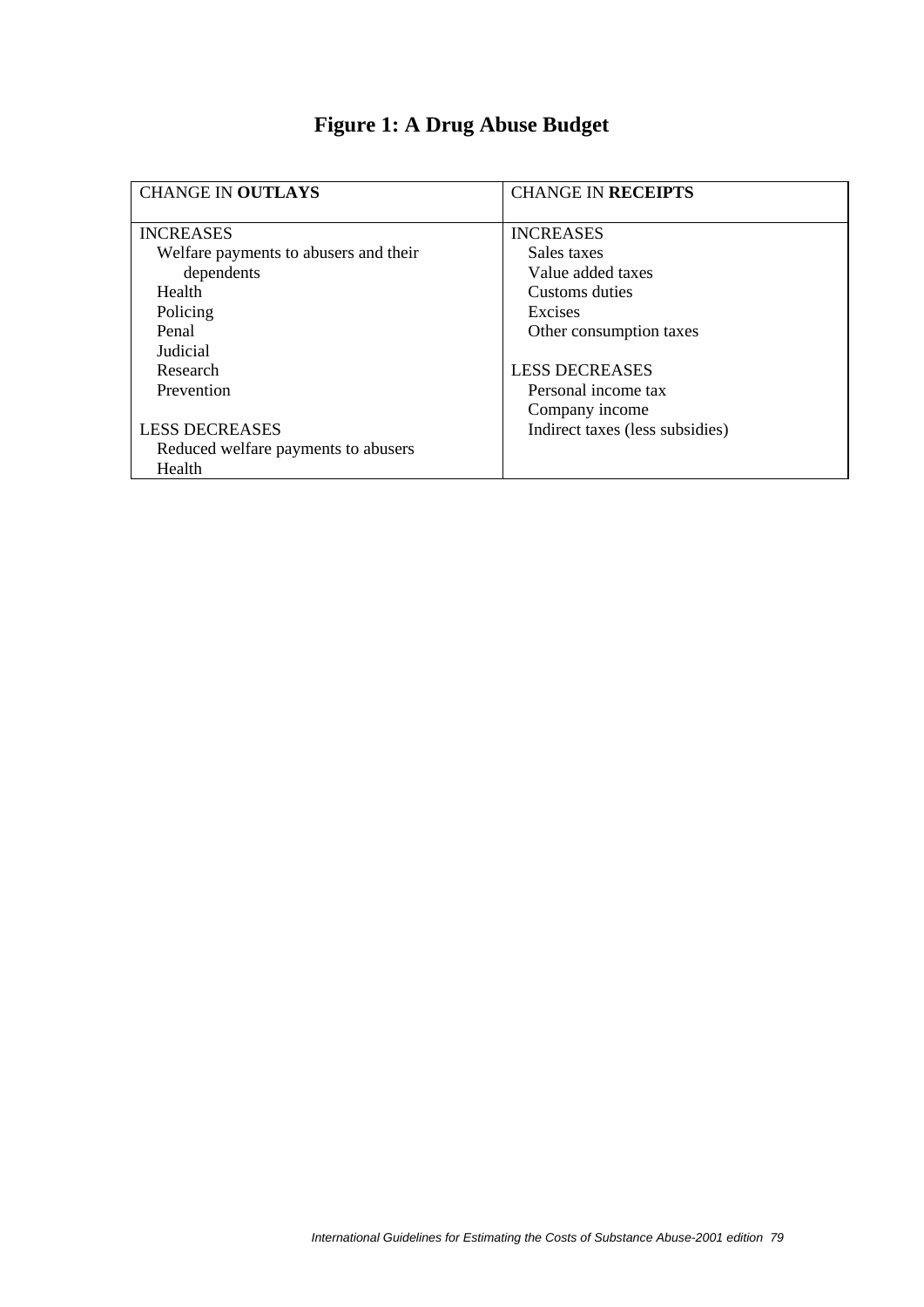# **Figure 2: Types and examples of costs associated with substance abuse**

|                                                   | <b>Private costs (not</b>                              | <b>Social Costs (included in cost estimates)</b>                                                                |                                 |                               |
|---------------------------------------------------|--------------------------------------------------------|-----------------------------------------------------------------------------------------------------------------|---------------------------------|-------------------------------|
| Costs:                                            | generally included)                                    | costs to other                                                                                                  | costs to federal and            | costs to business             |
|                                                   | <b>Costs to users</b>                                  | <b>Individuals</b>                                                                                              | other governments               | and other private             |
| (A) Tangible costs                                |                                                        |                                                                                                                 |                                 |                               |
| 1. Consequences to health and welfare system      |                                                        |                                                                                                                 |                                 |                               |
| --Treatment for substance abuse                   | user paid insurance; out-of-                           | excess insurance premiums                                                                                       | hospital $+$ other health costs | contribution to health        |
|                                                   | pocket costs                                           |                                                                                                                 |                                 | insurance                     |
| --Treatment for comorbidities and trauma          | user paid insurance; out-of-                           | excess insurance premiums                                                                                       | hospital $+$ other health costs | contribution to health        |
|                                                   | pocket costs                                           |                                                                                                                 |                                 | insurance                     |
| --Prevention, research, health & welfare services |                                                        |                                                                                                                 | research, training, prevention, | corporate research            |
|                                                   |                                                        |                                                                                                                 | welfare                         | +prevention (EAP)             |
| 2. Productivity costs, i.e., consequences to the  |                                                        |                                                                                                                 |                                 |                               |
| workplace                                         |                                                        |                                                                                                                 |                                 |                               |
| --Premature mortality                             |                                                        |                                                                                                                 | foregone taxes                  | production losses due to      |
|                                                   |                                                        |                                                                                                                 |                                 | premature death               |
| --Lost employment or productivity                 | forgone income net of taxes                            | victims' forgone income net of                                                                                  | foregone taxes                  | workman's comp., reduced      |
|                                                   |                                                        | taxes                                                                                                           |                                 | productivity                  |
| 3. Law enforcement and criminal justice costs     |                                                        |                                                                                                                 |                                 |                               |
| --Criminal justice response                       | penalties (e.g. fines)                                 | victim's time                                                                                                   | enforcement, court +            | victim's time(productivity    |
|                                                   |                                                        |                                                                                                                 | incarceration costs             | loss); criminal careers       |
| 4. Other costs, e.g., property destruction        | unreimbursed property                                  | fire losses, accident property                                                                                  | accident and fire prevention,   | fire losses + accident damage |
|                                                   | damage                                                 | damage                                                                                                          | fire fighting                   | to industry                   |
| (B) Intangible costs (not included in estimates)  | pain and suffering to user,<br>quality life years lost | suffering to dependents +<br>crime victims, restrictions<br>of public's legal rights to<br>expedite enforcement |                                 |                               |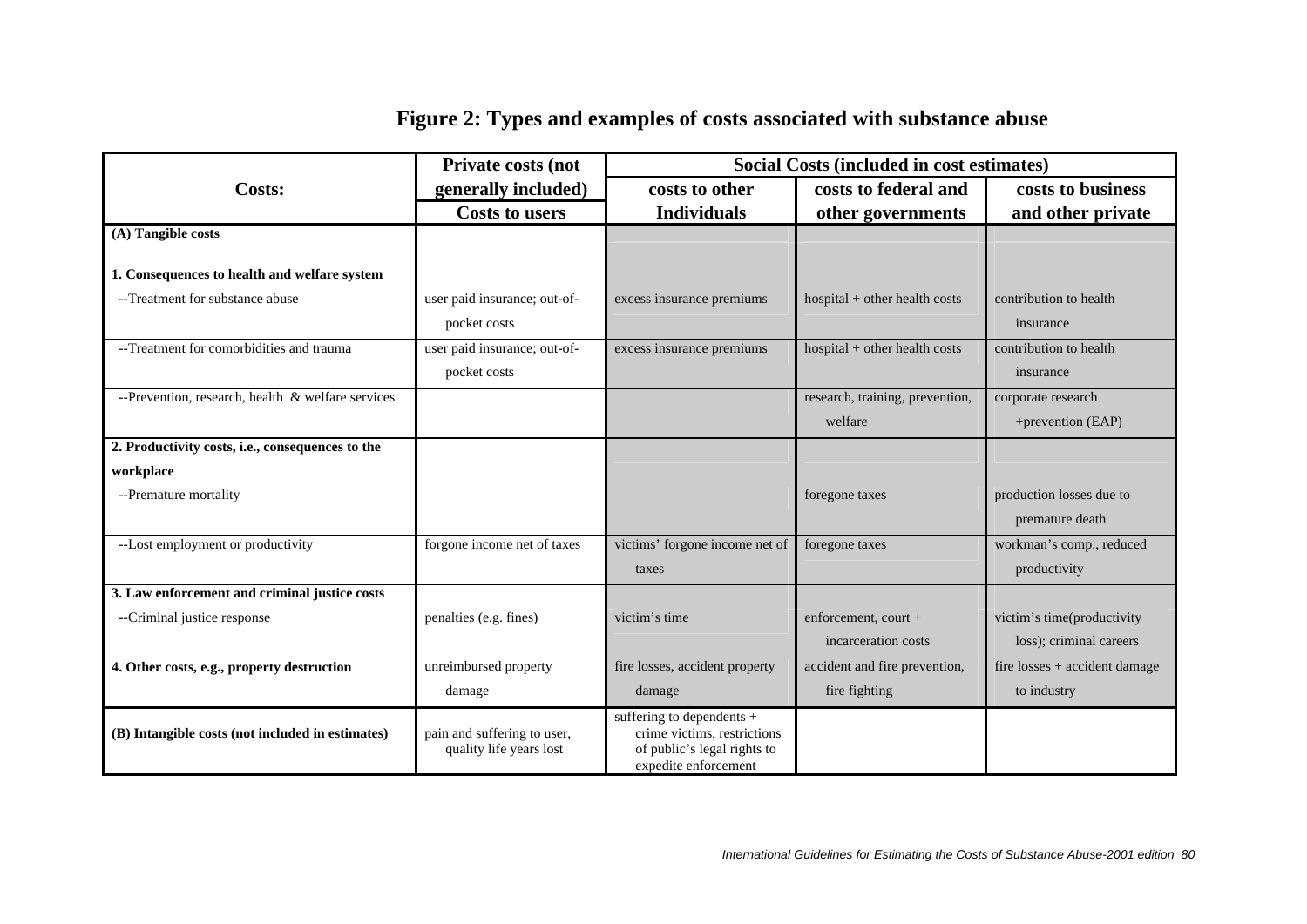|                                                    | Costs associated with the use of:      |                                      |                                        |
|----------------------------------------------------|----------------------------------------|--------------------------------------|----------------------------------------|
| <b>Costs:</b>                                      | <b>Alcohol</b>                         | <b>Tobacco</b>                       | Other drugs                            |
| 1. Consequences to health and welfare system       |                                        |                                      |                                        |
| --Treatment for substance abuse: hospital costs,   | 100% attributable to alcohol use:      | 100% attributed to tobacco:          | 100% attributed to drugs: opiate       |
| physician fees, costs of medication + other health | alcoholic psychosis, alcohol           | tobacco abuse                        | dependence, opiate non-dependent       |
| costs multiplied by appropriate attributable       | dependence, alcohol abuse,             | partly attributed to tobacco:        | abuse, opiate accidental poisoning,    |
| fraction                                           | alcoholic polyneuropathy, alcoholic    | respiratory TB, lip cancer, oral     | opiate cause suicide, other opiate     |
|                                                    | cardiomiopathy, alcoholic gastritis,   | cancer, pharyngeal cancern,          | poisonings, barbiturate dependence,    |
|                                                    | alcoholic liver cirrhosis, ethanol     | oesophageal cancer, gastric cancer,  | barbiturate non-dependent abuse,       |
|                                                    | toxicity, methanol toxicity, other     | pancreatic cancer, larngeal cancer,  | barbiturate accidental poisoning,      |
|                                                    | alcohol poisonings                     | lung cancer, bladder cancer, renal   | barbiturate suicide, other barbiturate |
|                                                    | partly attributable to alcohol: lip    | parenchymal cancer, renal pelvic     | poisonings, other drug dependence,     |
|                                                    | cancer, oral cancer, pharyngeal        | cancer, respiratory carcinoma-in-    | other drug non-dependent abuse,        |
|                                                    | cancer, oesophageal cancer, colon      | situ, Parkinson's disease, ischaemic | other drug accidental poisoning,       |
|                                                    | cancer, rectal cancer, hepatic cancer, | heart disease, pulmonarycirculatory  | other drug suicide, other drug         |
|                                                    | pancreatic cancer, laryngeal cancer,   | disease, cardiac dysrhythmias, heart | poisonings, drug psychosis,            |
|                                                    | breast cancer, pellagra,               | failure, stroke, atherosclerosis,    | maternal drug dependence, newborn      |
|                                                    | hypertension, ischaemic heart          | peripheral vascular disease,         | drug toxicity                          |
|                                                    | disease, cardiac dyrshythmias, heart   | phenumonia and influenza, chronic    | partly attributed to drugs: viral      |
|                                                    | failure, stroke, oesophageal varices,  | bronchitis, peptic ulcer, ulcerative | hepatitis, infective endocarditis,     |
|                                                    | gastro-oesophageal haem.,              | colitis, low birthweight, sudden     | opiate caused low birthweight          |
|                                                    | cholelithiasis, acute pancreatitis,    | infant death syndrome, fire injuries |                                        |
|                                                    | low birthweight, road injuries, fall   |                                      |                                        |
|                                                    | injuries, fire injuries, drowning,     |                                      |                                        |
|                                                    | aspiration, machine injuries, suicide, |                                      |                                        |
|                                                    | assault, child abuse                   |                                      |                                        |

# **Figure 3: Social costs associated with substance abuse with examples**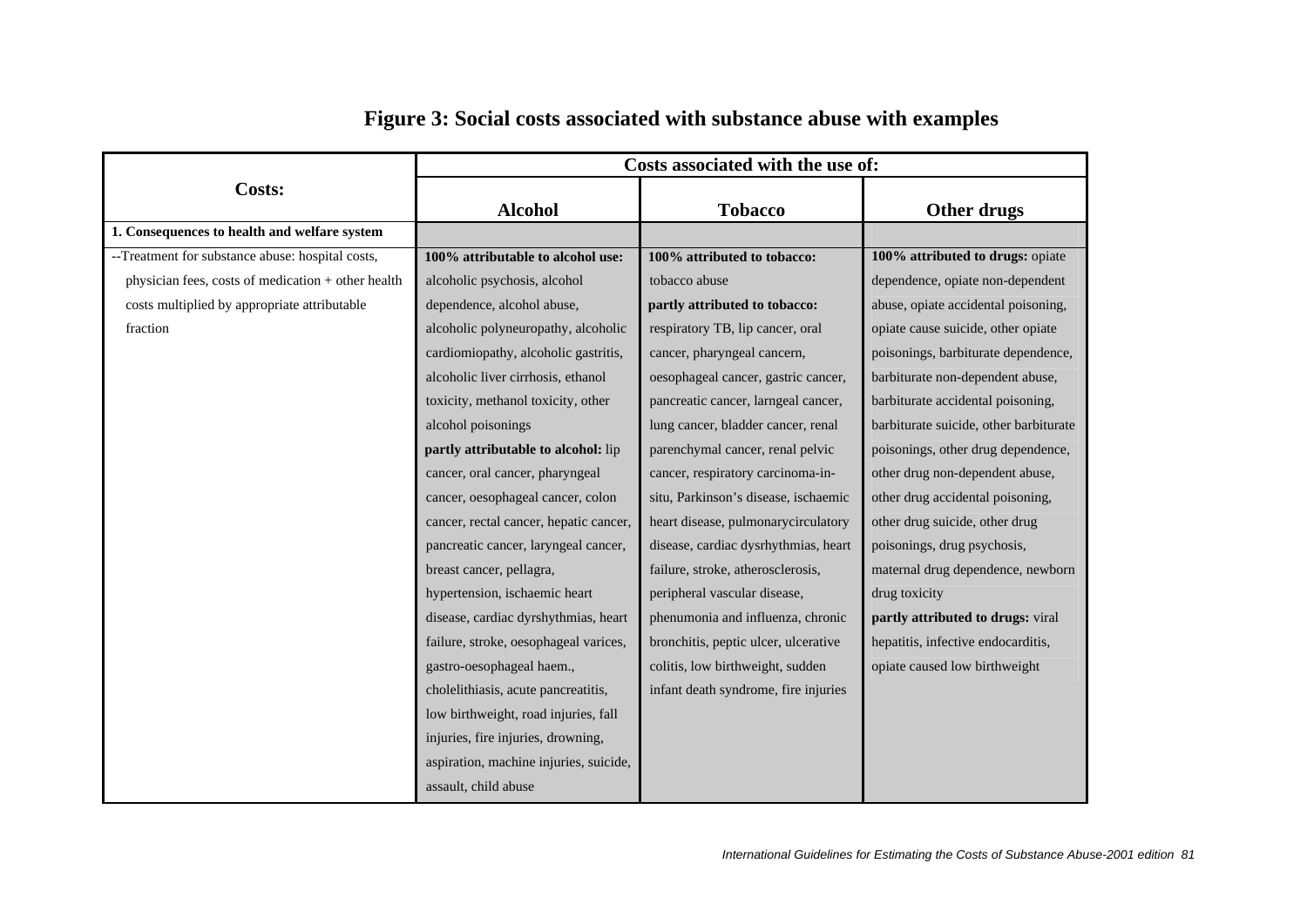|                                                     | Costs associated with the use of:     |                                       |                                       |  |
|-----------------------------------------------------|---------------------------------------|---------------------------------------|---------------------------------------|--|
| Costs:                                              | <b>Alcohol</b>                        | <b>Tobacco</b>                        | Other drugs                           |  |
| --Prevention, research and health services          | research, training, dependent welfare | research, training, dependent welfare | research, training, dependent welfare |  |
|                                                     | costs                                 | costs                                 | costs                                 |  |
|                                                     |                                       |                                       |                                       |  |
| 2. Productivity costs: consequences to the          |                                       |                                       |                                       |  |
| workplace                                           |                                       |                                       |                                       |  |
| --Premature mortality                               | production losses due to premature    | production losses due to premature    | production losses due to premature    |  |
|                                                     | death                                 | death                                 | death                                 |  |
| --Lost employment or productivity                   | workman's compensation,               | workman's compensation,               | workman's compensation,               |  |
|                                                     | absenteeism, reduced productivity     | absenteeism, reduced productivity     | absenteeism, reduced productivity     |  |
| 3. Law enforcement and criminal justice costs       |                                       |                                       |                                       |  |
| --Criminal justice response (including drug related | enforcement, court $+$ incarceration  | enforcement, court $+$ incarceration  | enforcement, court + incarceration    |  |
| crime)                                              | costs; criminal career costs          | costs; criminal career costs          | costs; criminal career costs          |  |
| 4. Other costs, e.g., property destruction          | fire losses $+$ accident damage,      | fire losses $+$ accident damage,      | fire losses $+$ accident damage,      |  |
|                                                     | accident and fire prevention          | accident and fire prevention          | accident and fire prevention          |  |

## **Figure 3: Social costs associated with substance abuse with examples (Continued)**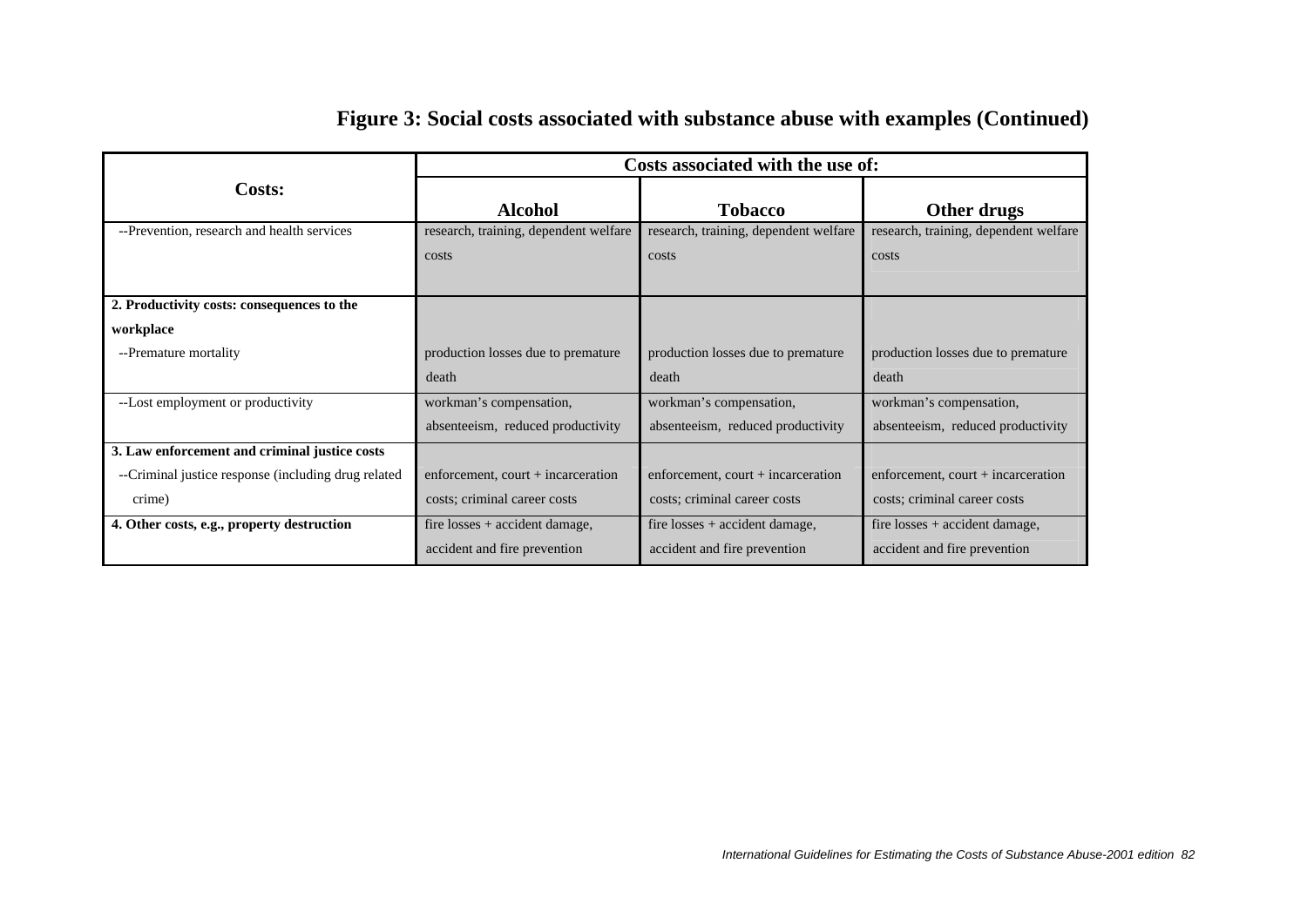| Death of                              | <b>Tangible cost</b>                                                         | <b>Tangible benefit</b>                  | Intangible cost                                                        | Intangible<br>benefit |
|---------------------------------------|------------------------------------------------------------------------------|------------------------------------------|------------------------------------------------------------------------|-----------------------|
| <b>Employed</b>                       | Loss of paid<br>$\bullet$<br>output<br>Loss of<br>$\bullet$<br>unpaid output | Reduction of<br>$\bullet$<br>consumption | Reduction of<br>$\bullet$<br>consumption<br>value of life<br>$\bullet$ | nil                   |
| Unemployed<br>or out of work<br>force | Loss of<br>unpaid output                                                     | Reduction of<br>$\bullet$<br>consumption | Reduction of<br>$\bullet$<br>consumption<br>value of life              | nil                   |

**Figure 4: Theoretical Impact of Premature Mortality**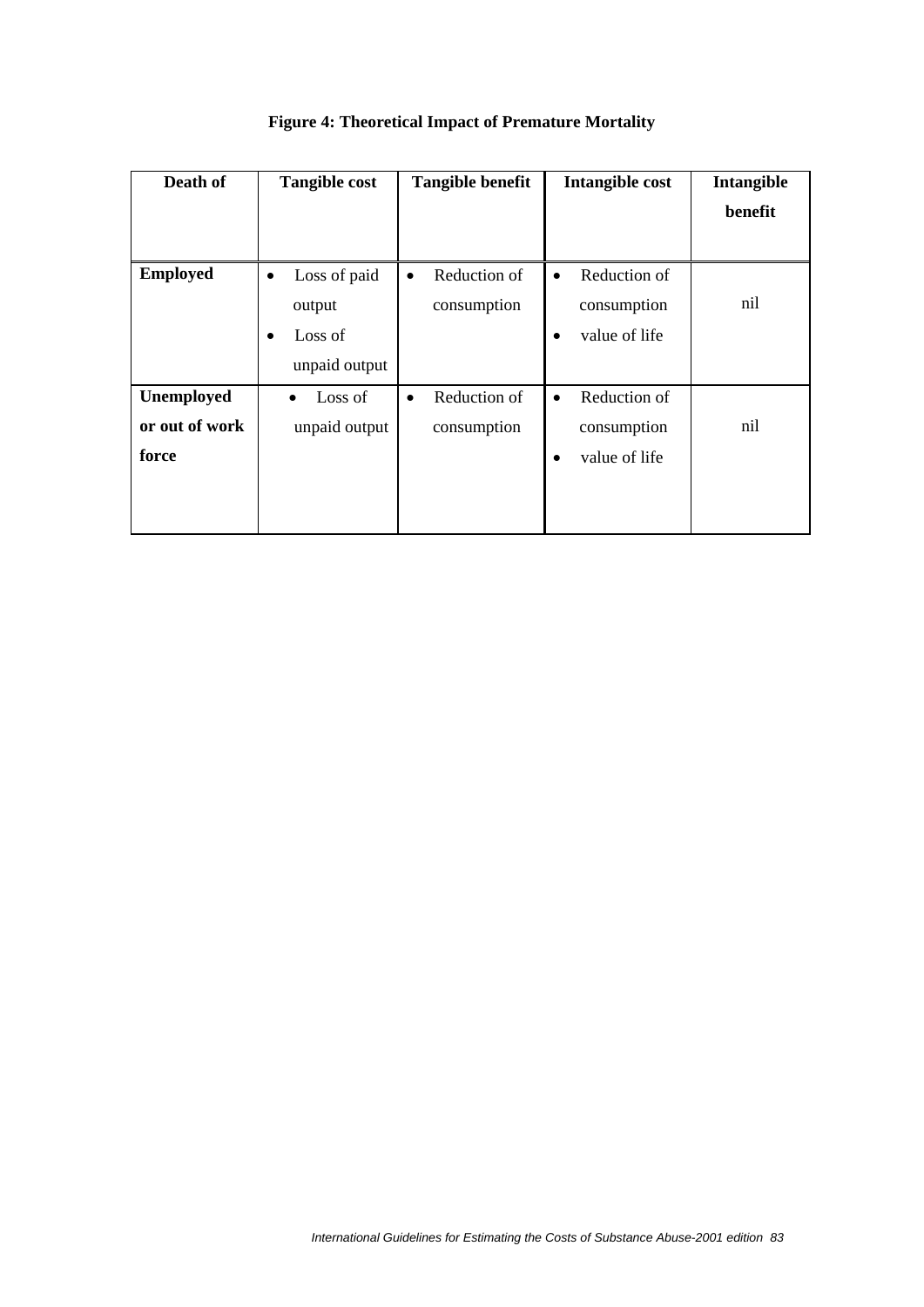| <b>Type of estimate</b> | <b>Interpretation of results</b>                                                                                  | <b>Example of policy use</b>                                                                                                                                |
|-------------------------|-------------------------------------------------------------------------------------------------------------------|-------------------------------------------------------------------------------------------------------------------------------------------------------------|
| Aggregate costs         | Total external costs of<br>substance abuse compared<br>with the alternative<br>situation of no substance<br>abuse | Indication of the size of the<br>substance abuse problem                                                                                                    |
| Avoidable costs         | Potential economic benefits<br>from substance abuse harm<br>minimisation strategies                               | Determination of the<br>appropriate level of<br>resources to be devoted to<br>harm minimisation<br>strategies                                               |
| Costs incidence         | The distribution of the<br>external costs of substance<br>abuse among various<br>community groupings              | Mobilisation of support<br>from various groups (for<br>example, the business<br>community) for anti-<br>substance abuse programs                            |
| Disaggregated costs     | External costs of substance<br>abuse disaggregated by<br>categories                                               | Economic evaluation (cost-<br>benefit or cost-effectiveness<br>analysis) of harm<br>minimisation programs                                                   |
| <b>Budgetary</b> impact | The impact of substance<br>abuse on government<br>expenditures and revenues                                       | Assessment of the case for<br>industry compensation<br>payments to government as<br>a result of abusive use of<br>substances which the<br>industry produces |

# **Figure 5: Interpretation of substance abuse cost estimates**

Source: adapted from Collins and Lapsley (1998)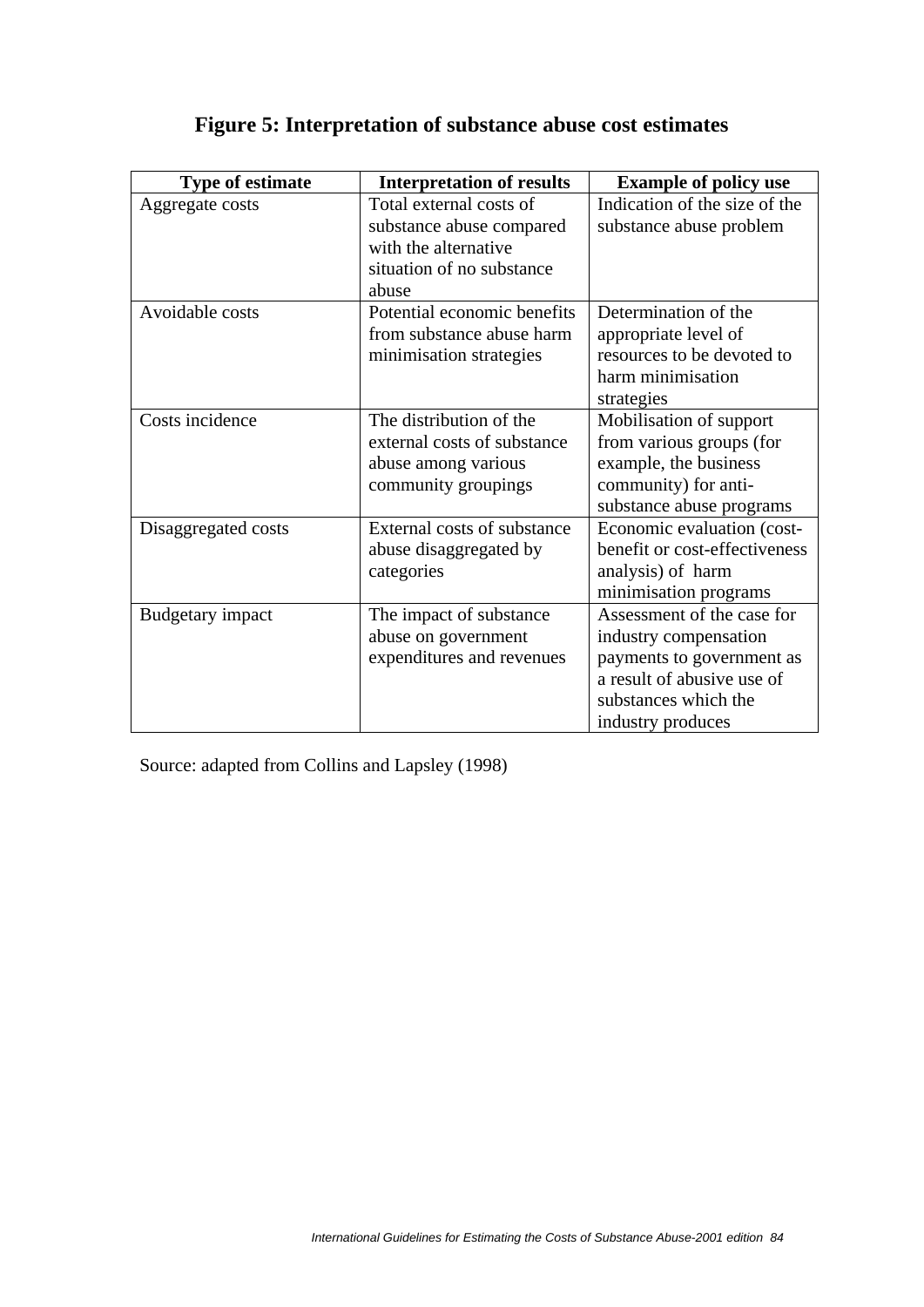*Appendix A -- "Glossary of common terms used on economic cost studies"—add extra terms—BE (all to provide suggestions)*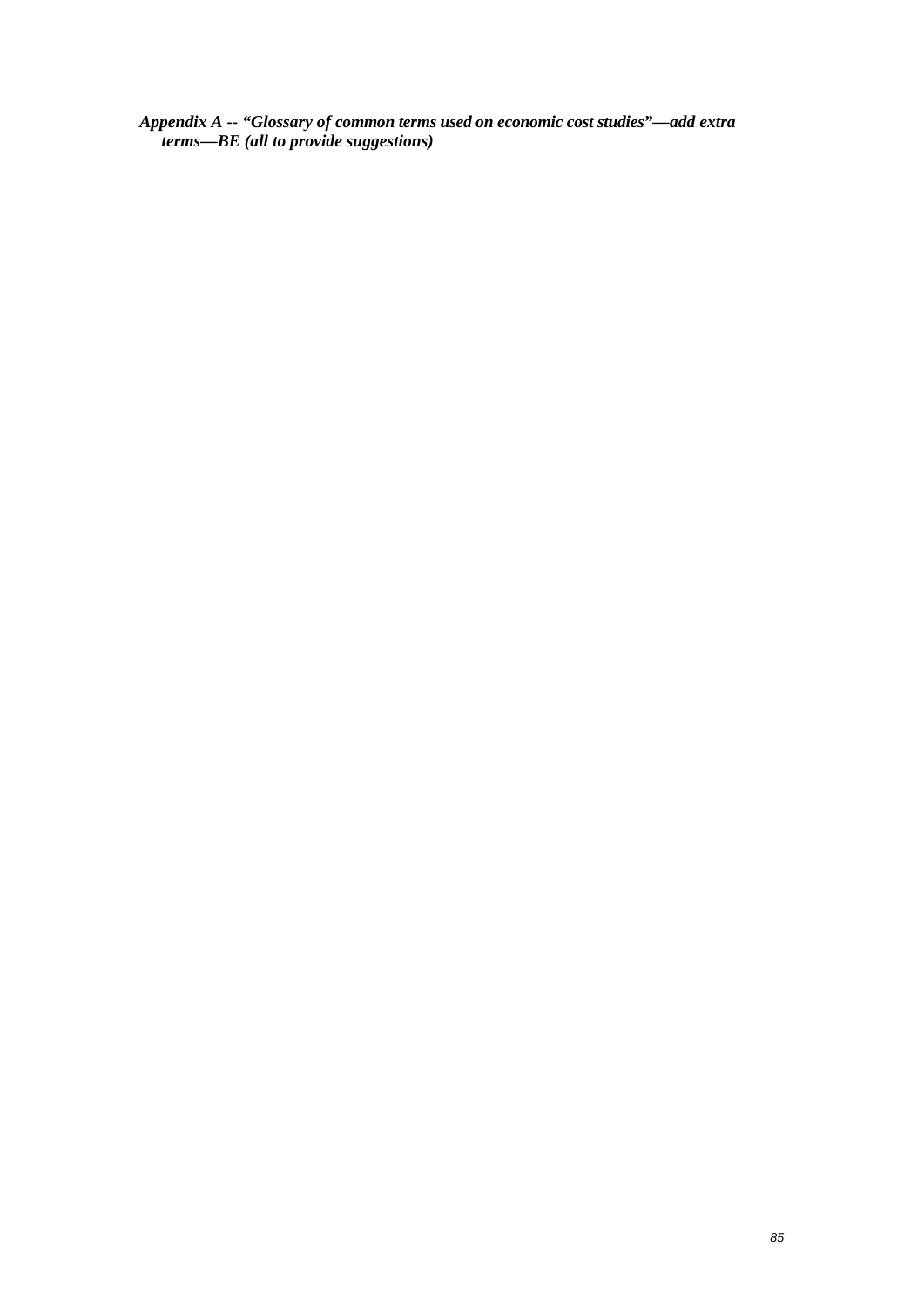### **Appendix B--The Evaluation of Economies With Significant Drug Production Industries**

 There are a handful of economies, and more regions, where the drug producing industries play a significant part in economic activity (sometimes in the informal economy). These pose particular problems for economic evaluation, insofar as the counterfactual scenario involves changes to the scale of production (and, the extreme case which is used here for illustrative purposes, even its closure), which are of significant size to impact on the structure of the economy. This appendix sketches those issues, by describing first how the production side is handled in the majority of economic evaluations, where the drug producing industry is small (or non-existent), and then extending the analysis to where the industry is large, indicating differences arising in the technical treatment.

 It should be emphasized that the fundamental analysis is exactly the same for both cases. The differences arise because in the small industry case there are some acceptable simplifying analytic assumptions - in technical terms 'partial equilibrium' analysis may be used instead of 'general equilibrium' analysis. It should also be clear from the following account that there is no simple lie between 'large' and 'small'. The distinction is whether the simplifications are justified. This is usually a straightforward judgement in the case of whole economies, but may be more ambiguous in the case of regions. It should also be noted that the drug production industry may be functioning legally or illegally (usually depending upon whether its output is licit or illicit), which also affects the evaluation, as is discussed below.

The distinctions of a drug producing industry being either large or small in the economy and of its activities being legal or illegal, generates a two by two table, as follows (with an example in each of the four countries).

|                           | <b>Small industry</b>   | <b>Large industry</b> |
|---------------------------|-------------------------|-----------------------|
| <b>Legal production</b>   | Tobacco in Virginia     | Tobacco in Zimbabwe   |
| <b>Illegal production</b> | Cannabis in New Zealand | Cocaine in Colombia   |

As always, the counterfactual assumption is crucial in the setting out the cost evaluation. There is a wide range of possible scenarios which will reflect particular circumstances. For instance, the small-illegal counterfactual is likely to be a consequence of the assumption that local or national drug consumption ends. In the case of the small-legal industry the elimination of local consumption is unlikely to end the industry and it will turn to (or increase) exporting (unless it is heavily protected and inefficient). The large-legal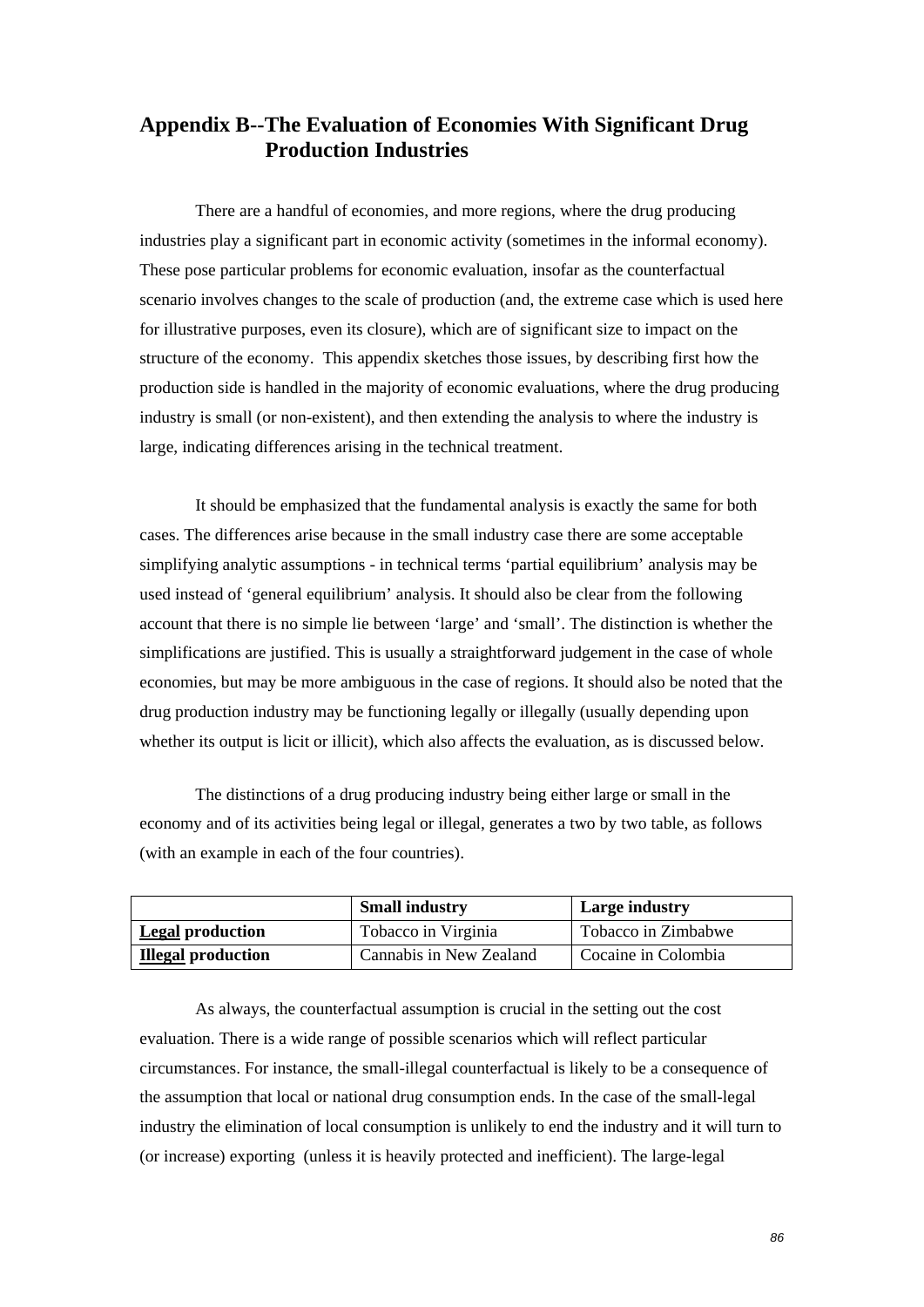industry is probably already a major exporter and its closure or reduction in scale may reflect some international shift, which has nothing to do with changes in local consumption. The possibilities of what might close down a large-illegal industry are varied, including a drop in world demand or effective supply control policies. The following discussion is based on a generic closure, but the particularities of the counterfactual may affect a specific estimate.

### **Relatively small-scale production of legal drugs**

While a particular industry may be large in a region, this category covers those legal drug producing industries that are small in relation to the national economy as a whole. There will be transition effects, but it is usually assumed that in the medium to long run following industry closure (or reduction in scale) the factors of production (e.g., land, labour and capital) will be redeployed to the same extent they had in the past (or perhaps that currently unemployed factors will take up in their place). Depending on the degree of mobility, it is possible that some factors (e.g. labour) may migrate to other regions (in which case the social cost of the industry in the region may differ from the economy as a whole.)

However, some of those production resources may be industry specific. This may apply most notably to land. The next best use of land currently used for drug production may be valued considerably less by the market. As far as measures of opportunity cost are concerned, the social loss from the industry equals the reduction in the market return for those specific factors. It does not equal the total value of the production resource. For example, suppose an industry was annually producing \$100 million worth of tobacco, and the next best alternative was potatoes with an output value of \$90 million. Then the social cost of closing the tobacco industry would be \$10 million per annum, not \$100 million per annum.

It cannot be understated that it is quite wrong to describe the gross output of an industry as its social cost of closure. The statement applies only if none of the resources used in the small-scale legal drug production could be deployed in any other economic activity. The economic cost is the difference between the returns to the factors of production of the industry and the returns to the next best option. This is a general economic proposition and does not just apply to drug producing industries.

Note that the counterfactual scenario may entail a complicated story of other industries adjusting. It does not assume that smokers simply switch to buying potatoes. So the estimated social cost is the *net* effect. However, because the industry is small, it is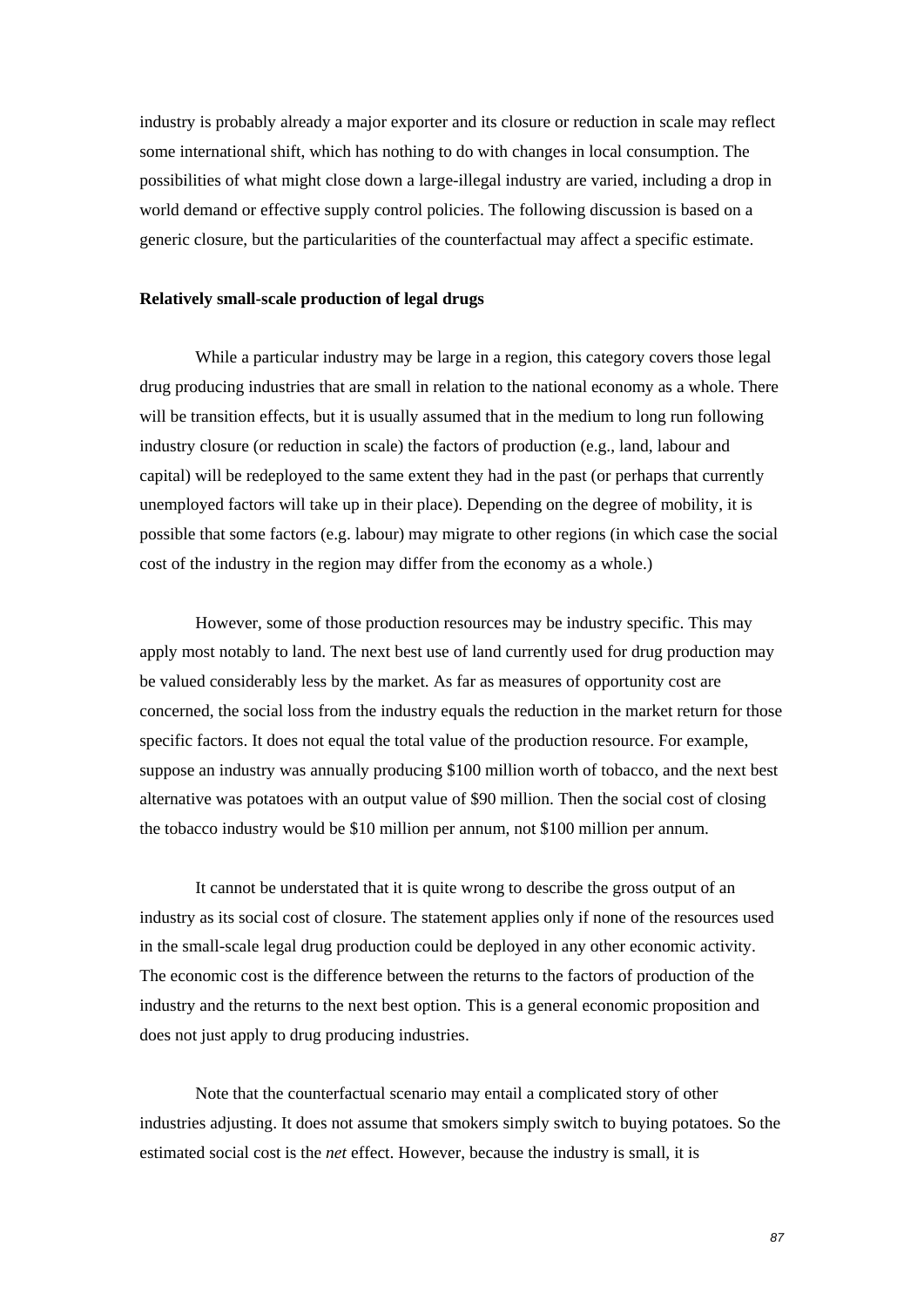unnecessary to trace the impact of its closure on the economy as a whole. As a general rule, the long-term industry-specific resources used in a small-scale legal drug industry will be land and possibly some labour skills. While some capital may be industry-specific in the short run (e.g. drying kilns for tobacco), in the long run it will depreciate and be replaced by some other capital (e.g. warehouses for sorting potatoes).

The meaning of this estimate of the social cost of drug production is as follows. If the industry were to close down (or reduce in scale) there would be a loss of material welfare equal to the estimated social cost. However, this is in principle the same value as the loss of private consumer surplus if there is no addictive consumption. (In practice the two methods may treat second order effects differently, and of course there will be estimation errors.) The relative balance between the social costs of production and changes in consumer surplus arises because changes in production values are driven by changes in consumer values, and vice versa. It would be double counting to include the production and consumption losses in the aggregate, since they are two ways of measuring the same thing.

Where there is addictive consumption, the methodology discounts the apparent market value to consumers of that consumption. Thus the production value will exceed the estimated consumption value. This means that the production is that much less value to the economy. Production values exceed the value that the consumers use in their voluntary decisions. Again it would be double counting to add the change in production values to the changes in consumer surplus. Moreover, where there is addictive consumption, it would be an overestimate to use the production values in place of consumer values.

### **Relatively small-scale production of illegal drugs**

The measurement of the social costs for small-scale illegal drug production will be similar to that for small-scale legal drug production, if the counterfactual scenario is the same. However, there are two relatively minor differences when illicit drug production is involved. First, when small-scale illegal drug production is curtailed, production resources may shift from the informal (unmeasured) economy to the formal measured one, and thus give a false impression of an increase in GDP. Attention should be drawn to any offsetting reduction in the informal economy. Second, depending on the precise assumptions, there may be a real gain to the economy if there is a reduction in policing and other related law enforcement costs.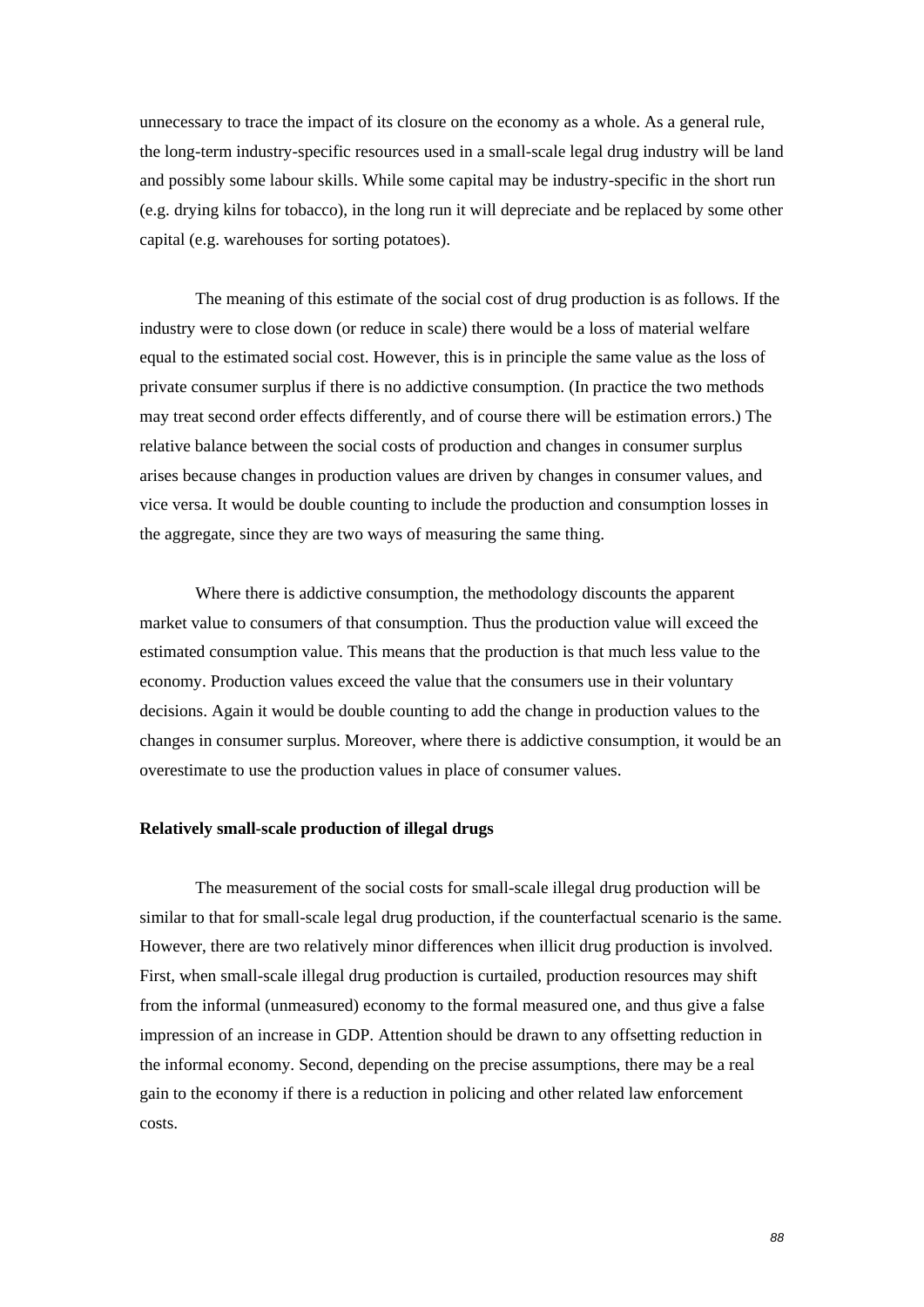A major difference may be that the illegal industry is avoiding tax. Its closure and replacement by legitimate industries would increase the tax base. This is a benefit to the economy insofar as other taxes can be reduced and the burden of taxation reduced.

The small-scale illegal drug production industry may also be associated with some corruption of the type we shall discuss in the large-illegal industry. However, the magnitude will be small, the consequences less endemic, and the evaluation of the impact on production and the public sector manageable.

This cost of closure is to be treated similarly to the similar estimates for the cost of closure for small-legal industries.

### **Relatively large-scale production of legal drugs**

The fundamental difference between a large and small industry is that the closure or severe curtailment of a large industry could well have a marked impact on the economy as a whole, involving major adjustments. For instance, if an industry is a major exporter, if there is not any substantial external support such as international financial assistance and the next best use of production resources is much less remunerative, the closure of this industry would mean that the economy would experience a major loss of foreign exchange revenue, the real exchange rate would fall, there would be a marked reduction in real incomes, and the response would be major structural change in the long run. Indeed, it is conceivable that closure could result in a major depression in the short run.

Because of the size of the industry in the economy as a whole, it is not possible to use the special case of the 'partial equilibrium' analysis underpinning the small industry approach. It is not necessary here to describe 'general equilibrium' analysis, which is a wellestablished procedure for examining the long run impact of–among other things–industry closure (*reference required)*. The result will be to give an estimated value of GDP while the industry is functioning, and compare this to the estimated value of the GDP after the industry is closed down or reduced substantially in scale. The difference (after adjusting for price changes) is loss of social welfare, or the social cost of closure or scale reduction. Note that the data requirements for general equilibrium analysis are substantial–considerably more than the national accounts which may be used for the partial equilibrium analysis. In practice many countries have insufficient data to use the technique.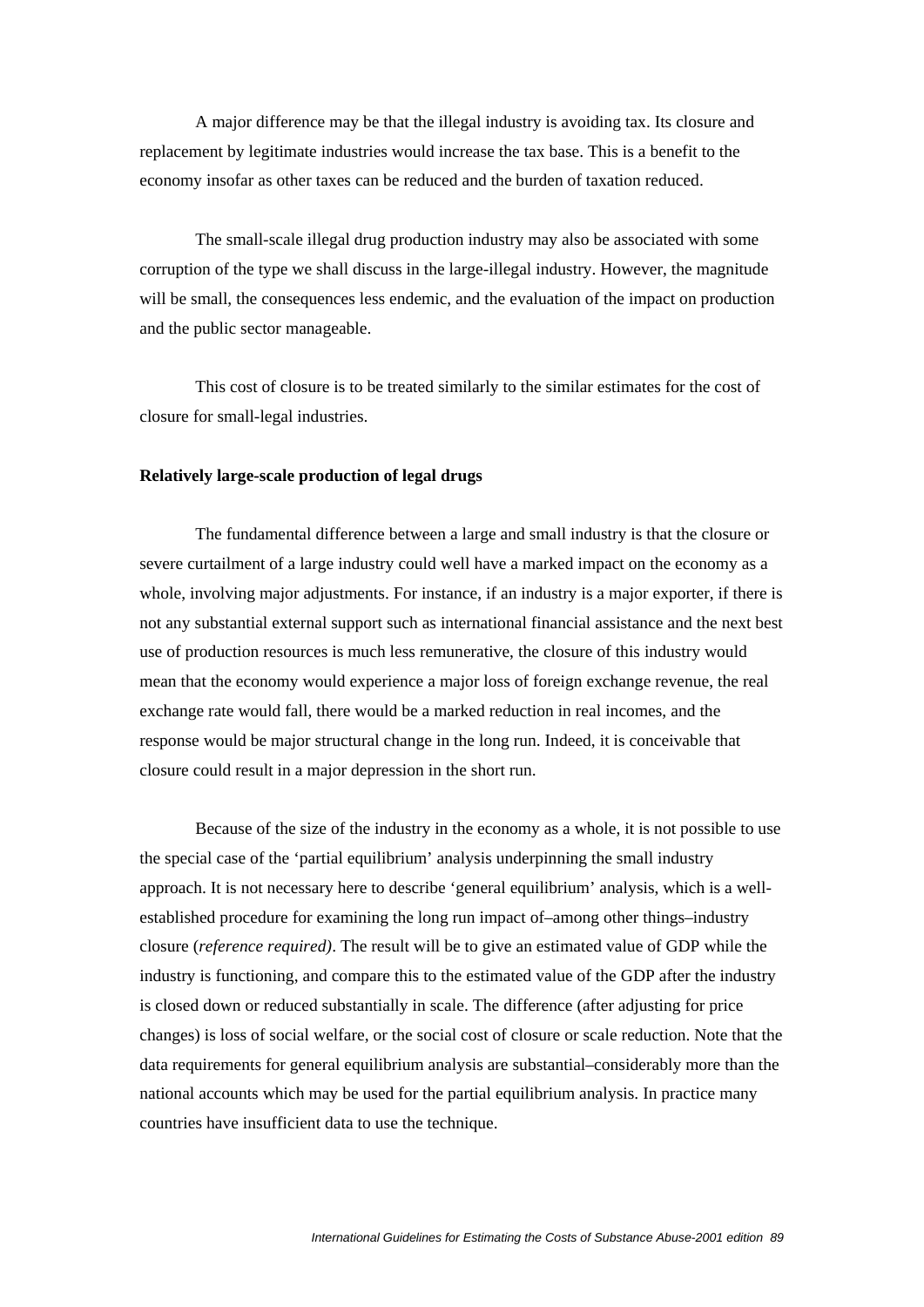To understand the significance of the estimated social cost of industry closure using a general equilibrium model, assume that there is zero local consumption, so that all the production is exported. In this case the reduction in GDP represents the actual loss of production and hence consumption and welfare to the country. This point also applies for a study from a regional perspective. (Insofar as there is a reduction in domestic consumption this needs to be allowed for in the interpretation.)

The loss of welfare of the large-scale production of legal drugs in a particular country is offset (subject to second order effects) by the gains to the other countries whose consumers desist or reduce addictive consumption (assuming that is the counterfactual scenario). Thus the overall gains and losses will depend very much on the geographic unit used in the analysis. Where this is matter of significance–typically a large industry in an open economy, a comprehensive evaluation of costs should include estimates of the burden of costs to the rest of the world.

#### **Relatively large-scale production of illegal drugs**

If the industry under consideration involves illegal activities, the measurement difficulties increase. Almost certainly the quality of the economic data base for illegal activities is lower than for legal activities, and often substantially so. Among the major difficulties are:

- The industry is poorly measured;
- the industry generates other transfers and transactions which are poorly measured;
- where the industry interacts with the legal system the prices of the transactions may be poorly measured; and
- the industry is often in a developing economy with a low per capita income which has a limited data base anyway (see Chapter 5).

However, it is not only the lack of data for the general equilibrium model which limits the ability to calculation of social costs. Large illegal industries are almost certainly associated with pervasive and endemic corruption that it distorts civil society and good government. Among their effects are:

- The public sector is corrupted and functions inefficiently;
- there is institutional instability which generates commercial uncertainty and discourages legitimate investment (including overseas development investment) and encourages capital flight (including flight of highly trained human capital);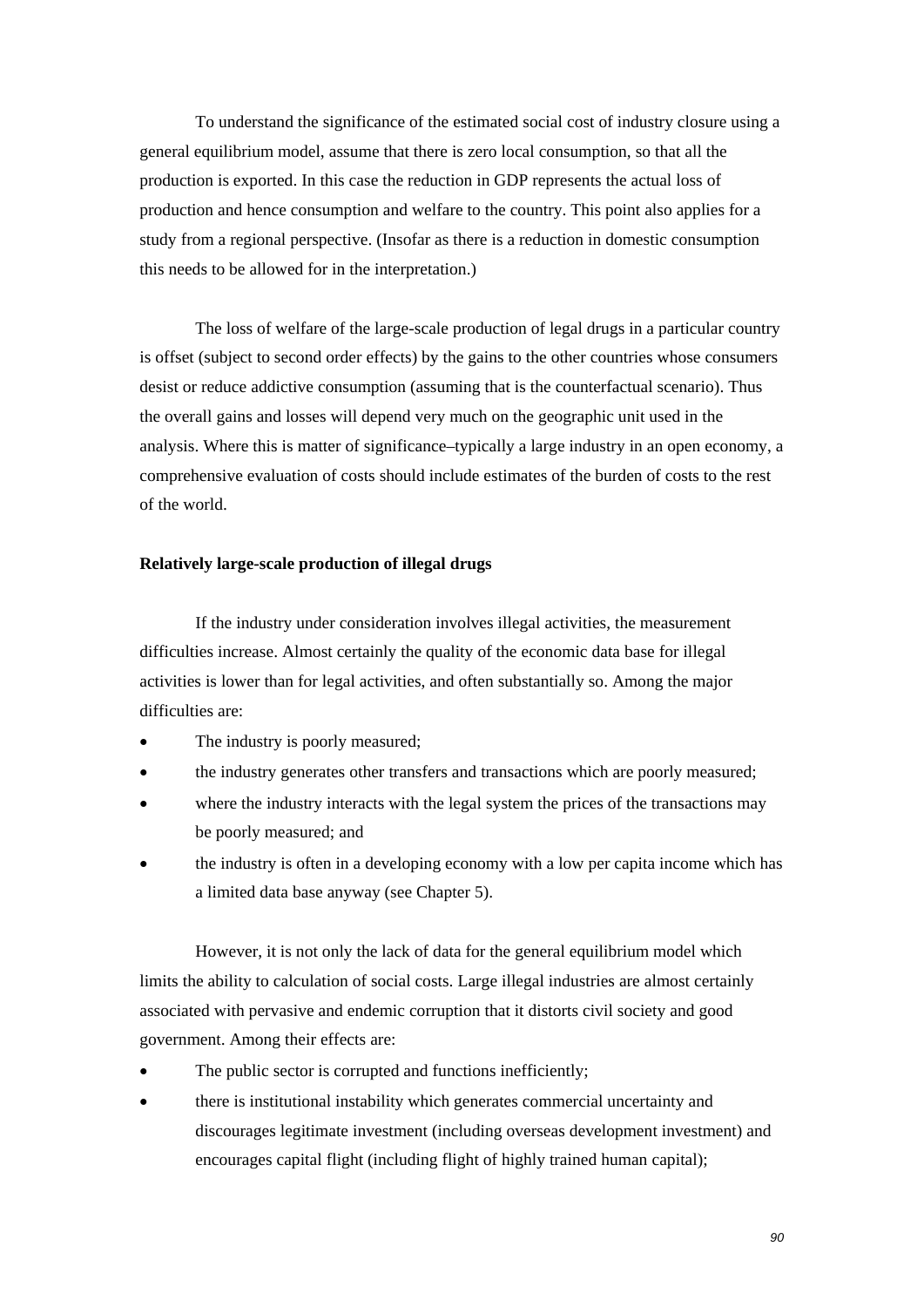- enforcement, control, and elimination measures directed at the illicit drug production industry may have side effects such as environmental damage from attempted crop controls which entail significant costs to the local economy;
- market prices may be distorted from true reflecting true social values; and
- there are costs to the economy from warring among the drug barons, and the drugs may maintain guerilla activities at a significant scale.

The counterfactual scenario is that without this industry the country would experience a stable society and good governance. The various collateral activities would not occur.

In principle it is possible to characterize in quantitative detail the society with and without the illegal industry. In practice it does not seem possible to do this, in a reasonably rigorous way.

It is likely that a general equilibrium analysis that focuses only on the production shifts–were it possible–would, as in the case of a large-scale legal drug production industry, show a decrease in material welfare if the large-scale illegal drug industry were closed or substantially scaled back. However, it is likely that the elimination of corruption in the governance of society would result in a net higher GDP. How much higher, we just do not know. The cost of closure for large-illegal industries seems appears likely to be negative (i.e., the net impact on GDP would be positive) but one cannot say with certainty until better data are available.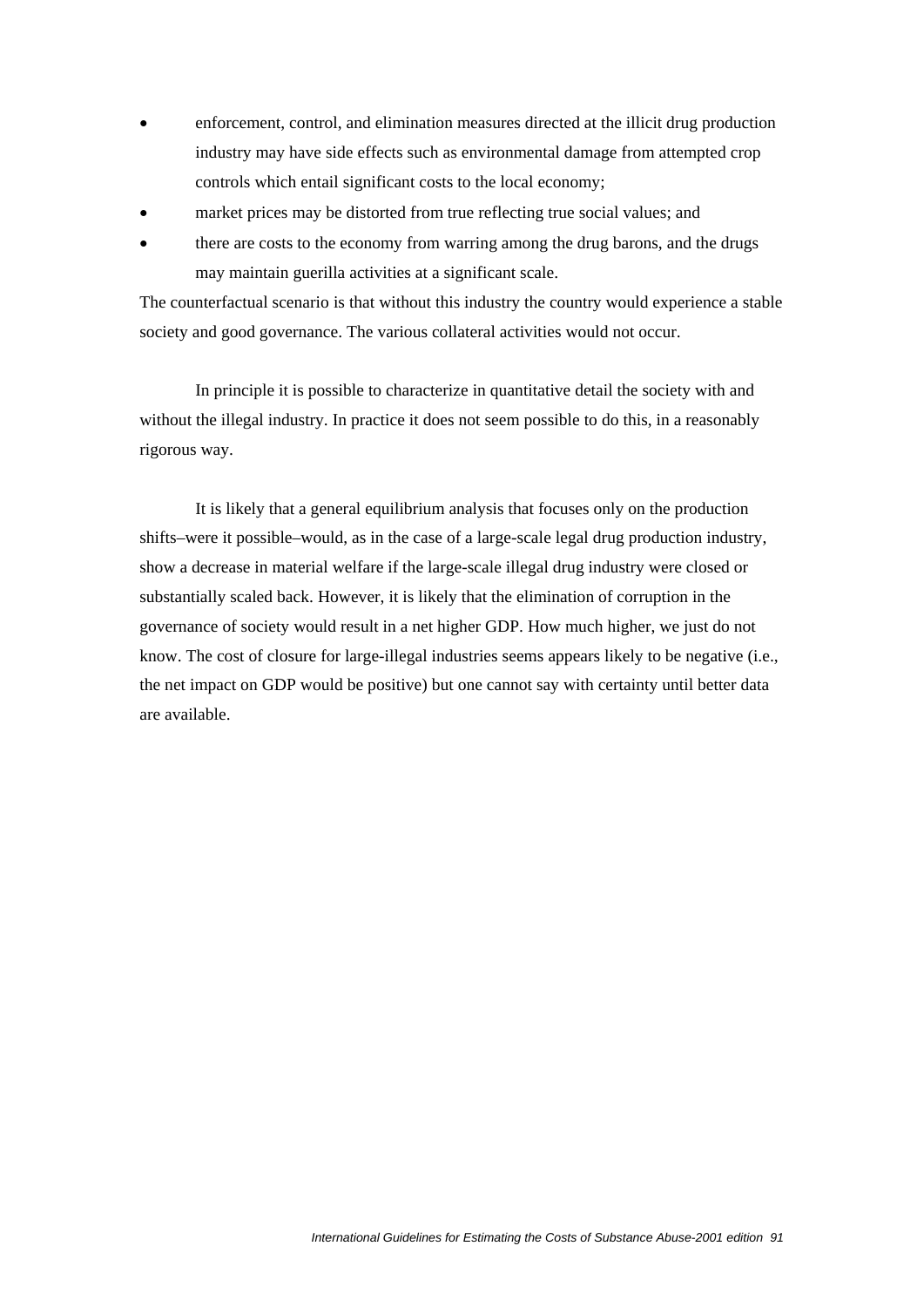### **Appendix C: Comparing social costs of substance abuse to GDP**

In Section 3.8, it was noted that one cannot, strictly speaking, compare estimates of the costs of substance abuse to the Gross Domestic Product (GDP) because the former include both tangible and intangible costs while GDP is generally limited to tangible outputs of the economy. The purpose of this brief appendix is to describe how it is possible to make meaningful comparisons of any tangible measure. It is recommended any comparison should be in two parts:

- the tangible social costs of substance abuse which assess the consequential loss of material output can be compared with \$GDP (the dollar sign being included to confirm the variable is measured in monetary units). If the value of the tangible material costs is \$T then the ratio \$T/\$GDP measures the effective increase in material goods and services available if the substance abuse were eliminated (or whatever is involved in the counterfactual scenario). (Where the tangible social costs include non-market production, the comparison is not quite consistent and either those non-market - but tangible - costs should be excluded, or GDP should be augmented by non-market production. The former is easier.)
- the intangible costs of substance abuse which assess the loss or deterioration of live above that of any material cost should be compared with the same measure applied to the population a whole. We illustrate the principle when QALYs are being used. Suppose the consequential loss in QALYs from substance abuse are equal IT quality life years. If the value of one QALY is determined to be \$V, then the calculated loss will be  $V \times IT = SVIT$  (say). Suppose the total QALYs in the existing population is P. Then its value will be  $V \times P = V \times V$  (say). (The calculation of P may not be easy, as it involves an estimation of the average QALY per person, which will be less than unity because there is disabilty within the population not caused by substance abuse.)

 The ratio \$VIT/\$VP (or IT/P) measures the proportional increase in quality life years if there is no substance abuse (or whatever is the counterfactual scenario). This easily understood ratio is a meaningful measure of the impact of substance abuse on the quality of life. (If the calculations are based on deaths caused by substance abuse, then the denominator is total population, and the ratio an indicator of how much larger the population would be were there no substance abuse.)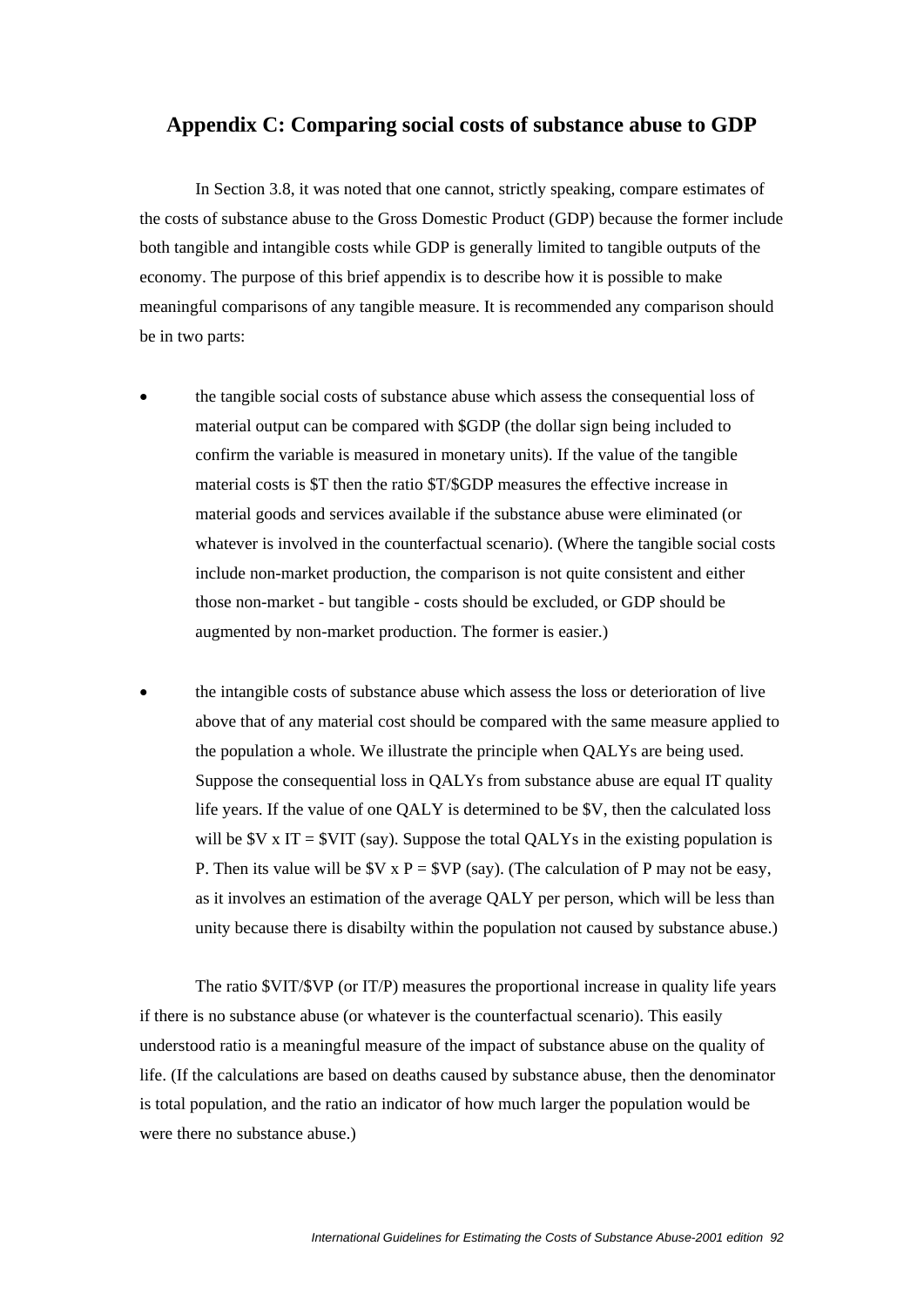For comparison purposes then, we recommend that the social costs of substance abuse be presented as representing a  $T\$ SGDP reduction in material welfare and a IT/P (=  $VIT/SVP$ ) reduction in quality life years. If an aggregate is required the sum  $T + SVIT$ should be used, but it should NEVER be compared with GDP.

This approach resolves the issue for those who have an ethical objection to valuing human life. They can still report the two proportions, but need not report the aggregate, noting that the ratio IT/P need not include a valuation of life but is simply a comparison of (adjusted) life years or lives.

Since there is no internationally agreed procedure for measuring the intangible costs of life - in contrast to the well established, theoretically underpinned, internationally accepted measure GDP - then international comparisons of the costs of substance abuse which involve valuing life (above that of its contribution to material production) are unclear. (While valuation methodologies vary it is not obvious how to compare dollar values between countries even when the valuation methodology - such as willingness-to-pay - is the same ).

Because the IT/P ratio is not dependent upon the dollar value of a human life (since it multiplies both the denominator and numerator) this helps resolve the problem of international comparisons. (It should be noted the ratio does not assume that a QALY (or whatever) in country A has the same value as one in country B. At this stage in international comparisons it is probably useful to avoid such comparisons.)

Even so the ratio is likely to depend on whether the evaluation is in QALYs, DALYs, lives or whatever). Moreover some of the differences in the method for calculating quantitative magnitude (e.g.  $OALY$  vs  $DALY$ ) will cancel out between the top and bottom measures of the ratio.

The comparison of tangible costs is relatively straightforward because the proportion of GDP is a useful (but, of course, incomplete) measure which is broadly comparable (although any rigorous comparison requires comparable counterfactual scenarios and similar methods of estimation).

Meanwhile the IT/P ratio has some merits for intangible cost comparisons. It is not dependent upon the dollar value for human lives and some of the differences in method cancel out because the same method is applied to the numerator and denominator.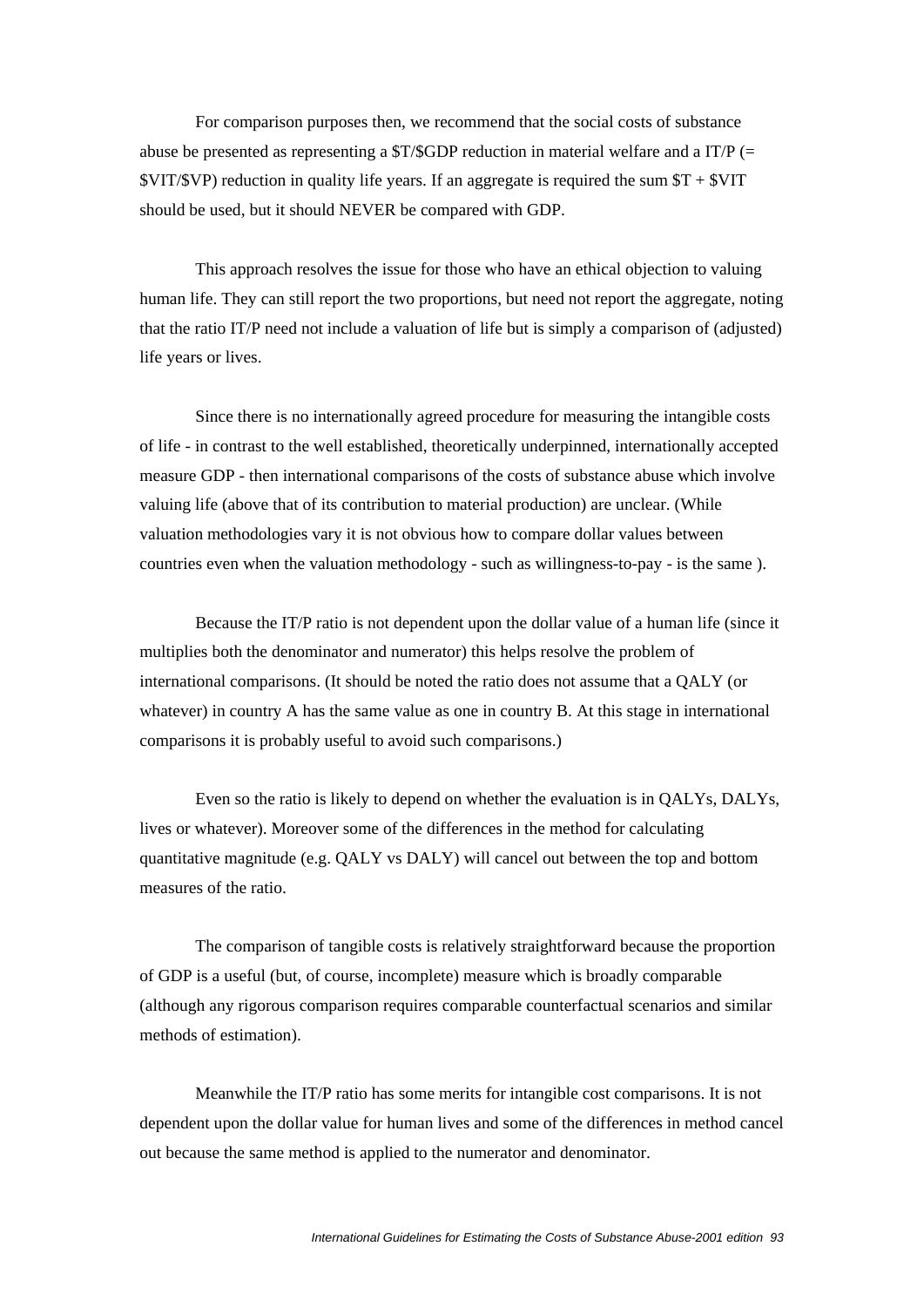We recommend this ratio as the best practical way of making international comparisons of the non-material costs of substance abuse, until there is more international agreement on a procedure. However, it is unlikely that it will ever make sense to compare intangible costs with GDP.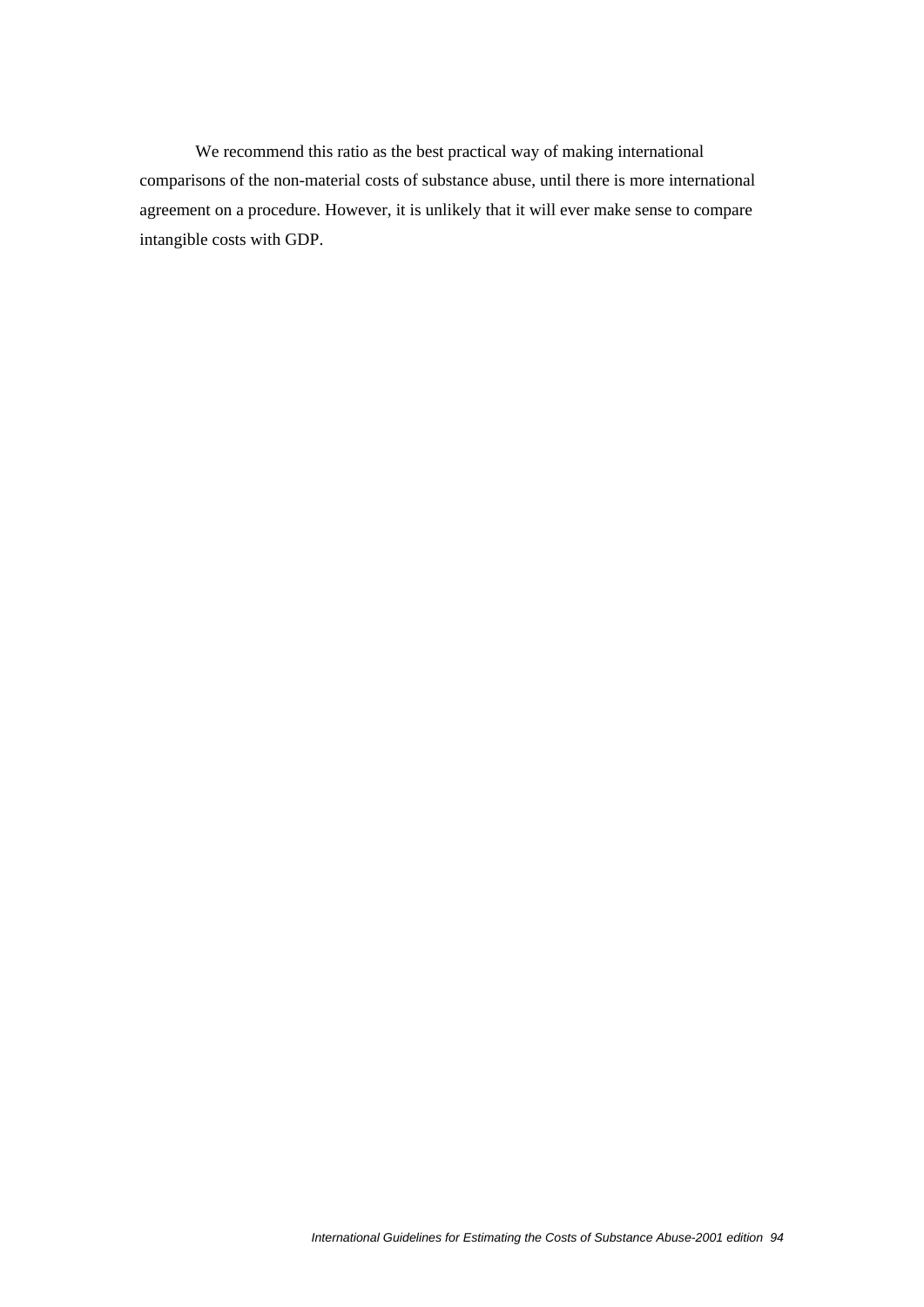## **Index**

*\*\*to be constructed with the assistance of Richard Garlick of the CCSA*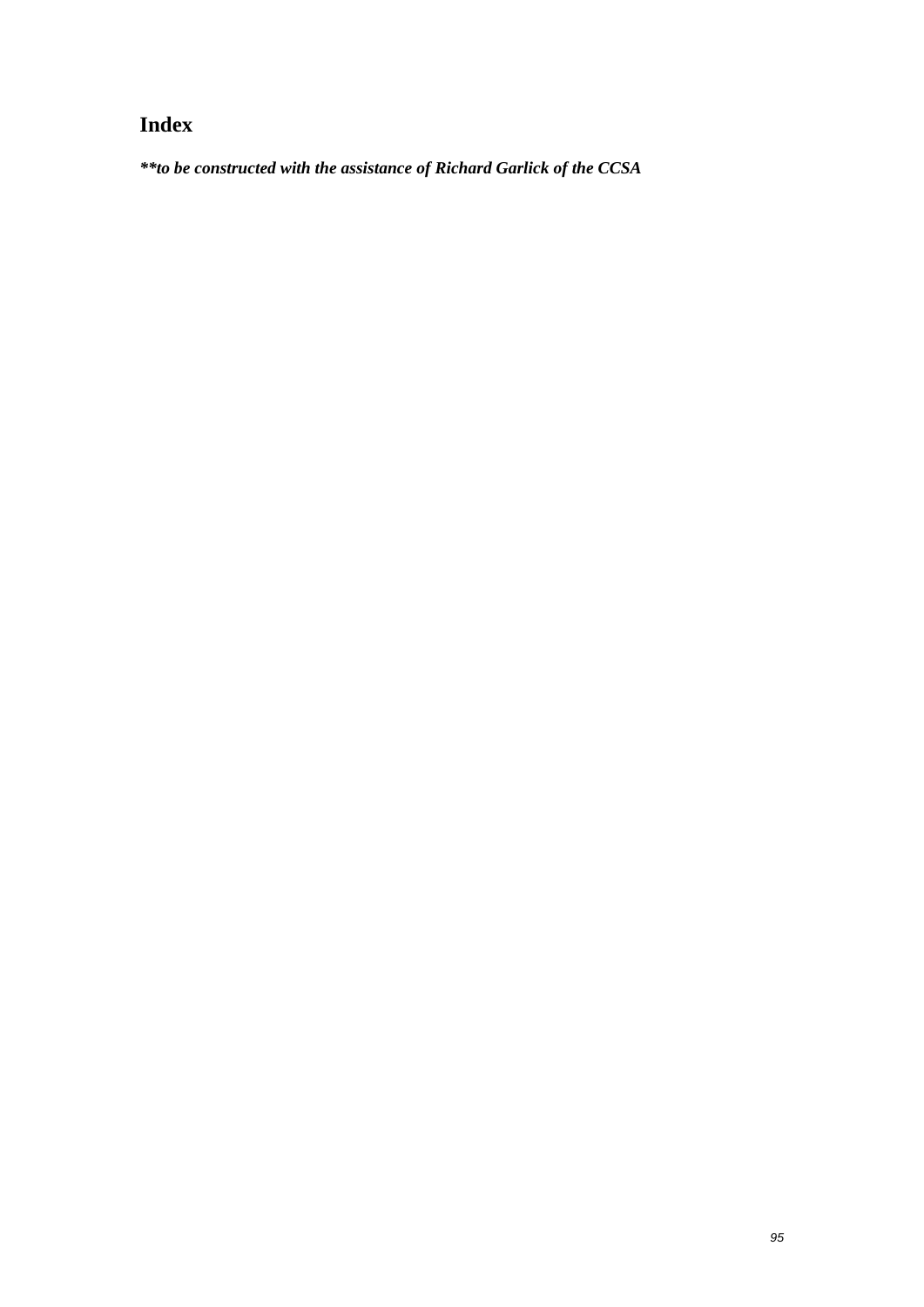## **Endnotes**

*Unless there are objections, all footnotes will be changed to endnotes.*